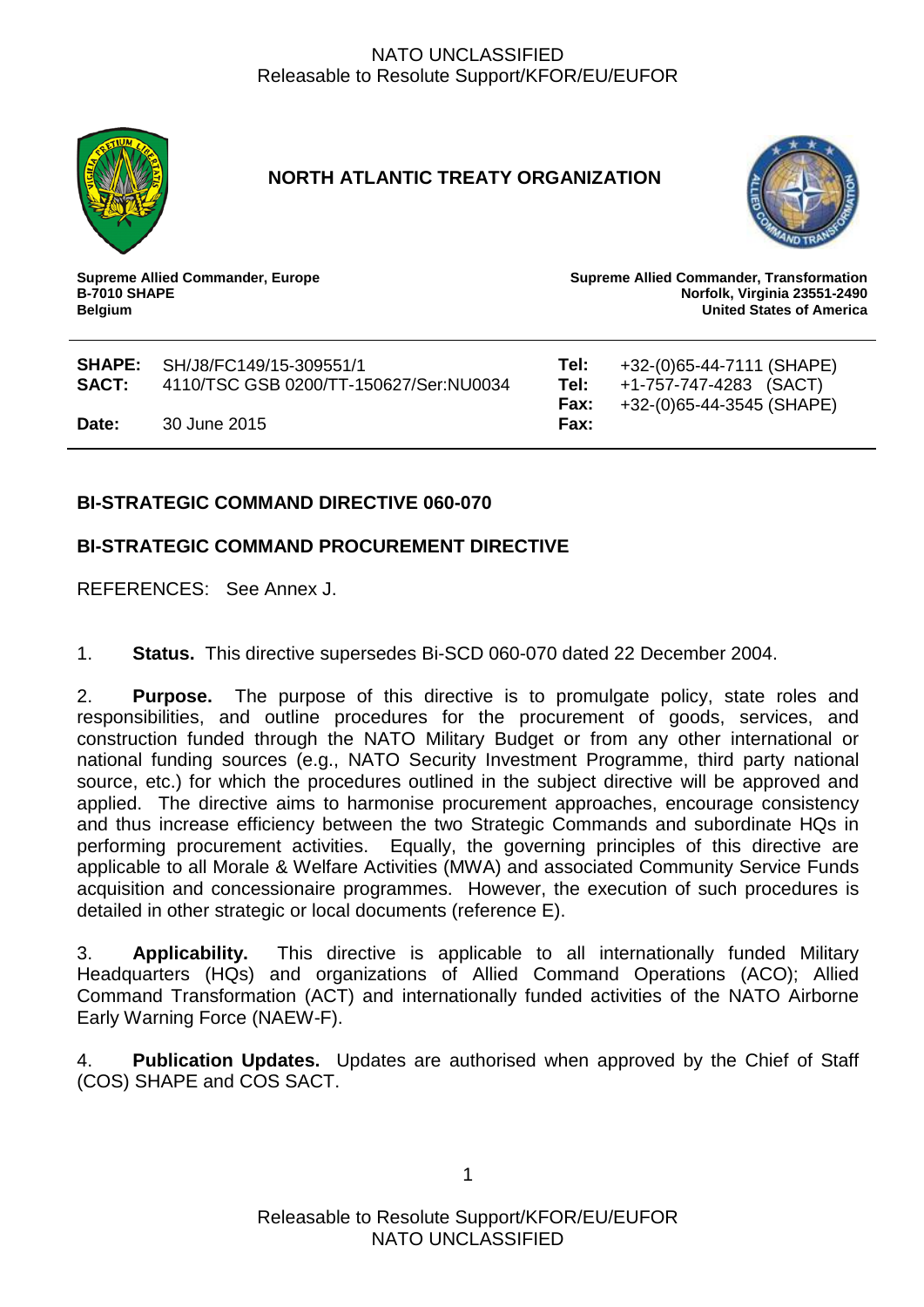Bi-SCD 060-070

5. **Proponent.** The proponents for this directive are SHAPE J8 and SACT SAG.

FOR THE SUPREME ALLIED COMMANDERS, EUROPE AND TRANSFORMATION:

*Takovet* 

 Michel Yakovleff Lieutenant General, FRA A Vice Chief of Staff

Phil Jones, CB CBE Lieutenant General, GBR A Chief of Staff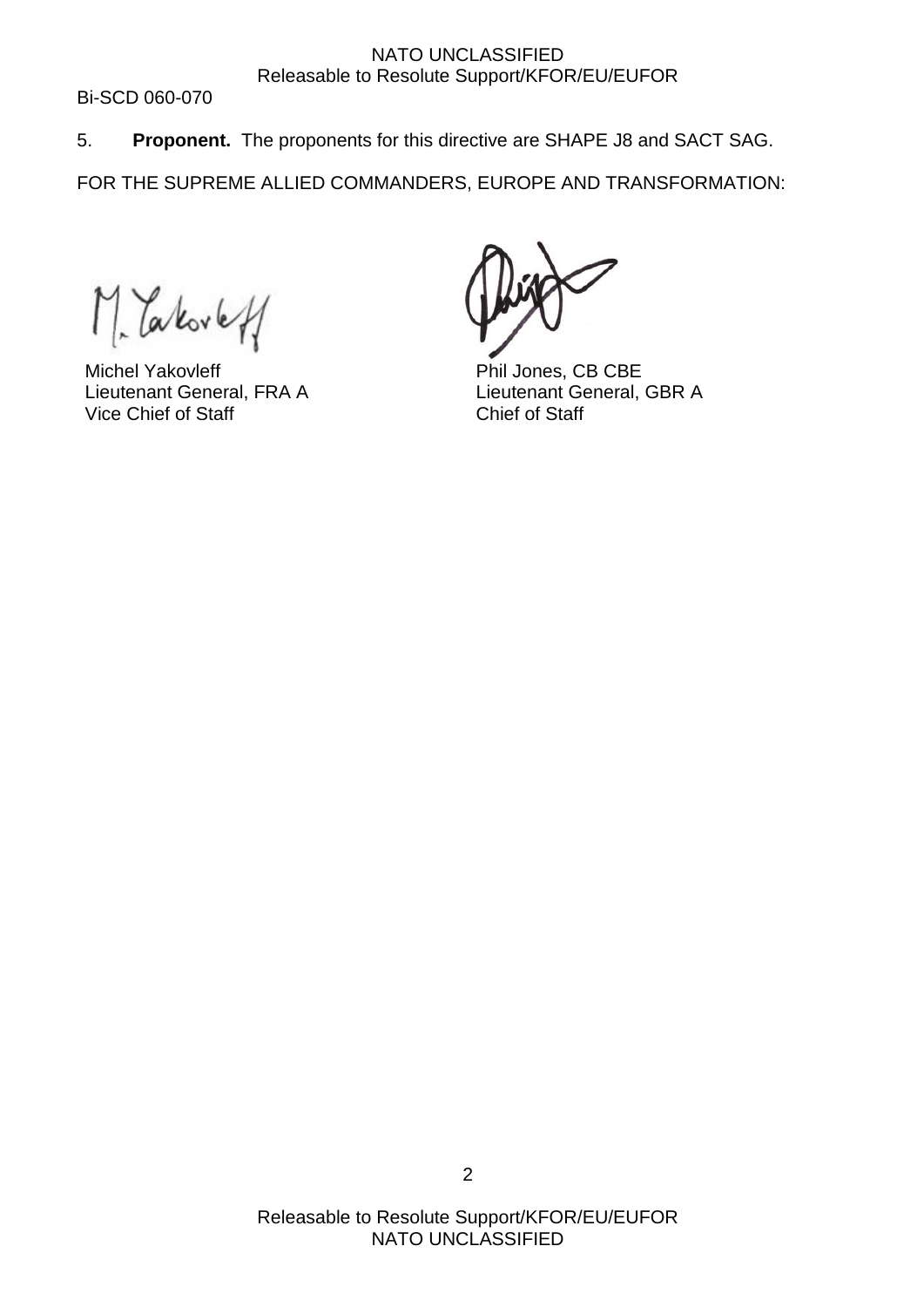Bi-SCD 060-070

#### **TABLE OF CONTENTS**

| <b>SUBJECT</b>                                                                                                                                                                                                                                                                                                                                                                                                                                                                                                                                                                                                                                                                                                                                                    | <b>PAGE</b>                                                                                                                                                                                                                | <b>PARA</b>                                                                                                                                         |
|-------------------------------------------------------------------------------------------------------------------------------------------------------------------------------------------------------------------------------------------------------------------------------------------------------------------------------------------------------------------------------------------------------------------------------------------------------------------------------------------------------------------------------------------------------------------------------------------------------------------------------------------------------------------------------------------------------------------------------------------------------------------|----------------------------------------------------------------------------------------------------------------------------------------------------------------------------------------------------------------------------|-----------------------------------------------------------------------------------------------------------------------------------------------------|
| <b>CHAPTER 1 - GOVERNING PRINCIPLES, ROLES AND</b><br><b>RESPONSIBILITIES</b>                                                                                                                                                                                                                                                                                                                                                                                                                                                                                                                                                                                                                                                                                     |                                                                                                                                                                                                                            |                                                                                                                                                     |
| <b>Governing Principles</b><br>Integrity<br>Competition<br>Transparency<br>"Value For Money"/"Best Value"<br>"Non-discrimination principle"<br><b>Professional Proficiency</b><br>Accountability<br>Uniformity<br>Responsiveness                                                                                                                                                                                                                                                                                                                                                                                                                                                                                                                                  | 1<br>1<br>1<br>1<br>1<br>1<br>$\overline{2}$<br>$\overline{2}$<br>$\overline{2}$<br>$\overline{2}$                                                                                                                         | 1<br>1.a<br>1.b<br>1.c<br>1.d<br>1.e<br>1.f<br>1.g<br>1.h<br>1.i                                                                                    |
| <b>Roles and Responsibilities</b><br>Commanders<br><b>Budget Holders</b><br><b>Financial Controllers (FC)</b><br>Deputy Chiefs of Staff / Director Level Commanders<br><b>Chiefs of Divisions</b><br><b>Legal Advisors</b><br>Head of Contracts in ACO and ACT (ACO/ACT)<br>Chief of Purchasing & Contracting (P&C) Branch<br><b>Contracting Officer</b><br><b>Contracting Specialist/Buyer</b><br>Ordering Officer (formerly called Calling Officer)<br>Originators<br><b>Authorised Requestors (ARs)</b><br><b>Budget Officers</b><br><b>Fund Managers</b><br><b>Fiscal Officers</b><br>Supply Officer/Property Accounting Officer (PAO)/Receiving Officer<br><b>Contracting Officer's Technical Representative</b><br><b>Quality Assurance Evaluator (QAE)</b> | $\overline{2}$<br>$\overline{2}$<br>$\overline{2}$<br>$\mathbf{2}$<br>$\overline{2}$<br>$\overline{2}$<br>$\overline{c}$<br>3<br>$\frac{3}{3}$<br>6<br>$\overline{7}$<br>$\overline{7}$<br>7<br>8<br>8<br>8<br>8<br>9<br>9 | $\overline{2}$<br>2.a<br>2.b<br>2.c<br>2.d<br>2.e<br>2.f<br>2.g<br>2.h<br>2.i<br>2.j<br>2.k<br>2.1<br>2.m<br>2.n<br>2.0<br>2.p<br>2.q<br>2.r<br>2.s |
| <b>CHAPTER 2 - PROCUREMENT POLICIES</b>                                                                                                                                                                                                                                                                                                                                                                                                                                                                                                                                                                                                                                                                                                                           |                                                                                                                                                                                                                            |                                                                                                                                                     |

#### Authority 11 1 Improper Business Practices and Conflicts of Interest 11 11 2 **Competition Requirements** 12 3 Deviations from Normal Procurement Procedures<br>
Market Research 15 5 Market Research 15 Determination of Contractor Eligibility<br>
Determination of Contractor Responsibility<br>
16 7 Determination of Contractor Responsibility **16** 76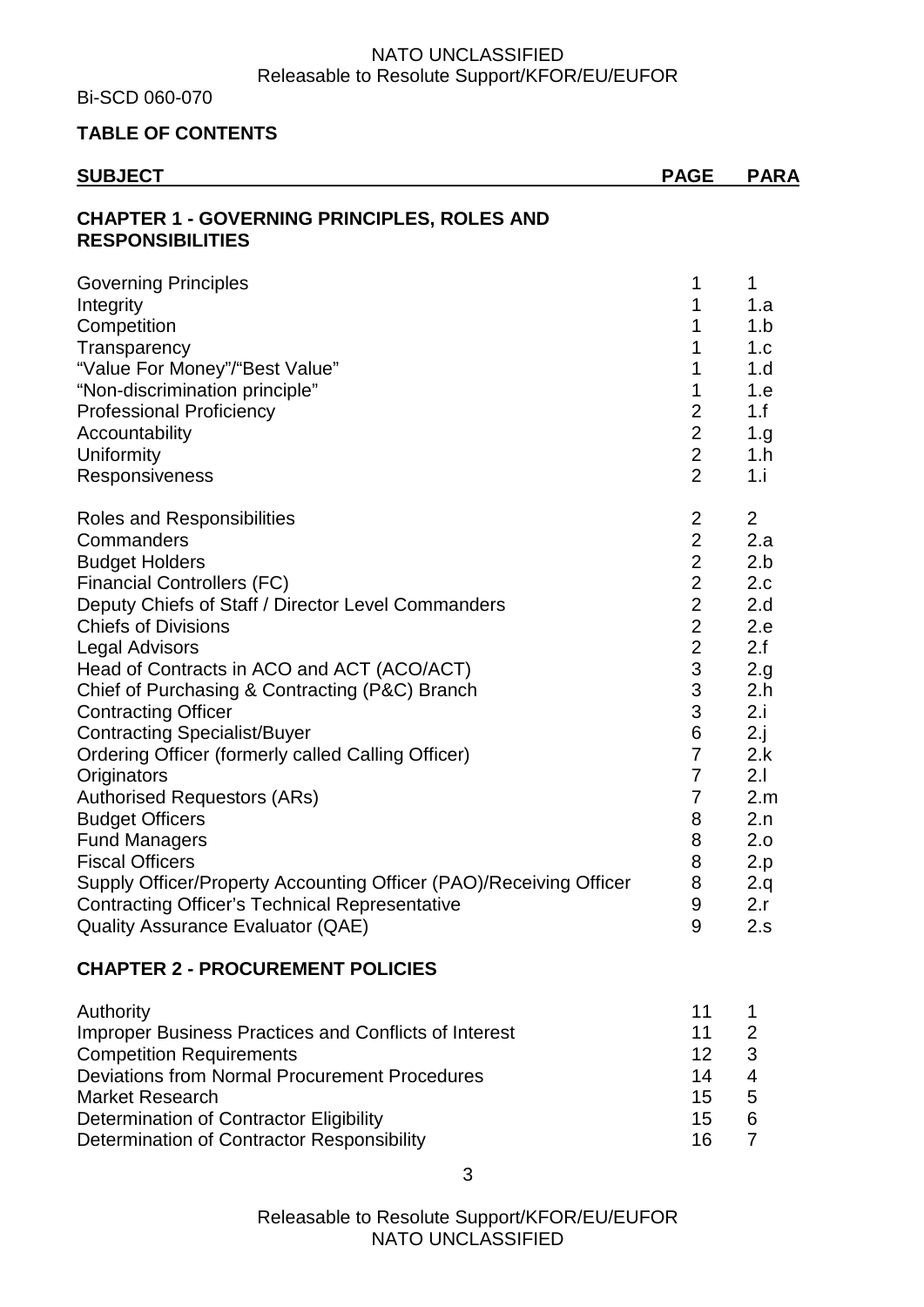Bi-SCD 060-070

| Exchanges with Industry                                   | 17 | 8  |
|-----------------------------------------------------------|----|----|
| <b>Pre-solicitation Conferences</b>                       | 17 | 9  |
| <b>Contracting Risk Management</b>                        | 17 | 10 |
| <b>Price Conditions and Contract Types</b>                | 18 | 11 |
| <b>Period of Contract Award</b>                           | 18 | 12 |
| Patent, Data, Copy Rights                                 | 19 | 13 |
| Language                                                  | 19 | 14 |
| <b>Publicizing NATO Requirements</b>                      | 20 | 15 |
| Payments                                                  | 20 | 16 |
| Pre-award disputes and pre-award Protests                 | 21 | 17 |
| Unauthorised Commitments and Ratification                 | 21 | 18 |
| Exemption from VAT, Customs and Excises' Taxes and Duties | 22 | 19 |
| NATO Agencies (NSPA, NCIA)                                | 23 | 20 |
| <b>Commercial Sourcing/Outsourcing</b>                    | 23 | 21 |
| Reimbursable Procurement                                  | 24 | 22 |
| Personal Services and Independent Contractors             | 25 | 23 |
| <b>Collaborative Acquisition</b>                          | 26 | 24 |
| E-Commerce                                                | 26 | 25 |

# **CHAPTER 3 - PRE-AWARD PROCEDURES**

| <b>Acquisition Planning</b>                          | 28 |             |
|------------------------------------------------------|----|-------------|
| Objective                                            | 28 | 1.a         |
| Acquisition Plan (AP)                                | 29 | 1.b         |
| <b>Contract Strategy</b>                             | 30 | 2           |
| Objective                                            | 30 | 2.a         |
| <b>Requirement Specification</b>                     | 30 | 2.b         |
| Identifying NATO's pricing Objectives                | 31 | 2.c         |
| <b>Identifying Price-Related Evaluation Factors</b>  | 32 | 2.d         |
| <b>Non-Price Evaluation Factors</b>                  | 32 | 2.e         |
| <b>Types of Contracts</b>                            | 33 | 2.f         |
| Security Assistance and Cross-Servicing Arrangements | 40 | 2.g.        |
| <b>Factors in Selecting Contract Types</b>           | 41 | 2.h         |
| <b>Simplified Acquisition Procedures</b>             | 42 | 2.i         |
| <b>Source Selection Processes and Techniques</b>     | 43 | $2 \cdot i$ |
|                                                      |    |             |

# **CHAPTER 4 - CONTRACT EXECUTION AND FORMATION**

| Objective                                                    | 47 |   |
|--------------------------------------------------------------|----|---|
| The Legal Effects of Contract Formation                      | 47 | 2 |
| <b>Uniform Contract Format</b>                               | 47 | 3 |
| Purchase Orders (POs)                                        | 49 | 4 |
| <b>Blanket Purchase Agreements (BPAs)</b>                    | 50 | 5 |
| Sealed Bidding (Invitation For Bids - IFB)                   | 51 | 6 |
| <b>Competitive Proposals (Requests For Proposals - RFPs)</b> | 53 |   |
| <b>Contracting Processing and Approval</b>                   | 58 | 8 |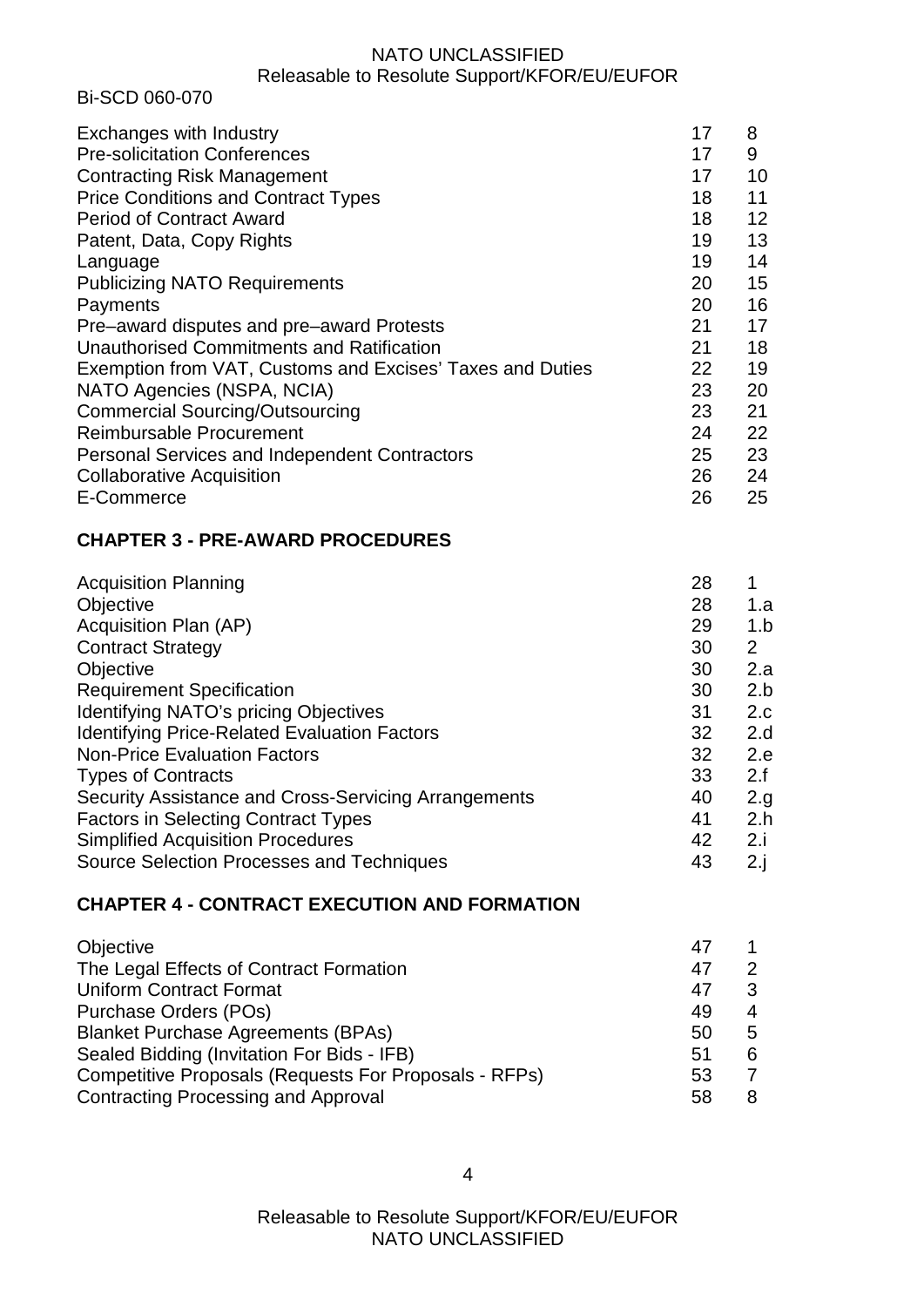Bi-SCD 060-070

# **CHAPTER 5 - CONTRACT MANAGEMENT**

| Objective                                               | 60 | 1  |
|---------------------------------------------------------|----|----|
| The Effect of Contract Provisions and Applicable Law on |    |    |
| <b>Contract Management</b>                              | 60 | 2  |
| <b>Contract Distribution</b>                            | 60 | 3  |
| <b>Contract Reporting</b>                               | 61 | 4  |
| <b>Quality Assurance (QA)</b>                           | 61 | 5  |
| Inspection/Acceptance                                   | 62 | 6  |
| Warranties                                              | 63 | 7  |
| Bonds and Insurance                                     | 63 | 8  |
| Invoices                                                | 65 | 9  |
| <b>Payment for Goods and Services</b>                   | 65 | 10 |
| <b>Property Administration</b>                          | 67 | 11 |
| <b>Contract Modifications</b>                           | 67 | 12 |
| <b>Options and Multi-Year Contracting</b>               | 68 | 13 |
| <b>Novation Agreement</b>                               | 69 | 14 |
| <b>Suspension of Work</b>                               | 71 | 15 |
| <b>Stop-Work Orders</b>                                 | 71 | 16 |
| <b>Liquidated Damages</b>                               | 72 | 17 |
| <b>Contractual Disputes</b>                             | 72 | 18 |
| Default                                                 | 72 | 19 |
| <b>Termination for Default</b>                          | 74 | 20 |
| <b>Termination For Convenience</b>                      | 76 | 21 |
| Past Performance/Performance Reporting                  | 80 | 22 |
| <b>Contractor Suspension/Debarment</b>                  | 80 | 23 |
| <b>Contract File Maintenance</b>                        | 80 | 24 |
| <b>Contract Closeout</b>                                | 80 | 25 |
| <b>File Documentation Retention</b>                     | 81 | 26 |

# **CHAPTER 6 - ACQUISITION SUPPORT OF ALLIED OPERATIONS AND MISSIONS**

| Context                                               | 82 |    |
|-------------------------------------------------------|----|----|
| Governing principles                                  | 83 | 2  |
| Governing assumptions                                 | 83 | 3  |
| Scope of support activities                           | 84 | 4  |
| <b>Funding categories</b>                             | 85 | 5  |
| Requirement definition process                        | 87 | 6  |
| Acquisition planning and policy                       | 90 |    |
| Contracting officer certification                     | 90 | 8  |
| In-theatre contracting structure                      | 90 | 9  |
| Theatre head of contracts                             | 90 | 10 |
| Theatre Allied Contracting Office (TACO) organisation |    |    |
| and responsibilities                                  | 91 | 11 |
| <b>Regional Allied Contracting Office (RACO)</b>      | 92 | 12 |
| Mobile Allied Contracting Offices (MACOs)             | 92 | 13 |
| Joint Logistic Support Group (JLSG)                   | 92 | 14 |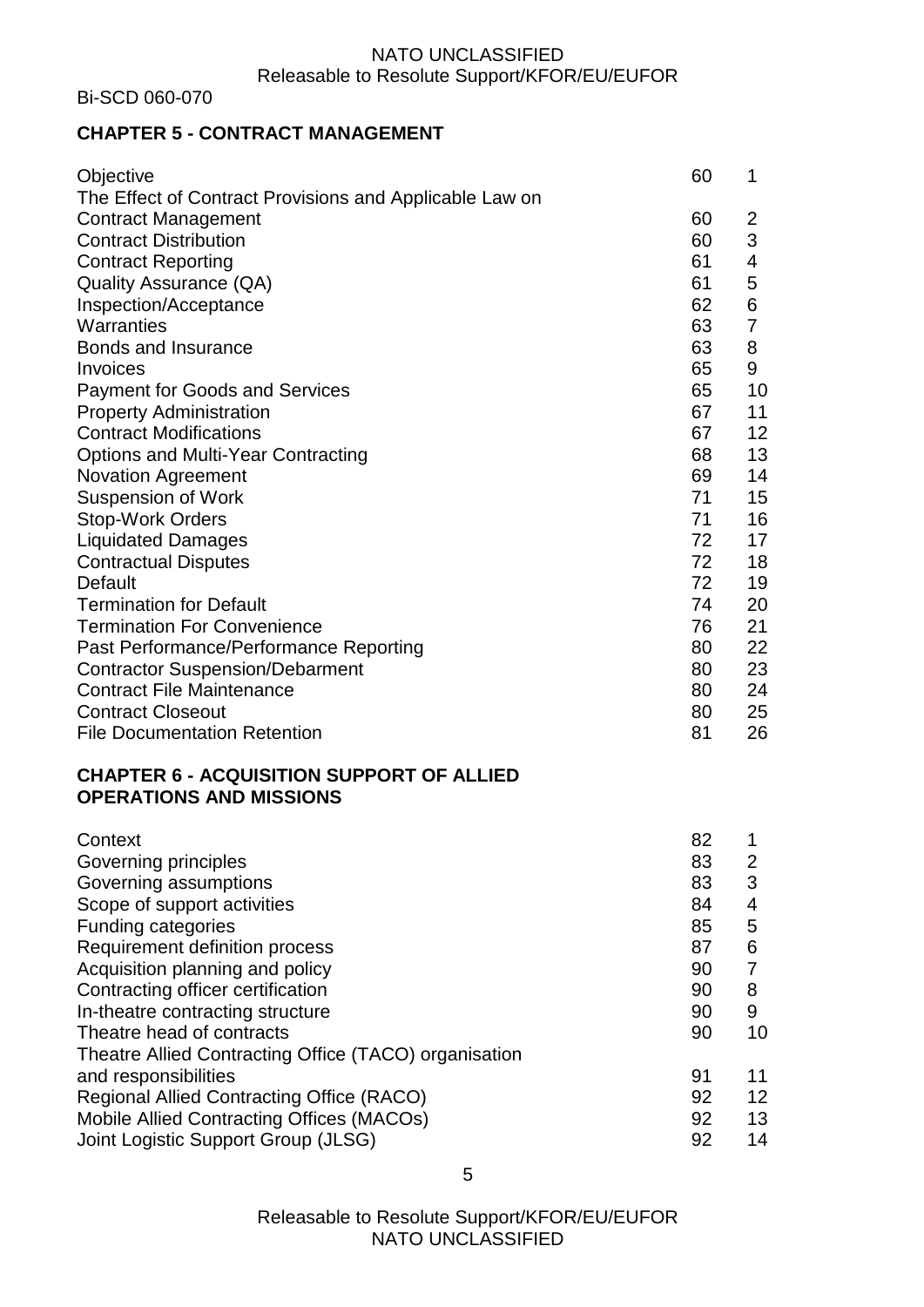Bi-SCD 060-070

| Rear Area Support/Reach Back                         | 93  | 15 |
|------------------------------------------------------|-----|----|
| <b>International Agreements</b>                      | .93 | 16 |
| <b>Contract Categories</b>                           | 94  | 17 |
| Use of NATO Agencies                                 | 95  | 18 |
| Code of Conduct Purchasing and Contracting Officials | 98  | 19 |

# ANNEXES:

- A. Definitions and Abbreviations.
- B. Requests for Deviations from Normal Methods of Procurement.
- C. Procedures for Invitation for International Bidding/Proposals.
- D. Composition of a Contract Award Committee (CAC).
- E. Terms of Reference of Solicitation Review Board (SRB).<br>F. Creating a Statement of Work (SoW).
- Creating a Statement of Work (SoW).
- G. Contract File Maintenance.
- H. Contracting Officer Professional Certification Programme.
- I. Comparison of Major Types of "Commercial" Contracts.
- J. References.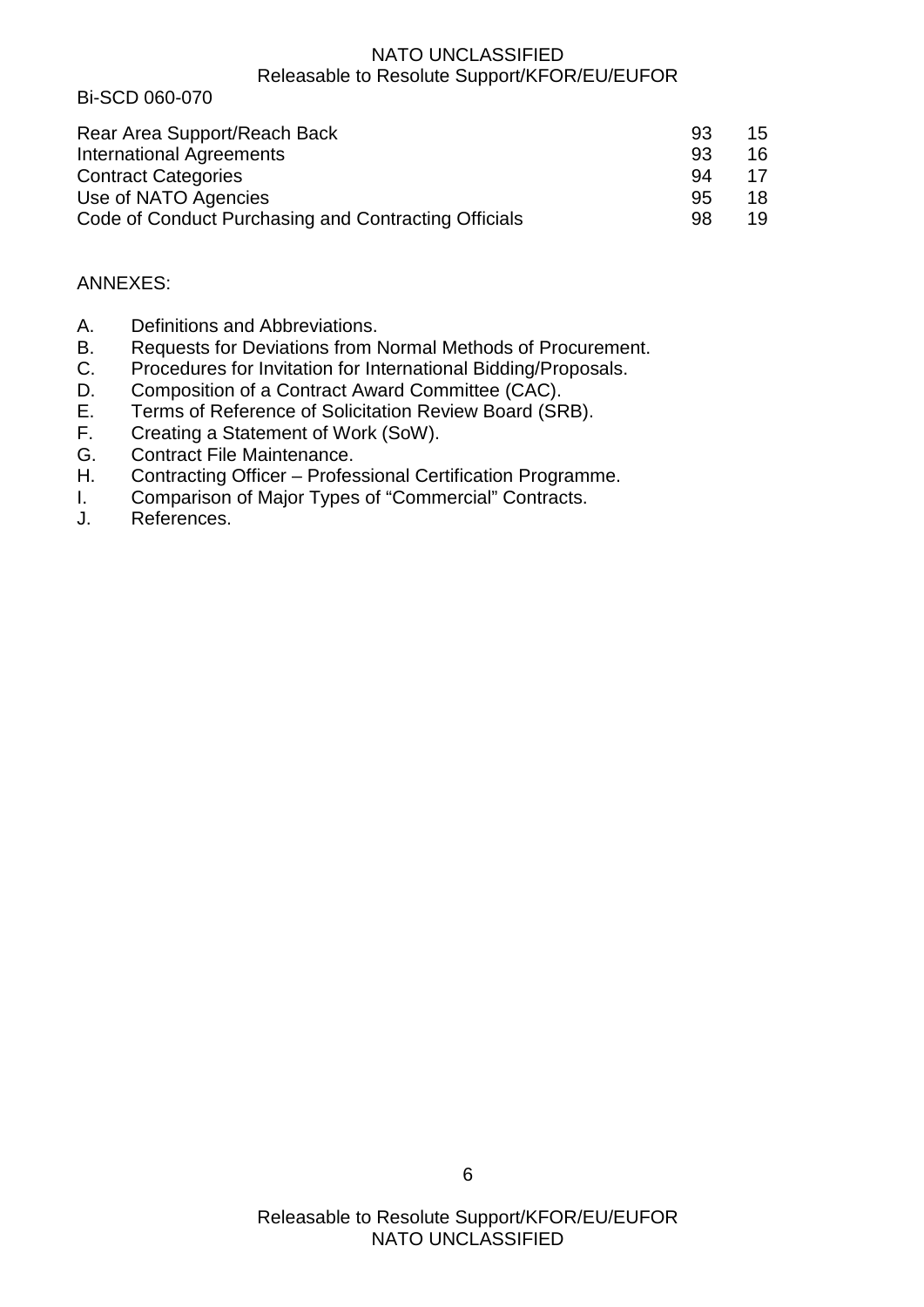Bi-SCD 060-070

#### **CHAPTER 1 - GOVERNING PRINCIPLES, ROLES AND RESPONSIBILITIES**

1-1. **Governing Principles.** In order to properly support the NATO mission, and in view of the significant changes in the commercial contracting methods, more contemporary procurement practices must be adopted. Therefore, selected contracting principles are underscored so as to develop a professional procurement framework, better serve our customers and safeguard ACO/ACT HQs interests. The following pillars of procurement should not be viewed as "all-inclusive" but rather as a good starting point:

a. **Integrity.** Throughout all phases of the procurement process, the highest standards of integrity will be maintained. As contracting involves the expenditure of NATO funds, personnel executing related processes must maintain the highest degree of honesty, trust and an impeccable standard of conduct. The general rule must be to avoid even the appearance of a conflict of interest when promoting NATO-contractor relationships. Procurement must be conducted with the utmost professionalism and be in complete accord with current regulations.

b. **Competition.** NATO procurement requirements shall be met by maximizing competition amongst eligible/capable sources. When properly conducted, competition secures most favourable sourcing and pricing. Therefore, it is a Contracting Officer's responsibility to ensure statements of work or specifications are not biased toward a specific product, manufacturer, or service provider. The Contracting Officer has full authority to approve the language of the specifications or performance objectives or capability shortfalls that will be described and advertised to the bidders. All efforts should focus on contracting processes that put a premium on seeking/achieving value for money, and avoid awarding exclusive rights to contractors, unless clearly justified.

c. **Transparency.** The procurement system must employ procedures that are openly advertised to prospective bidders in advance of, and during, solicitation processes. Providing contractors with timely, accessible, and accurate information within the bounds of commercial confidentiality are proven means of ensuring transparency.

d. **"Value For Money"/"Best Value".** Contracting Officers shall ensure that they obtain "value for money" by procuring goods and services from the most economical governmental or commercial sources that are eligible and compliant. When applicable and authorised by the appropriate authority (see Chapter 2), "best value" contracting practices may be adopted to establish a more balanced award decision i.e. one that accounts for risks and recognises trade-offs between costs, past performance, experience, and other non-cost factors.

e. **Non-discrimination principle.** Bidders and contractors should be treated objectively and without discrimination, including protection of commercial confidentiality where required. Also, Contracting Officers shall ensure that all bidders are given the same opportunities and that the bids of all eligible competitors are treated in the same way. It is also incumbent upon Contracting Officers to cultivate fair business dealings during all phases of contracting.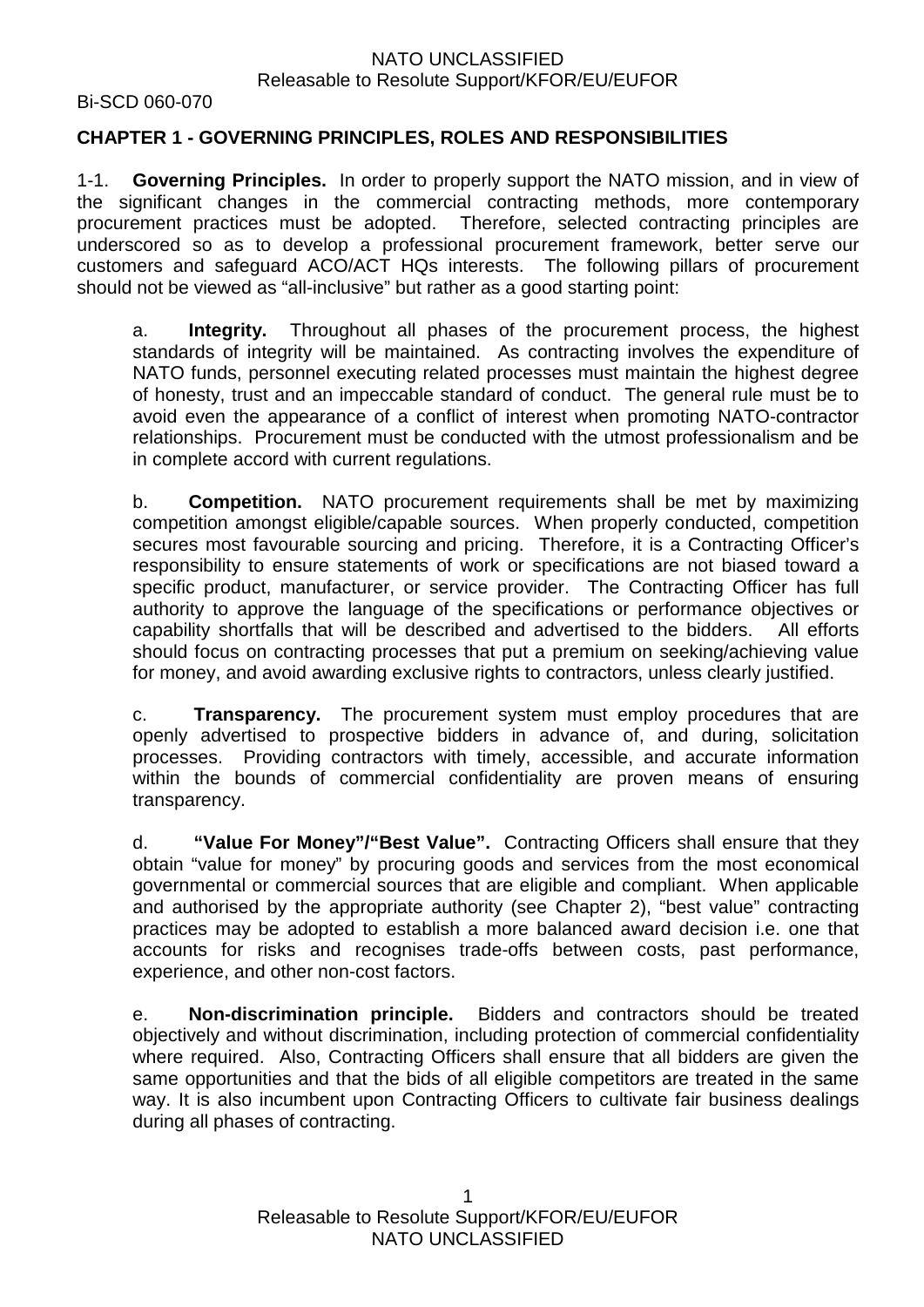Bi-SCD 060-070

f. **Professional Proficiency.** Purchasing & Contracting (P&C) Branch Staff must be qualified to perform their assigned functions and remain abreast of ever-evolving commercial practices. Contracting Officers shall use their professional judgment and common sense in executing contracting activities. Further, Organisational Management through Financial Controllers shall ensure that P&C Branch Staff initially possess requisite contracting education/experience, and then provide opportunities for continued professional development.

g. **Accountability.** Contracting Officers/Specialists shall effectively discharge their personal procurement responsibilities by ensuring that effective contractual mechanisms are in-place for all procurement activities. All actions must be clear and auditable and must always consider ways to defend against or mitigate likely contractual risks.

h. **Uniformity.** The ACO/ACT Head of Contracts shall ensure that the acquisition approaches across their respective functional areas are standardized to the maximum extent possible. Where applicable, the ACO/ACT Head of Contracts shall provide additional procurement guidance through the issue of policy letters. Conceptually, this will promote greater efficiency by standardizing procurements policies and procedures across the NATO Military Command Structure. Through consistency, P&C Branches will enable suppliers to better understand NATO contracting and encourage them to respond more efficiently to NATO demands.

i. **Responsiveness.** Contracting Officers/Specialists shall serve as business advisors and must be as proactive as possible in satisfying the needs of the mission. The employment of appropriate procurement processes that satisfy customer expectations in terms of price, quality, and timeliness will help to achieve this. At the same time, processes shall be streamlined so as to minimize administrative operating costs and maximize value for money. In order to achieve these goals, P&C Branches should be provided with proper tools and resources to perform their function.

1-2. **Roles and Responsibilities.** Dependent upon the complexity of the issue, procurement activities frequently involve a myriad of functional experts. In order to ensure efficient coordination, it is important to clearly understand the division of roles and responsibilities. The following list is not all-inclusive but aims to be a strong representative sampling:

a. **Commanders.** The ACO/ACT HQs Commander, or the delegated authorities (e.g., Chief of Staff or Financial Controller), will appoint and warrant Contracting Officers. A thorough review of education and professional records shall be performed by the Chief P&C Branch and Financial Controller prior to issuing any recommendation regarding Contracting Officer appointment. Contracting Officers shall only be recommended for appointment when they meet all the relevant criteria, to include past contracting experience and education. Prior to the appointment of the Chief P&C Branch and associated contracting warrant, it shall be coordinated with the respective SC Head of Contracts.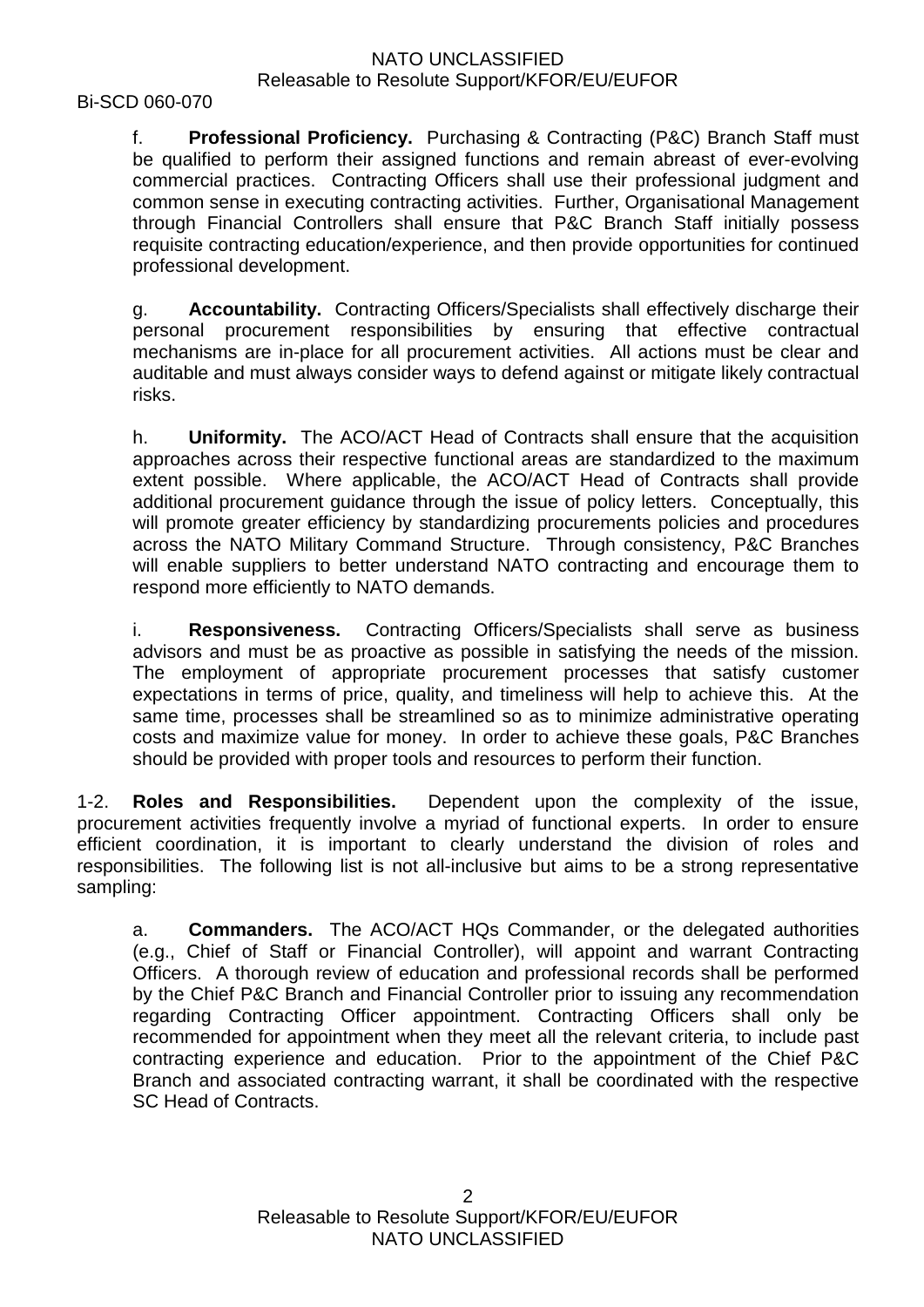b. **Budget Holders.** The NATO entity with the authority to plan and execute a budget approved by the Council.

c. **Financial Controllers (FC).** The NATO Financial Regulations (NFR) and their Financial Rules and Procedures (FRP) thoroughly outline FC authorities and responsibilities as applicable to the contracting activities. In terms of procurement activities, FCs ultimately exercise financial control of contracts funded through the NATO Common Funding Programmes and Budgets. Notwithstanding, the FC shall refrain from participation in the technical or contractual aspects of contract selection or post-award administration to ensure his/her ability to exercise the independent fiduciary responsibility of the office of FC.

d. **Deputy Chiefs of Staff / Director Level Commanders.** In organizations where an intermediate level of command exists between Chiefs of Divisions and the Command Group, they remain ultimately accountable to ensure their subordinates assume the responsibilities of an informed customer. When a requirement is provided by a contractor directly or through an agency, the responsibility to ensure the inspection and acceptance of appropriate goods and/or services are received in accordance with the terms and conditions of the contract, remains with the requirement holder/customer. Moreover, Commanders must ensure that their staff does not commit the organization legally or financially without the appropriate support of contracting staff.

e. **Chiefs of Divisions.** The Chiefs of Divisions or other organisational elements (e.g., Principal Budget Holders) will nominate Fund Managers, Ordering Officers, and Authorised Requesters, within their assigned areas of resource responsibility. Chiefs of Divisions are responsible for forecasting the supplies or services required for the fulfilment of their mission, and the submission of these estimates via the Fund Manager for inclusion in the ACO/ACT HQs budgets. They are responsible for the validation of requisitions originating from their Divisions.

f. **Legal Advisors.** Legal Advisors provide assistance to Contracting Officers. Since each contract is unique and legally stands on its own, Contracting Officers need to separately assess individual procurement activities, and weigh associated risks. Often, it will be necessary for Contracting Officers to seek the advice of qualified Legal Advisors before acting on a wide range of specific contracting activities (e.g., contract award, settlement of contract disputes/claims, warranties, liability insurance, local laws, etc.). In general, neither ACO/ACT has established mandatory monetary thresholds above which legal review shall be sought. However when unusual, complex and sensitive matters are at hand, Legal Advisor participation in the Solicitation Review Board (SRB) and Contract Award Committee (CAC) will be by default, unless the Legal Advisor determines otherwise. Notwithstanding, the Contracting Officer shall seek legal counsel, via the ACO/ACT Head of Contracts and/or the Financial Controller at any time they deem a legal opinion is justified.

g. **Head of Contracts in ACO and ACT (ACO/ACT).** There is a single Head of Contracts for ACO (ACO HoC) and a Head of Contracts for ACT (ACT HoC). The Head of Contracts in ACO and ACT is responsible for developing, coordinating and promulgating procurement policy, procedures and best practice for all aforementioned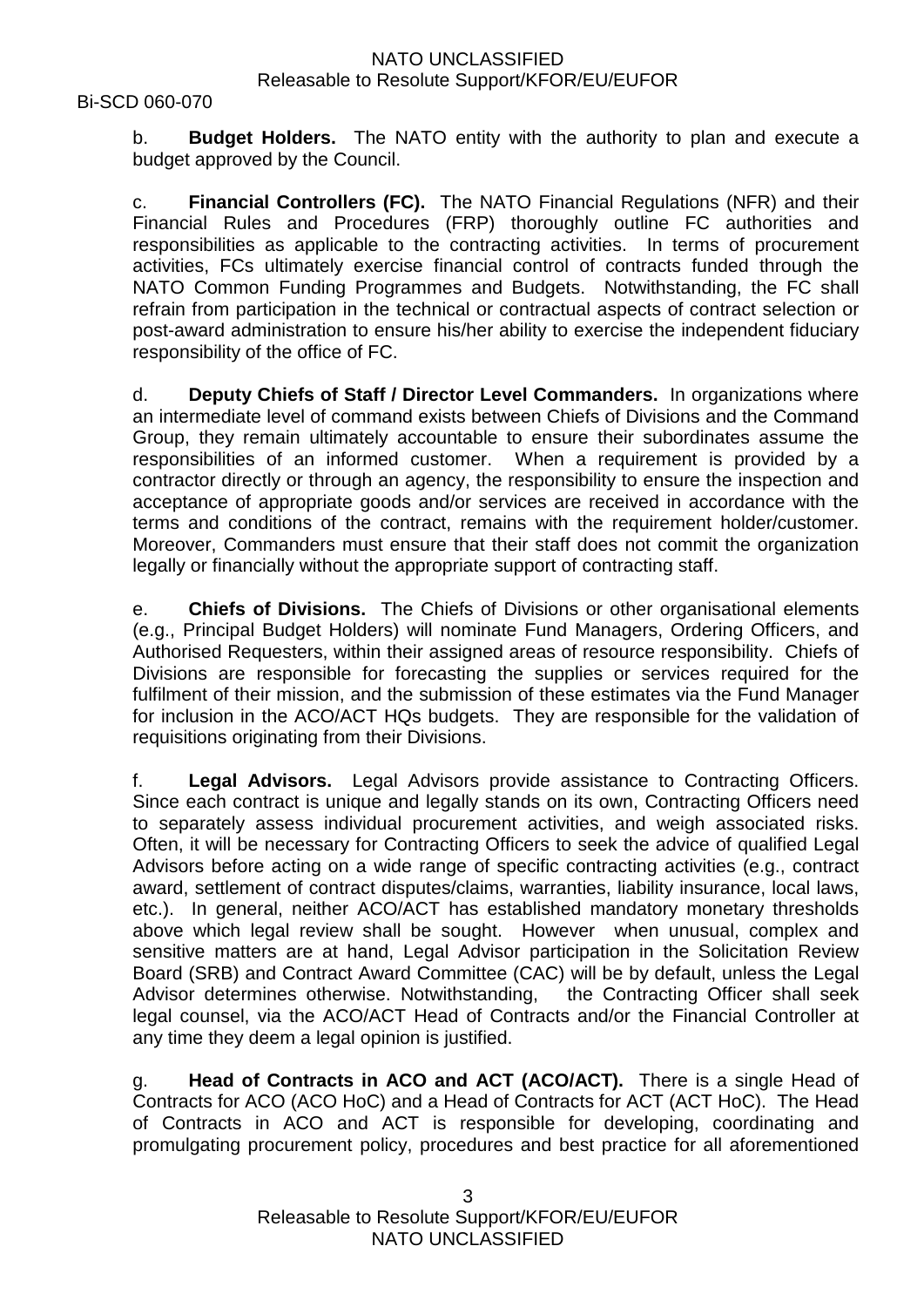Bi-SCD 060-070

areas to which this directive applies. In cases where added clarity is required, a Head of Contracts may individually or jointly issue policy letters (Bi-SC) that expand on topics covered in this directive. The Head of Contracts is also responsible for the introduction of standards (e.g., in personnel hiring and training, including attendance on selection boards), and promoting "best practice" contract solutions to meet the needs of a dynamic operational environment. Therefore, it is a prerequisite that subordinate commands/HQs promptly coordinate such issues with ACO/ACT. Additionally, ACO/ACT Head of Contracts promote economies of scale, whenever practicable and feasible, through centralized procurement sourcing. Respective Heads of Contract are responsible for the functional oversight and each Command may establish Staff Assistance Programmes to ensure functional compliance and exercise effective fiduciary oversight. Further, these two individuals serve as key advisor to the two SC FCs and higher authorities on matters of contracts and general acquisition. In order to preserve the functional segregation of the controller and acquisition responsibilities, the Heads of Contracts will Chair the Solicitation Review Boards as it is the first stage to ensure full and fair competition is respected during the initiation of a competitive acquisition.

h. **Chief of Purchasing & Contracting (P&C) Branch.** Chiefs P&C Branch/Section execute and manage the daily contracting activities within their respective HQs. For HQ SHAPE and HQ ACT, the respective ACO HoC and ACT HoC serve as the Chief P&C (dual hatted). The ACO/ACT subordinate commands also appoint a Chief P&C at the Branch or Section level. As such, they are responsible for all procurement actions taken by their HQs, monitor related staff and system performance, and ensure that the highest quality of service is provided to their customers. Also, they follow-up on audit reports to ensure the correction of deficiencies; provide contracting support for operations and exercises; and may, in coordination with the FC, assist in the preparation of contracting appendices to the Financial Annexes of specific OPLANs. Chief P&C Officers shall provide an annual procurement integrity briefing to their staff and customers.

i. **Contracting Officer.** This individual is a skilled contracting professional duly appointed Contracting Officer who has in accordance with FRP XVIII.b.(1) (4) for ACO/ACT HQs an "exclusive responsibility for the procurement of goods and services on behalf of the NATO body". In this context, it is important that selection criteria, appointment, authority/responsibilities, and termination provisions are well understood.

(1) **Selection Criteria.** In selecting a Contracting Officer and assigning specific warrant levels, the appointing officials, e.g., Chief P&C Branch and HQs FC, shall consider the following minimum criteria:

(a) Relevant experience and training in NATO or national contracting, finance, purchasing or procurement.

(b) Education or special training in business administration, law, finance or related fields.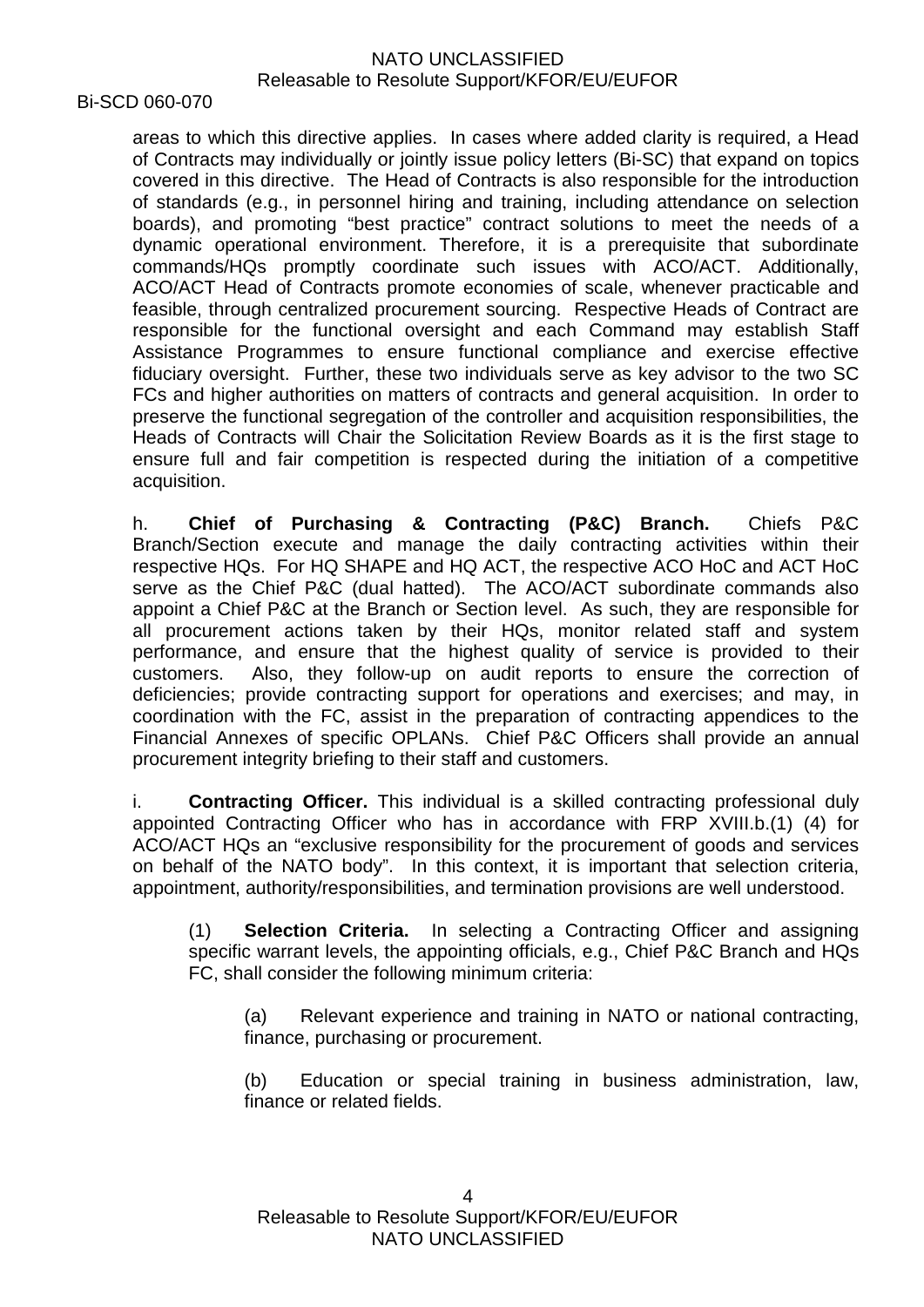Bi-SCD 060-070

(c) Business acumen, judgment, character and integrity. Assessment of the amount of appropriate education and experience will determine the warrant levels recommended by the appointing officials.

(2) **Appointment.** Within peacetime ACO/ACT HQs, Chief P&C Branch shall nominate Contracting Officers, gain FC endorsement, and seek a formal Certificate of Appointment by the NATO Commander or the Chief of Staff/Financial Controller where so delegated. This written appointment serves as a Contracting Officer's warrant and explicit authority to enter into contractual obligations and commercial legal liabilities on behalf of the HQs. Chief P&C Branch shall, on behalf of the appointing official, maintain files containing copies of all appointments that have not been terminated. Copies of warrants will be posted on the ACO Contract Information Hub.

(3) **Authority.** The Contracting Officer has the authority to enter into, administer, or terminate contracts and make related determinations and findings. The Contracting Officer may bind the legal entity of ACO/ACT HQs to the extent of the authority delegated by his/her warrant. A Contracting Officer's warrant contains clear and written instructions regarding the limits of the authority. Information on the limits of the Contracting Officers' authority shall be readily available upon request to the public and other NATO personnel. No contract shall be entered into unless the Contracting Officer ensures that all requirements of law, regulations, and all other applicable procedures, including clearances and approvals, have been met. When it is in the best interest of ACO/ACT HQs as declared by the responsible FC, the Contracting Officer, within the limits of the appointment, may contract in the name of the ACO/ACT HQs for other authorised third parties (i.e., Morale and Welfare Activities (MWA), National Support Units, NATO Nations, etc.). In such cases, the Contracting Officer and assigned Contracting Specialist shall normally administer such contracts to their final completion.

(4) **Responsibilities.** The Contracting Officer is responsible for ensuring effective contracting, compliance with procurement terms and conditions, and safeguarding the interests of ACO/ACT HQs in all its contractual relationships. This "cradle to grave" philosophy begins with procurement planning and runs throughout the contract management phase and ends with contract closeout. In order to perform these responsibilities, the Contracting Officer must be allowed wide latitude to exercise business judgment. Additionally, a Contracting Officer shall:

(a) Ensure that the requirements under the Authority paragraph above have been met, and the Fiscal Officer and/or FC have approved that commitment.

(b) Ensure that contractors receive impartial, fair, and equitable treatment including the proper commercial-in-confidence handling of commercial bids.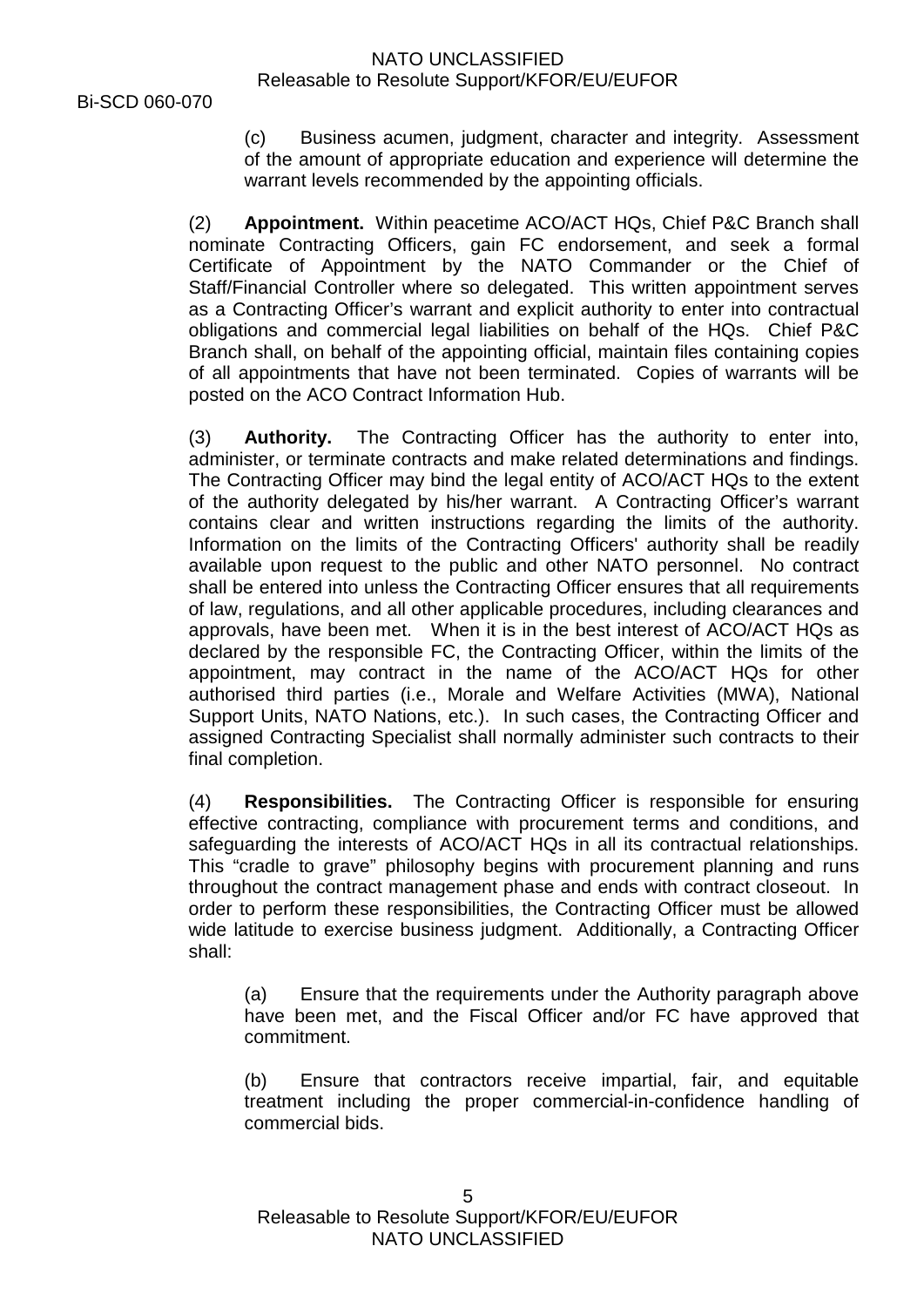Bi-SCD 060-070

(c) Request and consider the advice of specialists in audit, law, engineering, transportation, and any other appropriate field.

(d) Review requirements/technical specifications as outlined in a Statement of Work (SOW), Performance Work Statement (PWS), Statement Of Objectives (SOO), etc. to ensure clarity, consistency, competitive fairness, etc. before approving as part of a solicitation package.

(e) Draft and negotiate contract terms & conditions; ensure equity in the solicitation and award process; properly manage contracts once awarded.

(5) **Termination.** Termination of a Contracting Officer's appointment will be by letter, unless the Certificate of Appointment contains other provisions for automatic termination. Terminations may be for reasons such as reassignment, termination of employment, or unsatisfactory performance or other appropriate reason as determined by the warranting authority. Unsatisfactory performance for NATO Civilian Contracting Officers is dealt with under the relevant NATO Civilian Personnel Regulations (NCPR) whereas for military personnel, discipline is a national function and will be handled by the national authorities. The respective Heads of Contracts will be informed of any termination for inappropriate conduct or unsatisfactory performance. HQs will ensure that once terminated, the ACO Contract Information Hub is maintained current.

j. **Contracting Specialist/Buyer.** A Contracting Specialist/Buyer is a skilled contracting professional who (without explicit warrant authority) is charged with executing a wide range of critical "cradle to grave" procurement activities under the supervision of an assigned Contracting Officer. Within specific limits set by Contracting Officer, work of Contracting Specialists/Buyers may include but are not limited to:

(1) Verifying the eligibility of third parties for NATO procurement support, reviewing requisitions and determining best means for satisfying requirements.

(2) Conducting market surveys, reviewing/editing the wording of technical specifications to be used in solicitations, establishing evaluation criteria for source selections, evaluating proposals, and drafting and negotiating contract terms.

(3) Placing orders under existing contracts and, if warranted, executing contracts within the warrant authority.

(4) Monitoring contractor performance, keeping track of past performance records, coordinating the invoice certification process, and entering all contracting related information into the financial information system.

Also, just as with the appointed Contracting Officer, the Contracting Specialist shall have broad-based: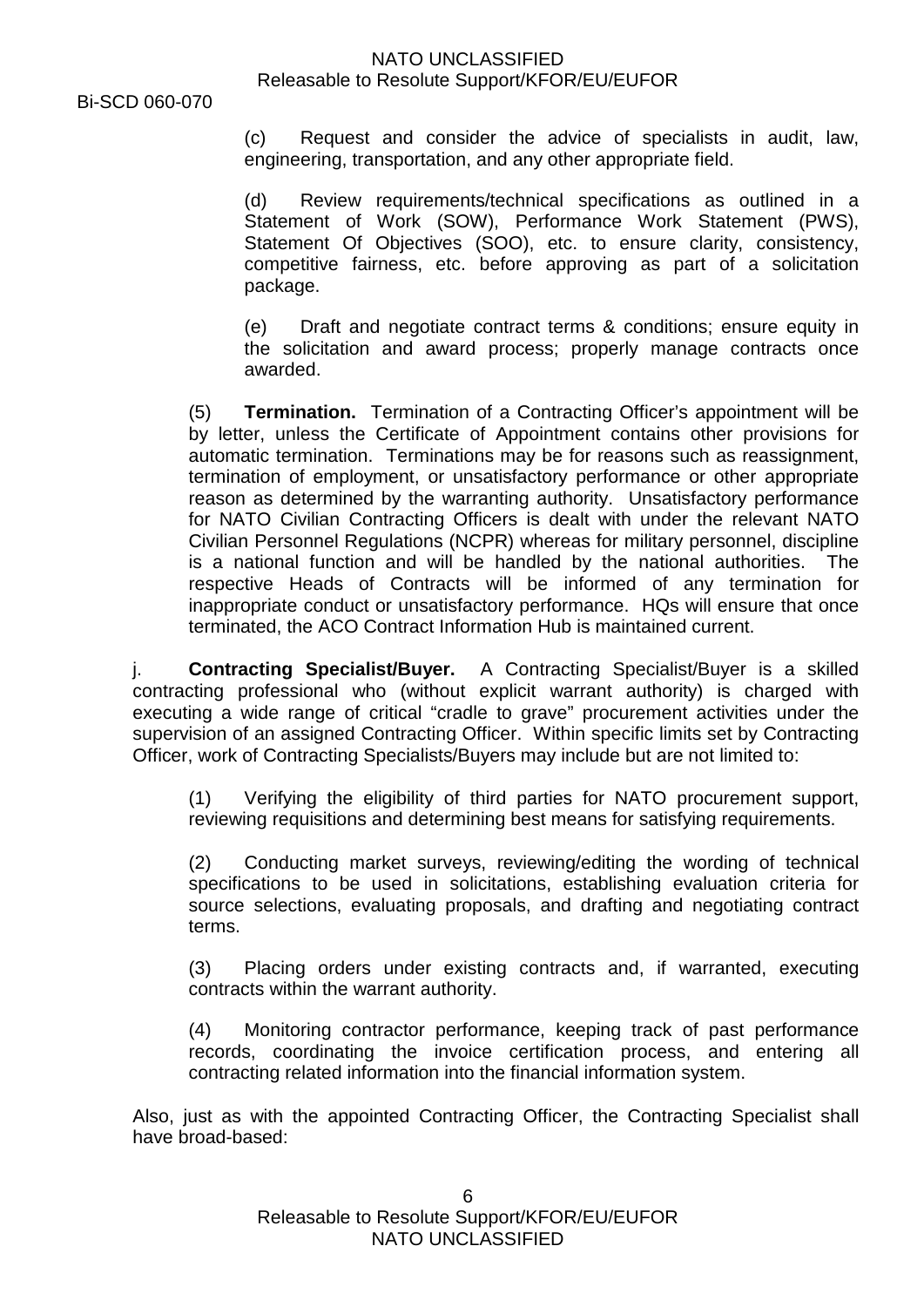(5) Relevant experience and training in NATO or national contracting, financial, purchasing, or related fields.

(6) Education or special training in business administration, law, finance or related fields.

(7) Business acumen, judgment, character and integrity.

k. **Ordering Officer (formerly called Calling Officer).** An Ordering Officer, by name or position, is appointed in writing by a Contracting Officer. The appointment will specify both the Ordering Officer financial and contractual limits with regard to previously awarded agreements or contractual instruments. In order to avoid unauthorised commitments, suppliers must be officially notified of the identity and contact details of the Ordering Officer responsible for placing orders. The Contracting Officer shall annually review the continuing validity of the Ordering Officer responsibility.

l. **Originators.** Originators are those individuals who identify a requirement that must be satisfied through warehouse issue or contractual action. Originators will generally be responsible for developing technical specifications, and justifying the requirement funding. This information, in turn, will typically be provided to the Authorised Requestor.

m. **Authorised Requestors (ARs).** Authorised Requestors will, on behalf of their Division/Organisational Chief, validate and endorse the originator request and submit the requests to the Funds Manager. ARs are responsible for tracking the status of their requirement through the procurement cycle. Although a segregation of duties should be secured, an AR's duty can be combined with other functions such as: Originator, Fund Manager, Memorandum Receipt Account Holder (MRAH), Project Officer, etc. ARs are responsible for developing technical specifications that will be clear and complete to enable the Contracting Officer to conduct solicitations and maximise competition. ARs are equally requested to develop adequate justification of the operational necessity for the requirements, and often certify receipt and acceptance of services ordered on their behalf. The ARs hold the final technical responsibility on certifying the Minimum Military Requirement (MMR).

n. **Budget Officers.** Budget officers are responsible to the Financial Controller for the annual budget cycle including the allocation of Budget Committee approved budgets to the requirement holders. Fund managers can be appointed as a budget representative to whom the funding is assigned for the execution of the requirements. Accordingly, Budget Officers are responsible for the training of fund managers with regard to the authorized use the funds allocated based on the Committee's overall approval and approved by the BC. Ultimately, the budget officer must ensure that sufficient funds are available for agreed tasks against which contracts will be required and executed through purchasing and contracting.

o. **Fund Managers.** Fund Managers are responsible to their respective Division Chiefs for the management of specific allocations of funds from within the HQs' Budget.

> 7 Releasable to Resolute Support/KFOR/EU/EUFOR NATO UNCLASSIFIED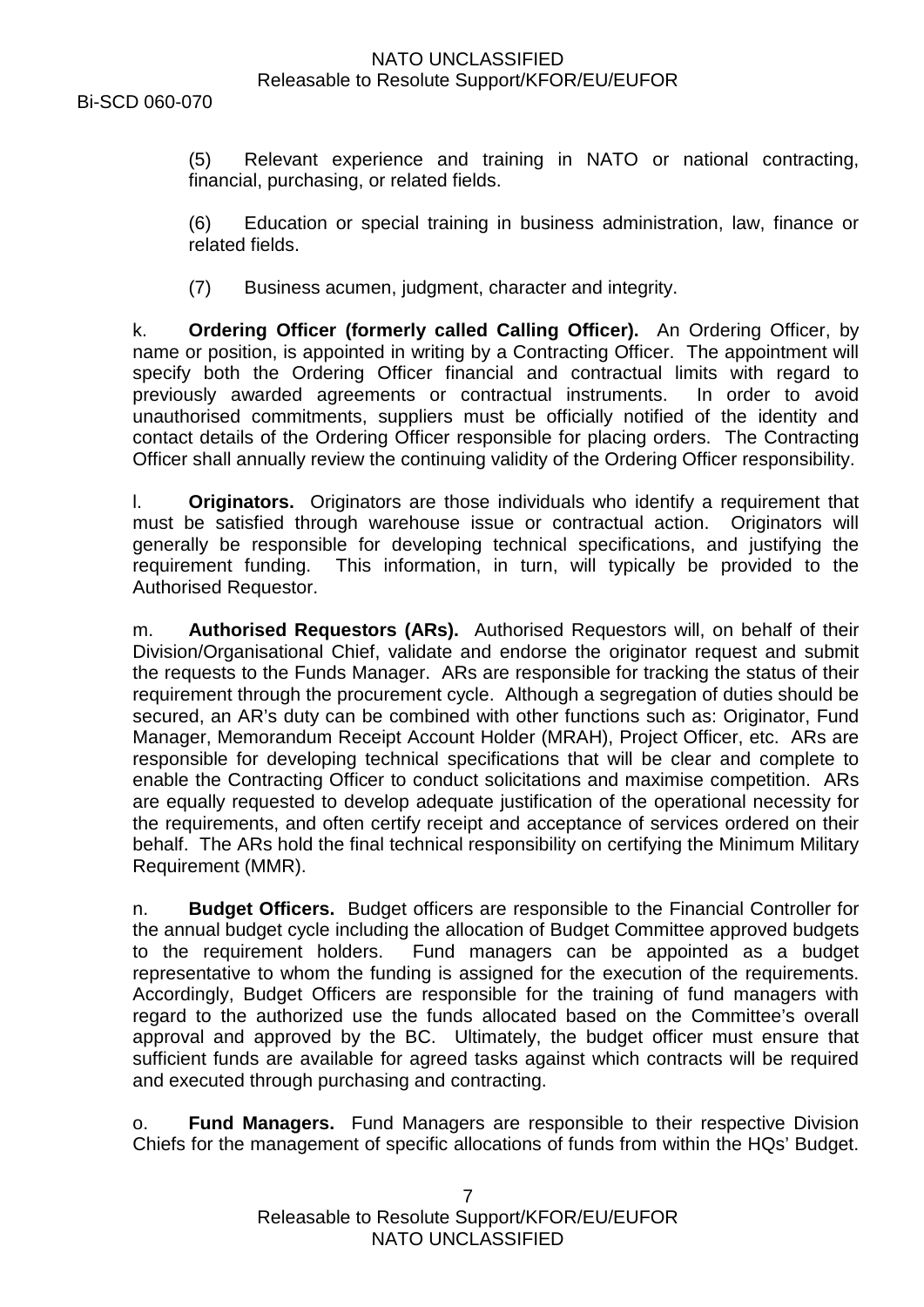Bi-SCD 060-070

They advise their Chief of Division on funding and related requisitions. Ultimately, they validate requirements submitted by authorised requestors/originators and prioritise/deconflict requirements. For official accounting purposes, Fund Managers shall manage their funds through the approved financial information system. The Contracting Officer will treat all incoming requisitions from a Fund Manager as a formal, valid and approved requisition for which the process of acquisition can immediately start.

p. **Fiscal Officers.** Fiscal Officers are responsible to the FC for the administration of the fiscal accounts in accordance with NATO financial rules and procedures. The Fiscal Officer is responsible to the FC for ensuring that contractual commitments are within the credits and contractual authority available for the purposes concerned in the approved budget. The Fiscal Officer is also responsible to the FC for approving commitments of credits up to his/her delegated authority and authorising all payments to be made in execution of each approved commitment.

q. **Supply Officer/Property Accounting Officer (PAO)/Receiving Officer.** Each position has distinct functions, but from the Contracting Officer's perspective they ultimately receive, inspect/test, accept (or reject), and account for international accountable property. This acceptance of supplies and/or services on behalf of ACO/ACT HQs, shall be properly and efficiently communicated to the responsible Contracting Officer, e.g., via a Material Inspection and Receiving Report, before related payment may be made to the Supplier. Non-accountable or consumable supplies purchased by means of a purchase card may be subject to the local property accounting requirements but have no inventory/asset value with regard to financial reporting.

r. **Contracting Officer's Technical Representative (COTR).** COTRs are qualified individuals, generally appointed by the technical/receiving organisation and, authorised in writing by the Contracting Officer to serve as their authorised representative, and to perform specific technical or administrative functions until their appointment is terminated by the Contracting Officer. A COTR:

(1) Must be qualified by training and experience commensurate with the responsibility to be delegated.

(2) While authorised to make direct 'without commitment' engagement with the vendor, will not have delegated authority to make any commitments or changes that affect price, quality, quantity, delivery, scope or other terms and conditions of the contract. (In this context, a 'without commitment'' engagement is one in which the COTR does not commit the organization to a change in the contract. It is strongly recommended that the term 'without commitment' is inserted in the subject line of any correspondence with a vendor, and is specifically mentioned at the outset of any discussions with a vendor).

(3) Will not interpret the contract and should promptly refer any potential claim or inquiry to the Contracting Officer.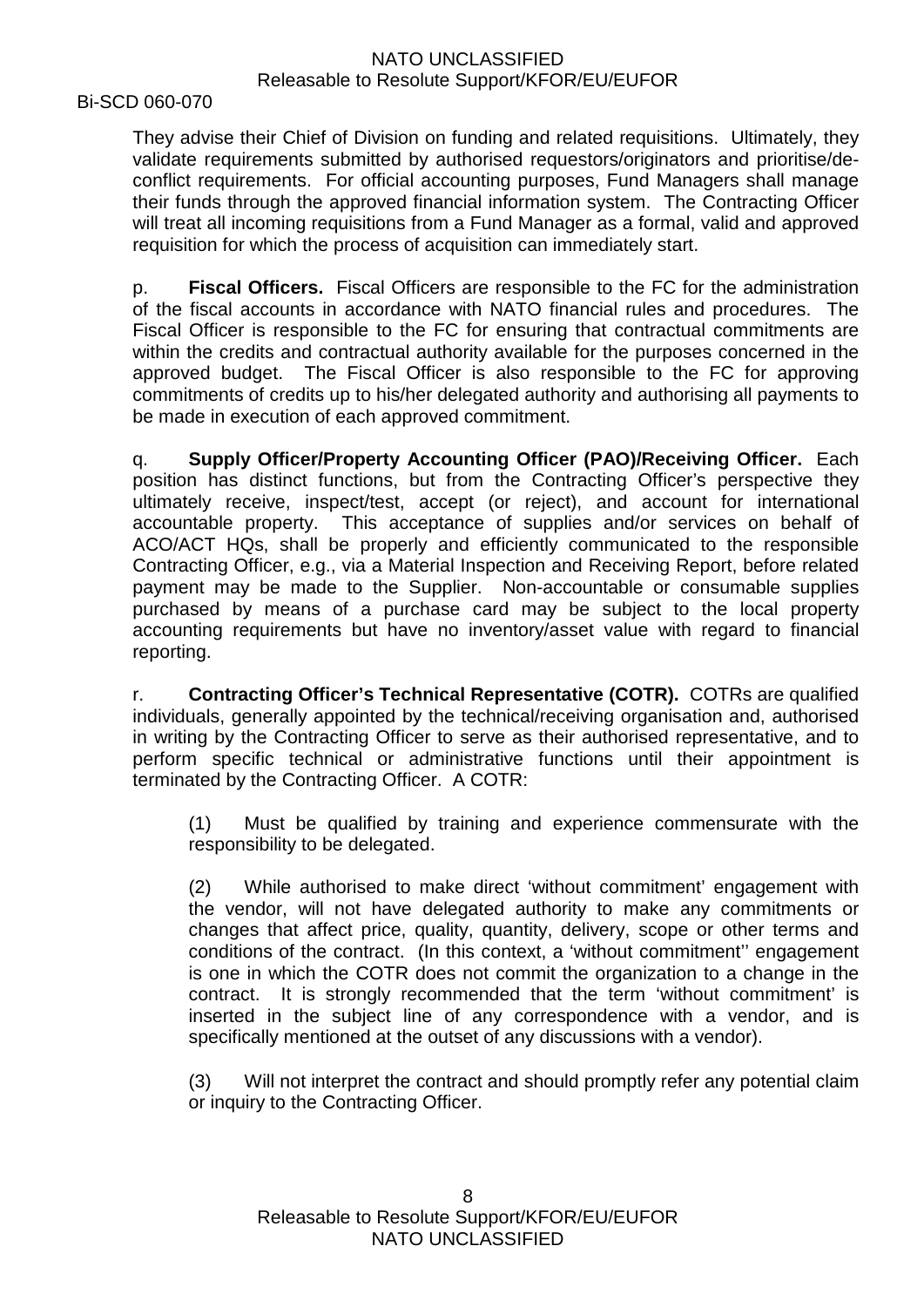Bi-SCD 060-070

(4) Must be designated in writing by the Contracting Officer, with notice of the appointment communicated to the contractor. This designation will specify the extent of the COR's authority to act on behalf of the Contracting Officer, identifying the limitations on the COTR's authority, highlighting the period covered by the designation, explicitly indicating whether or not the authority can be further delegated and stating the extent to which the COTR may be personally liable for unauthorised acts.

(5) Must maintain a file for each contract assigned. As a minimum, this file shall contain a copy of the Contracting Officer's letter of appointment and other documentation describing the COTR's duties and responsibilities; and documentation of actions taken in accordance with the delegation of authority.

s. **Quality Assurance Evaluator (QAE).** The QAE must be involved early in the procurement process and the development of a quality assurance plan. Upon the award of a contract, the QAE must be charged with monitoring the daily performance of contractors. QAEs are generally appointed by the technical/receiving organisation and assigned to the contract by the Contracting Officer. For consistency in surveying contractor activities, the QAE should have an established quality assurance surveillance plan recognizing the responsibility of the contractor to carry out quality control obligations and which contains measurable inspection and acceptance criteria corresponding to the performance standards contained in the Statement Of Work (SOW) or Performance Work Statement (PWS). QAEs must ensure quality assurance surveillance plans focus on the level of performance required by the SOW, rather than the Quality Assurance Evaluator (QAE). The QAE must be involved early in the procurement process and the development of a quality assurance plan. Upon the award of a contract, the QAE must be charged with monitoring the daily performance of contractors. QAEs are generally appointed by the technical/receiving organization and assigned to the contract by the Contracting Officer. For consistency in surveying contractor activities, the QAE should have an established quality assurance surveillance plan recognizing the responsibility of the contractor to carry out quality control obligations and which contains measurable inspection and acceptance criteria corresponding to the performance standards contained in the Statement Of Work (SOW) or Performance Work Statement (PWS). QAEs must ensure quality assurance surveillance plans focus on the level of performance required by the SOW, rather than the methodology used by the contractor to achieve that level of performance. QAE plays an important role in validating that the quality of service provided is acceptable and received within the SOW and PWS timeline and standards. This accounting serves as a prerequisite for paying for distinct services rendered by contractors. Depending on the complexity of contracts, COTR may also perform QAE-equivalent duties.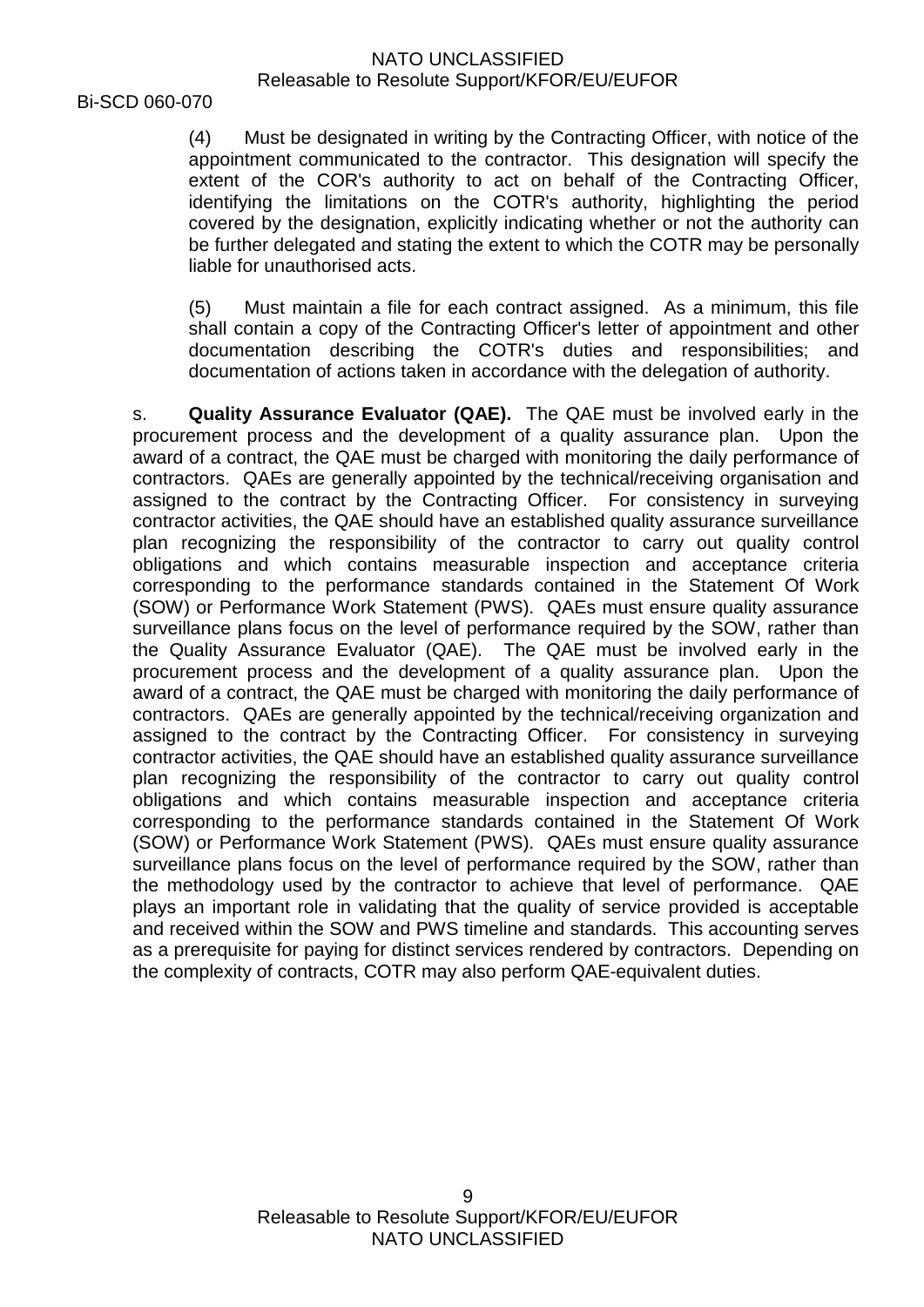Bi-SCD 060-070

# **CHAPTER 2 - PROCUREMENT POLICIES**

2-1. **Authority.** The authority and responsibility to contract for authorised supplies and services are vested with Commanders of ACO/ACT, financed wholly or partly, from NATO common funded budgets. As such, Commanders, in consultation and agreement with ACO/ACT Financial Controllers (FC) appoint Contracting Officers and delegate to them clear authority to manage contracting functions for the NATO Body. As this authority is exclusive to Contracting Officers, they are fully responsible for contracts issued under their signature. Only duly appointed (i.e., warranted) Contracting Officers, or those individuals specifically authorised by them in writing, may execute contracting activities legally obligating ACO/ACT.

2-2. **Improper Business Practices and Conflicts of Interest.** Contracting Officers and Contracting Specialists are expected to maintain the highest ethical standards, keep the best interests of NATO in mind, and avoid even the slightest appearance of acting in the interests of personal gain. Therefore, they should be impartial and objective when executing activities and resolving contracting matters. Additionally, personnel acting as "NATO procurement officials", at all levels of the acquisition process (e.g., Ordering Officers, COTRs, QAEs, etc.) are expected to know, and strictly abide by, limitations explicitly set in the applicable NATO regulations and standards of conduct (References F and M). As a minimum, the following rules shall be observed by ACO/ACT contracting officials:

a. Procurement officials involved in the procurement of NATO funded goods and services shall exclude themselves from specific contract actions if there is a real or perceived incompatibility between their private interests and their duties. In cases where this is not possible due to the lack of back-up personnel, the real or apparent conflict of interest shall be reported to the FC who shall make a decision regarding the individual's role and responsibility.

b. Procurement officials shall not divulge business confidential or proprietary information, or take any actions that would result in compromise of the integrity of the procurement process.

c. In order to guarantee the fairness principle, Contractors will not be permitted to participate in the development of contract requirements if they intend to compete for that contract award. To this effect the bidding procedure shall incorporate an appropriate exclusion clause.

d. Staff cannot use or permit the use of a NATO title of authority in a manner to coerce or induce anybody, including a contractor, to provide a benefit to themselves or other persons with whom they are affiliated.

e. Although past performance should be documented, public endorsement of a supplier for commercial purpose (see definition in Annex A) by ACO/ACT Staff is not permitted.

f. ACO/ACT should organise annual standard of conduct training sessions for the P&C Branch and NATO procurement officials. It is also incumbent upon the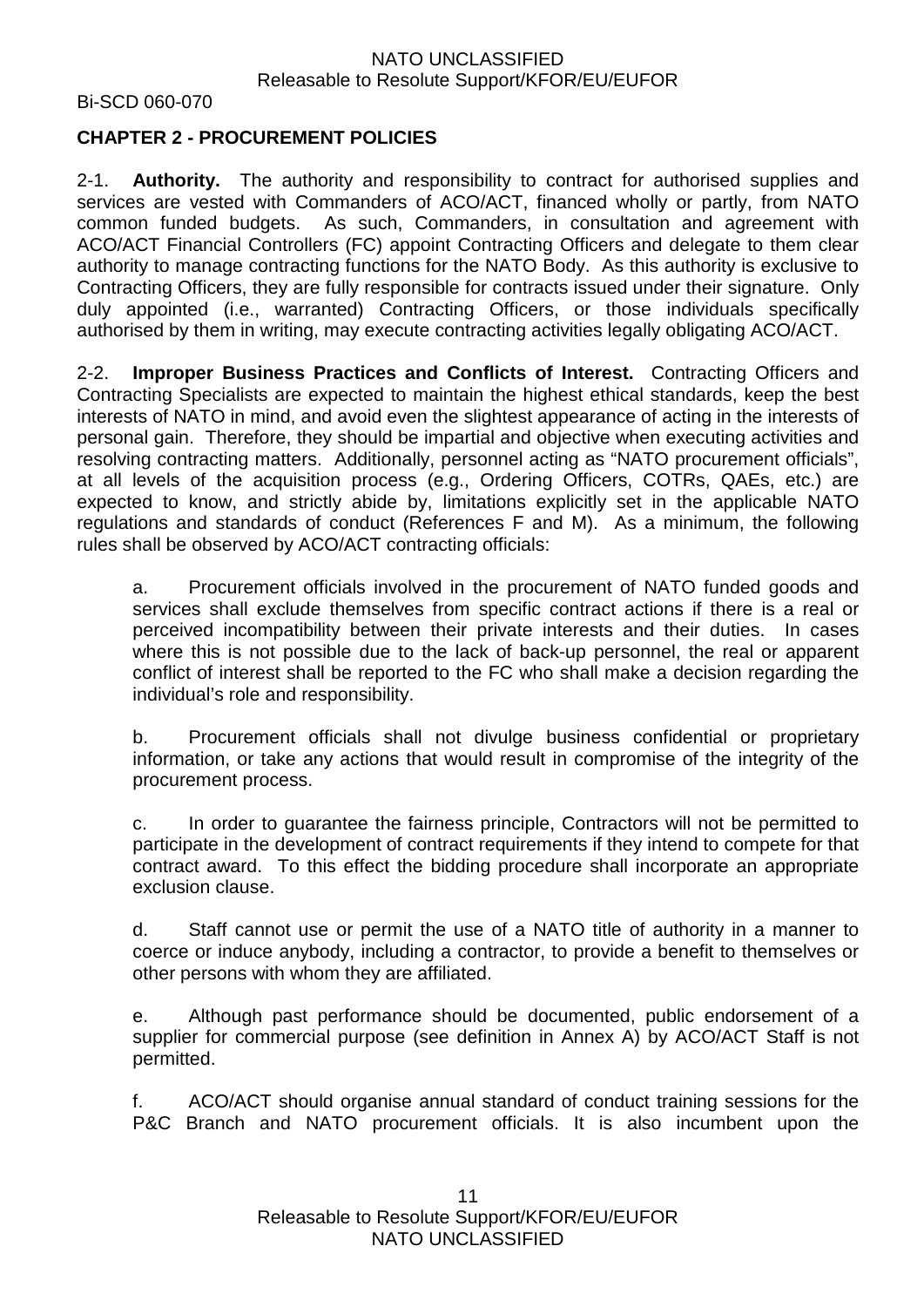#### Bi-SCD 060-070

Commander and FC to conduct refresher training for their staff when deemed necessary.

#### 2-3. **Competition Requirements**

a. For executing procurement activities within the NATO Body, the overarching goal is to maximize competition to the greatest extent practicable amongst eligible sources. There may be circumstances which limit the competition and eligible sources which result in:

(1) Contracts awarded using sole source or limited competitive bidding procedures.

(2) Contract modifications, including the exercise of priced options that were evaluated as part of the initial competition, that are within the scope and under the terms of an existing contract.

(3) Orders placed under indefinite-quantity contracts that were entered into pursuant to this part when the contract was previously awarded under a competitive process, or a deviation from normal procurement practices was authorised.

(4) Orders placed against task order and delivery order contracts, or similar open-ended contractual arrangements.

b. The competitive procedures available for use in fulfilling the requirement are as follows:

(1) Simplified procedures such as open bids or quotations for acquisitions lower than level 2xB of the NATO Established Financial Limit (EFL).

(2) Sealed bids i.e., Invitation For Bid (IFB).

(3) Competitive proposals i.e., Request For Proposals (RFP), in cases where sealed bids are not appropriate and/or the use of this method of procurement has been authorised by the relevant authority as indicated in paragraph 2.4.

c. The normal procurement methods within NATO for all routine and basic acquisitions of commercial goods and services shall be either simplified procedures or sealed bidding. However, the Contracting Officer should be made aware that the award of a contract to a supplier based on the lowest evaluated price alone can be a false economy if there is subsequent default, late deliveries, or other unsatisfactory performance resulting in additional contractual or administrative costs. In cases where the use of a lowest compliant bid approach i.e., sealed bidding, does not fully guarantee that the selected bid will provide value for money, Contracting Officers shall request prior authorisation to deviate from sealed bidding procedures and conduct competitive negotiations. Deviation procedures are described in paragraph 2.4 and supplemented by Annex B to this Directive.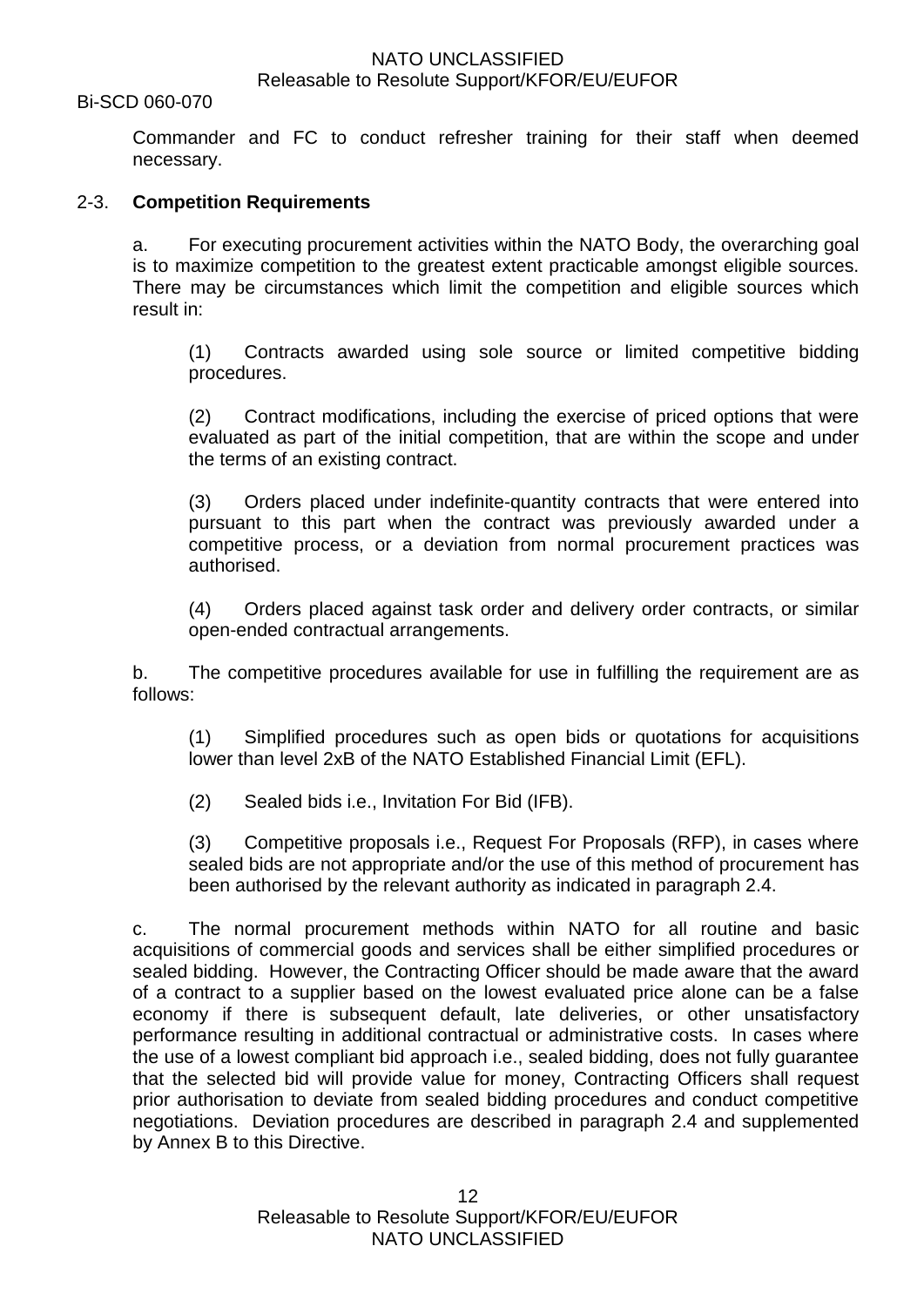Bi-SCD 060-070

d. Approaches to sourcing possibilities will be influenced by prevailing market conditions, national governmental capabilities, practical time constraints and NATO EFL. Unless given appropriate authority to deviate from normal competitive sourcing practices, Contracting Officers shall adhere to the following minimum sourcing criteria:

| <b>Established Financial Limits (EFL)</b> | <b>Minimum Competition Requirements</b>                                                                                       |
|-------------------------------------------|-------------------------------------------------------------------------------------------------------------------------------|
| 510% of LEVEL A OF THE EFL                | Petty Cash/Advance Accounts, or<br>Purchase Card Programme may be<br>used as a payment mechanism.                             |
| Up to LEVEL B OF THE EFL                  | Solicitation of offers from an eligible<br><b>Single Qualified Commercial or NATO-</b><br>member Governmental Source.         |
| Up to LEVEL 2xB OF THE EFL                | Solicitation of offers from at least Three<br>Qualified eligible Commercial and/or<br>NATO-member Governmental Sources.       |
| Up to LEVEL D OF THE EFL                  | Solicitation of offers from at least Five<br>Qualified eligible Commercial and/or<br>NATO-member Governmental Sources.        |
| In excess of LEVEL D OF THE EFL           | Contracting Officers will follow<br>international competitive bidding<br>procedures outlined in Annex C of this<br>Directive. |

e. Up to level 2xB of the EFL, a Contracting Officer may employ "open solicitation" approaches, whereby contractor pricing information such as published vendor catalogue prices may be considered a priced offer and may be readily obtained e.g., over the phone, via catalogue, fax or electronically.

f. All contracts valued in excess of level 2xB of the EFL will be awarded by the Contract Awards Committee (CAC) in accordance with the NFR Article 20 and FRP XX a through XX c and in accordance with the Terms of Reference laid out in Annex D.

g. All contracts valued in excess to 2 x EFL E shall be subject to a local Solicitation Review Board (SRB) and all contracts valued in excess of 5 x EFL E shall be subject to a SRB at the SC HQ level. Values will be determined on the overall value i.e. base year plus options. Detailed Terms of Reference governing the SRBs are outlined in Annex E.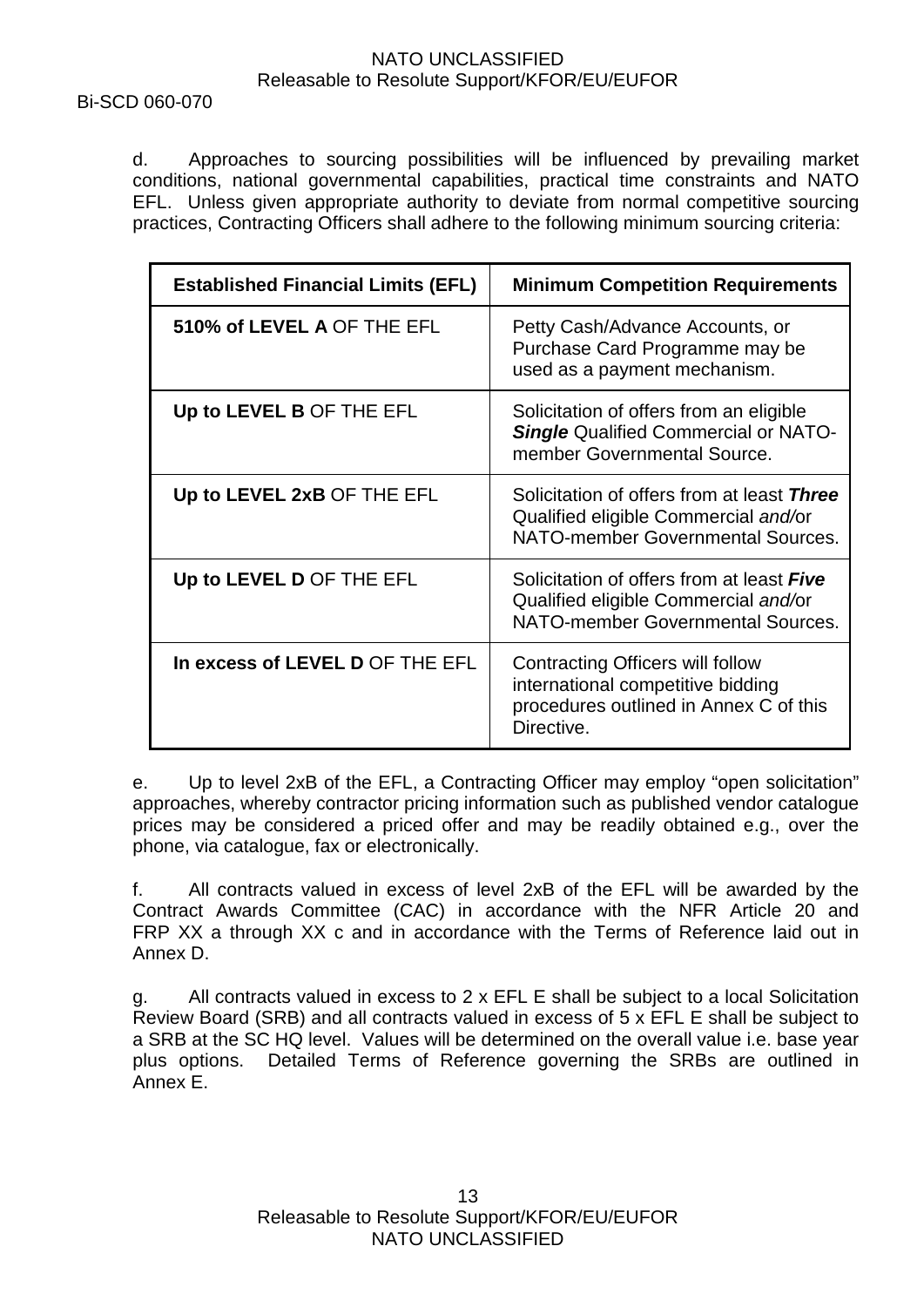#### Bi-SCD 060-070

h. Contracting Officers may elect to invite more than the minimum required number of bidders or may elect to utilise competition for contracts for amounts less than the minimum bid criteria detailed above.

## 2-4. **Deviations from Normal Procurement Procedures**

a. Cases may occur in which the interests of the NATO Body are not best served by routine application of procedural regulations as detailed per this directive. In such welljustified cases, Contracting Officers may request FC's authorisation to deviate from minimum competition requirements or other established procedures upon the requestor's justification.

b. All requests for exceptions/departures must be fully justified, and contract files must retain documentation of such justification. All such requests must be decided on a case-by-case basis by the approving authority. Deviations may be granted in the interest of security, operational urgency, standardization, and other practical considerations. Deviation requests should be based on the inability for the ACO/ACT HQs to reasonably comply with competitive requirements. Also, urgency caused through lack of timely action is not a valid basis for deviating from minimum sourcing requirements, and not maximizing competition amongst eligible sources.

c. The level to which deviation authority must be sought is based on the estimated accumulated value of a contract. Unless precluded by applicable regulations, HQs' FCs may, within the limits of their appointment (i.e., up to level D of the EFL and up to level E of the EFL for ACO/ACT FCs), authorise deviations from procurement rules and procedures when necessary to meet the specific needs and requirements of each ACO/ACT HQ or programme.

d. Approval of requests for departures exceeding FC's delegated authority shall be submitted to the ACO/ACT FC for approval. All departures from standard procedures for procurements in excess of level E of the EFL will be submitted, via the ACO/ACT FC, to the NATO Budget Committee (BC) for decision. Wherever such departures are known to be necessary, the requirement for departure should be detailed in the budget document for that year, and advance approval should be sought in the context of the budget screening/approval process. When the NATO Procurement Authority is an Agency, a request for deviation from agreed procedures shall only be submitted to the BC upon the Budget Holders concurrence in accordance with BC-DS(2012)0061 dated 19 December 2012, Military Budget procurement guidance, paragraph 8.

e. Wherever possible, limited bidding/competition should be pursued before resorting to sole source procurements.

2-5. **Market Research.** Contracting Officers should maximize the use of standard commercial products as well as the application of standard commercial terms and conditions. In order to be successful here, it is important for P&C Branch Staff to perform market surveys to determine the extent of competition. In determining the feasibility of using commercial items/sources, Contracting Officers should, for example: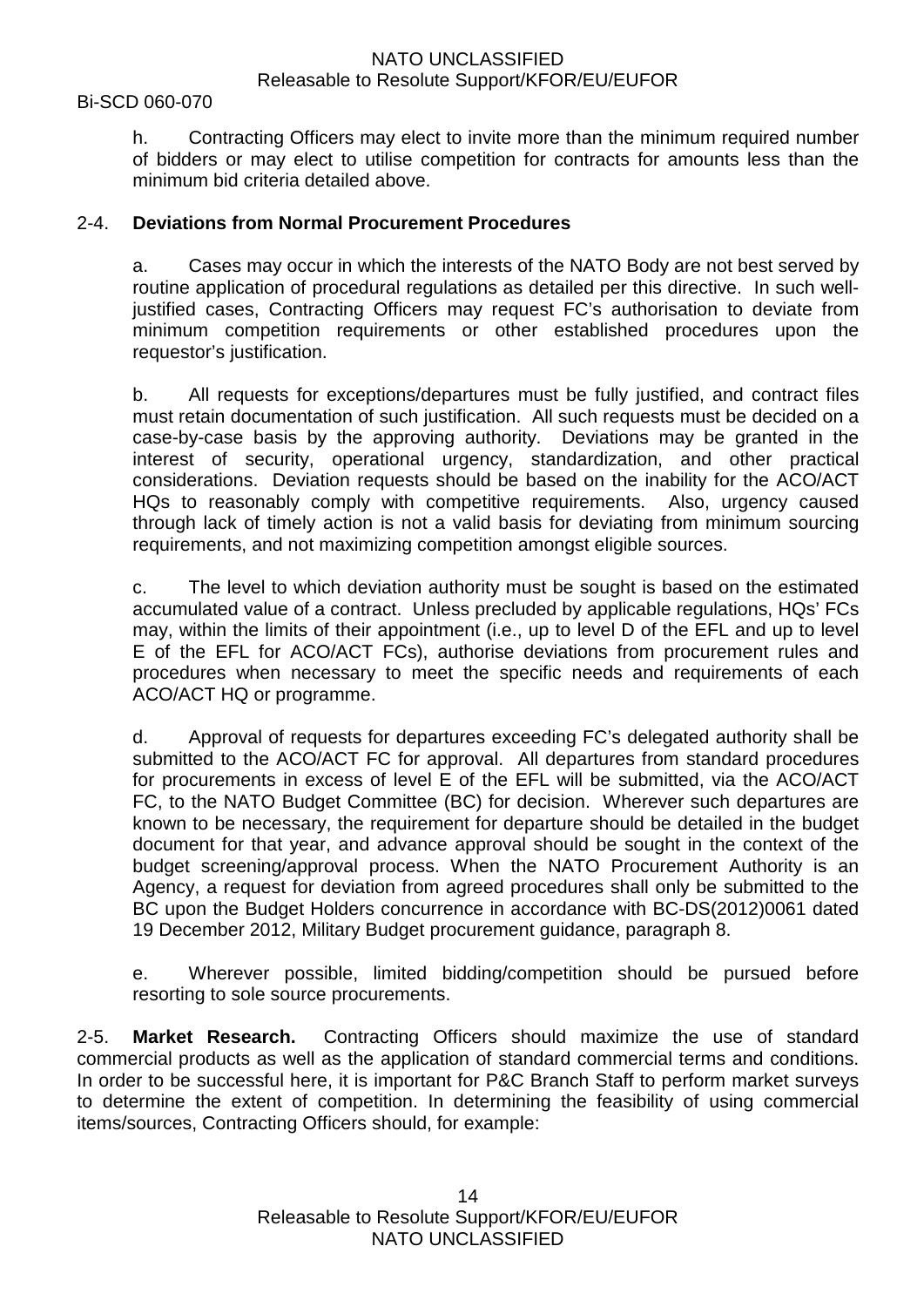# NATO UNCLASSIFIED

# Releasable to Resolute Support/KFOR/EU/EUFOR

- a. Employ market survey techniques to identify alternative sources.
- b. Base market research decisions on fairness, competition, and ethics.
- c. Liaise with interested vendors to determine the "best" that industry can offer.

d. Identify all commercial options up-front and not leave the choice up to end-users or contractors.

e. Identify suitable performance standards.

f. Identify standards or industry normal terms and conditions for the specific type requirement.

## 2-6. **Determination of Contractor Eligibility**

a. In reviewing eligibility, Contracting Officers should initially restrict their pool of eligible sources to governmental or commercial entities that originate or are chartered/incorporated within NATO-member nations that provide the funding for the ACO/ACT HQs and/or specific requirement. As a general rule, Contracting Officers will allow all eligible, interested, and responsible companies to compete for NATO business.

b. When compliant supplies or services are not available from supporting NATOmember governments and companies, Contracting Officers must request authorisation of departure from the normal method of procurement in accordance with paragraph 2.4. With proper authorisation, the following sources should be considered in order of precedence:

(1) Commercial or governmental sources from non-funding NATO nations.

(2) Commercial sources from nations participating in the Partnership for Peace (PfP) programme.

(3) Commercial sources from non-NATO, non-Partner nations upon whose territory NATO HQs or forces are deployed.

(4) Commercial sources from other non-NATO, non-Partner nations.

## 2-7. **Determination of Contractor Responsibility**

a. Pre-award surveys should be conducted in order to assess whether eligible sources of supplies or services have historically been responsible and responsive. Governmental or commercially available financial reports serve as a good starting point. The purpose for conducting such surveys is to ensure that:

(1) Purchases are made from, and contracts are only awarded to, responsible prospective contractors.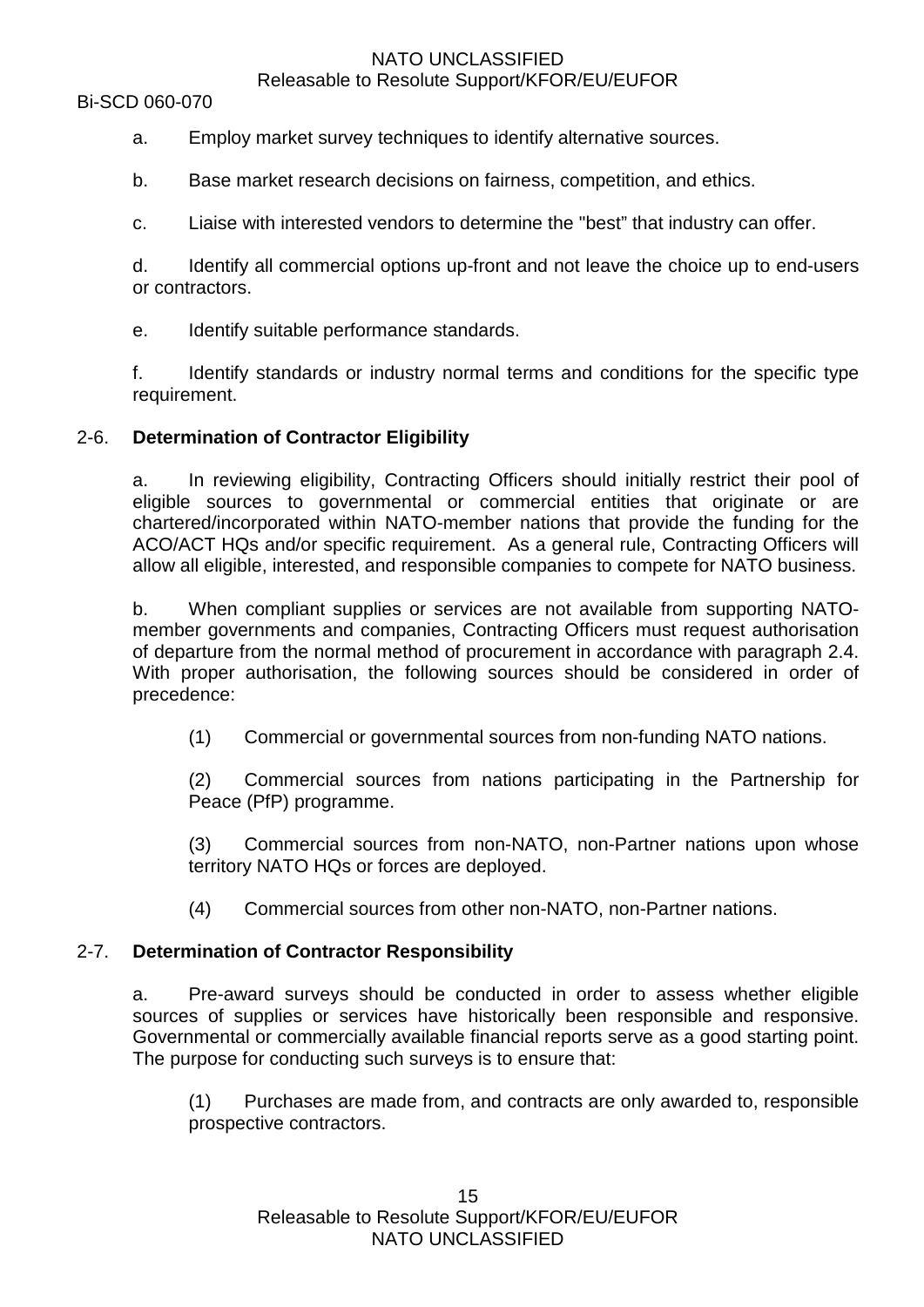(2) No purchase or award shall be made unless the Contracting Officer makes an affirmative determination of responsibility.

b. To be determined responsible, a prospective contractor must, at least:

(1) Have adequate financial resources to perform the contract, or the ability to obtain them.

(2) Be able to comply with the required or proposed delivery or performance schedule, taking into consideration all existing commercial and business commitments.

(3) Have a satisfactory performance record.

(4) Have a satisfactory record of integrity and business ethics including satisfactory compliance with applicable laws including tax laws, labour and employment laws, environmental laws, antitrust laws, and consumer protection laws.

c. Generally, prospective prime contractors are responsible for determining the responsibility of their prospective subcontractors. In such instances, the contractual relationship will be established with the prospective prime contractor exclusively. With that said, determinations of prospective subcontractor responsibility may also affect NATO's cost, performance and timeline. A prospective contractor may be required to provide written evidence of a proposed subcontractor's responsibility.

d. If NATO security clearances (facilities and/or personnel) are required for performance under a contract, eligibility of firms and/or personnel must be positively confirmed at least to the minimum level specified by Contracting Officers. This process typically involves confirmation by NATO Security Officers, national security authorities and/or NATO national delegations. Vendors may provisionally participate in a bidding process pending final receipt of the national clearances. However, all clearances required to execute the contract should be in-place prior to contract award or as instructed by the Contracting Officer in the bidding documentation.

e. Contracting Officers should maintain a list of qualified potential bidders for the various supplies and services, which may be required by the ACO/ACT HQs. Alternatively, they may arrange access to vendor lists of other NATO organizations/agencies.

## 2-8. **Exchanges with Industry**

a. Exchanges of information among all interested parties, from the earliest identification of a requirement through receipt of proposals, are encouraged to better establish an appropriate contract type. Interested parties include potential bidders, end-users, NATO contracting and supporting personnel, and others involved in the conduct or outcome of the acquisition. Such exchanges can improve understanding of the ACO/ACT HQs requirements, as well as affirming the capability of industry before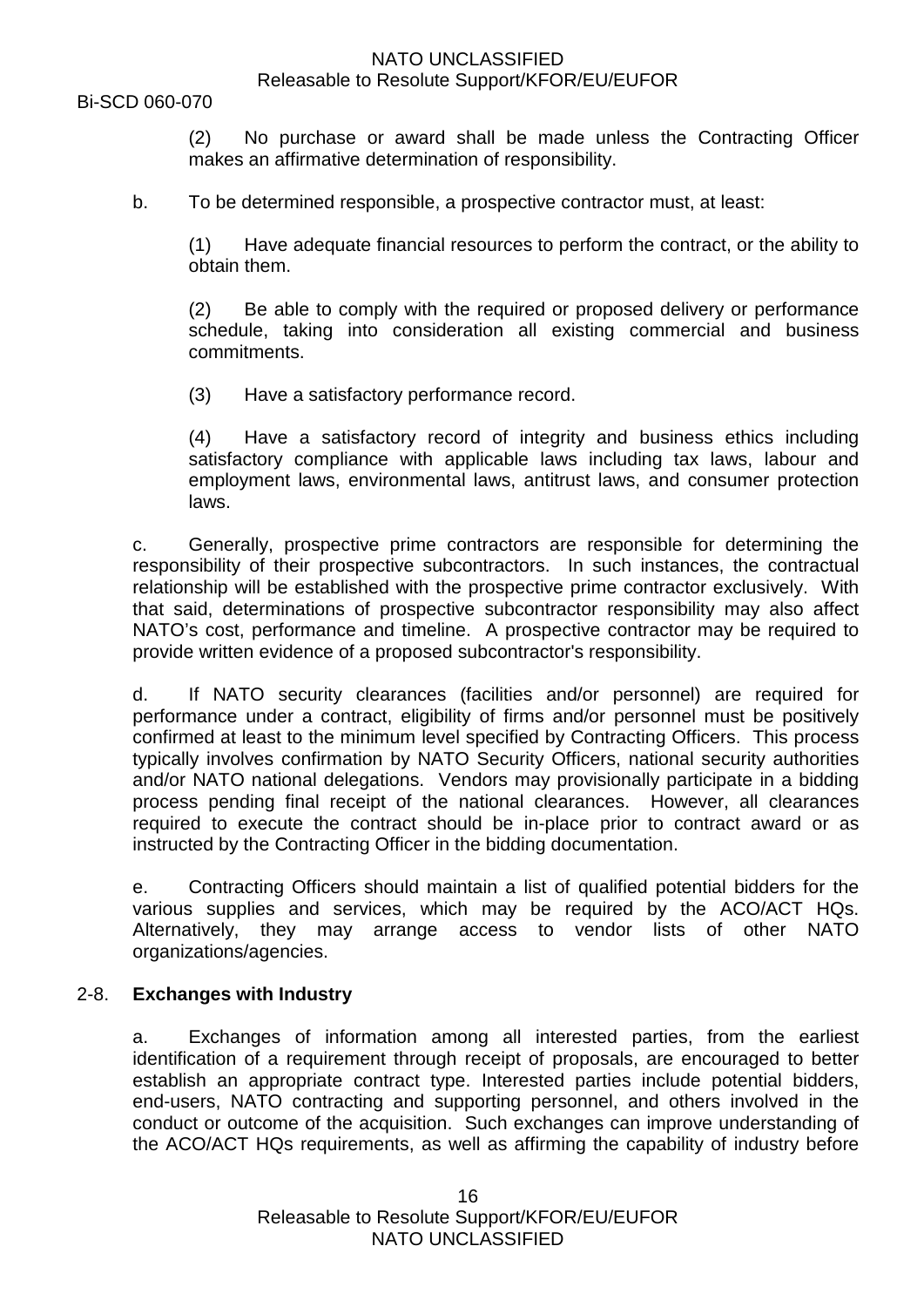#### Bi-SCD 060-070

the solicitation of offers is finalised. In turn, potential bidders can also judge whether or how they can satisfy the ACO/ACT HQs requirements, thereby promoting NATO's ability to obtain quality supplies and services at reasonable prices, and increase efficiency in proposal preparation, proposal evaluation, negotiation, and contract award. However, Contracting Officers must proceed with caution in pre-contract exchanges and discussions to avoid inadvertently entering into a contract with a supplier. It is strongly recommended that a potential supplier is advised, from the outset, that any pre-contract exchanges or discussions are on a 'without commitment' basis only.

b. Exchanges of information may take the form of industry or small business conferences, Requests For Information (RFI), etc. pre-solicitation or pre-proposal conferences; and site visits. Regardless of which approach is used to exchange information with industry, Contracting Officers shall protect the integrity and ensure the equity of the procurement process by ensuring that no single source receives an unfair competitive advantage. Standards of conduct must be rigorously observed during such events.

2-9. **Pre-solicitation Conferences.** If the nature of an acquisition is quite complex and clarification might be needed, it may be beneficial for NATO to convene an industry conference either in response to a Draft Invitation for International Bids (DIFIB)/Draft Invitation for International Proposals (DIFIP). Notice of such conference shall be made to all potential bidders on the source list. This notice may be accomplished via a statement tied to a Draft or Formal IFIB/IFIP cover letter or notice on an electronic bulletin board. Minutes of the conference shall be maintained which include a written response to all comments received. Copies of these minutes shall be furnished to all known potential bidders. Regardless of which response method or combination of methods is used, it is mandatory that all bidders be treated fairly and given identical information.

## 2-10. **Contracting Risk Management**

a. Early in the acquisition process, Contracting Officers shall assess the attributes of proposed procurements, and formulate a contracting strategy that minimizes risk. For example, these efforts shall include a variety of measures and provisions to mitigate risk e.g., in terms of contract types, period of performance, warranties, bonds and insurance, remedies and any other effective protection clauses.

b. The benefits intended with the inclusion of special provisions in the contract (e.g., liquidated damages, extended warranties, etc.) shall be commensurate with their additional implicit costs.

# 2-11. **Price Conditions and Contract Types**

a. The default contract type is a firm fixed-price contract. However, Contracting Officers may develop cost-type contracts or any other type contract commensurate with the level of risk and ability to identify costs. Cost-Plus Contracts should be avoided as well as Cost Reimbursement Contracts and other contracts requiring audit of costs based upon the governmental cost principles of the country in which the contractor is located, and the national audit agency of that country should normally be requested to perform the necessary audit of costs. Cost reimbursement contracts may be used only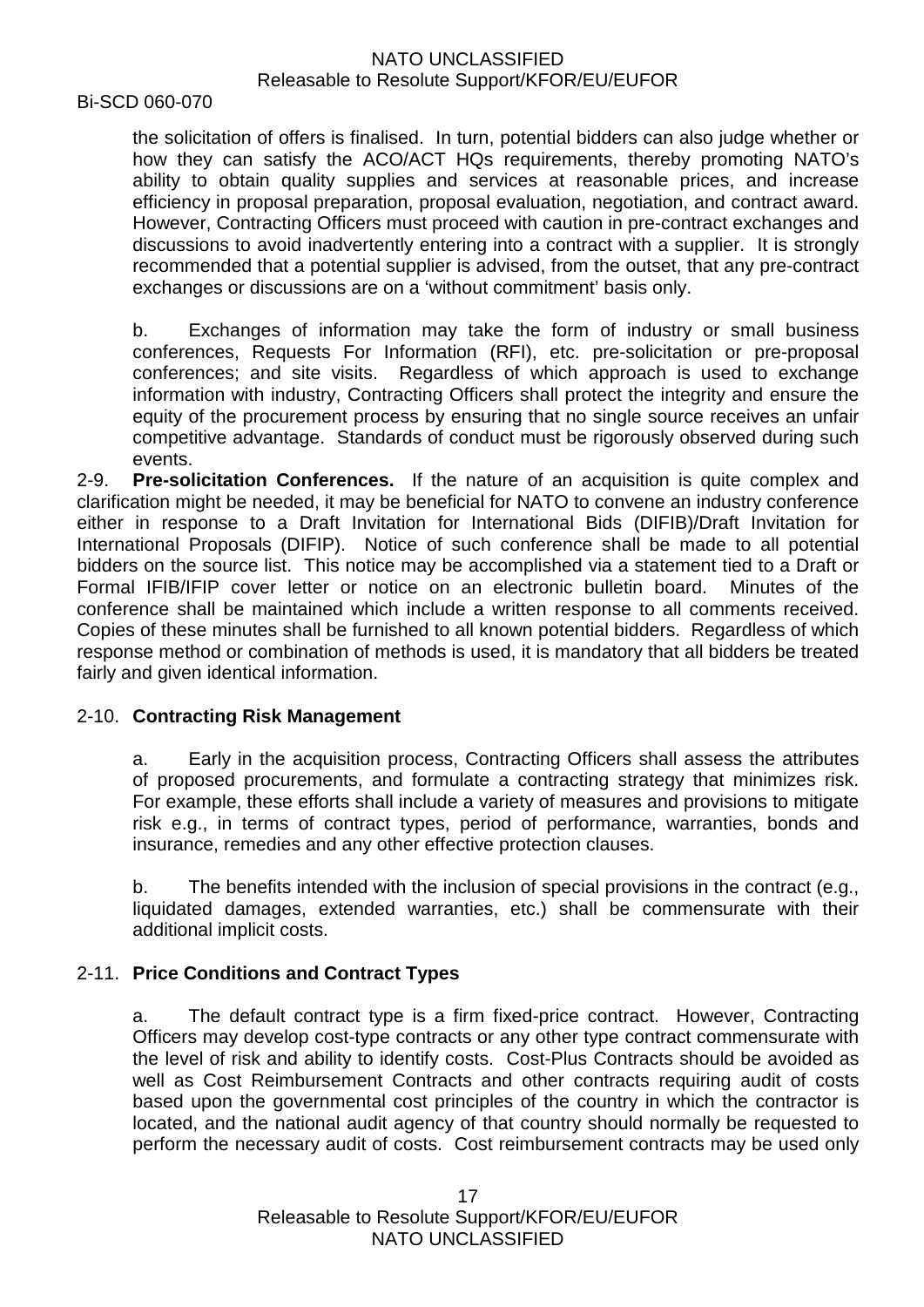#### Bi-SCD 060-070

when uncertainties involved in contract performance do not permit costs to be established with sufficient accuracy to use any other type of fixed-price contract.

b. Contracting Officers shall establish the compensation arrangement that best suits each specific requirement through the selection of an appropriate contract type as described in Chapter 3 of this directive.

c. Basic and routine Purchase Orders and contracts resulting from sealed bidding shall be awarded on a firm-fixed-price basis, or fixed-price with economic price adjustment.

d. Contracting Officers' primary pricing objective for all contract actions is to acquire supplies and services from responsible sources at fair and reasonable prices. A Contracting Officer's determination regarding price reasonableness shall be clearly documented for all contracts valued in excess of level 2xB of the EFL.

#### 2-12. **Period of Contract Award**

a. Contract actions should be normally tied to a specific schedule of performance or delivery date.

b. Contracts should normally be awarded for a period not exceeding a fiscal year. When included in the terms of the solicitation of offers, contracts may include provisions for up to four one-year extension options, contingent upon a formal and explicit decision based on continuing need, price reasonableness, contractor's satisfactory performance and contingent upon funding approval.

c. Notwithstanding, during the contract planning phase, contracting officers must consider factors such as the stability of the market price, required contractor investment, mobilization time and other areas which may require extending the base period to more than one year. Accordingly, if a two or three base year plus options (no greater than a total duration of five years for common-funded contracts), multi-year contract authority must be obtained from the BC.

d. Requests for Contract Authority should normally be identified as part of the budget planning cycle and approved as part of the annual budget. It effectively authorizes the SC to enter into bidding multi-year financial obligations not fully supported by current year budget credits. However, if outside the normal budget cycle, separate stand-alone requests will be staffed through the SC HQ to the Budget Committee for approval.

2-13. **Patent, Data, Copy Rights.** Contracting Officers are to ensure that appropriate provisions are incorporated into contracts so as to protect both NATO rights and those entitled to a prospective contractor. NATO should be indemnified against infringement of patents resulting from performing "standard or off-the-shelf contracts". As a further subject for consideration: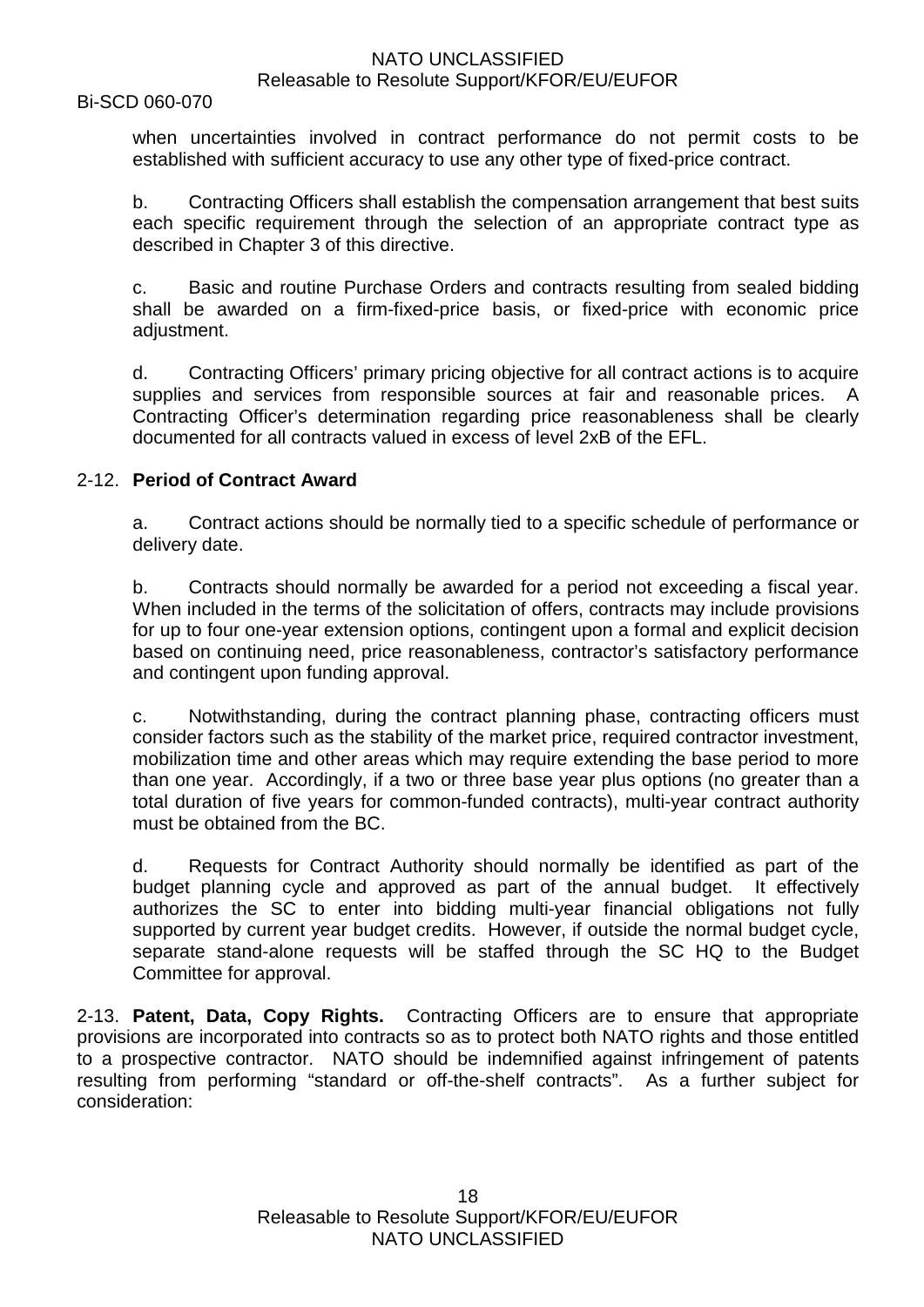Bi-SCD 060-070

a. NATO is to honour rights in patents, data, and copyrights, resulting from private developments, and limits its demands for such rights to those essential for NATO purposes only.

b. Generally, NATO requires that contractors obtain permission from copyright owners before including privately-owned copyrighted works in data required to be delivered under ACO/ACT contracts. As such, a contractor or subcontractor shall bear the costs tied to any infringement. Therefore, both a patent indemnity clause and an authorisation and consent clause may be included in the same contract.

c. Contractual provisions should require contractors to notify Contracting Officers of all claims of infringement that come to the contractor's attention in connection with performing a NATO contract.

d. A patent indemnity clause should be used when the contract is for supplies or services (or such items with relatively minor modifications) that clearly are not or have not been sold or offered for sale by any supplier to the public in the commercial open market.

As a general rule, if NATO pays for development, it should retain intellectual property rights to include patent, data, and copy. General terms and conditions should address intellectual property rights accordingly.

2-14. **Language.** In facilitating a wide range of contracting activities, P&C Branches shall use one of the official NATO languages (i.e., English or French). The predominant language, in terms of international commerce, is English. However, certain simplified acquisitions (e.g., Purchase Order) may be written or translated in the language of the Host Nation. Ultimately, it will be at the Contracting Officer's discretion as to the language to be adopted for specific contracting actions. Consistency and precedence are all-important. Therefore, once a language is decided on for a specific procurement effort, all follow-on and related correspondence between Contracting Officers/Contracting Specialists and contractors should be in the same language.

## 2-15. **Publicizing NATO Requirements**

a. It is in the best interest of ACO/ACT HQs to publicize anticipated contract actions to meet NATO requirements. The purpose is two-fold to increase competition (i.e., gain better pricing) and broaden the participation of industry in meeting ACO/ACT HQs requirements. The following are some recommended advertising approaches:

(1) An ACO/ACT HQs P&C Branch's Internet Web Site.

(2) Electronic bulletin board or portal, or any other appropriate electronic means available to the Contracting Officer responsible for obtaining bids.

(3) Local Chamber of Commerce.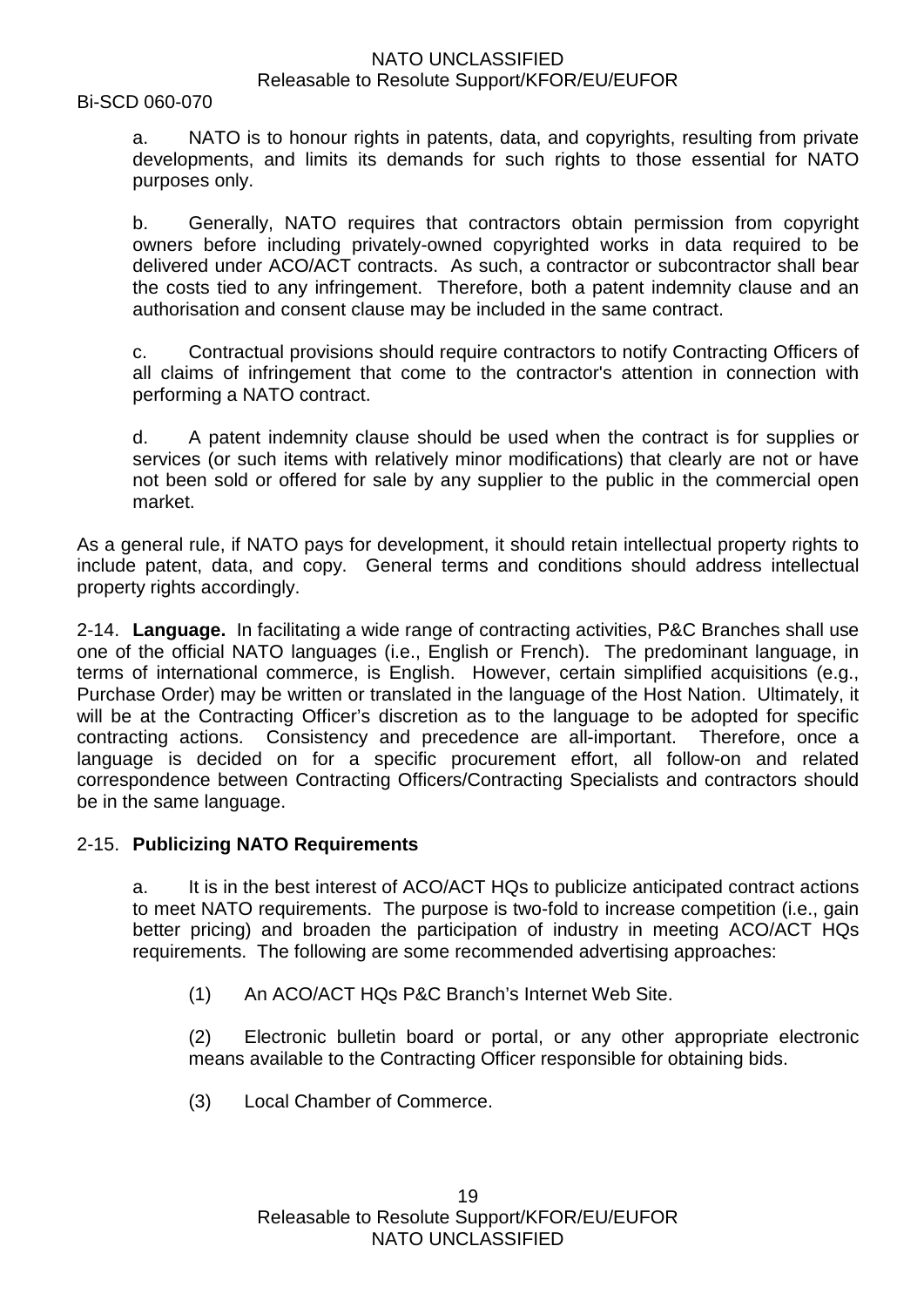#### Bi-SCD 060-070

b. Contract action announcements, at a minimum, should include a solicitation reference number, details of what is being commercially sought, contact information (e.g., Contracting Officer's name, phone number, and email address), and applicable closing dates.

c. This effort might not always be feasible (e.g., due to time constraints) or reasonable (e.g., low value threshold or perishable subsistence supplies). However, Contracting Officers should still remain committed to the intent of publicising contract actions to potential sources.

#### 2-16. **Payments**

a. The standard principle to be applied by ACO/ACT HQs is that payment will only be made upon full compliance with all contract terms by the contractor, and receipt of an accurate original invoice or certified true copy.

b. In the interests of achieving more advantageous conditions to ACO/ACT HQs (i.e., price or delivery), contracts may be negotiated to provide for partial or progress payments. Partial payments may not be made unless they are specifically authorised in the terms of the contract.

c. In exceptional circumstances and with FC approval, contracts may provide for advance payments to contractors. This may only be done in cases where ACO/ACT HQs interests are adequately safeguarded by measures such as a performance bond. Subscriptions may be paid for within contractual authority limitations at the time the subscription is ordered.

d. HQs should ensure that they comply with the payment terms of contracts in such a way that they are able to take advantage of prompt payment discounts wherever available. Invoices featuring such discounts should be processed expeditiously.

## 2-17. **Pre-award disputes and Pre-award Protests**

a. Solicitation of offers may be deemed as implied contracts by certain legal systems. Contracting Officers shall develop suitable solicitation provisions so as to properly safeguard ACO/ACT HQs interests by avoiding potential protests. Also, sourcing decisions must comply with the provisions of the solicitation. Contractors, with a vested interest may (regardless the EFL involved) submit a written objection to the responsible Contracting Officer. In such instances, Contracting Officers should carefully review written objection(s) and immediately seek legal counsel and make recommendations to the Chairman of the Contract Award Committee as to whether or not the contract award should be held in abeyance. Results of any review shall be shared with the Budget Committee and may also be shared with the party that initiated the written objection. The intent here is to promote transparency of contracting activities and good business relations with likely contractors.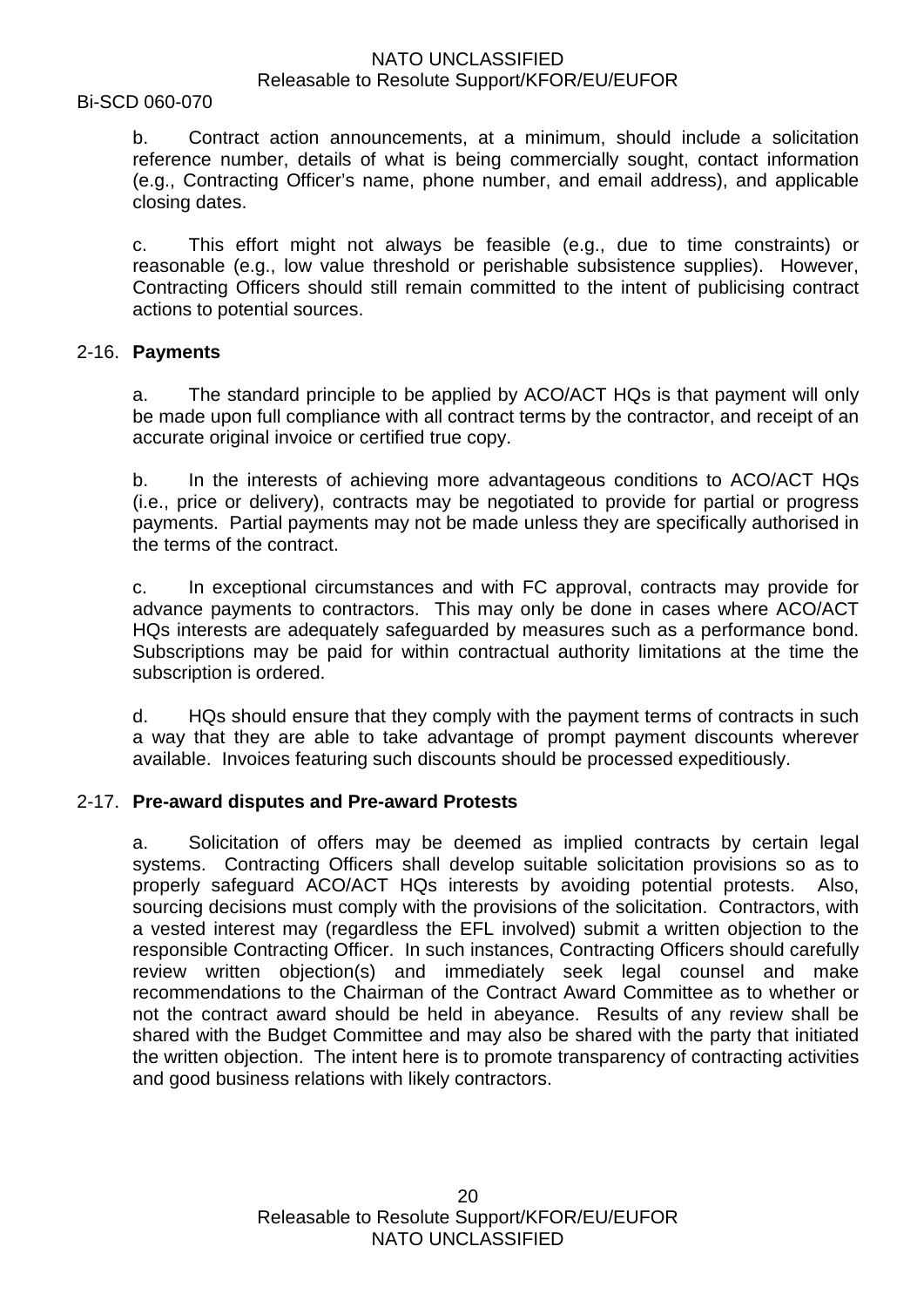Bi-SCD 060-070

b. NATO delegations can in some well defined instances also lodge complaints with the Procurement Authority for contracts exceeding EFL Level D. More specifically where:

(1) A firm was not admitted to the bidding;

(2) The invitation for bid is worded in such a way so as to restrict competition unduly;

(3) A declaration of non-compliance with the Invitation for Bid has been received by the firm initiating the complaint.

The details of the pre-award dispute procedure are outlined in the BC-D(2014)0126 dated 04 July 2014.

# 2-18. **Unauthorised Commitments and Ratification**

a. Under no circumstances shall ACO/ACT personnel (other than duly appointed Contracting Officers and other individuals specifically authorised by them and in strict accordance with applicable NFR/FRP's) enter into formal negotiations, place orders or execute contracts or modifications for the provision of supplies or services to ACO/ACT HQs, or in any way obligate NATO.

b. P&C Branch should take positive action to preclude, to the maximum extent possible, the need for ratification actions. Although procedures are provided herein for use in those cases where the ratification of an unauthorised commitment is necessary, these procedures may not be used in a manner that encourages such commitments being made by unauthorised personnel.

c. NATO accepts no responsibility for unauthorised contractual obligations entered into by individuals other than Contracting Officers or their authorised agents. Individuals entering into such arrangements do so at their own personal financial liability, and are further subject to disciplinary action.

d. Subject to deviation authority provided to them, FCs serve as ratifying officials, and in that capacity may authorise the ratification of an unauthorised commitment. Prior to ratifying an unauthorised act, the HQs FC will appoint an individual (e.g., Contracting Officer, Internal Review Officer) to review the matter. The first action will be to formally notify both the individual and his/her Division Chief of the breach of procedure and resolving inquiry. In the course of the investigation certain arguments might be considered:

(1) Supplies or services have been provided to and accepted by NATO, or NATO otherwise has obtained or will obtain a benefit resulting from performance of the unauthorised commitment.

(2) The resulting contract would otherwise have been proper if made by an appropriate Contracting Officer and the price is to be fair and reasonable.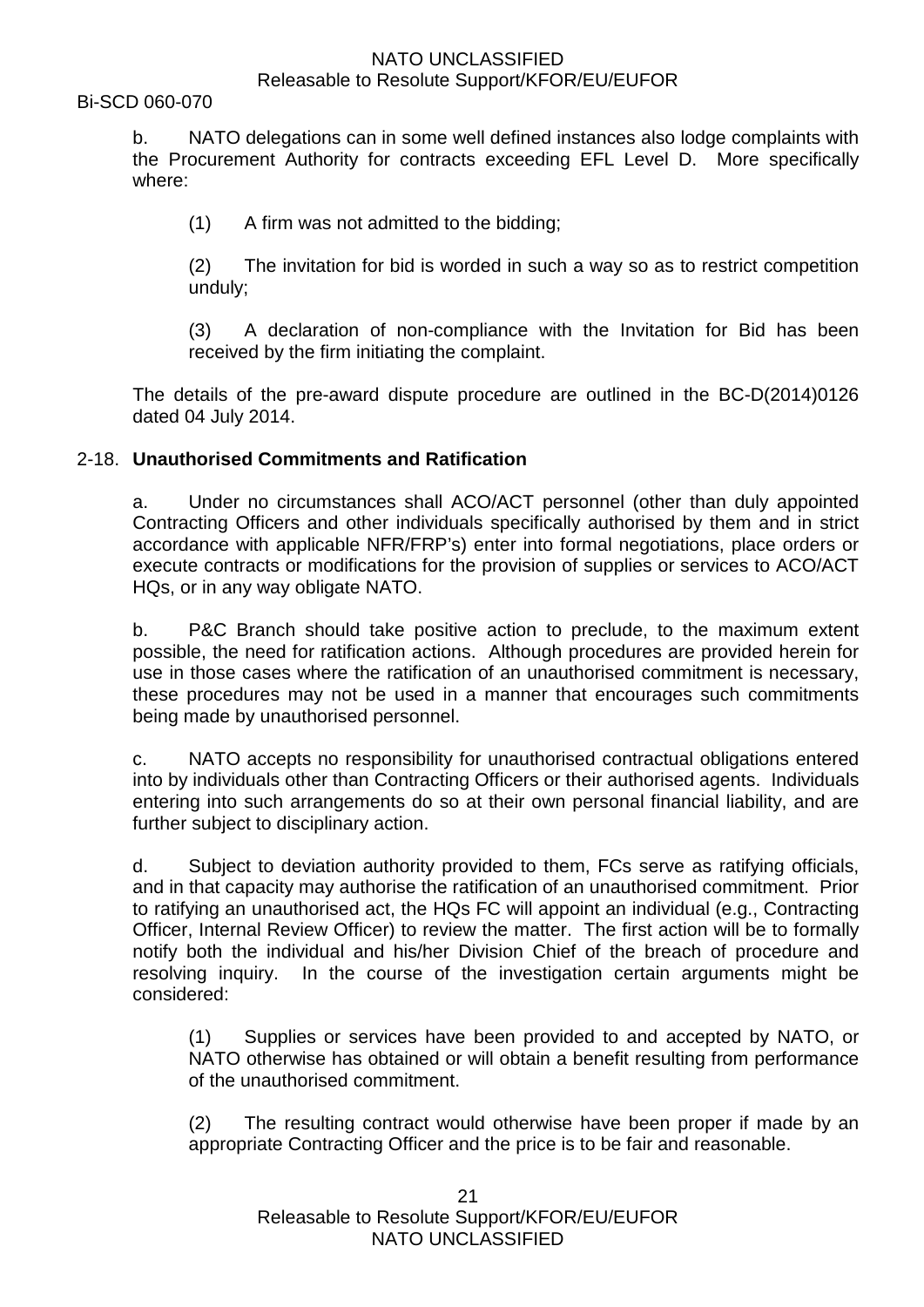Bi-SCD 060-070

(3) The individual reviewing the unauthorised commitment recommends payment and legal counsel concurs in the recommendation, unless local procedures expressly do not require such concurrence.

(4) Funds are available and were available at the time the unauthorised commitment was made.

e. In cases where ratification is not recommended, the responsible individual who committed the unauthorised commitment will be fully responsible. In other words, ACO/ACT will consider itself a non-involved party.

f. Whether an unauthorised commitment can be ratified or not, corrective action should be immediately taken under the FC guidance to prevent further occurrences. Associated efforts should include proper counselling of involved individual(s), and (if necessary) appropriate disciplinary measures.

2-19. **Exemption from VAT, Customs and Excises' Taxes and Duties.** International agreements approved by NATO Nations and most partner Nations ensure that NATO HQs are exempt from paying taxes and duties on commercially procured goods and services. These include the Paris Protocol (Article VIII) "Protocol on the Status of International Military HQs Set Up Pursuant to the North Atlantic Treaty" (Reference B), and relevant Host Nation agreements drawn up in application of Article XVI of the referred Protocol. Other protocols may apply as well. Generally speaking, P&C Branches should procure goods and services without paying taxes (e.g., Value Added Tax) or duties or establish a procedure, under the FC guidance, to recuperate paid taxes or similar fees.

2-20. **NATO Agencies (NSPA, NCIA).** The NATO Support Agency (NSPA) and NATO Communications and Information Agency (NCIA) are available to support projects, operations and provide contracting support. These organizations are customer-funded and therefore any task shall have the necessary eligibility and funding approvals. Under the customer funded regime, specific financial and project arrangements must be set in place prior to each procurement initiative. Although arrangements vary in name, all arrangement follow the same fundamental structures:

a. Memorandum of Agreements (MOA) which set out the general terms and conditions for both parties to engage. The MOA also describes the process for tasking the agency for individual or group of tasks/functions. These are established and managed at the SC level only.

b. Service Level Agreements (NCIA) and Logistics Support Agreements (NSPA) set out the detailed and specific terms and conditions including acceptance of risk and liability by the entity or entities participating in the services. More importantly, it lays out the detailed deliverables expected from the agency and the key performance indicators for the support provided by the agency. These are generally established at the Strategic Command level but in the case of NCIA may also be established by subordinate commands but with close coordination with the SC. Day-to-day administration of the agreements may be delegated to a subordinate command. This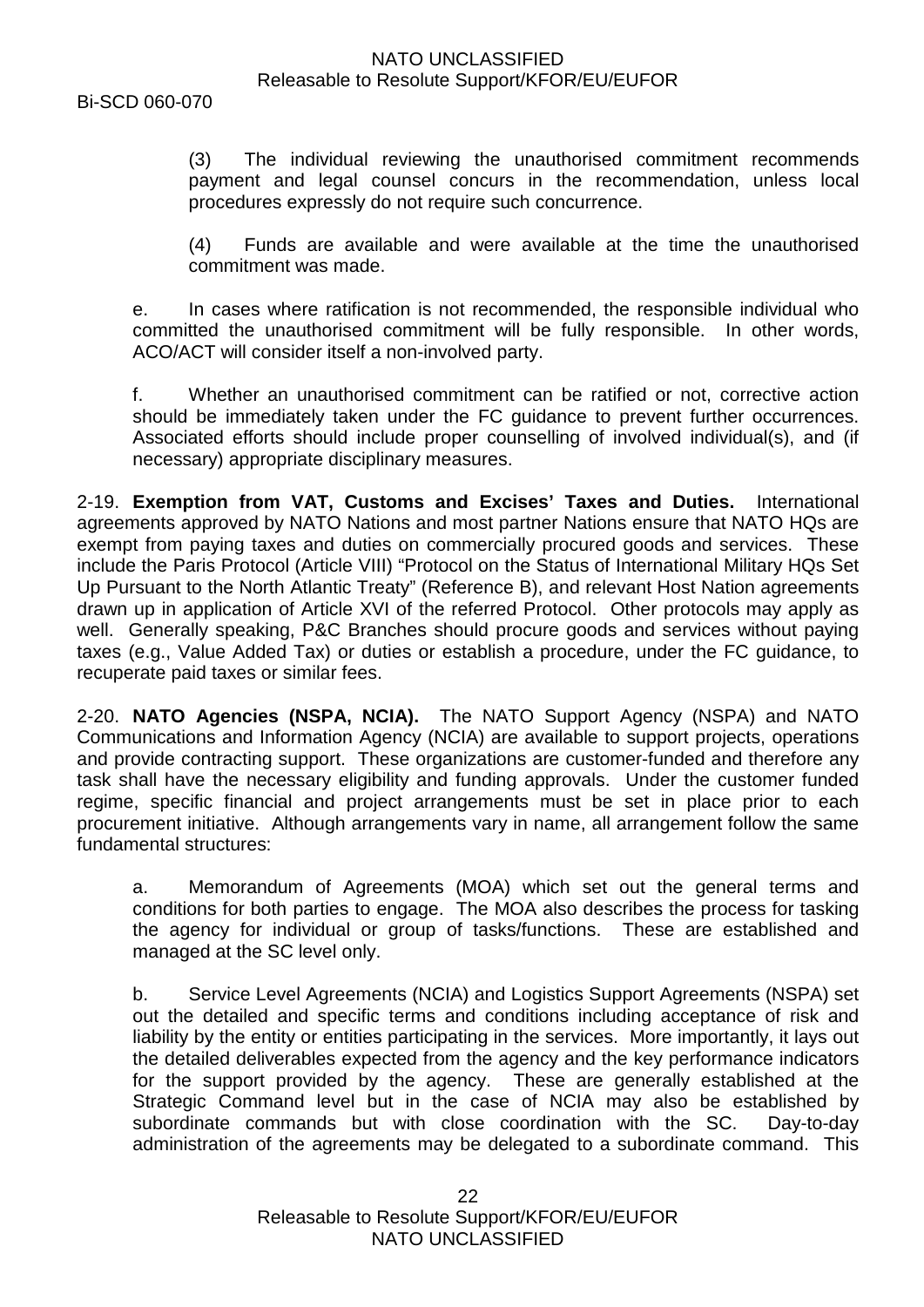level of agreement effectively represents the contractual-like agreement with the agency and will serve as the record against which both parties will be held accountable.

c. On occasion there may be ad-hoc projects or programmes of work which fall outside specific SLA or LSA; however, these are exceptional and temporary in nature and should not replace the establishment of proper agreements as described above.

d. The annual execution of the agreements will be covered by purchase orders consisting of the approved funding allocated against the deliverables articulated in the agreements.

## 2-21. **Commercial Sourcing/Outsourcing**

a. With military budgets and available resources stretched, NATO may well turn to commercial sources to perform functions that traditionally have been performed by NATO civilians and/or military personnel. P&C Branch should contribute to "outsourcing" studies due to the nature of their relationships with the commercial world, as many services are readily obtainable from the private sector. Examples of typical commercial activities include custodial services, grounds maintenance, base supply, vehicle operations and maintenance, etc.

b. Outsourcing is the contracting-out of non-core activities. Characterisation as "non-core" should not be equated with being unimportant. For example, NATO has outsourced much of the CIS support of various HQs and agencies. Outsourcing is strategic in nature and relates to the external provision of functional support. The availability of such support from external sources can have an impact upon the nature and scope of the organisation. Such decisions are not taken at the operational level, but involve senior leadership, and the consideration of a great variety of variables such as risk, efficiency, costs, management considerations, and potential providers. Even when external sources of support are available, NATO must ensure that it retains sufficient in-house expertise to define its requirements, evaluate contractor performance and retain status as an "intelligent customer".

c. Contracting Officers should become familiar with the basics of commercial sourcing as to whether services in question are inherently military or represent NATO core functions. For example, those functions so intimately related to military operations will often continue to be performed by "in-house or organic" resources: command & control, intelligence operations, directing NATO employees, and Accountable Officers with discretionary authority to disburse funds may all be deemed inherently NATO "only" and not to be competed amongst companies from the private sector. During acquisition planning, Contracting Officers need to be comfortable with the concept of "core functions" and (if warranted) be ready to advocate competitive sourcing when opportunities to take advantage of industry best practices prevail over the risks (e.g., in terms of control and costs).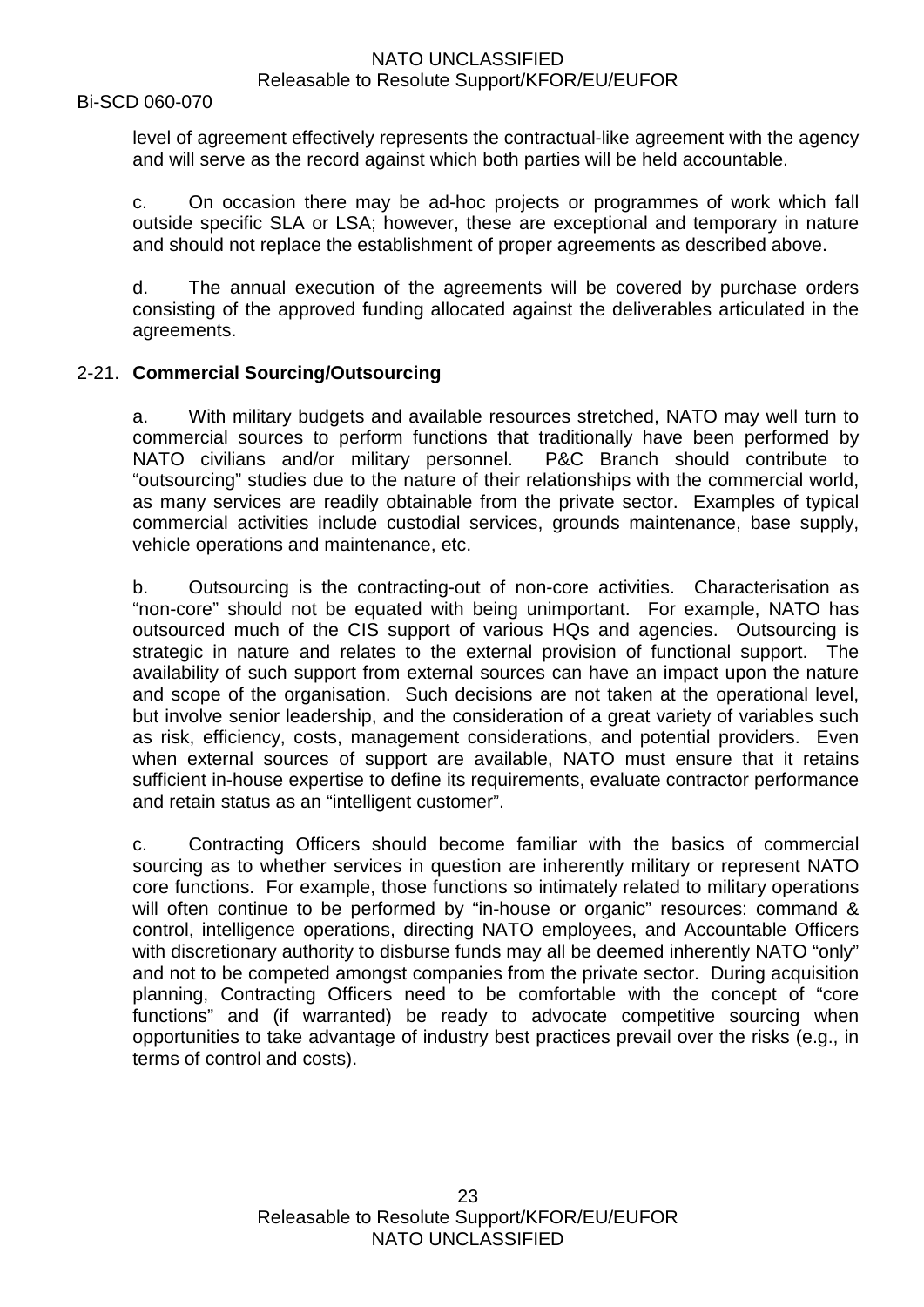Bi-SCD 060-070

#### 2-22. **Reimbursable Procurement**

a. It is important to distinguish between reimbursable contracts and contracts put in place under Nation Borne Costs. Reimbursable contracts are entered into solely for the interest of the other party in which NATO has no stake. Nation borne cost contracts are contracts which NATO is the primary requirement holder and extends its use to participants which are requiring support e.g. food services in a deployed theatre HQ location where NATO is responsible for the camp services. Therefore the following text in the paragraphs b. to e. applies to reimbursable contracts.

b. Within means and capabilities and considering that the execution of NATO common funding programme and budgets have top priority, P&C Branches may execute procurement actions on behalf of other ACO/ACT HQs or other authorised customers (i.e., national support units, etc.). Contracting Officers, in coordination with the HQs FC, are responsible for affirming the eligibility of authorised customers to receive such support (particularly as regards VAT exemptions granted by a Host Nation and the use for official business only).

c. External customers requesting contracting support may determine the items/services to be purchased and the sources to be utilised for nationally-funded procurements. As such, purchases are not Military Budget-funded, and there is no requirement to seek deviations from normal competitive sourcing requirements. However, in the absence of specific direction from the funding authority, for the purpose of consistency and transparency, Contracting Officers should apply procurement procedures as outlined in this directive.

d. ACO/ACT HQs may assess administrative fees for reimbursable work in accordance with procedures established by the HQs FC. Such fees will be treated as miscellaneous income to be accounted for in accordance with Strategic Commands' financial policies.

e. Contracting Officers will assume full responsibility for third party (i.e., reimbursable) contracts let under their signature.

## 2-23. **Personal Services and Independent Contractors**

a. Services contracts are distinguished as personal and non-personal service contracts. A personal services contract is characterized by a special "employeremployee" relationship it creates between the NATO Body ACO/ACT HQs and the contractor's personnel. In personal services contracts, the ACO/ACT HQs retain the function, but external personnel will staff the effort. Such contracts address supervision, responsibilities, furnished equipment, duration of services and other details of the employee relationship, but are not based on detailed output or deliverables. In NATO, these take the form of temporary hire or consultant contracts, the use of which is governed by the NATO Civilian Personnel Regulations (NCPRs). Personal services contracts shall be issued and administered by the HQs Civilian Personnel Office.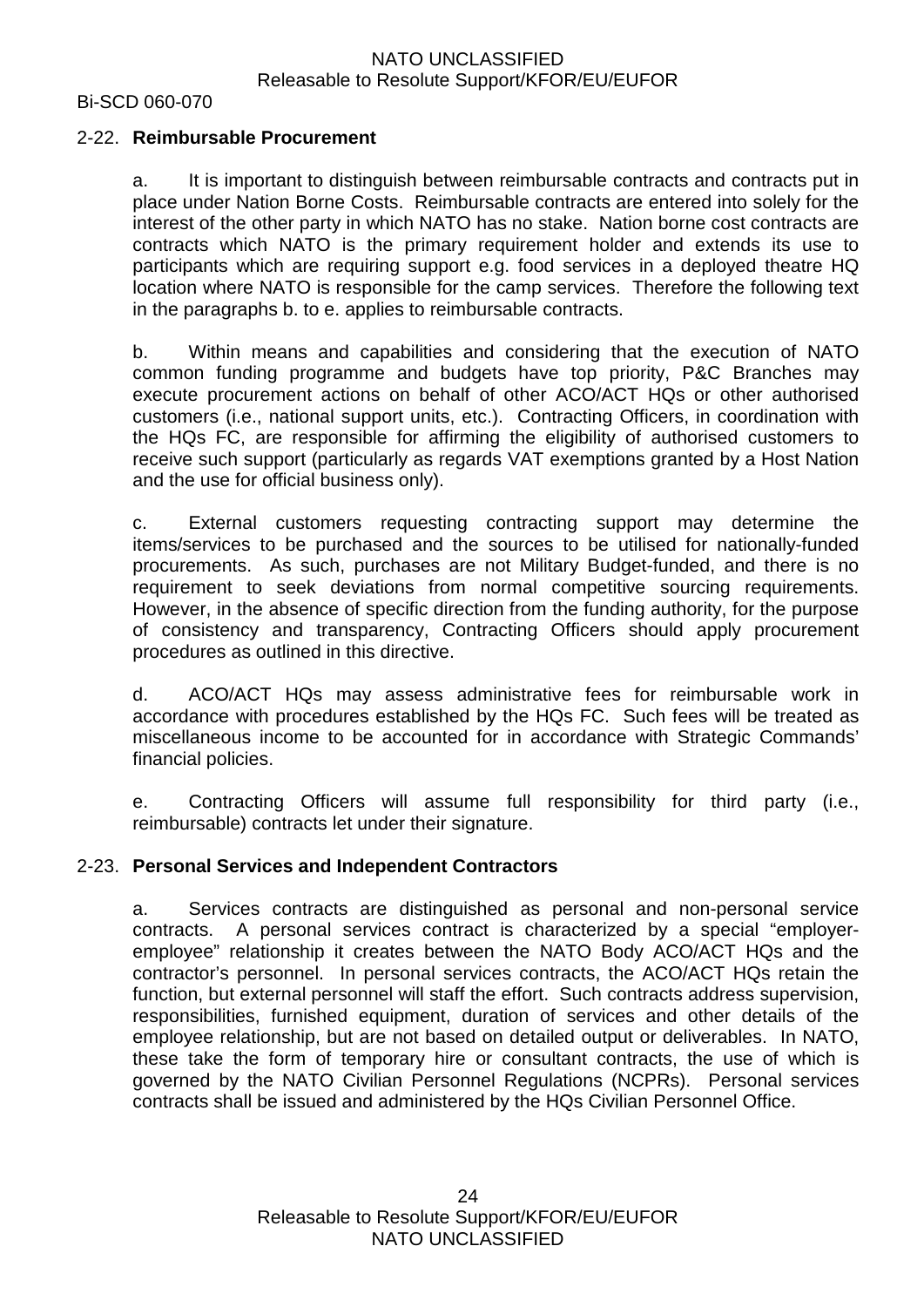Bi-SCD 060-070

b. ACO/ACT HQs may acquire personal services through specialized manpower companies. However these are commercial contracts that are subject to the normal competitive procedures detailed in the NFRs and will be let and managed by P&C Branch. However, unlike temporary staff, the requirement shall be expressed in clear deliverables and projected man-days/man-year effort and shall not include a relationship-based job description. Moreover, the contractor staff shall not be in anyway responsible for tasks normally performed by HQ staff such as make decisions, represent the organization at meetings or speak for the organization outside providing the advice included specifically in the terms of the contract.

c. Conversely, a non-personal services contract means a contract under which the personnel rendering the services are not subject, either by the contract's terms or by its administration, to the supervision and control usually prevailing in a relationship between the ACO/ACT HQs and its employees. Therefore, in a non-personal services contract, the ACO/ACT HQs delegates a function to a contractor. Non-personal service contracts are awarded competitively under the NFRs and the provisions of this directive, by P&C Branch; as such, contracts awarded to independent contractors should meet the following requirements:

(1) Include proper contract provisions establishing the independent status of the contractor, its personnel at work and in travel and, where applicable, valid NATO security clearance.

(2) Obtain documentary evidence that the contractor is legally licensed, registered as an independent contractor and has authorisation to perform the tasks.

(3) Obtain certification that the contractor complies with its obligations regarding workmen's compensation and payments to the health and social security system.

(4) State specific contract deliverables and tasks to be performed by the contractor, instead of simply establishing in general terms to direct the supervision of its work by NATO personnel.

(5) Under such contracts, changes to tasks and deliverables require corresponding contract modifications.

d. The Contracting Officer and the Civilian Human Resources Officer shall work together to ensure that the correct contractual vehicle is utilised, and that staffing restrictions are not circumvented by the use of contractors in personal service arrangements.

2-24. **Collaborative Acquisition.** The common objective of both Strategic Commands is, where it is considered cost-effective and within scope, to maximise the use of centralised acquisitions. This must be a top-down and bottom-up approach across all ACO/ACT HQs, as all budget credits are generally decentralised and are executed in the respective Commands. However, certain commodities or services, despite the local arrangements or conditions,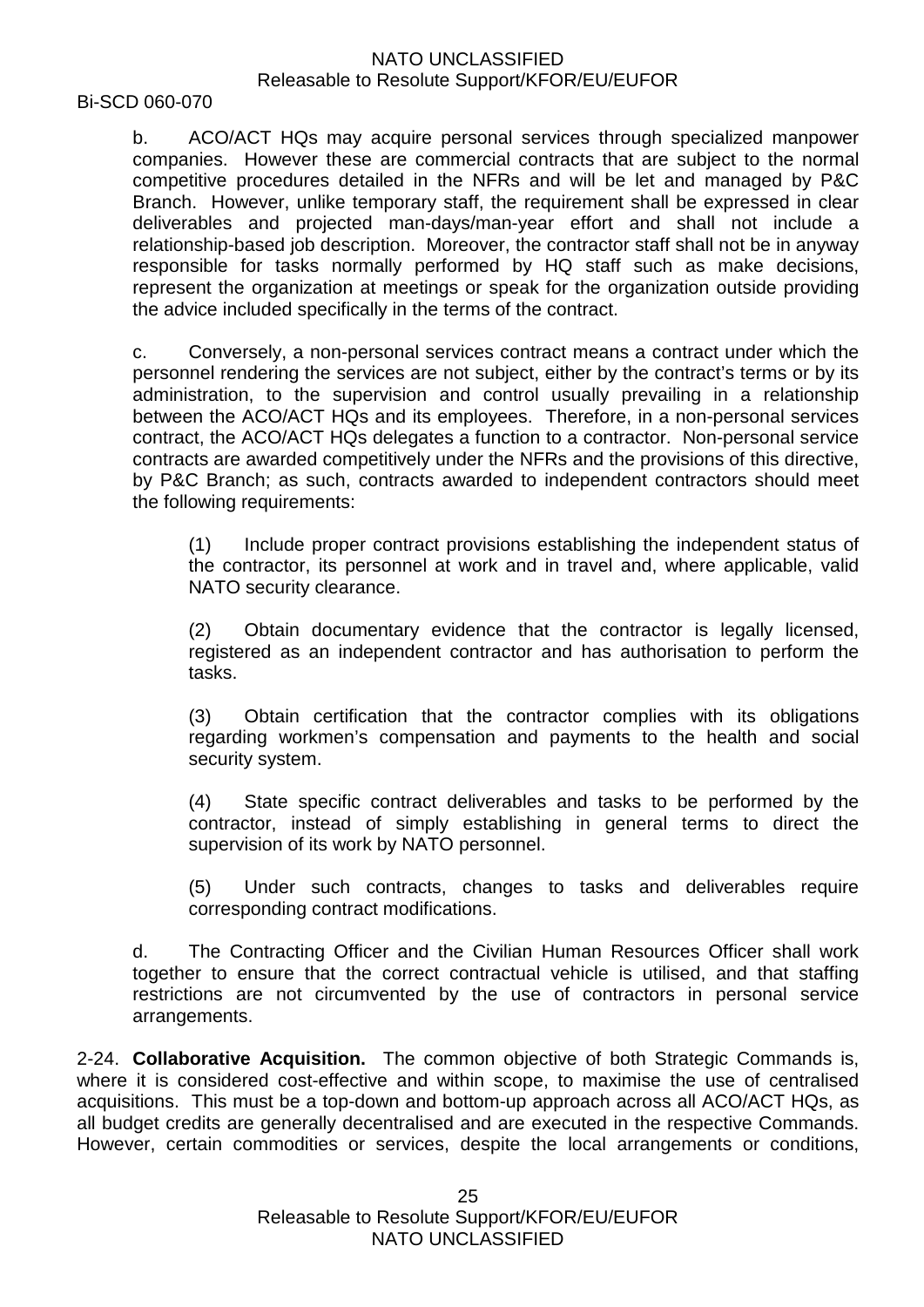Bi-SCD 060-070

should be seen as candidates for optimized acquisition planning. The optimized concept consists of consolidating like requirements across the command through close coordination with all contracting representatives, central development of a draft statement of work which then is endorsed by subordinate commands. The competition is run centrally but the day-today contract administration is at the local participating HQ. Leading best practice shows that this combined approach retains the benefits and efficiencies of centralization and local day-today administration. Moreover, Chiefs P&C Branch are encouraged to consolidate their requirements and sourcing and, when opportunities arise, to take the lead to conduct a solicitation on behalf of a greater number of Commands. This is an opportunity to maximise commercial leverage with limited additional effort in contract management.

2-25. **E-Commerce.** The emergence of e-commerce and acquisition through the Internet have had, and will continue to have, a profound impact on the P&C Branch Staff in terms of education, qualifications, contracting techniques, and procedures. Such techniques offer opportunities to expand competition while compressing timelines. The P&C Branch Staff should take action to ensure they remain informed of the latest trends, and gradually implement e-commerce practices whenever possible.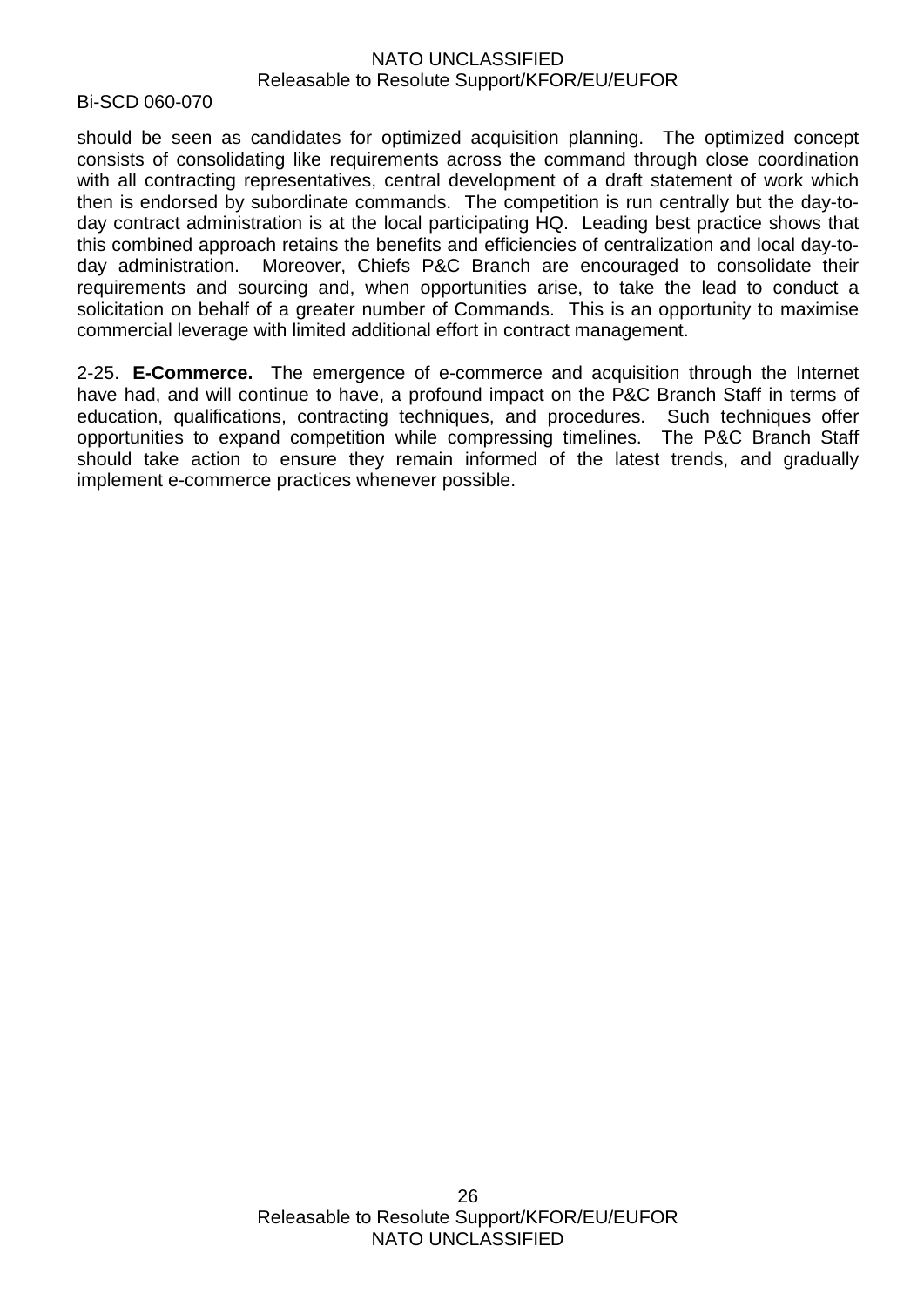Bi-SCD 060-070

# **CHAPTER 3 - PRE-AWARD PROCEDURES**

#### 3.1. **Acquisition Planning**

a. **Objective.** As soon as a requirement is identified and validated, and once it is likely that it will be funded, acquisition planning should commence. This initial step includes a variety of actions all aimed at identifying potential sources, and determining the workflow and techniques to be used to satisfy these requirements. In fact, an initial review of national/international agreements, memorandum of understanding or agreement with other NATO Agencies or existing organic resources e.g., existing inhouse capabilities or inventories/surplus may even eliminate the need to pursue a new commercial contract. The complexity of requirements will dictate the extent of acquisition planning. For very basic, routine and simplified purchases, detailed planning is not necessary. Acquisition planning, including logistics, finance and other resources is essential for the effective and timely solicitation of bids or proposals, award of contracts and delivery of goods and services required. The following are some initial steps that fall either just before or during acquisition planning:

(1) **Origination/Validation of Requirements.** Organisations may originate requirements for supplies or services needed to support mission requirements. Only essential, affordable and military operational requirements or capabilities defined as Minimum Military Requirements (MMRs) will be considered for solicitation. Although the Fund Manager and the Fiscal Officer have ruled on eligibility and affordability of requirements, the Contracting Officer may seek HQs FC guidance on requirements that are potentially questionable. The HQs FC has the ultimate responsibility for approving funding for acquisitions for which the Contracting Officer has expressed concerns.

(2) **Requests** for supplies or services should be written in a manner that includes a comprehensive description and/or technical specification.

(3) **The Authorised Requestor** (AR) on behalf of the originating organization will certify the operational essentiality of the requirements, and will be responsible for arranging funding from Fund Managers and for timely communication with Contracting Officers. The AR will equally track status requirements throughout the procurement process.

(a) Requests for items carried in the HQs warehouse will be submitted to the HQs Supply Officer, who shall be responsible for satisfying the requirement from warehouse stocks. If that item is temporarily out of stock, the Supply Officer will notify the Authorised Requestor of the backordered status of the request, and advise the customer of the estimated fill date. In cases of urgency, the Supply Officer will request the P&C Branch to expedite delivery of the outstanding order, or prepare an additional expedited re-order.

(b) Requests for services, or items not normally internally stocked, will be submitted to the appropriate Fund Manager for allocation of funding.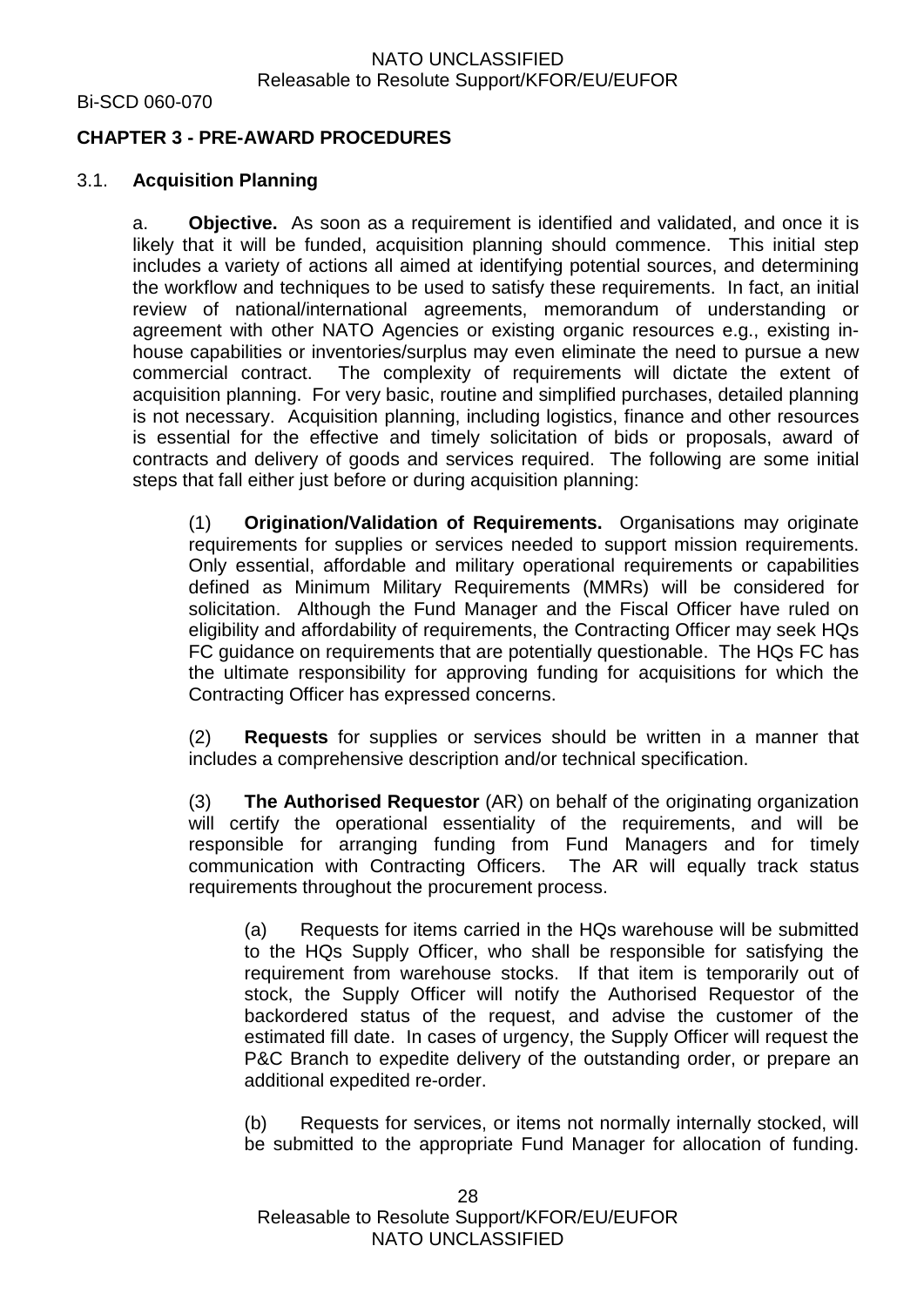Bi-SCD 060-070

This submission should be initiated through the automated financial information systems or via paper copy. The Fund Manager will validate the requirements and screen requests to ensure that the item/service is both affordable and eligible for international funding from within approved budgets. The Fund Manager should review the requirement from a technical standpoint, and advise the Originator/Authorised Requestor regarding the adequacy of the requirement specification.

(c) Whenever practicable, it should also be verified that material cannot be satisfied through redistribution of assets known to be available within ACO/ACT HQs.

# (4) **Short-term planning, Long-Term planning and Annual Planning**

(a) Short-term planning (up to one year). In order to ensure that the NATO Command Structure (NCS) obtains the right products and services at the right price within the time frame required, the requiring activity shall ensure the optimal use of funds throughout the budget period. Therefore last minutes requisitions, especially at the end of the budget period, should be avoided.

(b) Long-Term planning (minimum one year up to 5 years). Requiring activities shall perform long term-planning covering at least the remainder of the budgetary period and the forthcoming budgetary period in order to optimize the purchasing terms for the NCS.

(c) Annual Planning. Requirement activities and Budget holders shall communicate and coordinate their spending forecast and procurement plan for the forthcoming budget period. The consolidated annual procurement plan is provided to the Budget Committee for information purposes only and is released to industry through the National Delegations at NATO HQ to inform industry about upcoming business opportunities.

## b. **Acquisition Plan (AP)**

(1) An AP is a document prepared through the team effort of requirements, logistics, technical, budget, legal, and P&C Branch Staff. The purpose of the plan is to ensure the procurement strategy addresses acquisition background, objectives and a plan of action that establishes a logical and systematic approach for meeting an organization's needs. The AP normally applies to higher value procurements, which are more complex in nature, and serves as a descriptive outline of how ACO/ACT HQs will acquire specific goods or services. The decision as to whether written plans ought to be developed is left to the discretion of the Contracting Officer.

(2) The planner, or designated person tasked to develop the AP, begins the preparation as soon as the need for a plan is recognized. The content of plans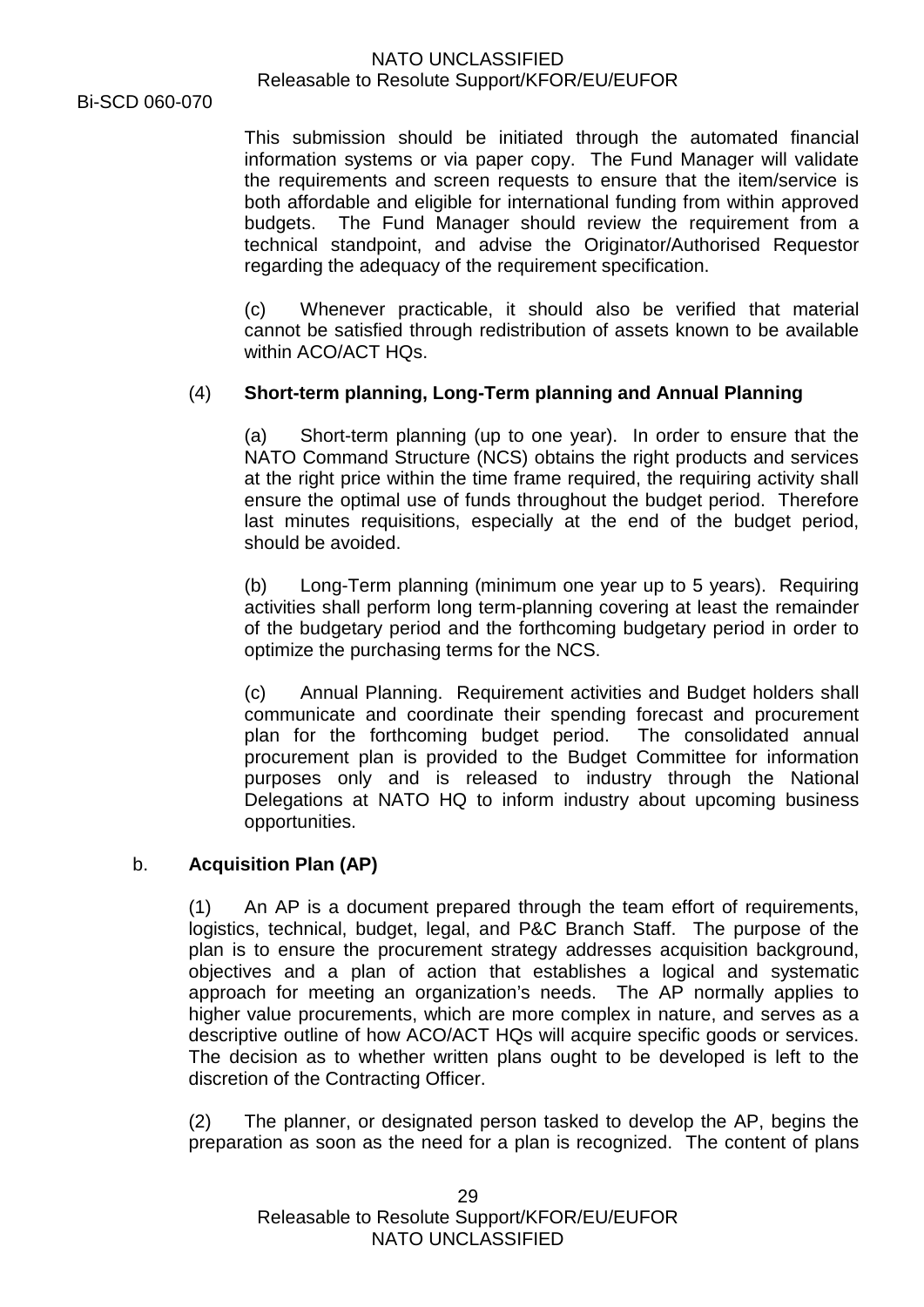Bi-SCD 060-070

can vary. However, the following areas should be considered and if applicable recorded: objectives; decision milestones; business management and technical factors; acquisition background; use of Commercial Off-The-Shelf (COTS) items; trade-offs and risks; life-cycle-costs; lease versus buy; market survey results; feasibility of strong competition, follow-on logistic support considerations, and any other relevant contracting questions. The AP should also account for management of contractor performance risk.

(3) An AP should address the need to allow the implementation of a best value approach versus the lowest price/technically compliant. A detailed source selection plan should be developed in these cases establishing evaluation factors, their relative importance and adequate rating scales. This information should be treated as sensitive and properly safeguarded by the responsible Contracting Officer upon CAC approval. The provisions of the solicitation shall be drafted based on the input provided by the AP and source selection plan.

## 3-2. **Contract Strategy**

a. **Objective.** At the conclusion of the Acquisition Planning Phase, the Contracting Officer needs to devise contracting strategy that weighs risks and adequately protects the ACO/ACT HQs. The scope and depth of the analysis supporting the objectives should be directly related to the overall value, importance, and complexity of the procurement, and be concluded before launching a formal solicitation. As such, the overall aim of contract strategy is both to determine an appropriate contract type, as well as develop cost/price analysis as a basis for later confirming price/cost reasonableness.

b. **Requirement Specification.** A prerequisite to effective contracting strategy is to fully understand the scope of a requirement, as defined in specific requirement documents. At the end of the planning phase, the type of requirement specification to be used must be determined (e.g., Requirement Specifications, Statement of Work, Performance Work Statements, Statement of Objectives). The different types of specification require different formats and associated areas of detail, flexibility and concentration such as:

(1) **Performance Work Statement (PWS).** A PWS describes the requirements the Contractor must meet in terms of outcome, objective or results. The "how" is left to the Contractor. The PWS establishes performance standards that will be used to measure whether the contractor has complied with the objective.

(2) **Technical Specification/Statement of Work (SOW).** A SOW is a description of the technical requirements for a material, product, or service through either a design-based approach or a "brand name". The use of performance specifications is preferred to encourage suppliers to propose innovative solutions. "Brand name or equal" purchase descriptions must include, in addition to the brand name, a general description of those salient physical, functional, or performance characteristics of the brand name item that an equal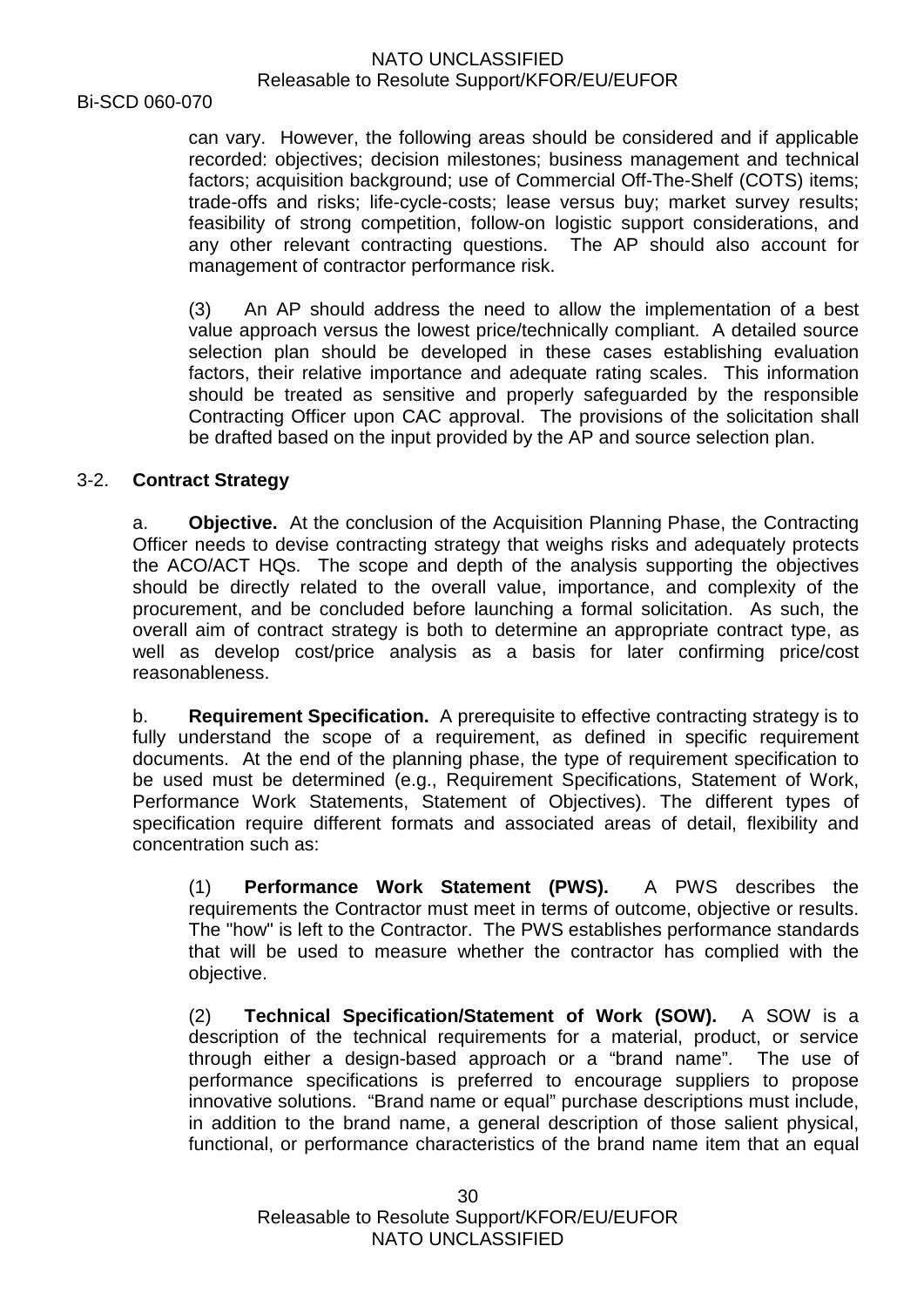Bi-SCD 060-070

item must meet to be acceptable for award. Use "brand name or equal" descriptions when the salient characteristics are firm requirements and when there is a properly demonstrated need.

(3) **Statement of Objectives (SOO).** A SOO should provide the basic, toplevel objectives of the acquisition, their relative importance and key risk areas that the bidders need to address in their proposal. The successful bidder's approach will become the PWS of the contract.

c. **Identifying NATO's pricing Objectives.** The P&C Branch Staff primary pricing objective for all contract actions is to acquire supplies and services from responsible sources at fair and reasonable prices. The Contracting Officer's primary objective in pricing a contract is to balance the contract type, cost, and profit or fee to achieve a total result i.e., a price that is fair and reasonable to both ACO/ACT HQs and the contractor. When awarding contracts, P&C Branch Staff must also:

(1) Price each contract separately and independently for example:

(a) Not use proposed price reductions under other contracts as an evaluation factor, or

(b) Not consider losses or profits realized or anticipated under other contracts.

(2) Not include in a contract price any amount for a specified contingency to the extent that the contract provides for price adjustment based upon the occurrence of that contingency.

Bear in mind that the determination of whether an offer is fair and reasonable will be eventually a matter of judgment. There is no simple formula. Although full and open competition should attract the best market response, determining what is fair and reasonable in a non-competitive environment depends on market conditions, the options for meeting the requirement, price-related factors, and the non-price evaluation factors that relate to a specific procurement. In order to determine whether prices are fair and reasonable, Contracting Officers shall use either price analysis techniques, for competitive non-negotiated procurement, or cost analysis techniques for negotiated procurement.

d. **Identifying Price-Related Evaluation Factors.** A prudent Contract Officer will consider differences in the cost of acquiring a deliverable that are not covered by the contract price. To consider these price-related factors in a competitive acquisition, the solicitation must provide for such consideration. For example:

(1) **Direct Costs Not Included in the Contract Price.** The solicitation document shall indicate the applicable INCOTERM for the relevant procurement action in order to be considered by the bidders when submitting offers. Evaluation criteria must provide for consideration of the shipping costs from point of origin to destination.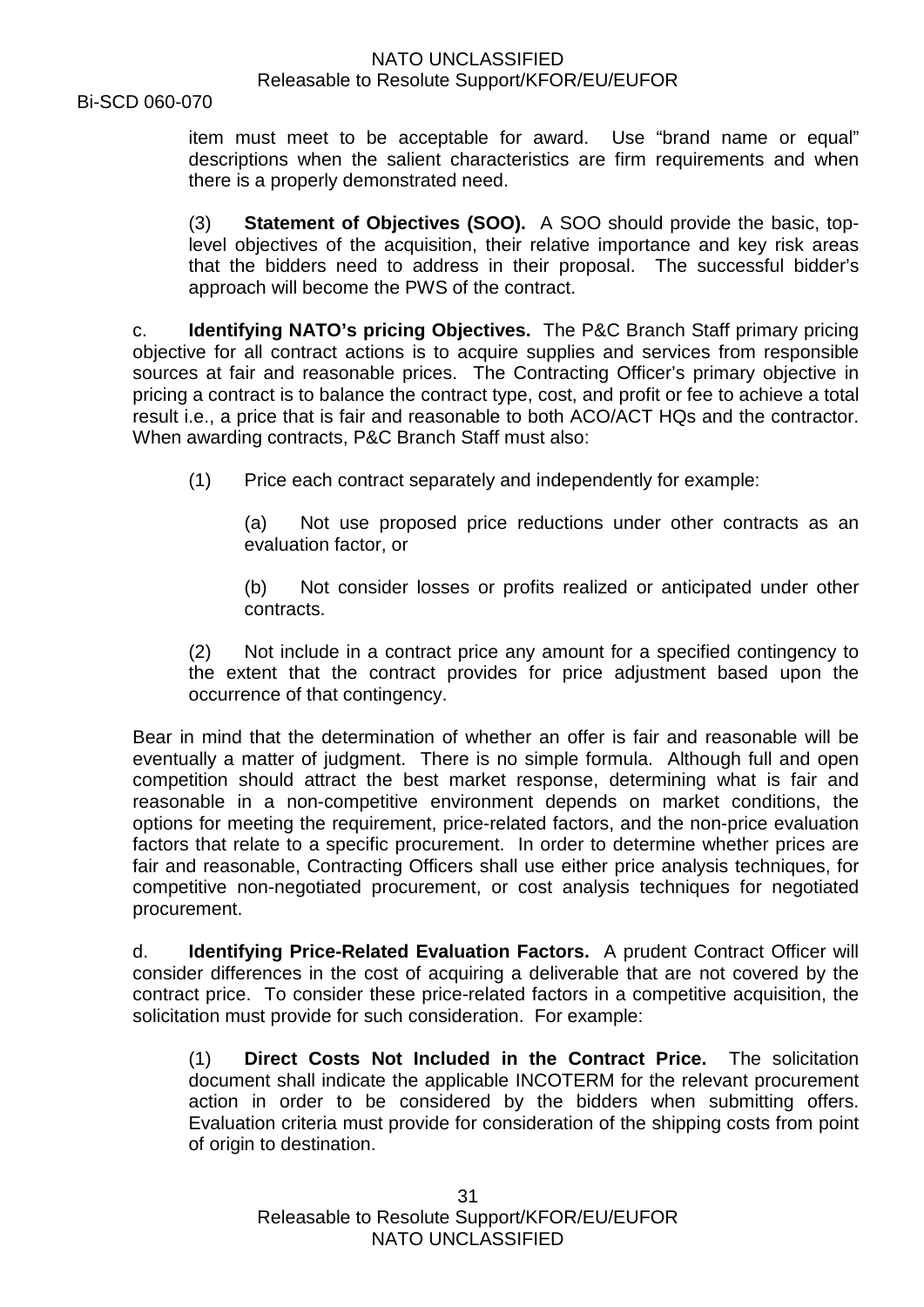Bi-SCD 060-070

(2) **Costs of Ownership Not Included in the Contract Price.** Market research may indicate that several products could satisfy ACO/ACT HQs' requirement. However, the products differ substantially in maintenance and repair costs. Offer evaluation criteria should provide for consideration of the related costs to NATO.

(3) In a competitive procurement situation, Contracting Officers may solicit line item prices and an aggregate price for all solicitation line items. The Contracting Officer could award the line items among bidders, or award all line items to the single firm that offered the lowest aggregate price. To determine which method of award would provide the best value to NATO, offer evaluation criteria must provide for consideration of cost to NATO for awarding and administering multiple contracts.

(4) **Hidden Costs.** In a non-competitive acquisition, Contracting Officers should be alert to potential risks and costs not covered in the offered price. A price that seems reasonable on the surface may be unreasonable if proposed terms and conditions shift costs to NATO. For instance, an offered price may seem reasonable until it is discovered that the proposed terms and conditions have shifted responsibility for furnishing the necessary tooling from the firm (per the RFP) to NATO (per the proposal). Likewise, a contractor's proposed price, regardless of amount, might be unreasonable if conditioned on the use of a cost reimbursement contract that transfers an inappropriate portion of the risk of cost growth to NATO.

e. **Non-Price Evaluation Factors.** In some acquisitions, the test of reasonableness requires a trade-off analysis between price, price-related factors, and non-price factors such as past performance and relative technical capabilities of the competing firms. In best value acquisitions, Contracting Officers must develop a source selection plan addressing as a minimum the evaluation factors, their relative importance and their rating scales. The provisions of the solicitation should be based on the input provided by the source selection plan.

f. **Types of Contracts.** Contract type selection is the principal method of allocating and mitigating risk between NATO and the contractor. The default type of contract is a FFP contract. However there is no single contract type that is right for every contracting situation. Selection must be made on a case-by-case basis considering contract risk, incentives for contractor performance, and other factors such as the adequacy of the contractor's accounting system and the resources available at the contracting organisation for monitoring contractor's performance and costs. Contracting Officers' objective should be to select a contract type that will result in a reasonable contractor risk with the greatest incentive for efficient and economical contract performance. Selecting the proper contract type will make the work more attractive to more potential bidders, thereby increasing competition. Contracting Officers may select among the following main contract types: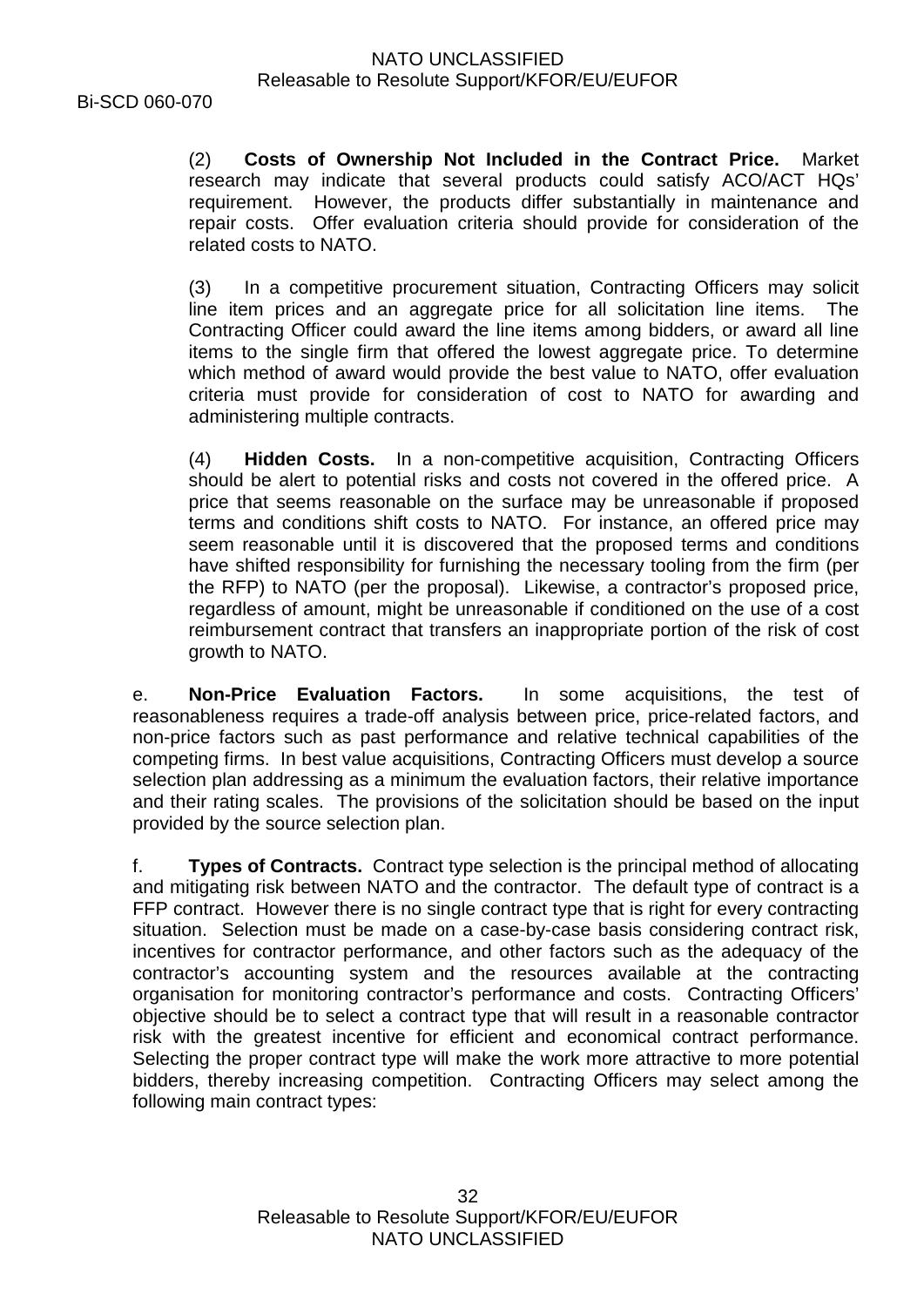(1) **Fixed Price (FP) Type Contracts** come in a variety of forms. Reflected below is not an exhaustive but a representative sampling of FP-type contracts:

(a) **Firm Fixed-Price (FFP).** An FFP contract provides for a price that is not subject to any adjustment on the basis of the contractor's cost experience in performing the contract. This contract type places maximum risk and responsibility for all costs on the contractor, as well as resulting profit or loss. By the same token, it also provides for the biggest incentive for the contractor to control costs and perform effectively and imposes a minimum administrative burden upon the contracting parties. As such, a firm-fixed-price contract is most suitable for the purchase of common commercial items or for acquiring other supplies or services for which the requirement is very well defined and understood e.g., based on strong past experience. As mentioned in Chapter 2, Purchase Orders and contracts resulting from sealed bidding shall be awarded on a firm-fixedprice basis, or fixed-price with economic price adjustment.

(b) **Firm Fixed Price with Economic Price Adjustment. (EPA).** A fixed-price contract, with an economic price adjustment feature, may only be used when the Contracting Officer determines that it is necessary to protect ACO/ACT HQs against significant fluctuations in labour or material costs or to provide for contract price adjustment should significant changes in the contractor's established prices be anticipated. In other words, EPA may be used when there is serious doubt concerning the stability of market or labour conditions that will exist during an extended period of contract performance, and where contingencies that would otherwise be included in the contract price can be identified and covered separately in the contract. In this instance, a fixed-price contract with economic price adjustment provides for both upward and downward revision of the stated contract price based on the occurrence of specified contingencies e.g., established prices, labour or material cost indices. A good example of when an EPA may be warranted is for the purchase of specific commodities such as oil or gas.

(c) **Level of Effort.** A firm-fixed-price, level-of-effort term contract requires the contractor to provide a specified level of effort, over a stated period of time, on work that can be stated only in general terms. A firmfixed-price, level-of-effort term contract is suitable for e.g., general Research & Development (R&D), studies, and investigations. The product of the contract is usually a report showing the "level of effort" results achieved during a stated period. Unlike other contract vehicles, payment in this case is based on the effort expended rather than on the results achieved. This contract type may only be used when work required cannot otherwise be clearly defined. The required level of effort is identified and agreed upon in advance, and/or there is reasonable assurance that the intended result cannot be achieved by expending less than the stipulated effort.

Releasable to Resolute Support/KFOR/EU/EUFOR NATO UNCLASSIFIED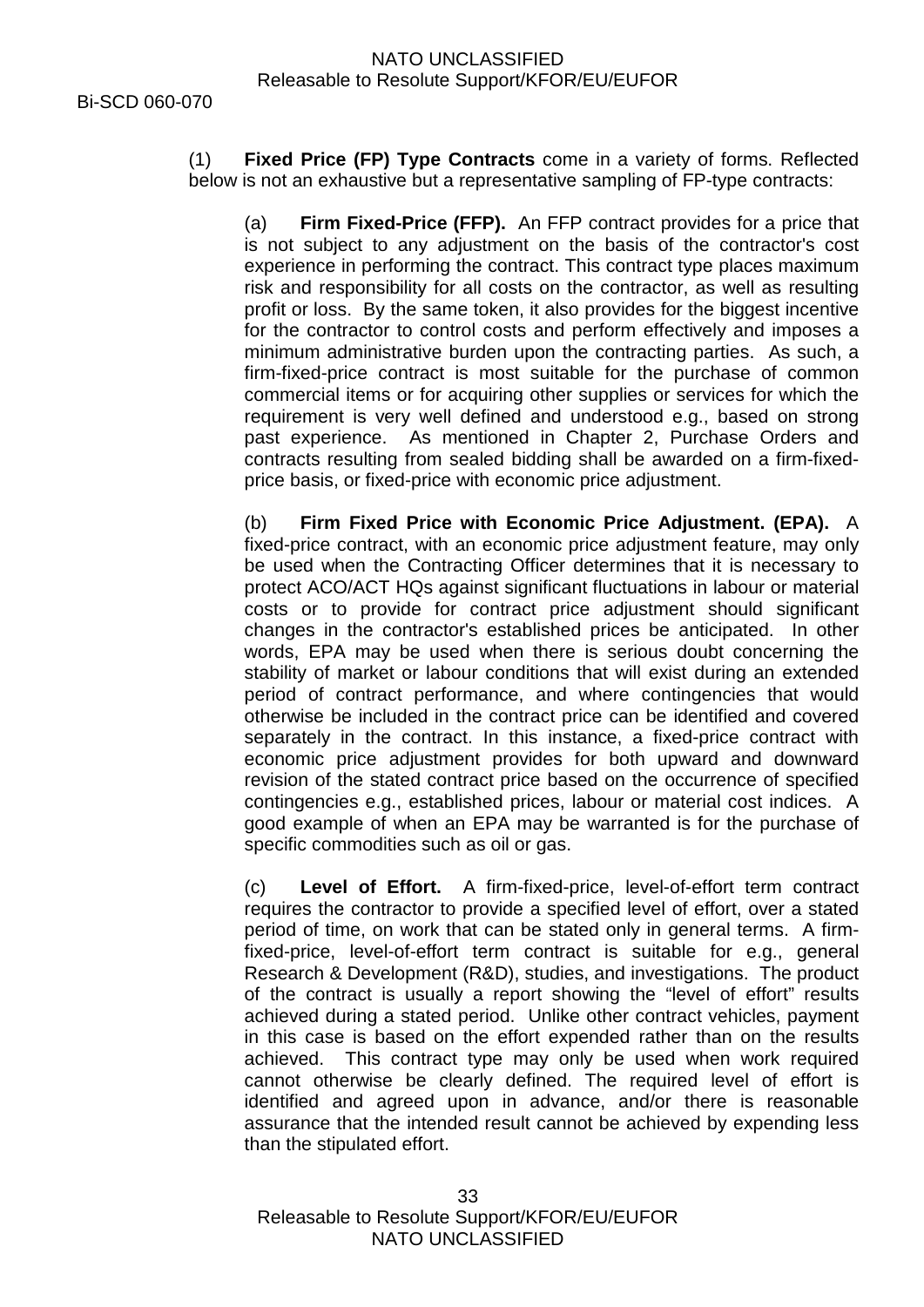(d) **Fixed-Price Contract with Award Fees (FP-AF).** A FP-AF contract has, in addition to the profit included in the fixed price, an award amount which may be earned in whole or in part as a result of contractor's performance. Its use is appropriate when performance is subject to improvement by the possibility of earning an additional fee for excellence. In order to facilitate such an incentive approach, evaluation criteria and rating scheme need to be included as part of the contract in the form of an Award Fee Plan (AFP). The AFP is a tool used to motivate the contractor, in particular its management team, to continually achieve excellence. However, satisfactory performance is not worthy of an additional award fee. ACO/ACT HQs judgmentally determine and measure a contractor's performance within specifically designated performance categories, evaluation criteria, and evaluation periods. The AFP will also specify evaluation periods and the amount of award fee available for each period, describe the general procedures to determine the earned award fee for each evaluation period, and define the evaluation criteria. Additionally, the AFP identifies the individuals, such as Fee Determining Official (FDO), voting members of the Award Fee Review Board (AFRB), and the Performance Monitors, by function with descriptions of their roles in the award fee process. The award fee review process is based on an evaluation of specific criteria for which there is a certain degree of subjectivity. However, resulting decisions will not be subject to contractor dispute.

(e) **Fixed Price (FP) Contracts with prospective price redetermination.** This contract type provides for:

1/ A firm fixed-price for an initial period of contract deliveries or performance, and

2/ A prospective re-determination, at a stated time or times during performance, of the price for subsequent periods of time.

This contract type is applicable for acquisitions of quantity production of services for which it is possible to negotiate a fair and reasonable price for an initial period, but not for subsequent periods of contract performance. Price control is paramount in this process.

(2) **Cost-Reimbursement (CR) and Cost-Plus Contracts.** This type of cost contract provides for payment of allowable incurred costs, to the extent prescribed in the contract. Such contracts establish an estimate of total cost for the purpose of obligating funds and establishing a ceiling that the contractor may not exceed (except at its own risk) without the approval of the Contracting Officer. The biggest difference between FP contracts and CR contracts is the assignment of risk. In fixed-price contracts, the contractor is required to deliver the product specified and there is a maximum limit on the amount of money the ACO/ACT HQs must pay. In cost-reimbursement contracts, the contractor is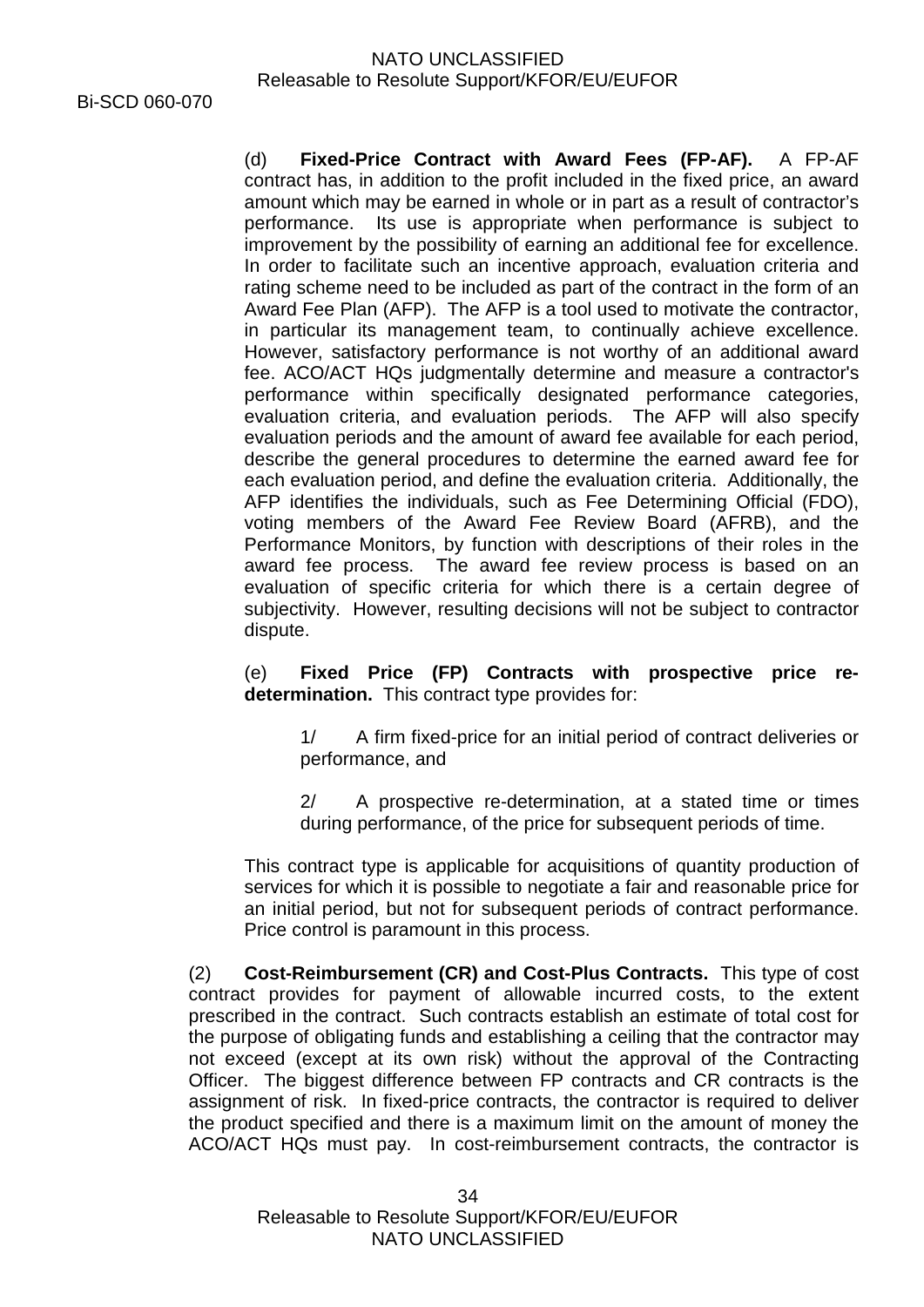Bi-SCD 060-070

required to deliver a "best effort" to provide the specified product. All allowable costs must be reimbursed, regardless of delivery, up to the level specified in the contract. CR contracts are suitable for use only when uncertainties involved in contract performance do not permit costs to be estimated with sufficient accuracy to use any type of fixed-price contract. Also, there are some other preconditions before CR contracts are employed, namely that the contractor's accounting system is adequate for determining costs applicable to the contracts shall include a robust audit clause; appropriate ACO/ACT HQs surveillance during performance will provide reasonable assurance that efficient methods and effective cost controls are employed; CR contracts are not to be used for acquiring commercially available goods or services. The inclusion of special contract provisions establishing cost reimbursement shares, fixed or variable fees based on the achievement of established target costs, or awarded on the basis of excellence achieved in certain contract areas gives rise to main variants of cost reimbursement contracts, namely Cost-Sharing, Cost-Plus-Incentive-Fee, Cost-Plus-Award-Fee, and Cost-Plus-Fixed-Fee (see definitions at Annex A).

# (3) **Delivery Order Contracts or Task Order Contracts**

(a) These contracts are set with stated limits of supplies or services during a fixed period:

1/ Delivery Order Contracts are intended for the purchase of supplies wherein no firm quantity of supplies, other than a minimum or maximum quantity is committed. Rather, separate delivery orders for specific supplies are issued during the period of the contract.

2/ Task Order Contracts are used in the procurement of services wherein no firm quantity of services, again other than a minimum or maximum quantity, is committed. Instead, task orders are issued for performance tasks, as they become known during the period of the contract.

Some of the benefits of using Delivery Order type contracts are that: ACO/ACT HQs stocks may be maintained at minimum levels with direct shipment to users. Such contracts permit flexibility in both quantities and delivery scheduling and permit ordering of supplies (or services) after requirements materialize. Delivery Order contracts limit ACO/ACT HQs obligation to the minimum quantity specified in the contract, and may permit faster deliveries as the contractor may be willing to maintain stocks when ACO/ACT HQs will obtain all of its actual purchase requirements from this contractor.

(b) **Ordering via Delivery Order Contracts or Task Order Contracts.** Individual orders against Delivery/Task Order Contracts must clearly describe supplies to be delivered or all services to be performed. Orders must be within the scope, period, and up to the maximum value of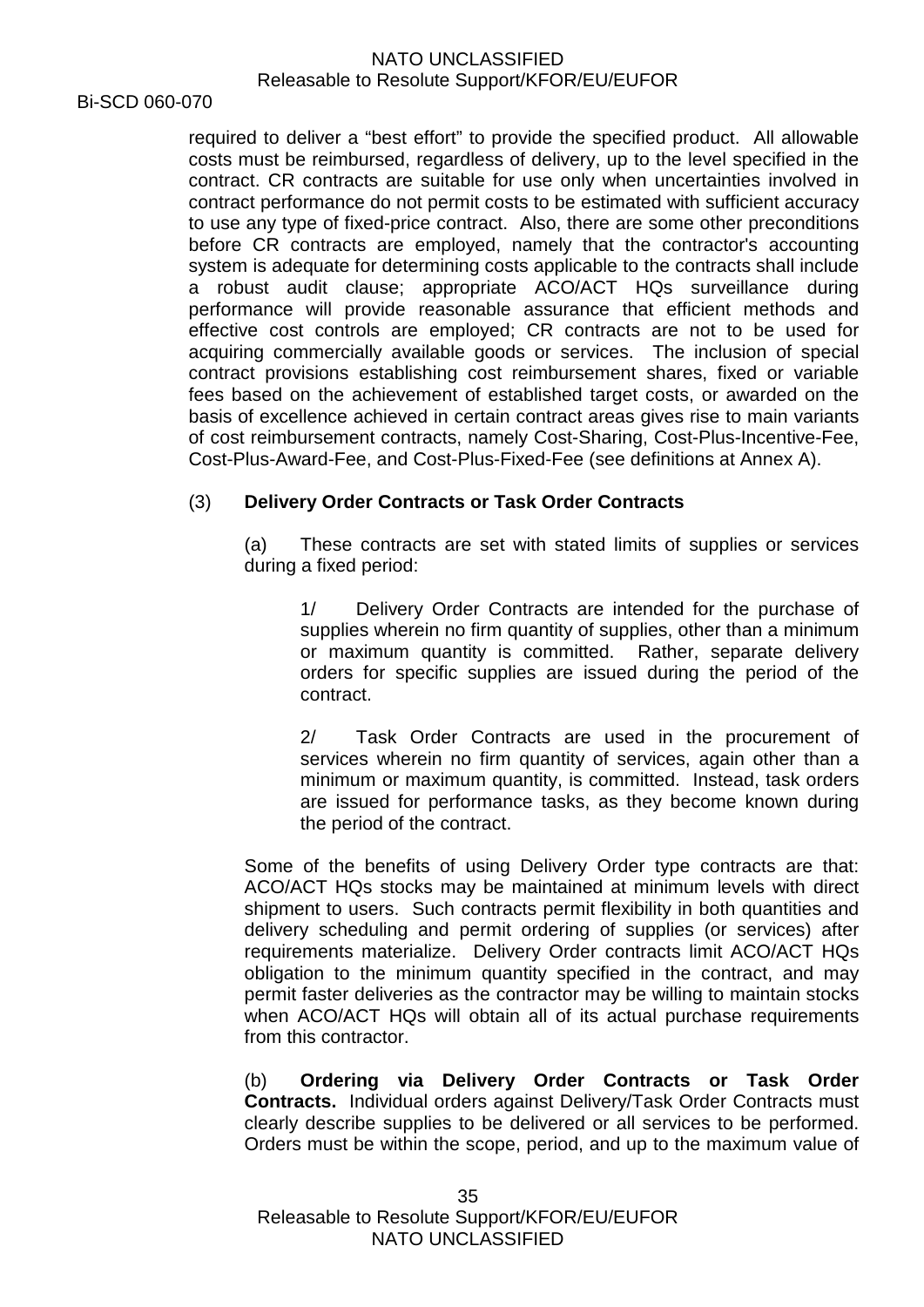Bi-SCD 060-070

the contract. When services are involved, performance-based work statements must be used to the maximum extent practicable. As a minimum, the following information shall be provided to placing orders:

1/ Date of order and contract number and order number.

2/ For supplies and services, contract item number and description, quantity, and unit price.

- 3/ Delivery or performance schedule and place.
- 4/ Any packaging and shipping instructions.

5/ Method of payment and payment office, if not specified in the contract.

(c) There are three types of Indefinite Delivery (ID) contracts under Delivery/Task Order Contracts:

1/ **Definite-Quantity Contracts (ID/DQ).** A definite-quantity contract provides for delivery of a definite quantity of specific supplies or services for a fixed period, with deliveries or performance to be scheduled at designated locations upon order. Typically, this type of contract may be used when it can be determined in advance that a definite quantity of supplies or services will be required during the contract period and the supplies or services are regularly available or will be available after a short lead time.

2/ **Indefinite-Quantity Contracts (ID/IQ).** The most widely used of Delivery/Task Order Contracts, indefinite-quantity contracts provide for an indefinite quantity, within stated limits, of supplies or services during a fixed period. ACO/ACT HQs place orders for individual requirements. Quantity limits may be stated as the number of units or in monetary terms. Also, the contract must require ACO/ACT HQs to order and the contractor to furnish at least a stated minimum quantity of supplies or services. In addition, if ordered, the contractor must furnish any additional quantities, not to exceed the stated maximum. The Contracting Officer should establish a reasonable maximum quantity based on market research, trends on recent contracts for similar supplies or services, survey of potential users, or any other rational basis. The Contracting Officer shall ensure that:

a/ The minimum quantity must be more than a nominal quantity, but it should not exceed the amount that ACO/ACT HQs is certain to order.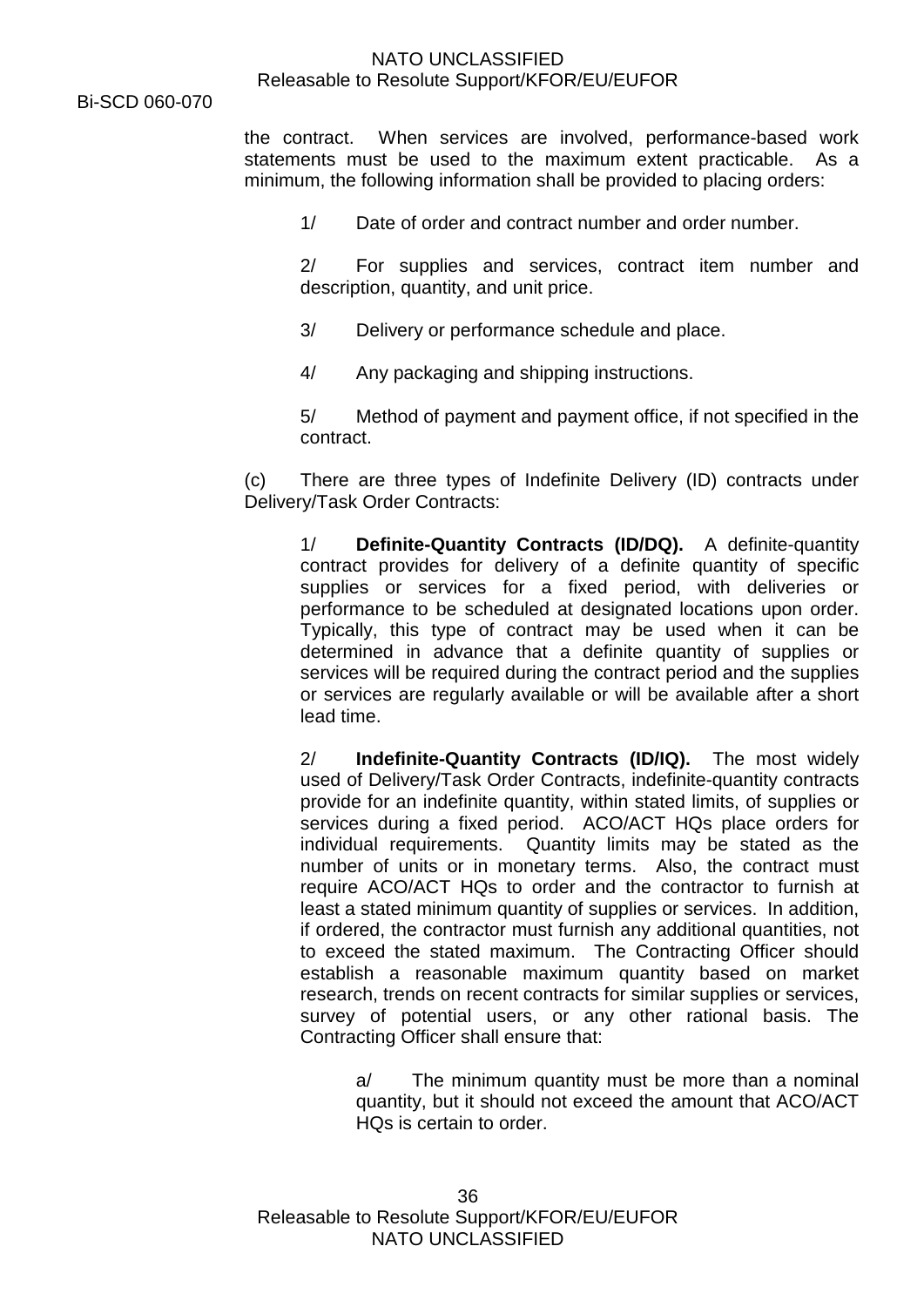b/ The contract may specify maximum or minimum quantities that ACO/ACT HQs may order under each Task or Delivery Order and the maximum that it may order during a specific period of time.

c/ A solicitation and contract for an indefinite quantity must:

> Specify the period of the contract, including the number of options and the period for which ACO/ACT HQs may extend the contract under each option.

> Specify the total minimum and maximum quantity of supplies or services ACO/ACT HQs will acquire under the contract.

> • Include a statement of work, specifications, or other description, that reasonably describes the general scope, nature, complexity, and purpose of the supplies or services ACO/ACT HQs will acquire under the contract in a manner that will enable a prospective contractor to decide whether to submit an offer.

> State the procedures that ACO/ACT HOs will use in issuing orders, including the ordering media.

> • Include a description of those Contracting Officers authorised to issue orders, and related procedures for committing funds before delivery orders are issued.

d/ Should a Fixed Price contract contain indefinite quantity line items, then stating a minimum and maximum ordering amount is desirable. Otherwise, with no stated minimum, the contractor is not obligated to supply goods or perform services, just as NATO is not obligated to order supplies and services. Under such a scenario, delivery orders would have to be separately negotiated as specific requirements are identified.

3/ **Requirements Contracts.** Although commercial Requirements Contracts maybe a convenient contractual instrument, ACO/ACT HQs must maintain flexibility in sourcing the estimated foreseen or actual requirements and cannot grant exclusive supply rights to individual vendors. Essentially, a requirement contract assures the availability of a contractor to provide support under pre-negotiated terms & conditions. Contracting Officers should be cautious in selecting this contracttype as a Requirement Contract provides for filling all actual purchase requirements (supplies or services) during a specified contract period, with deliveries or performance to be scheduled by placing orders with the contractor. In order to be enforceable,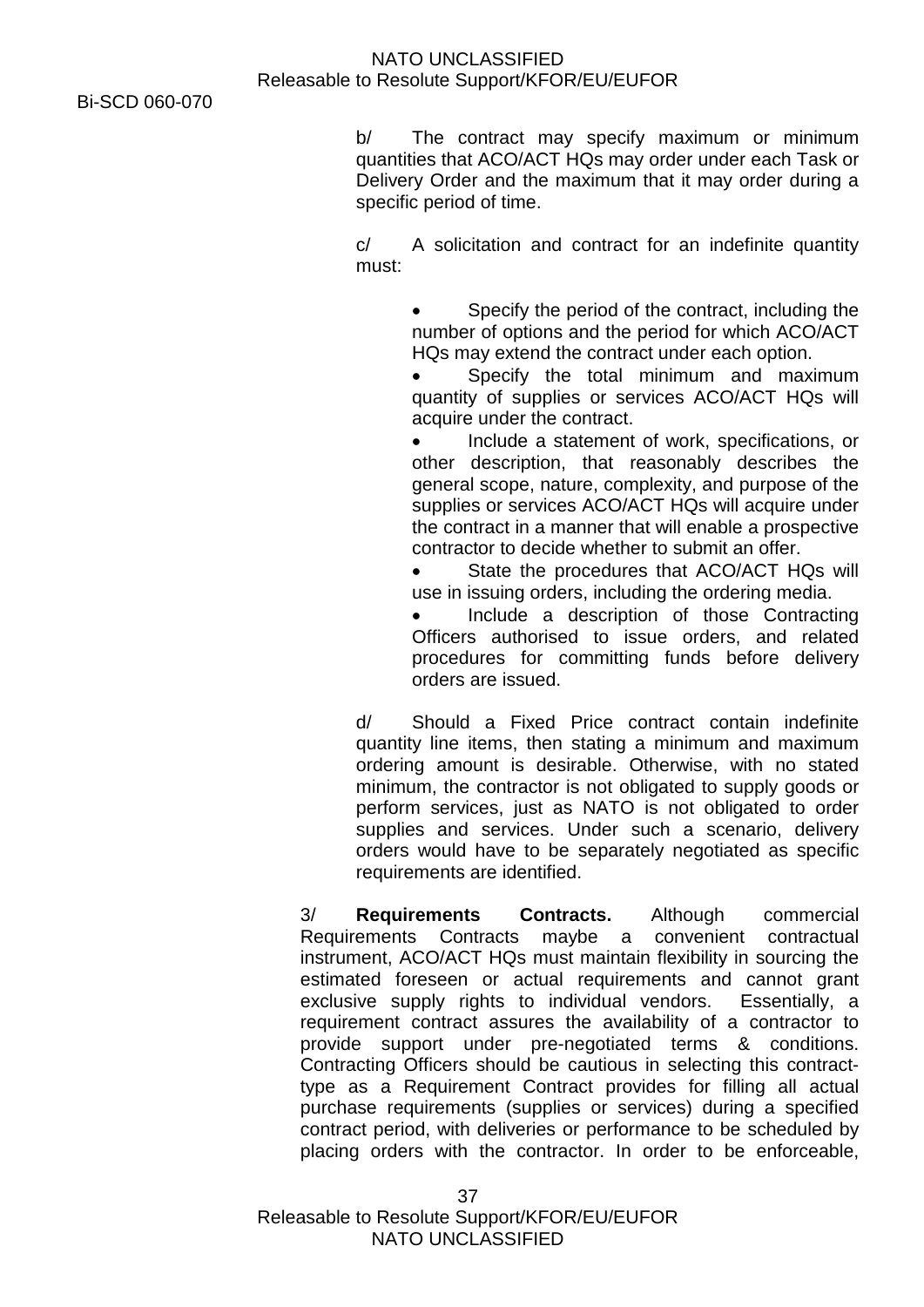Requirements Contracts should award, explicitly or implicitly, exclusive rights to the contractor for the provision of the goods and services specified in the contract. Such an approach must be proven and fully justified for acquiring any supplies or services when ACO/ACT HQs anticipate recurring requirements, but cannot predetermine the precise quantities of supplies or services that designated activities will need during a definite period.

(4) **Time and Material (T&M) Contracts.** A T&M contract may be used only when the result to achieve is well defined but it is not possible at the time of placing the contract to estimate accurately the extent or duration of the work or expected total costs with any reasonable degree of confidence. As such, T&M contracts are used to acquire supplies or services on the basis of direct labour hours at specified fixed and known hourly rates, to include wages, overheads, general and administrative expenses, and profit. Also, materials are typically provided at cost, to include any applicable material handling costs. As T&M contracts do not provide a positive incentive for the contractor to control costs and operate at maximum labour efficiency, contractor performance surveillance is particularly important. Finally, a T&M contract should only be used after the Contracting Officer determines that no other contract type is suitable and a ceiling price is firmly established.

(5) **Labour-Hour (LH) Contracts.** A labour-hour contract is a variation of the T&M contract, differing only in that the contractor does not supply materials.

(6) **Letter Contracts.** A Letter Contract is a written preliminary contractual instrument that authorises the contractor to begin immediately supplying goods or performing services. A Letter Contract may be used when there are compelling reasons and/or ACO/ACT HQs interests demand that the contractor be given a binding commitment so that work can start immediately and negotiating a definitive contract is not possible in sufficient time to meet the requirement. However, a Letter Contract is no "last minute" substitute for poor planning, and must not be used to circumvent competition, and must reflect an overall price ceiling or Not-To-Exceed (NTE) price that is within available funding at the time of execution. Contracting Officers must be cautious in dealing with a Letter Contract, as this will be binding the ACO/ACT HQs. Additionally, Letter Contracts not awarded on the basis of price competition must define complete and definite requirements, plus clearly contain a final contract formation schedule that includes:

(a) Dates for submission of the contractor's cost/price proposal.

(b) A date for the start of negotiations, and a target date for contract finalisation, which shall be the earliest practicable date.

(7) **Basic Ordering Agreement (BOA).** BOAs should be used when a substantial number of separate contracts may be awarded to a contractor during a particular period to prevent unnecessary recurring negotiations. As the term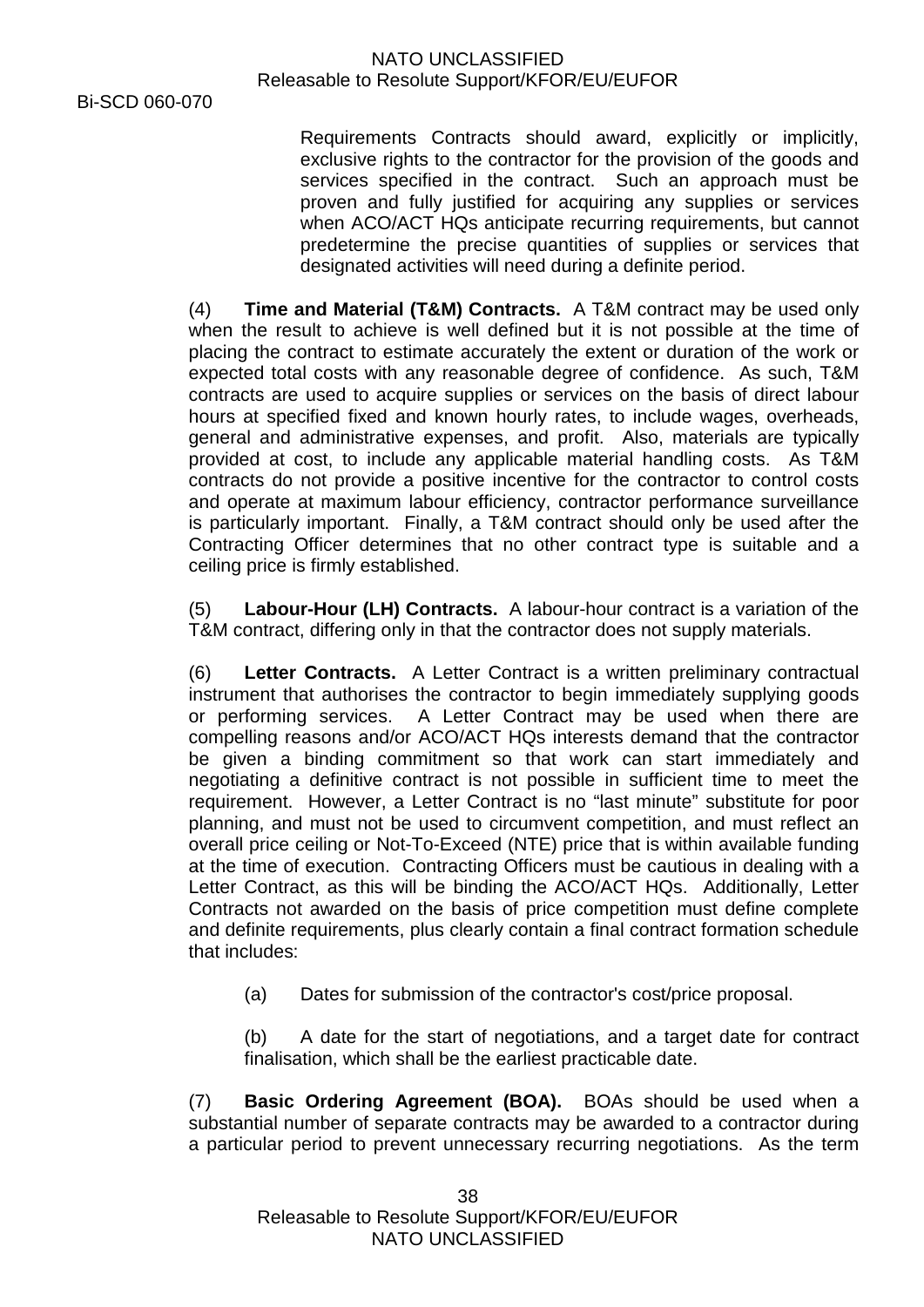Bi-SCD 060-070

suggests, a BOA is a written agreement, negotiated between a Contracting Officer and a contractor, that contains contract clauses applying to future contracts between the parties during its term and contemplates separate future contracts that will incorporate by reference or attachment the required and applicable clauses agreed upon in the basic agreement. A basic agreement is not a contract. Commercial BOAs may be used with negotiated fixed-price or cost-reimbursement contracts, and should incorporate commercial procedures to the maximum extent possible, especially in areas such as invoice/payment procedures and packaging. In establishing a BOA, the following should also be considered:

(a) Using the established competition thresholds and procedures, Contracting Officers may establish agreements on prices and conditions for placement of orders for supplies and services.

(b) BOAs may be competed on the basis of a "commercial sector or basket" of anticipated commodities characteristic of ACO/ACT HQs requirements. These agreements will include an estimated maximum total order value over a specified time (including option years), which will limit the amount which may be ordered under that agreement without further competition.

(c) These agreements do not actually bind the ACO/ACT HQs to order material, and simply exist to expedite the process of awarding future individual transactions.

(d) Orders under such agreements require a separate contractual document to be prepared for each order placed.

(e) Contracting Officers may utilise BOAs executed by other ACO/ACT HQs and NATO Agencies on the condition that competitive requirements outlined earlier in this directive were satisfied during execution of the original agreement.

g. **Security Assistance and Cross-Servicing Arrangements.** As a complement to commercial sources, Contracting Officers may elect to satisfy requirements through governmental sources for which standing contractual arrangements may be available. These arrangements may operate either as a normal contract with some special features due to the governmental nature of one of the parties (e.g., use of special dispute resolution procedures) or as a cooperative support arrangement based on the principle of reciprocity. Transactions made through the US Foreign Military Sales (FMS) system belong to the first type of arrangement, while the support received through the application of the Standardisation Agreement (STANAG) 2034 on Mutual Logistic Assistance or the US Acquisition and Cross-Servicing Arrangement (ACSA) belong to the second. Contracting Officers must determine the appropriate vehicle to execute customer requirements.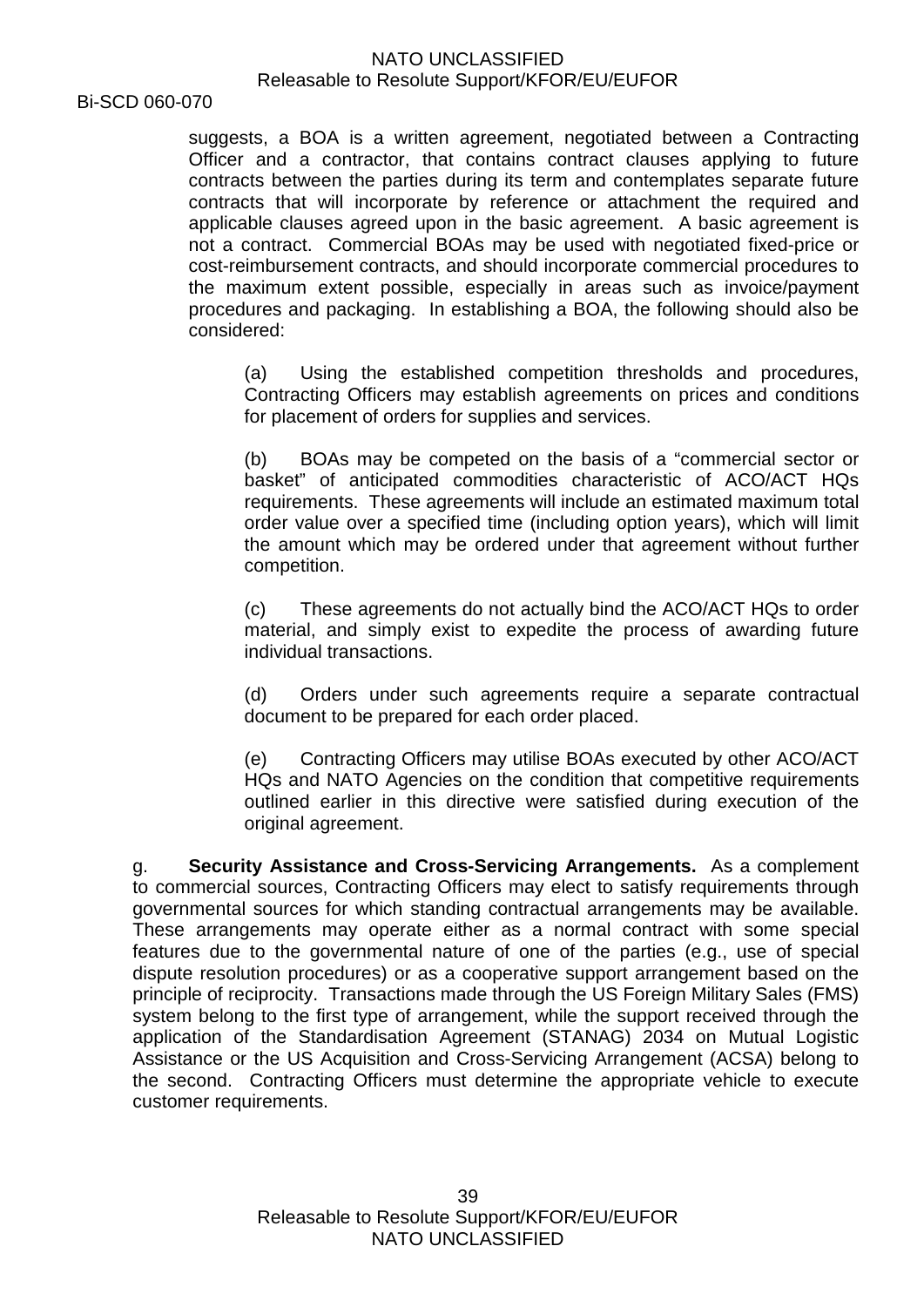# h. **Factors in Selecting Contract Types**

(1) **List of factors.** There are many factors that the Contracting Officer should consider in selecting and negotiating the contract type. They include, at least, the following:

(a) **Price competition.** Normally, effective price competition results in realistic pricing, and a fixed-price contract is ordinarily in NATO's interest.

(b) **Cost/Price analysis.** Cost/Price analysis (see definitions at Annex A), with or without competition, may provide a basis for selecting the contract type. The degree to which cost/price analysis can provide a realistic pricing standard should be carefully considered. It is essential that the uncertainties involved in performance and their possible impact upon cost/price be identified and evaluated, so that a contract type that places a reasonable degree of cost/price responsibility upon the contractor can be negotiated.

(c) **Type and complexity of the requirement.** Complex requirements, particularly those unique to NATO, usually result in greater risk assumption by NATO. This is especially true for complex research and development contracts, when performance uncertainties or the likelihood of changes makes it difficult to estimate performance costs in advance. As a requirement recurs, the cost risk should shift to the contractor and a fixed-price contract should be considered.

(d) **Urgency of the requirement.** If urgency is a primary factor, NATO may choose to assume a greater proportion of risk or it may offer incentives to ensure timely contract performance.

(e) **Period of performance.** In times of economic uncertainty, contracts extending over a relatively long period may require economic price adjustment terms.

(f) **Contractor's technical capability, financial responsibility/ accountability.** For example, before agreeing on a contract type other than a firm fixed-price, the Contracting Officer shall ensure that the contractor's accounting system will permit timely development of all necessary cost data in the form required by the proposed contract type. This factor may be critical when the contract type requires price revision while performance is in progress, or when a cost-reimbursement contract is being considered and all current or past experience with the contractor has been on a fixed-price basis.

(g) **Concurrent contracts.** If performance under the proposed contract involves concurrent operations under other contracts, the impact of those contracts, including their pricing arrangements, should be considered.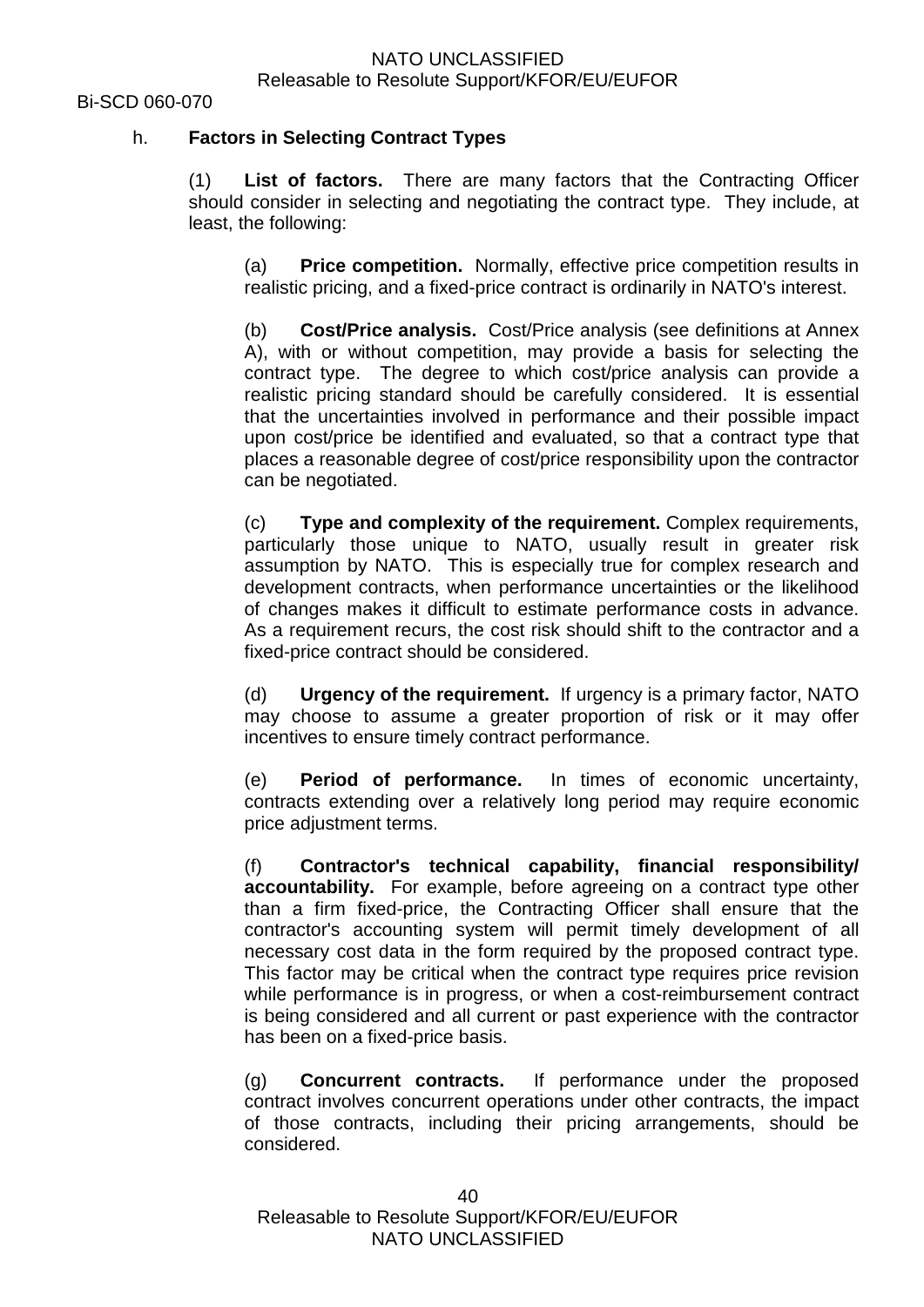(h) **Acquisition history.** Contractor risk usually decreases as the requirement is repetitively acquired. Also, product descriptions or descriptions of services to be performed can be defined more clearly.

(2) **Contract Type Matrix.** The table at Annex I presents a comparison of major contract types to help Contracting Officers to select the contract type that best suits a specific requirement. The table summarises the distinctive features of each contract type.

(3) **Negotiating Contract Type.** In certain circumstances, negotiating the contract type and negotiating prices are closely related and should be considered together. The objective is to negotiate a contract type and price (or estimated cost and fee) that will result in reasonable contractor risk and provide the contractor with the greatest incentive for efficient and economical performance.

(a) A firm-fixed-price contract, which best utilizes the basic profit motive of business enterprise, shall be used when the risk involved is minimal or can be predicted with an acceptable degree of certainty. However, when a reasonable basis for firm pricing does not exist, other contract types should be considered, and negotiations should be directed toward selecting a contract type (or combination of types) that will appropriately tie profit to contractor performance.

(b) Each contract file shall include documentation to show why the particular contract type was selected. Exceptions to this requirement are Fixed-price acquisitions made under simplified acquisition procedures.

i. **Simplified Acquisition Procedures.** Simplified Acquisition Procedures apply to the procurement of basic, non-complex supplies and services at a Firm Fixed Price (FFP). The advantage of Simplified Acquisition Procedures is that they offer streamlined approaches, with little risk, to reduce administrative costs, promote efficiency, and avoid unnecessary burdens for both ACO/ACT HQs and contractors. In other words, Simplified Acquisition Procedures vest Contracting Officers with additional procedural discretion and flexibility, so that commercial item acquisitions may be solicited, offered, evaluated, and awarded in a simplified manner. ACO/ACT P&C Branch shall use Simplified Acquisition Procedures to the maximum extent practicable for all purchases of supplies or services as identified below but never exceeding level 2xB of the EFL. Further, specific Simplified Acquisition Procedures activities, to include details and results of the solicitation process undertaken, shall be meticulously recorded in applicable procurement files.

(1) **Petty Cash.** Petty cash is a cash fund of a fixed amount established by an advance of funds, without prior charge to a commitment, from an ACO/ACT HQ and for disbursement as needed from time to time in making payment in cash for relatively small amounts. When authorised by the HQs FC, and in accordance with criteria to be approved by the Contracting Officer, small procurements, totalling less than 5% of level A of the EFL, may be procured by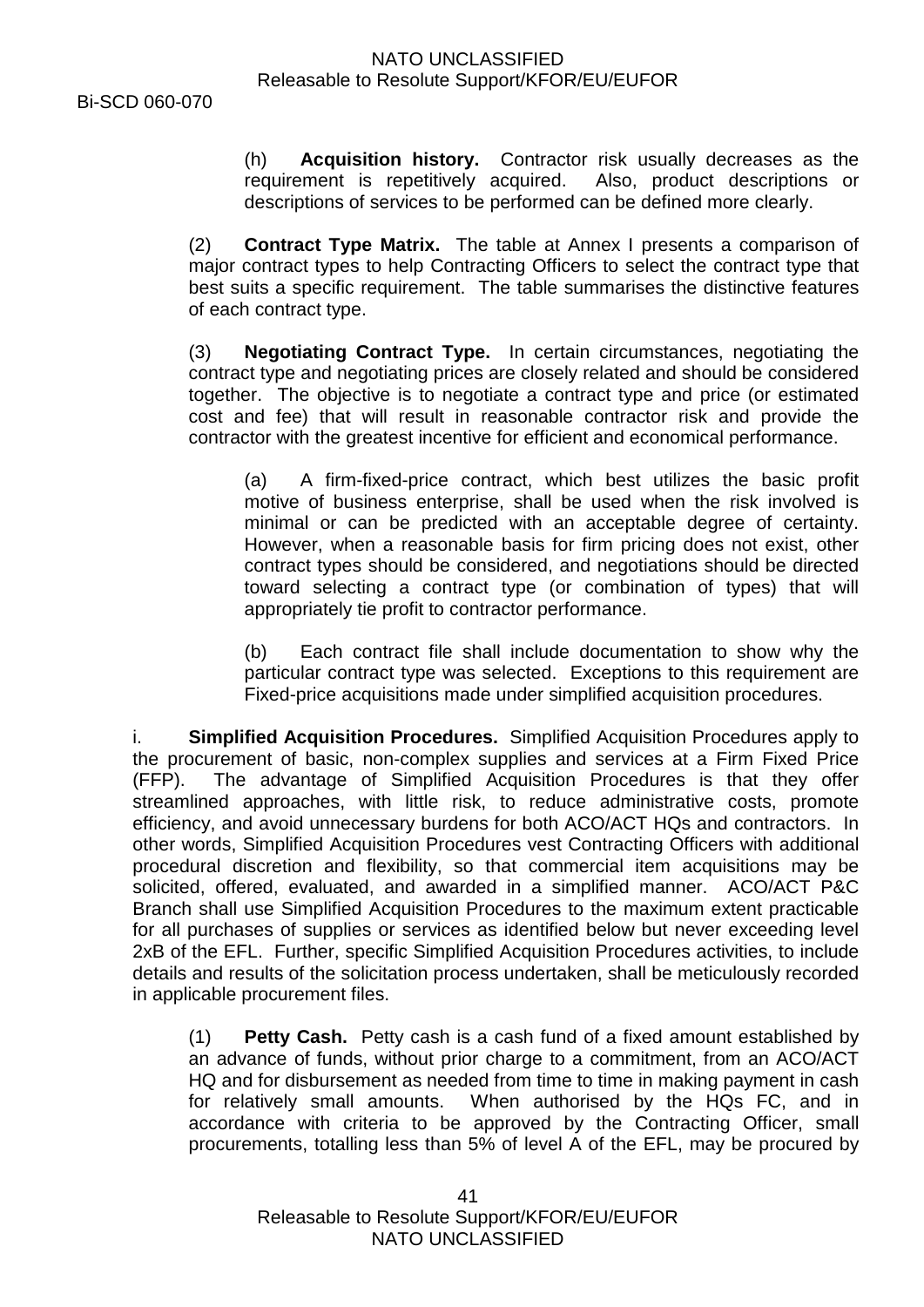Bi-SCD 060-070

use of advance accounts. Where permitted by Host Nation law, local arrangements should be established to ensure that such transactions do not normally include payment of any Value Added Tax (VAT) or other taxes for which the ACO/ACT HQ is exempt. Advance accounts are actually a payment method rather than a contract vehicle; the procurement itself is a retail ("over-thecounter") purchase made without a written contractual document. Such procurements are executed under authority of the Contracting Officer or his/her designated representative, and are limited to items that are available for immediate delivery. Detailed instructions concerning the administration of advance accounts are included in Reference K. Petty Cash transactions shall only be executed when it is impossible to use the Purchase Card.

(2) **Purchase Cards.** The main objective of this programme is to streamline the procurement process of low volume goods and services through the delegation of procurement authority to end-users. Therefore the Purchase Card Program contains effective internal control mechanisms to prevent fraud and abuse. Reference N establishes that purchase cards are the preferred procurement approach for transactions within the micro-purchase threshold. A purchase card, similar in nature to a commercial credit card, is issued to authorised personnel to acquire and to pay for supplies and services. As with advance accounts, this is a payment method rather than a contract vehicle. Purchase cards are designed to help ACO/ACT HQs in maintaining control, while reducing the administrative cost associated with authorising, tracking, paying, and reconciling small purchases. Essentially, the cardholder is delegated the authority, by the HQ's Credit Card Coordinator, to purchase certain goods and services. Transactions are reviewed by the cardholder and by a designated Billing Official and reconciled against a monthly Billing Statement from the purchase card company. The HQs FC is ultimately responsible for the local implementation of the Strategic HQs Purchase Card Programme (PCP) and this under the functional authority of the ACO FC. Effective 2015, the PCP is in ACO the mandatory instrument to fulfil requirements under 10% EFL A.

(3) **Credit Cards.** A commercial credit card can be used exclusively by Contracting Officers as a means of a payment method when required to secure advantages on payment terms or to place orders on the Internet. This type of credit card account must provide for withholding of payment to credit card companies for non-receipt, non-conformity, or other disputes. Standing payment orders should not be used with credit card companies. The use of credit cards in no way relieves the Contracting Officer of responsibility for preparation and execution of the necessary contract and commitment procedures. Similarly, payment by credit card should not disqualify the ACO/ACT HQs from receiving prompt payment discounts, which might otherwise be available. Contracting Officers are responsible for reconciliation of credit card invoices and matching of invoice line items to individual commitment numbers. Credit cards may not be provided to other ACO/ACT HQs personnel, and are specifically prohibited for use for individual transportation, lodging and subsistence requirements associated with Temporary Duty Travel (TDY).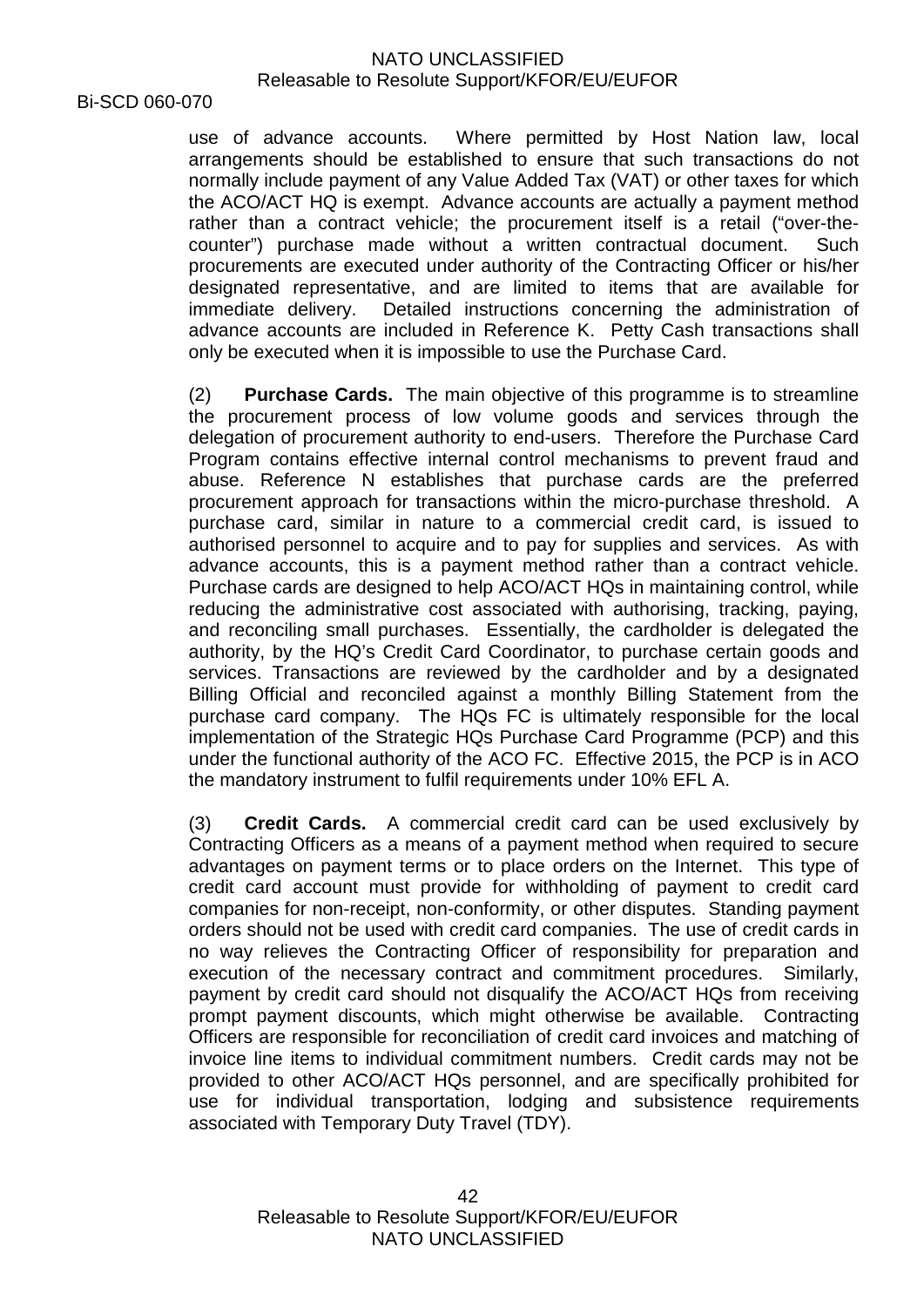(4) **Purchase Orders (POs).** POs are generally issued on a fixed-price basis for acquisition of basic, routine and well-defined commercial items. POs are seen as a unilateral contract instrument that is executable by the contractor by generally delivering goods or services based on the Contracting Officer's signature or executing an offer resulting from a Request For Quotation. The POs require a set of General Provisions that are simple, complete and are advertised to the contractor.

(5) **Blanket Purchase Agreements (BPAs).** A "Commercial" BPA is a simplified method of filling anticipated repetitive needs for basic supplies or services by establishing "charge accounts'' with qualified sources of supply. BPAs shall only be awarded to commercial sources that also accept conducting business under the Purchase Card Programme. Essentially, this acquisition approach replaces the need to execute multiple POs. BPAs should address the frequency of ordering and invoicing, discounts, and delivery locations and times. For example, when the P&C Branch finds a schedule supply or service elsewhere at a lower price or when a BPA is being established to fill recurring requirements, requesting a price reduction could be advantageous. The potential volume of orders under these agreements, regardless of the size of the individual order, may offer the ordering office the opportunity to secure greater discounts. Although the use of BPAs provides added purchasing flexibility, both assigned Ordering Officers and Contracting Officers still need to carefully ensure that using organizations keep obligations and expenditures within established funding limits. Transactions under BPAs shall not exceed level B of EFL. The following are circumstances under which Contracting Officers may establish BPAs:

(a) A wide variety of items in a broad class of supplies or services exists and is generally purchased. However, the exact items, quantities, and delivery requirements are not known in advance and may vary considerably.

(b) There is a need to provide commercial sources of supply for one or more offices or projects in a given area that do not have or need authority to purchase otherwise.

(c) The use of this procedure would avoid the writing of numerous POs for which administrative costs can be excessive.

**Source Selection Processes and Techniques.** Up through level 2xB of the EFL, Contracting Officers may employ "open solicitation" approaches, whereby contractor costing/pricing information may be readily obtained e.g., over the phone, via fax or electronically. This stance is based on the strong likelihood that the majority of contracting actions under this threshold will be executed using Simplified Acquisition Procedures, and whereby the most common contractual instrument will be a PO. Between levels 2xB and D of the EFL, Simplified Acquisition Procedures will still be in use but this does not preclude the opportunity to pursue, in the judgment of the responsible Contracting Officer, more formalised and competitive contracting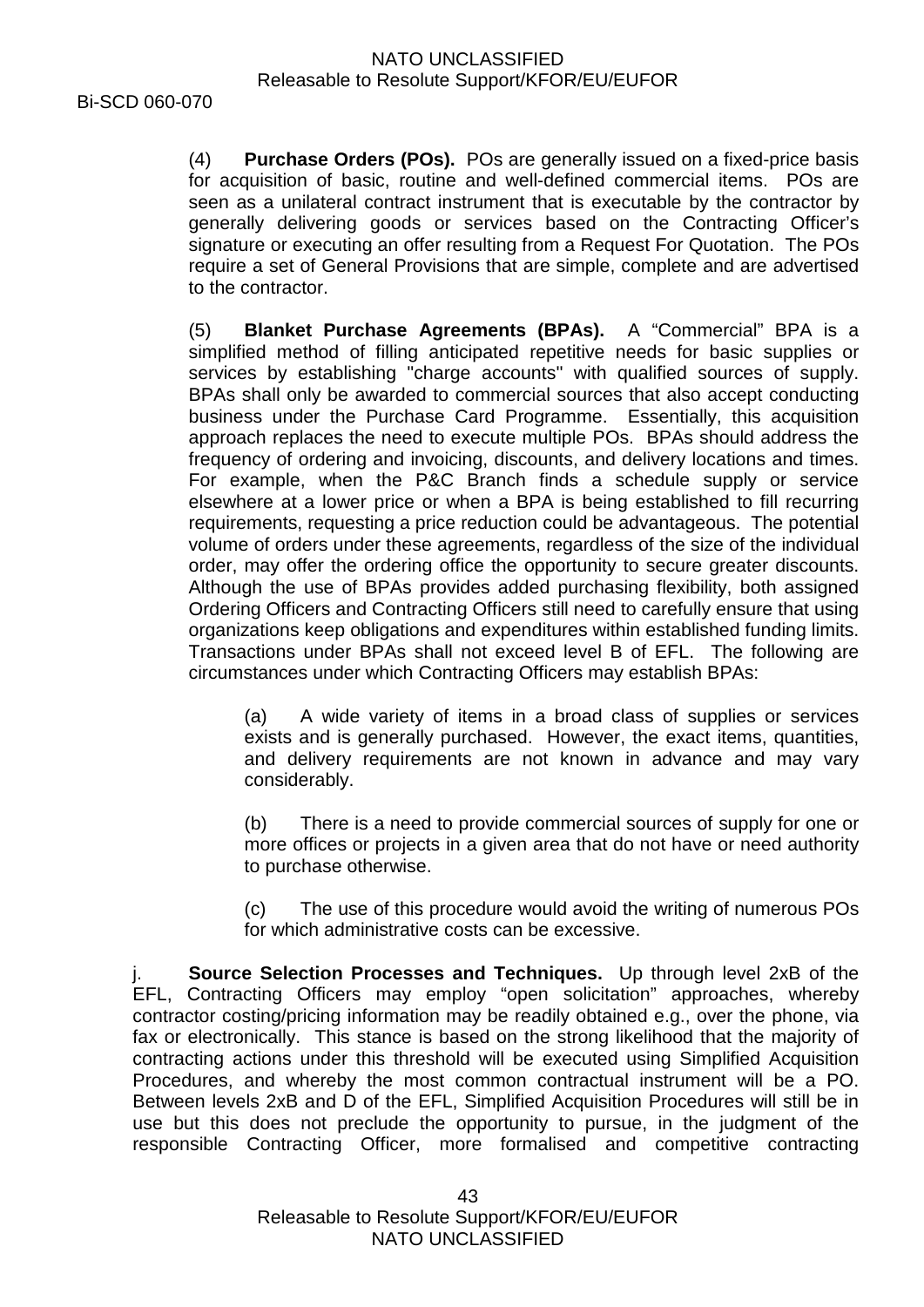Bi-SCD 060-070

mechanisms e.g., involving either Sealed Bidding or Requests For Proposals. Contracting Officers should select the source selection process or combination of processes most appropriate to the unique circumstances of the acquisition and expected to result in the best value acquisition. The two main competitive sourcing approaches are the following:

(1) **Sealed Bidding.** The NATO Financial Regulations state that sealed bidding is the prescribed method of solicitation for acquisitions above level 2xB of the EFL. Deviations from this bidding procedure require an approval from the HQs FC or ACO/ACT FC or the BC as illustrated in Chapter 2. Sealed bidding is a method of contracting driven by a contractor's technical and financial offer and that employs competitive bids and awards. Contracting Officers shall solicit sealed bids if all the following apply:

(a) Generally Fixed Price contract award (i.e., Firm Fixed Price, Firm Fixed Price with economic adjustment, etc.) or other contract instrument when applicable will be made on the basis of price and other price-related factors (e.g., award on the lowest compliant bid).

(b) It is not necessary to conduct discussions with the responding bidders about their bids. Should it become apparent that clarifications or discussions are necessary, all bidders must be offered equal opportunity to provide clarifications.

(c) There is a reasonable expectation of receiving more than one sealed bid.

(2) **Competitive Proposals.** Contracting Officers shall solicit competitive proposals if sealed bids are not appropriate due to the complexity of the requirement (e.g., past performance), the evaluation of factors other than price, or the need for discussions with bidders are anticipated. In fact, any contract awarded without using sealed bidding procedures is to a large extent a negotiated contract because discussions are typically employed in the process of receiving either competitive or sole source proposals. Negotiation is a procedure that includes the receipt of proposals from companies, permits bargaining on terms and conditions and often affords bidders an opportunity to revise their offers before award of a contract. Much of the bargaining will likely revolve around alteration of initial assumptions and positions, price, schedule, technical requirements, type of contract, or other terms of a proposed contract. Contracting Officers will facilitate the competitive proposal process by issuing Requests for Proposals (RFPs) and formally communicating ACO/ACT HQs requirements to prospective contractors. Unless otherwise permitted, all solicitations shall be in writing. The use of competitive proposals as solicitation approach shall be authorised in accordance with Chapter 2 of this Directive. The Bi-SC will provide the BC for information with a proposed source selection process table during the submission of the annual International Competition Programme.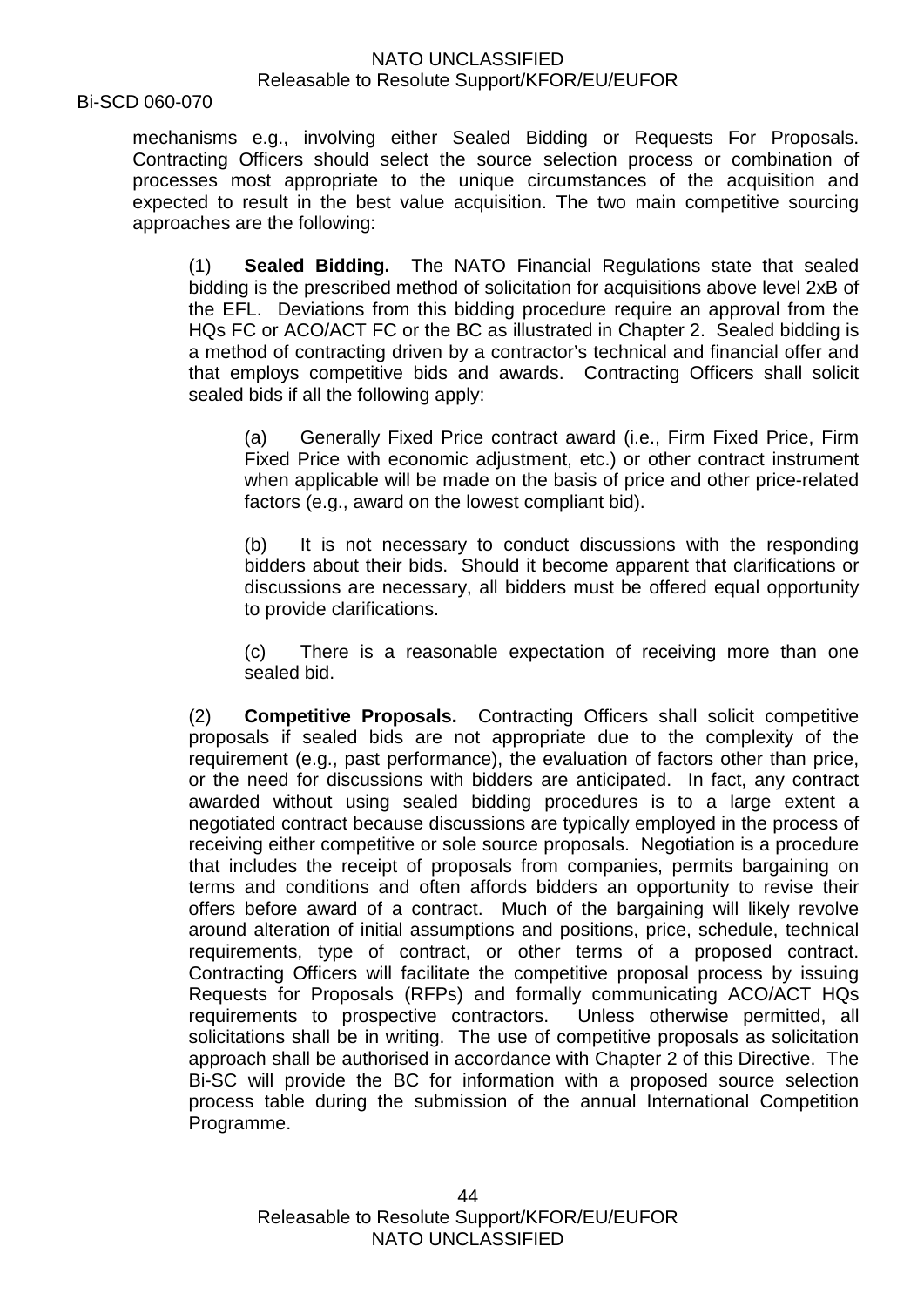Bi-SCD 060-070

# **CHAPTER 4 - CONTRACT EXECUTION AND FORMATION**

4-1. **Objective.** Once both procurement planning and contracting strategy phases are concluded, and an appropriate contract type and contracting award approach selected, the next step requires the Contracting Officer to press ahead with Contract Formation and Execution. Contracting Officers may proceed further with the procurement as long as funding availability remains confirmed. If funding is inadequate, the request should be returned to the Fund Manager for supplemental funding, or reconsideration of the original allocation or requirement. Otherwise, the Contracting Officer shall initiate a solicitation package, receive and evaluate proposals, seek firm funding commitment from the Fiscal Officer, and make an award. Further, the Fund Manager's initial allocation of funds shall serve as a Contracting Officer's "not to exceed" allocation of funds.

4-2. **The Legal Effects of Contract Formation.** Contract formation begins with the issuance of the solicitation of offers and ends at the moment of contract award. Contracting Officers should bear in mind that their actions and the actions of prospective bidders during the contract formation phase may be used to interpret the provisions of the eventual contract. Also, some legal systems recognise the existence of an implied contract that, by issuing an invitation to bid, the P&C Branch Staff would treat prospective bidders fairly and equitably. Therefore, Contracting Officers should assure coherence between the provisions of the solicitation and the final award decision. The principles of integrity, fair treatment, and visibility must guide P&C Branch Staff actions during the whole procurement process but especially during the contract formation phase.

4-3. **Uniform Contract Format.** The use of a uniform contract format will facilitate preparation of the solicitation and contract as well as reference to, and use of, those documents by bidders, contractors, Contracting Officers and/or Contract Specialists. The uniform contract format shall be used for formal contracts, and not for Simplified Acquisition Procedures. The format facilitates preparation of the solicitation and contract, as well as reference to and use of those documents by bidders and contractors. The uniform contract format should consist of the following elements:

a. **Cover/Transmittal Letter** will identify the request for bid or proposal and provide a general overview of the requirement and bid/proposal closing date/hour.

b. **Part I, Bidding/Proposal Instructions** shall include the following:

(1) Insert in this part all solicitation information and instructions not required elsewhere to guide bidders in preparing proposals or responses to requests for information. Prospective bidders may be instructed to submit proposals or information in a specific format to facilitate evaluation. The instructions may specify further organisation of proposal or response parts, for example:

(a) Solicitation/Contract Form.

(b) Compliance Sheets (i.e., contractor's representation and certification).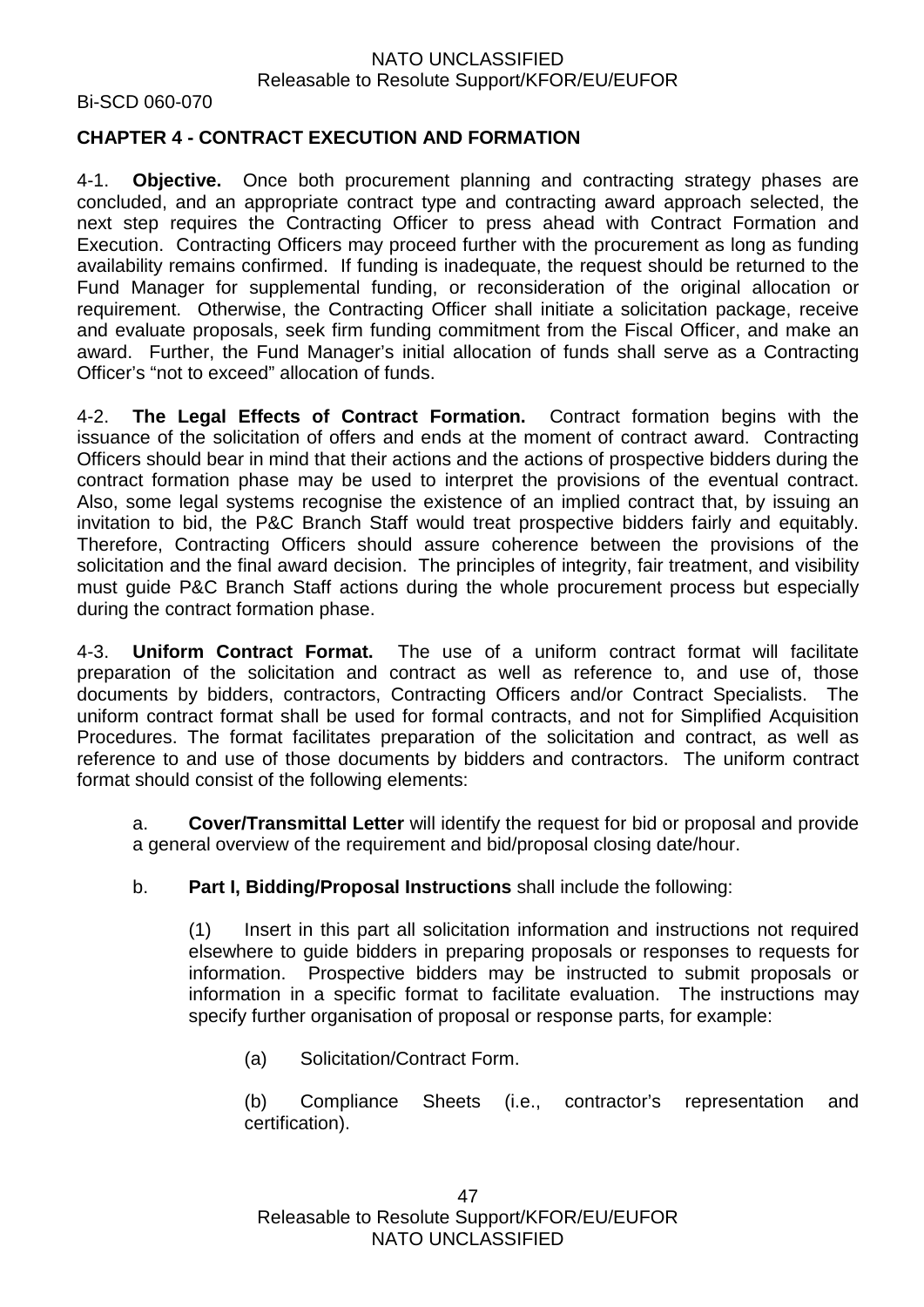(c) Schedule of Supplies/Services and Price/Cost (i.e., Pricing Format). Include a brief description of the supplies or services; e.g., line item number, nomenclature, quantities, unit and total price.

(d) Cost or pricing data or relevant information.

(e) Specify the requirements for time, place, and method of delivery or performance.

(f) For Request for Proposals, identify evaluation factors for award and their relative importance.

(g) It is noted that Part I should be, at the contract signature, replaced by a cover page (contract summary sheet with signature and contract amount) and any relevant documents (contractual provisions, annexes, etc.), which will constitute the formal contract along with Parts II and III described below.

c. **Part II** (sections A and B) shall include the General Provisions (section A) and General Provisions per the nature of the contract (section B) e.g., goods, services, construction, concessionaires, etc.

d. **Part III** (sections A and B), shall include the Special Provisions (section A) for the subject contract and the technical information (section B):

(1) Section A: Contract Management Data, for example: Points of Contact and Payment Instructions.

(2) Section B: Technical specifications, Performance Work Statement, Statement of Work, or Statement of Objectives including:

(a) List of Documents, Exhibits, and Other Attachments.

(b) Table of contents including a list with the title, date, and number of pages for each attached document, exhibit, and other attachment.

(c) Cross-references to material in other sections may be inserted, as appropriate.

(d) Provide packaging, packing, preservation, and marking requirements, if any.

(e) Inspection and acceptance, quality assurance, and reliability requirements (if applicable).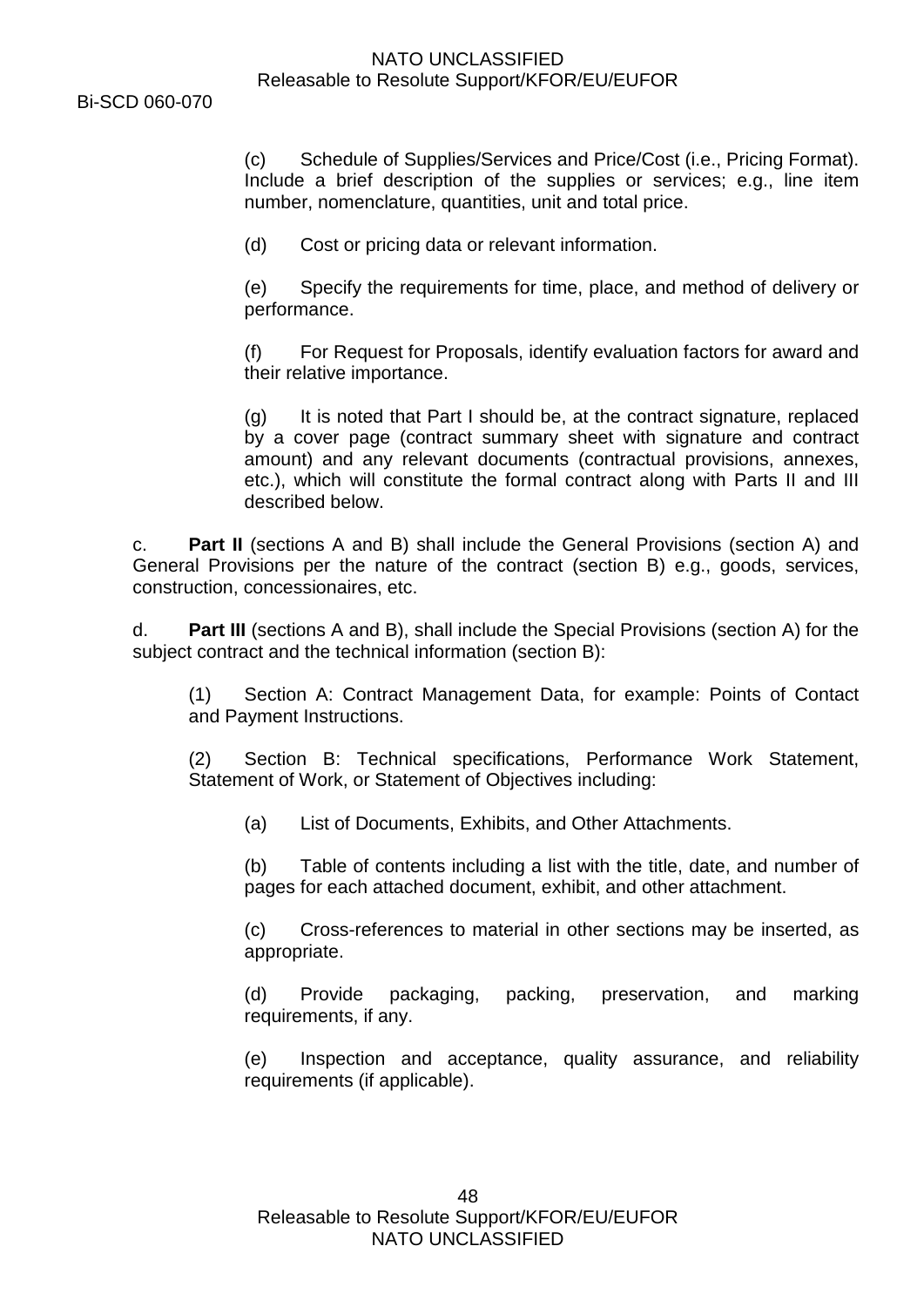#### Bi-SCD 060-070

#### 4-4. **Purchase Orders (POs)**

a. In establishing or forming POs, the following shall be accounted for:

(1) POs are an offer by an ACO/ACT HQ to buy supplies or services, including construction and Research & Development, upon specified terms and conditions. Therefore, a PO does not constitute a binding contract unless expressly (e.g., PO signature) or implicitly (e.g., delivery of goods or execution of services) accepted by the supplier.

(2) POs must specify the quantity of supplies or scope of services ordered.

(3) POs must contain a determinable date by which delivery of the supplies or performance of the services is required.

(4) POs must provide for inspection and acceptance of goods or services at destination. When inspection and acceptance will be performed at destination, advance copies of the PO or equivalent notice shall be furnished to the consignee(s) for material receipt purposes. Receiving reports shall be accomplished immediately upon receipt and acceptance of supplies.

(5) POs must specify the delivery terms & conditions as defined by international code such as INCOTERM.

(6) POs must include any trade and prompt payment discounts that are offered.

b. Requests For Quotation (RFQ). A quotation (see definitions at Annex A) received in response to a RFQ is not an offer and cannot be accepted by an ACO/ACT HQ to create a binding contract. It is informational in nature. A RFQ may be used when an ACO/ACT HQ does not intend to award a contract on the basis of the solicitation but wishes to obtain price, delivery, or other market information for the preparation of a Purchase Order or for planning purposes.

c. Awarding Purchase Orders**.** While a variety of selection standards can be employed, most POs award decisions will be based on technical compliancy and lowest price. Contracting Officers shall, within their warrant authority, use their procurement expertise to ensure equity and transparency in a process that yields goods and services at fair and reasonable prices.

d. Obtaining Contractor Acceptance and Modifying Purchase Orders**.**

(1) When it is desired to enter into a binding contract between the parties before the contractor undertakes performance, the Contracting Officer may require written acceptance of the PO by the contractor.

(2) Each PO modification shall identify the order it modifies and shall contain an appropriate modification number.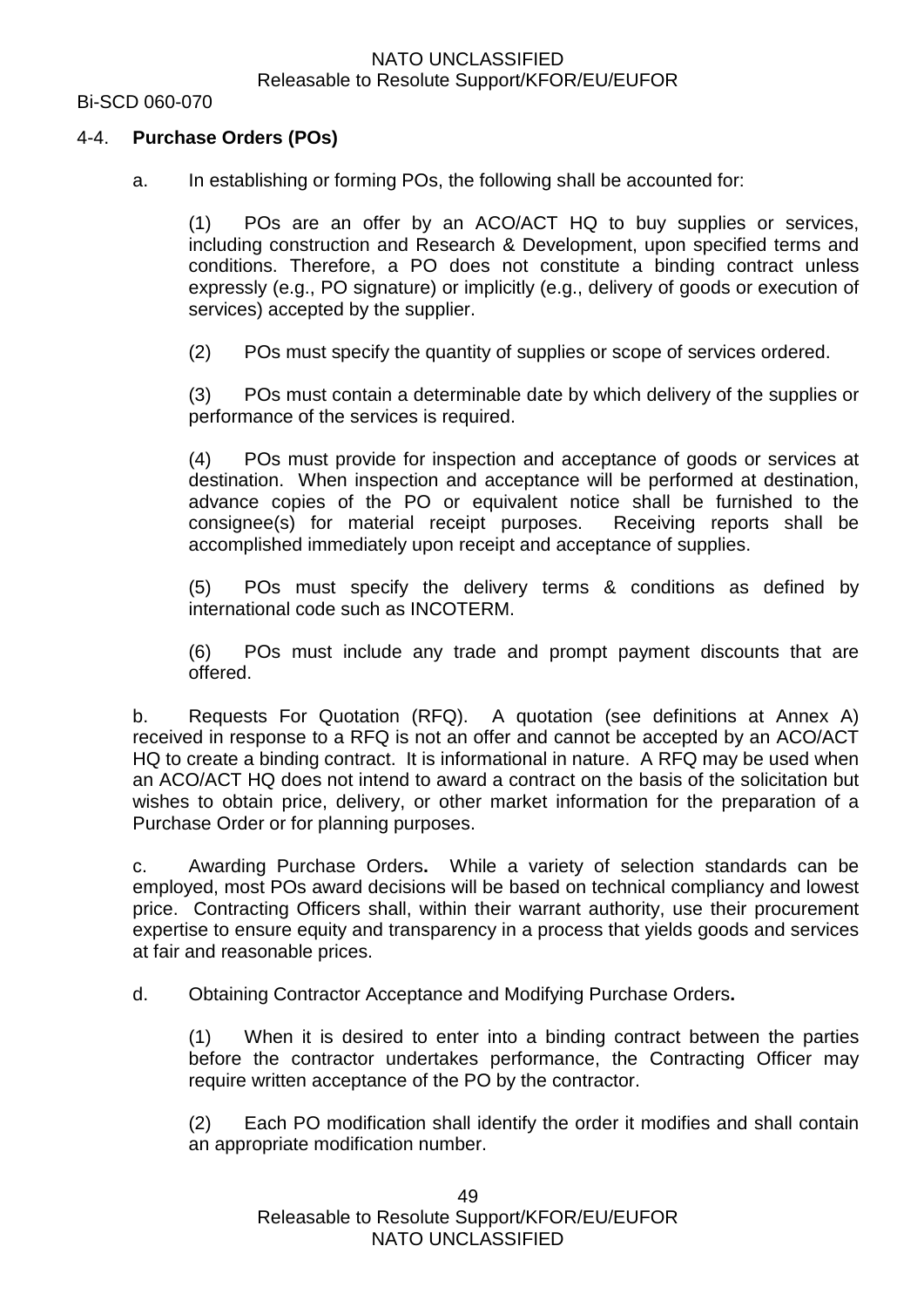(3) A contractor's written acceptance of a PO modification may be required only if it is determined by the Contracting Officer to be necessary to ensure the contractor's compliance with the purchase order as revised.

# 4-5. **Blanket Purchase Agreements (BPAs)**

a. After determining a BPA would be advantageous, Contracting Officers shall:

(1) Establish the parameters to limit purchases to individual items or commodity groups or classes, or permit the supplier to furnish unlimited supplies or services.

(2) Consider suppliers whose past performance has shown them to be dependable, who offer quality supplies or services at consistently lower prices, and who have provided numerous purchases at or below the simplified acquisition threshold.

b. BPAs may be established with more than one supplier for supplies or services of the same type to provide maximum competition. It is not necessary to wait for a requirement to be submitted prior to the establishment of BPAs.

c. BPAs should be prepared without a purchase requisition and only after contacting suppliers to make the necessary arrangements for securing maximum discounts; documenting individual purchase transactions; periodic billings; and incorporating other necessary details. In the preparation of BPAs, the following terms and conditions are mandatory:

(1) **Description of Agreement.** A statement that the supplier shall furnish supplies or services, described in general terms, if and when requested by the Contracting Officer (or the authorised Ordering Officer) during a specified period and within a stipulated aggregate amount, if any.

(2) **Extent of Obligation.** A statement that an ACO/ACT HQ is obligated only to the extent of authorised purchases actually made under the BPA.

(3) **Purchase Limitation.** A statement that specifies the face value limitation for each purchase under the BPA.

(4) **BPA Management**. A statement listing individuals authorised to purchase under the BPA, identified either by title of position or by name of individual, organisational component, and the value limitation per purchase for each position title or individual, shall be furnished to the supplier by the Contracting Officer.

# 4-6. **Sealed Bidding (Invitation For Bids - IFB)**

a. **Overview of Sealed Bidding Process.** The following should apply when executing sealed bidding procedures: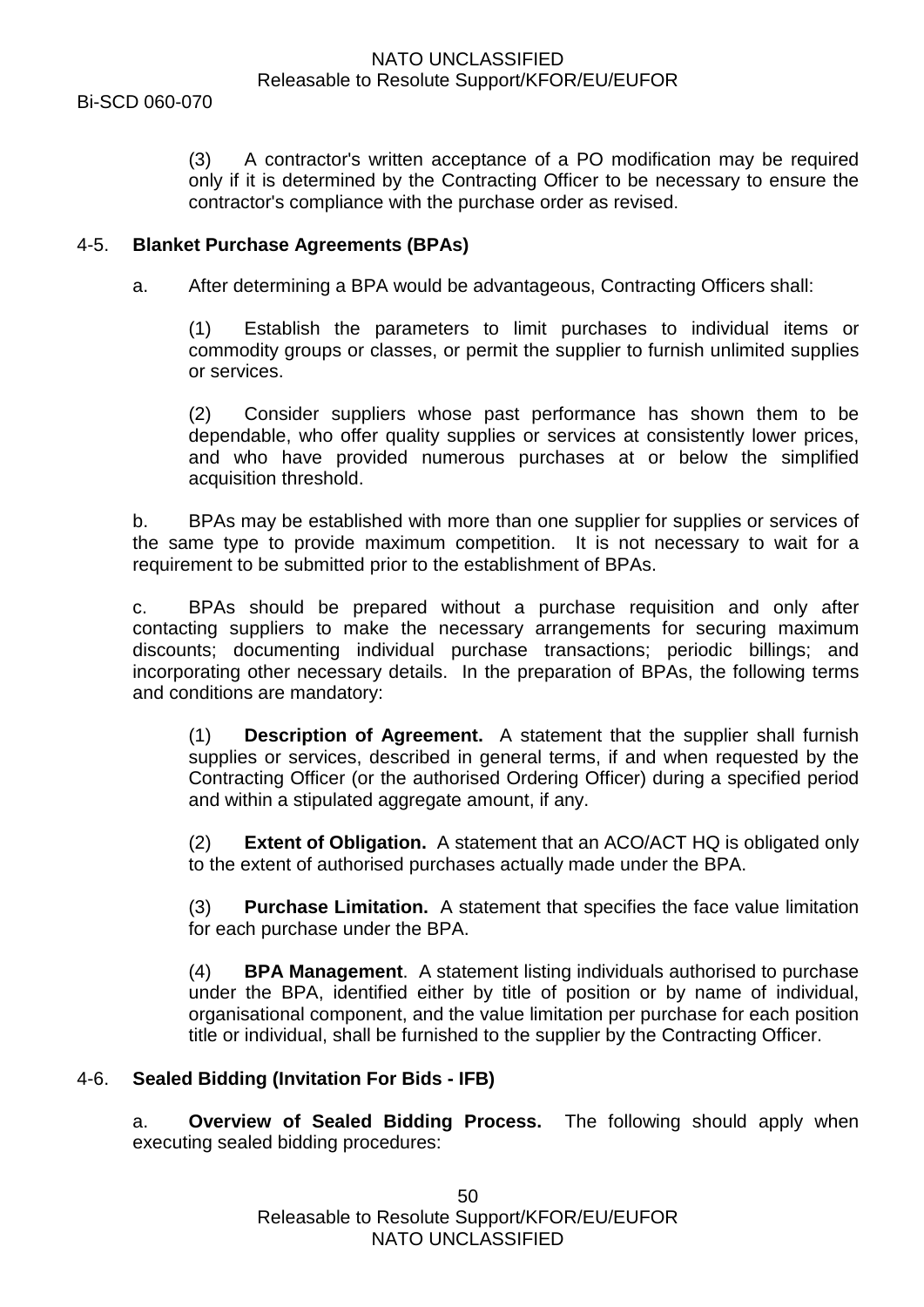(1) **Preparation of Invitations for Bids.** Invitations must describe the requirements of an ACO/ACT HQ clearly, accurately, and completely. Unnecessarily restrictive specifications or requirements that might unduly limit the number of bidders are prohibited. The invitation is to include all documents, whether attached or incorporated by reference, furnished to the prospective bidders for the purpose of bidding.

(2) **Publicizing the Invitation for Bids.** Invitations must be largely publicized through distribution to prospective bidders, posting in public places, and such other means as may be appropriate. Publicizing time must be sufficient to enable prospective bidders to prepare and submit quality bids.

(3) **Evaluation of Bids.** Bids shall be evaluated without discussions.

b. **Bid Submission.** Bids shall be submitted so that they will be received in the P&C Branch in the invitation for bids not later than the exact time set for closing of bid. No information contained in the envelope shall be disclosed before the time set for bid opening.

c. **Modification or Withdrawal of Bids.** Bids may be modified (e.g., apparent clerical error) or withdrawn by any method authorised by the solicitation, if written notice is received in the P&C Branch not later than the exact time set for opening of bids. The method by which bids may be either modified or withdrawn should be explicitly described in applicable bidding instructions.

d. **Late Bids.** Any bid, modification, or withdrawal of a bid received at the P&C Branch designated in the IFB after the exact time specified for receipt of bids is "late" and will not be considered unless it is received before the award is made and the bid complies with the IFB provisions regarding the acceptance of late bids. Late bids and modifications that are not considered must be held unopened (unless opened for identification) until after award and then retained with other unsuccessful bids. However, if applicable, any bid bond or guarantee must be returned.

e. **Contract File Documents.** If available, the following must be included in the contract files for each late bid, modification, or withdrawal:

(1) The date and hour of receipt.

(2) A statement, with supporting rationale, regarding whether the bid was considered for award.

(3) The envelope or other evidence of the date of receipt.

f. **Contract award.** After bids are opened, declared technically compliant and funding available, an award will be made with reasonable promptness to that responsible bidder whose bid, conforming to the invitation for bids, will be most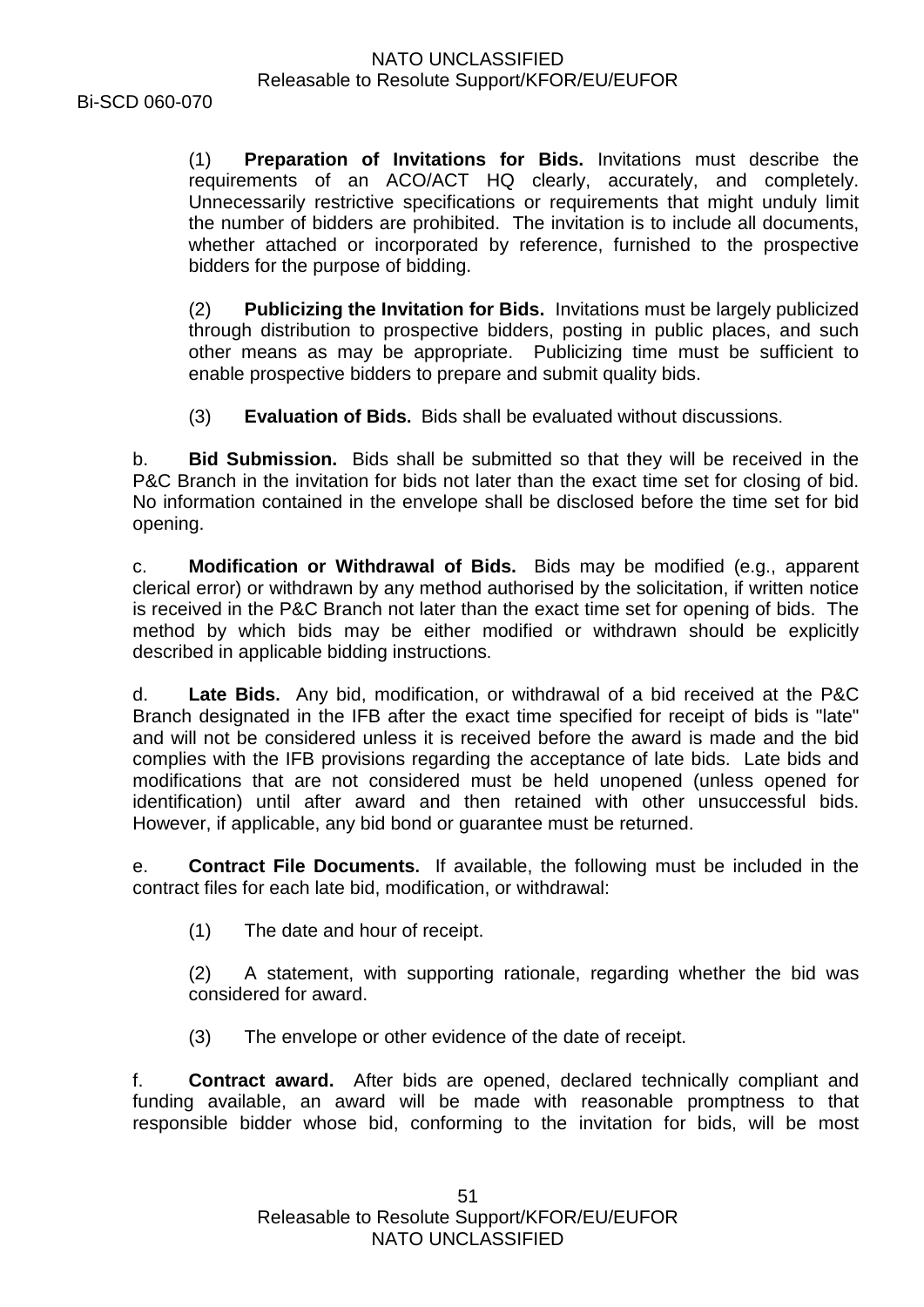#### Bi-SCD 060-070

advantageous to ACO/ACT HQs, considering only price and the price-related factors included in the invitation.

(1) To be considered for award, a bid must comply in all material respects with the invitation for bids. Such compliance enables bidders to stand on an equal footing and maintain the integrity of the sealed bidding system.

(2) Bids should be filled out, executed, and submitted in accordance with the instructions in the invitation. If a bidder uses its own bid form or a letter to submit a bid, the bid may be considered only if the bidder accepts all the terms and conditions of the invitation in signing compliance sheets.

(3) Award on the bid would result in a binding contract with terms and conditions that do not vary from the terms and conditions of the invitation. Contracting Officers may only proceed with the procurement as long as the successful bidder's offer does not exceed the funding that has been allocated by the Fund Manager. If insufficient funds have been provided, the request should be returned to the Fund Manager for supplemental funding, or reconsideration of the original allocation.

(4) All contracts in excess of level 2xB of the EFL will be awarded by a Contract Award Committee (CAC) in accordance with the NFR Article 20 and FRP Article XX a through XX c.

g. **Award Announcements.** Once an award decision has been reached, it is only fair to communicate that decision to companies that invested their time in participating in the sealed bidding process. Therefore, within a reasonable amount of time, both the unsuccessful bidder(s) and successful bidder will be notified orally or in writing at the Contracting Officer discretion. However, Contracting Officers should not divulge specifics of the winning bid, as this data may be proprietary or commercially sensitive.

#### 4-7. **Competitive Proposals (Requests For Proposals - RFPs)**

a. **Overview of Competitive Proposals Process.** The whole RFP process is a compilation of numerous RFP activities and documents that, when combined, result in ACO/ACT HQs requirements being communicated to industry. As such, solicitations shall contain the information necessary to enable prospective contractors to prepare proposals properly. Anticipated solicitation provisions and contract clauses should be a part of solicitations, and later formally incorporated into a binding contract. Other key characteristics of the RFP:

(1) Contracting Officers shall furnish identical information concerning a proposed acquisition to all prospective contractors. ACO/ACT HQs personnel shall not provide the advantage of advance knowledge concerning a future solicitation to any prospective contractor.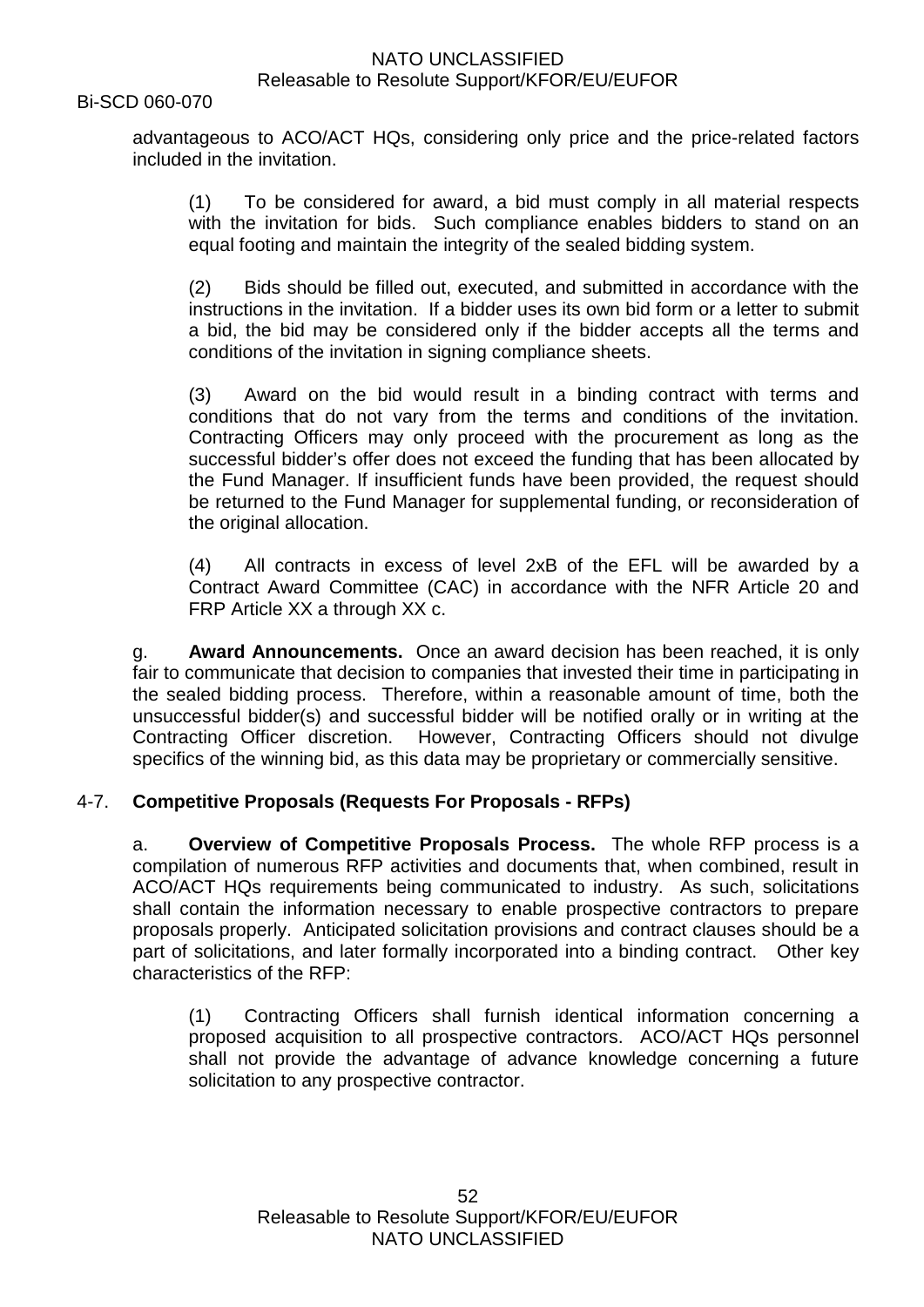(2) Except for solicitations for budget, information or planning purposes, Contracting Officers shall solicit proposals or quotations only when there is a definite intention to award a contract.

(3) A proposal received in response to a RFP is an offer that can be accepted by ACO/ACT HQs to create a binding contract, either following negotiations or without discussion.

b. **Best Value Concepts in Negotiated Acquisitions.** ACO/ACT HQs can obtain best value in negotiated acquisitions by using any one or a combination of source selection approaches. In different types of acquisitions, the relative importance of cost or price may vary. For example, in acquisitions where the requirement is clearly defined and the risk of unsuccessful contract performance is minimal, cost or price may play a dominant role in source selection. The less definitive the requirement, the more development work required, or the greater the performance risk, the more technical or past performance considerations may play a dominant role in source selection. The overarching goal of every acquisition is "Best Value". Unless the lowest compliant bid approach is the overriding consideration, the process will involve some form of trade-off. These are some guiding attributes of the trade-off process:

(1) Use the trade-off process when it is essential to evaluate and compare factors in addition to cost or price in order to identify and select the most advantageous proposal.

(2) Foster a pre-solicitation dialogue with industry to ensure a mutual understanding of ACO/ACT HQs needs and industry's capabilities, minimize inclusion of non-value added requirements, and promote a more effective source selection. Release information on a fair and equitable basis.

(3) Include the bidders' relevant past performance as an evaluation factor.

(4) Structure evaluation factors and their relative order of importance to clearly reflect ACO/ACT HQs needs and facilitate preparation of proposals that best satisfy those needs. For example, the solicitation shall state whether all evaluation factors other than cost or price, when combined, are significantly more important than, approximately equal to, or significantly less important than cost or price. Cost or price will always serve as an important evaluation factor. Further, request only the information needed to evaluate proposals against the evaluation factors.

(5) Limit evaluation factors to those areas that will reveal substantive differences or risk levels among competing proposals.

(6) Ensure consistency among the objectives of the acquisition plan, the contracting strategy, plus the solicitation and associated evaluation and selection criteria.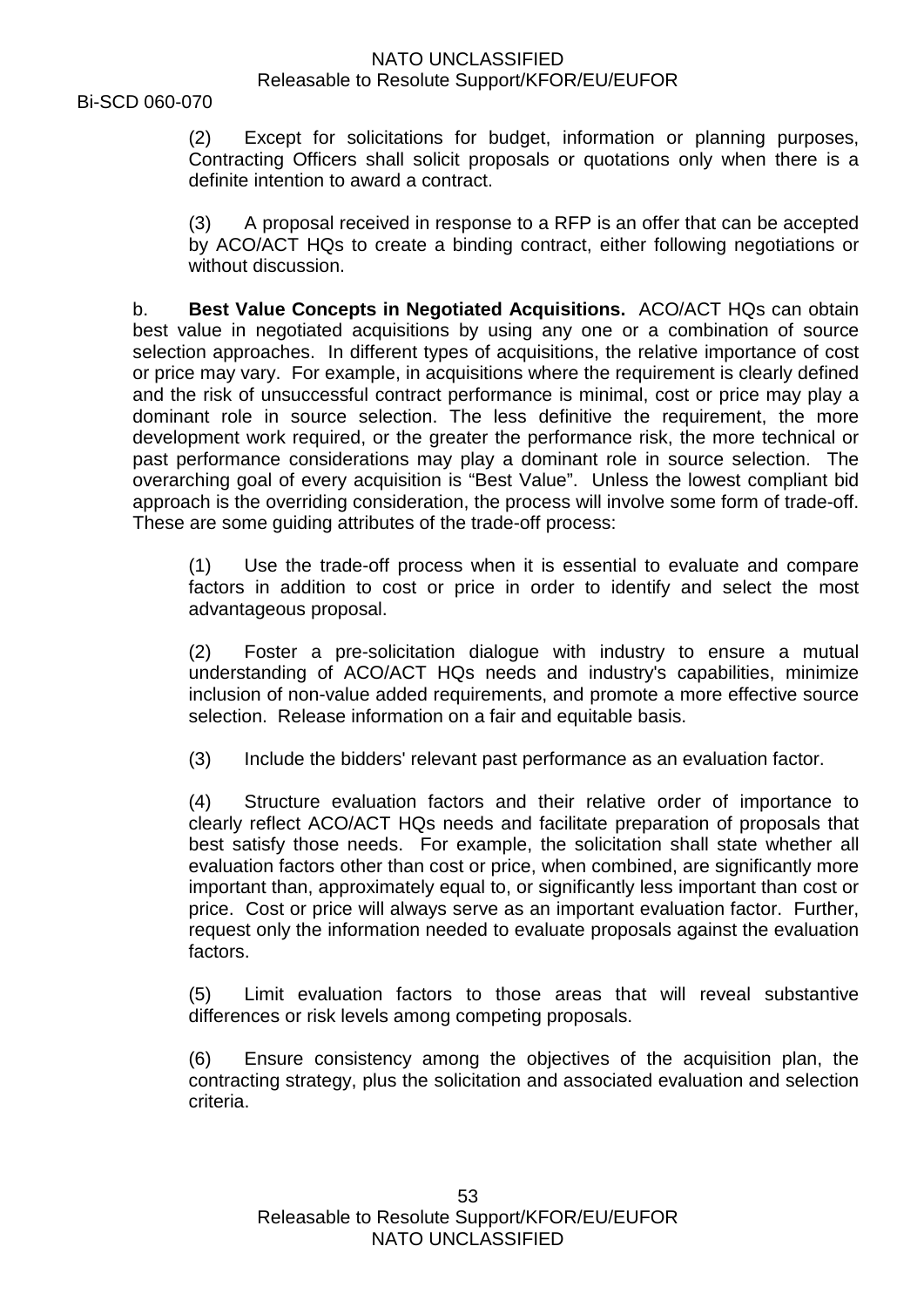(7) Ensure discussions are meaningful by identifying to the bidder all deficiencies, significant weaknesses, and other proposal aspects that could be altered or explained to enhance materially a bidder's award potential.

(8) Ensure the selection decision is based on a comparative analysis of the proposals, is consistent with stated evaluation factors and considers whether or not perceived benefits are worth any price premium. Make the decision on a rational basis and set it forth in an independent, stand-alone defensible document.

(9) Debrief bidders promptly, at their request, as to the basis for the selection decision. Candidly explain the results of ACO/ACT HQs evaluation of their proposal without making any point-by-point comparisons with other competitors.

c. **Synopses of Proposed Contract Actions.** A Request For Proposal (RFP) should be as clear and concise as possible; exclude any unnecessary verbiage or notices; and, as a minimum, contain the following:

- (1) RFP number and date.
- (2) Name and address of the Contracting Officer.
- (3) Quantity, description, and required delivery for the item.
- (4) Applicable certifications and representations.

(5) Contract terms and conditions (e.g., general and special contract provisions).

(6) Offer due date.

(7) The solicitation may authorise bidders to propose alternative terms and conditions, including the Contract Line Item Number (CLIN) structure. When alternative CLIN structures are permitted, the evaluation approach should consider the potential impact on terms and conditions and/or the requirement.

(8) Information required from the bidder's proposal.

(9) Factors that will be used to evaluate the proposal and their relative importance. Also, it should be firmly established whether or not ACO/ACT HQs intend to award a contract without discussions.

(10) Other relevant information; e.g., incentives, variations in delivery schedule, variations in quantity, any peculiar or different requirements, different data requirements, and alternative proposals.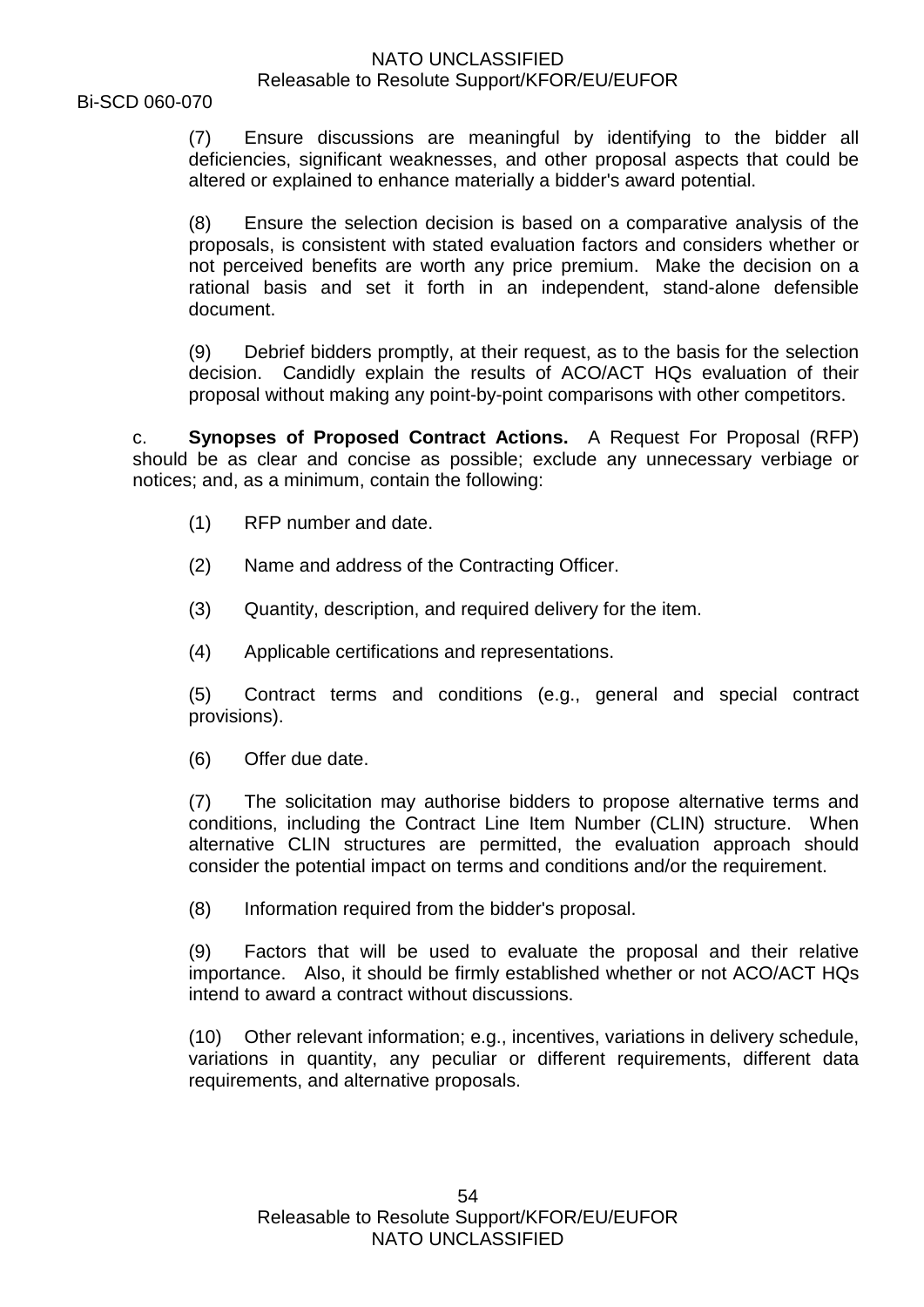# d. **Receipt of Proposals**

(1) Facsimile Proposals. Contracting Officers may authorise facsimile proposals. If facsimile proposals are authorised, Contracting Officers may, after the date set for receipt of proposal, request bidders to provide the complete, original and signed proposal.

(2) Electronic Commerce. Contracting Officers may authorise the use of electronic commerce for submission of offers. If electronic offers are authorised, the solicitation shall specify the electronic commerce method that bidders may use.

e. **Modification, Withdrawal, and Submission of Proposals.** Bidders are responsible for submitting proposals, and any revisions, and modifications, so as to reach the P&C Branch designated in the solicitation by the time specified in the solicitation. Late proposals and modifications that are not considered must be held unopened, unless opened for identification, until after award and then retained with other unsuccessful proposals.

(1) **Modification.** Any proposal, modification, or revision, that is received at the designated P&C Branch after the exact time specified for the receipt of proposals is "late" and will not be considered unless it is received before the award is made, and the Contracting Officer determines that accepting the late proposal would not unduly delay the acquisition. If the Contracting Officer accepts one late proposal, all proposals submitted prior to that date must be considered. If a late modification of an otherwise successful proposal makes terms more favourable to ACO/ACT HQs, Contracting Officers may consider accepting the modified proposal. However, all other late proposals and modifications must be considered.

(2) **Withdrawals.** Proposals may be withdrawn by written notice at any time before award. The Contracting Officer must document the contract file when withdrawals are made. In turn, extra copies of the withdrawn proposals will either be destroyed or returned to the bidder at the bidders request and expense. The Contracting Officer must promptly notify any bidder if its proposal, modification, or revision was received late, and must inform the bidder whether its proposal will be considered.

(3) **Submission.** Bidders may use any transmission method authorised by the solicitation (i.e., regular mail, electronic commerce, or facsimile).

f. **Handling Proposals and Information.** Upon receipt at the location specified in the solicitation, proposals and information received in response to a Request For Proposal (RFP) shall be marked with the date and time of receipt and shall be forwarded to the responsible Contracting Officer/Contracting Specialist. Proposals shall be treated as source selection sensitive and safeguarded from unauthorised disclosure throughout the source selection process.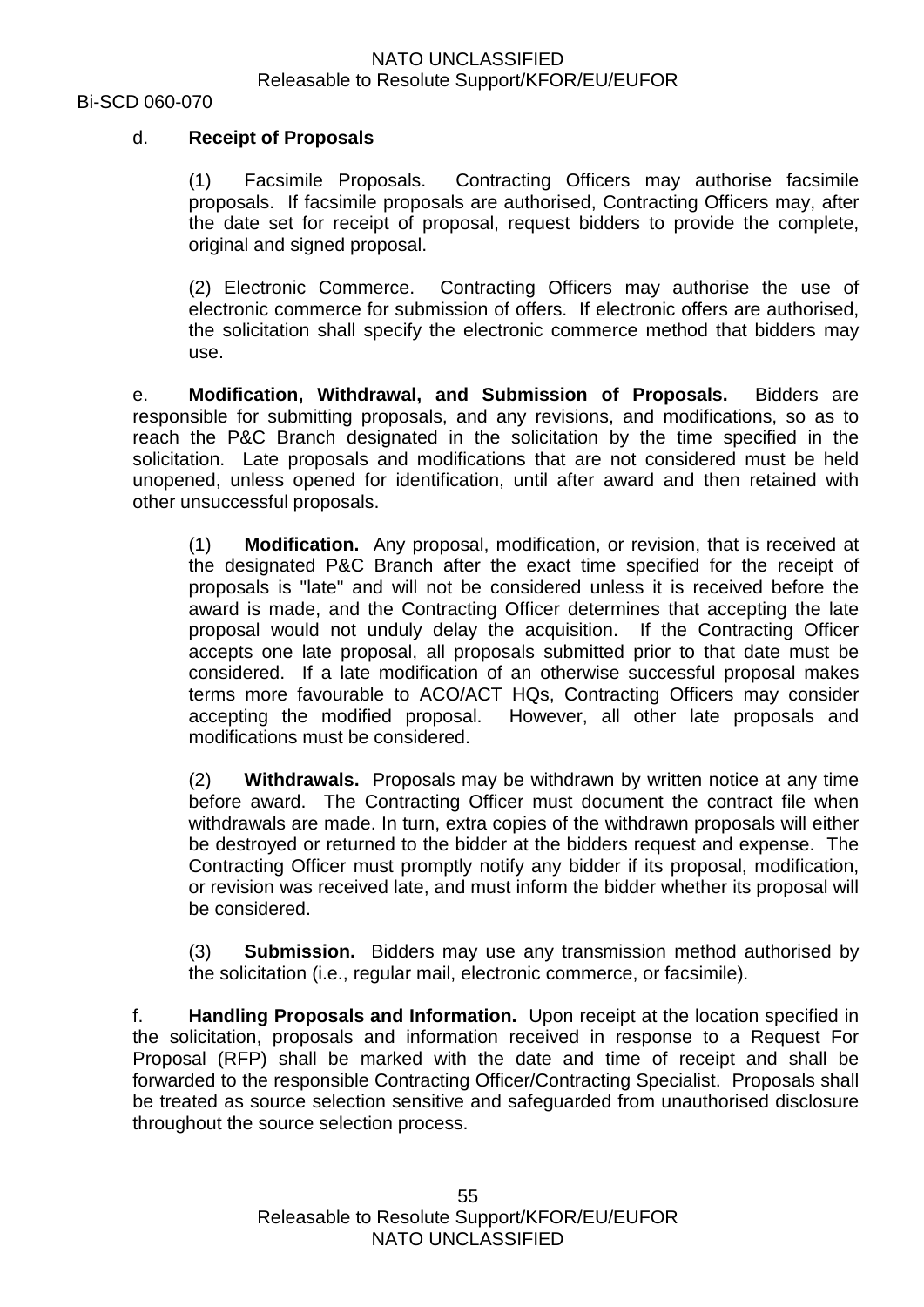Bi-SCD 060-070

g. **Evaluation of Proposals/Offers.** The Contracting Officer shall always evaluate offers in an impartial manner; and consistent with evaluation procedures outlined in the solicitation documents.

(1) **Evaluation procedures.** Contracting Officers exercise broad discretion in fashioning suitable evaluation procedures. Note: if the anticipated value of the contract exceeds level 2xB of the EFL, then the Contract Awards Committee shall also play a key role in establishing and safeguarding appropriate evaluation criteria.

(2) **Award Documentation.** Before making an award, or making a recommendation to the Contract Award Committee, the Contracting Officer must determine that the proposed price is fair and reasonable and the proposal will fulfil the requestor's needs. This determination is most often based on the fact that competitive proposals were received and thoroughly evaluated consistent with established evaluation criteria. If only one response is received, Contracting Officers should include a statement regarding price/cost reasonableness based on:

(a) Market research or a comparison with similar items/services in a related industry.

(b) Comparison of the proposed price with prices found reasonable on previous purchases.

(c) The Contracting Officer's personal knowledge of the item/service being purchased.

(3) **Award.** Contracting Officers may only award a contract as long as the price/cost of the successful proposal does not exceed funding that has been allocated by the Fund Manager. If insufficient funds have been provided, the request should be returned to the Fund Manager for supplemental funding, or reconsideration of the original allocation.

(4) **Award Announcements.** Once an award decision has been reached, it is only fair to communicate that decision to companies that invested their time in participating in the RFP process. Therefore, within a reasonable amount of time, both the unsuccessful bidder(s) and successful bidder will be notified orally and/or in writing at Contracting Officer discretion.

# h. **Bidders' Conference**

(1) A bidders' conference may be held to clarify requirements whenever the Contracting Officer feels this is necessary or useful. This should be as soon as possible after the official release date of the IFB or RFP but allowing firms sufficient time to have studied the requirements.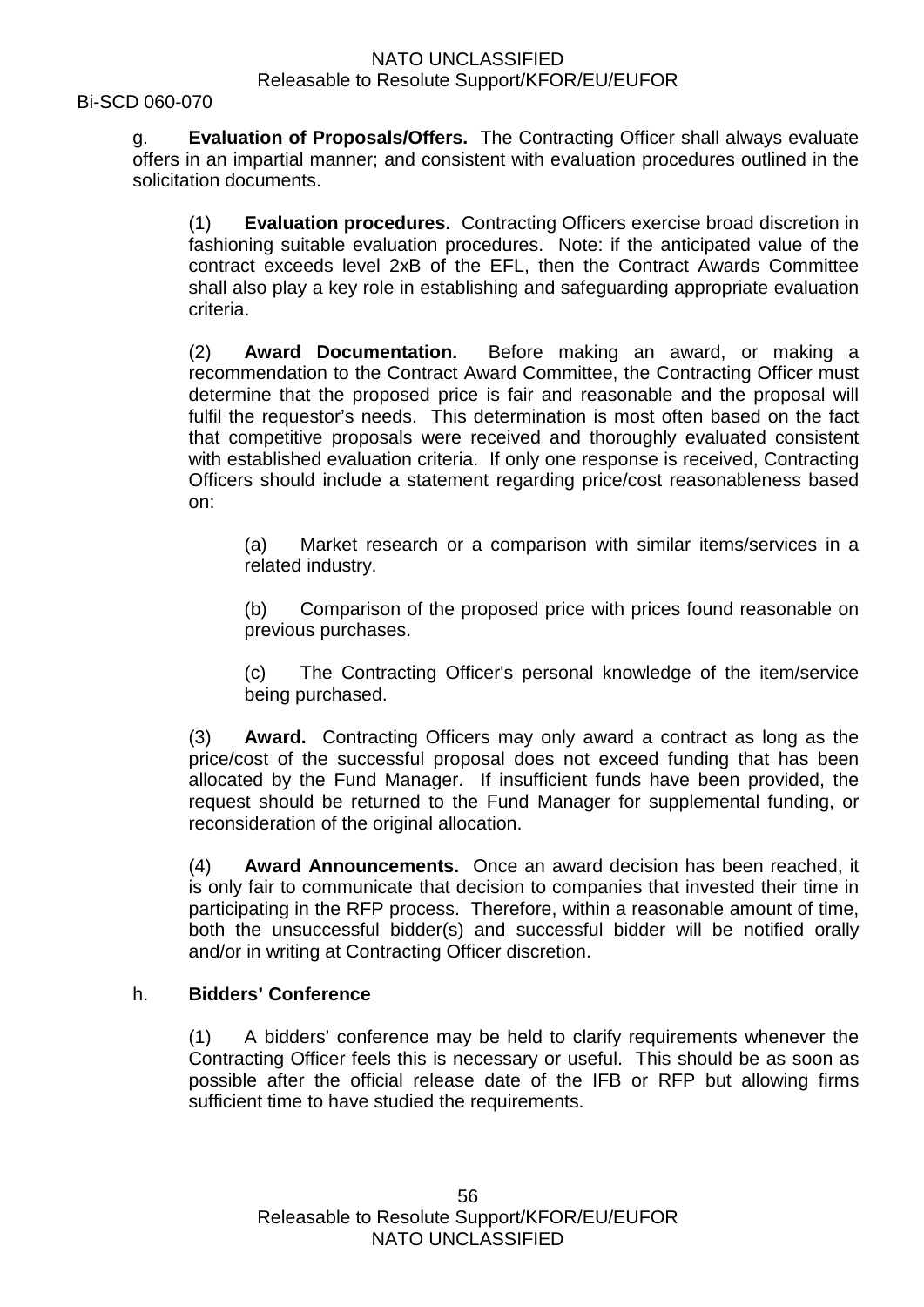(2) A bidders' conference should only be held when considered indispensable for the good conduct of the bidding process, as it imposes a burden on potential bidders from distant nations.

(3) The Contracting Officer in charge of the procurement will chair the conference and will be assisted as required by the Legal Office and relevant experts. The Contracting Officer shall publish minutes of the conference and these shall be attached to the solicitation documents. These minutes shall be mailed or transmitted in the most expeditious way to all potential bidders.

(4) When imposed by the specific nature of the requirement, and when attendance at a conference or at a site survey is considered indispensable for bidders to have a full understanding of the requirement, the bidding may exceptionally be restricted to those firms that attended or were represented at these events. If so, mandatory attendance shall be stated in the solicitation documents.

# i. **Clarification**

(1) Whether there is a bidders' conference or not, bidders should seek any needed clarification as soon as possible. Such requests for clarification must be submitted directly to the Contracting Officer in the form and time established in the solicitation.

(2) Where a bidder requests clarification, the Contracting Officer must send the clarification, or related change, to all eligible bidders by the most expeditious means possible.

j. **Amending the Solicitation.** Either before contract award in the case of competitive negotiations or before bid opening in the case of sealed bidding, if the ACO/ACT HQ decides to change its requirements or terms & conditions, the Contracting Officer shall amend the solicitation.

(1) Amendments issued before the established time and date for receipt of offers shall be issued to all parties receiving the solicitation.

(2) Amendments issued after the established time and date for receipt of offers shall be issued to all bidders that have not been eliminated from the competition, provided that the reasons for the elimination are not material in the changes.

(3) If, in the judgment of the Contracting Officer, an amendment proposed for issuance after offers have been received is so substantial as to exceed what prospective bidders reasonably could have anticipated, so that additional sources would more than likely have submitted offers had the substance of the amendment been known to them, the Contracting Officer shall cancel the original solicitation and issue a new one, regardless of the stage of the acquisition.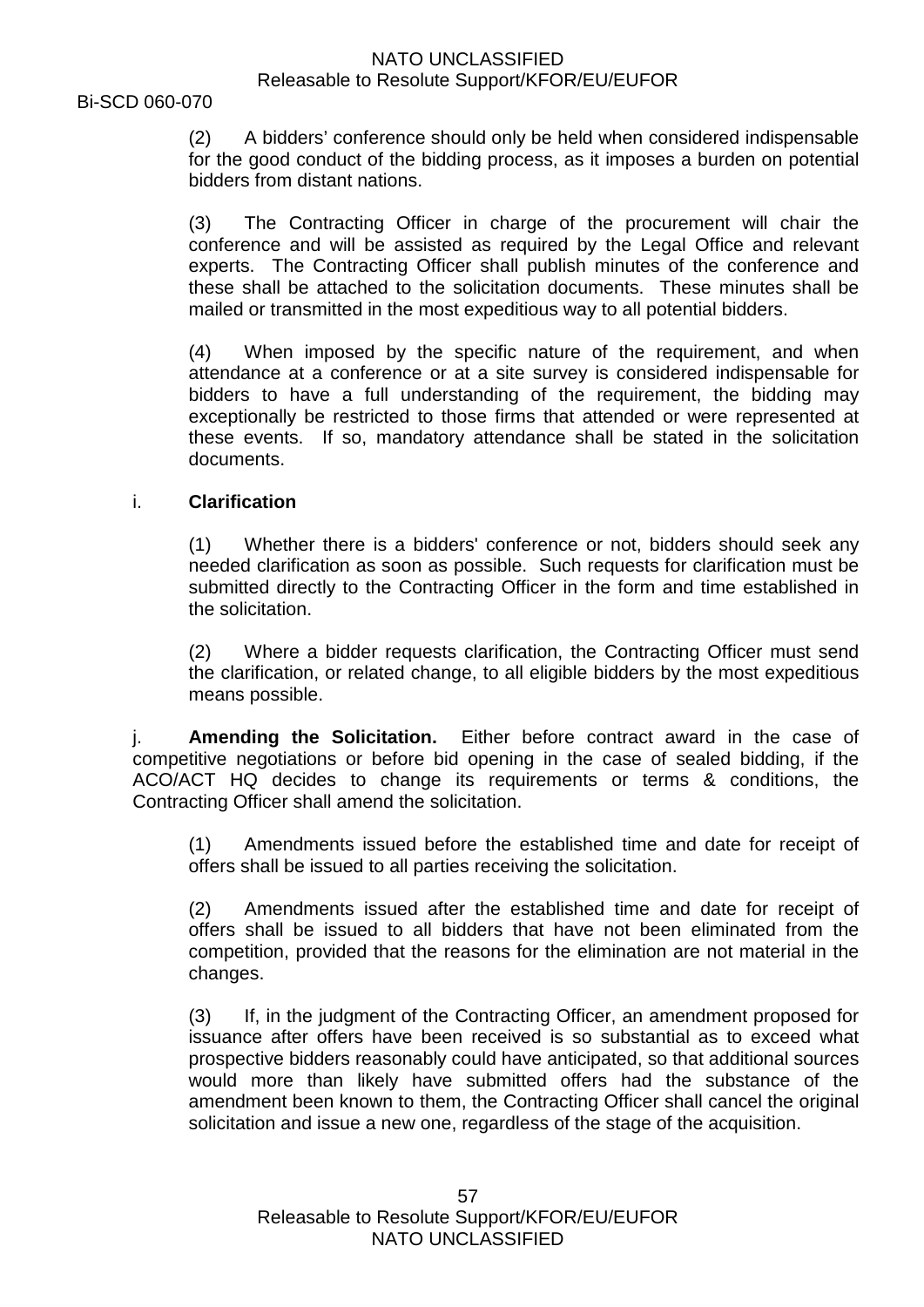Bi-SCD 060-070

(4) Oral notices may be used when time is of the essence. The Contracting Officer shall document the contract file and formalize the notice with an amendment. At a minimum, the following information should be included in each amendment:

- (a) Name and address of ACO/ACT HQ.
- (b) Solicitation number and date.
- (c) Amendment number and date with the number of pages.
- (d) Description of the change being made.

(e) Contracting Officer's/Specialist's name and phone number (and electronic or facsimile address, if appropriate).

(f) Revision to solicitation closing date, if applicable.

# 4-8. **Contracting Processing and Approval**

a. **Approval by Financial Controller/Fiscal Officer.** Once a contractor has been selected (e.g., either through sealed bidding or RFP), the responsible Contracting Officer will need to formally request a commitment through the Fiscal Officer preferably using an automated financial information system. If the expected procurement, to include contract modifications, is within the initial "not to exceed" value allocated by the Fund Manager, this request is then forwarded for approval to either the Fiscal Officer or the Financial Controller, depending on the level of delegated authority of the Fiscal Officer. Where the expected price is more than that originally allocated, the Contracting Officer shall request supplemental funding through the responsible Fund Manager before seeking a firm commitment and execute a PO, contract or contract modification only when sufficient funding is available.

b. **Approval/Execution of Binding Contract by Contracting Officer.** Only with an approved commitment of funds, may a Contracting Officer execute a PO, contract or contract modification.

(1) **Purchase Orders.** As reflected earlier in this directive, POs do not necessarily have to be signed by the contractor, unless it is imperative to have written acceptance i.e., binding contract before the performance start. Therefore, for most POs, the Contracting Officer's signature will suffice.

(2) **Contracts and Contract Modifications.** All contracts, e.g., resulting from either a sealed bidding or RFP process, and contract modification require dual signatures, i.e., from both the vendor and Contracting Officer.

(3) **Sequence of Signatures.** When a supplier's signature is required in order to execute a bilateral and binding contract, the Contracting Officer will be the last person to sign; this approach serves as a protective measure for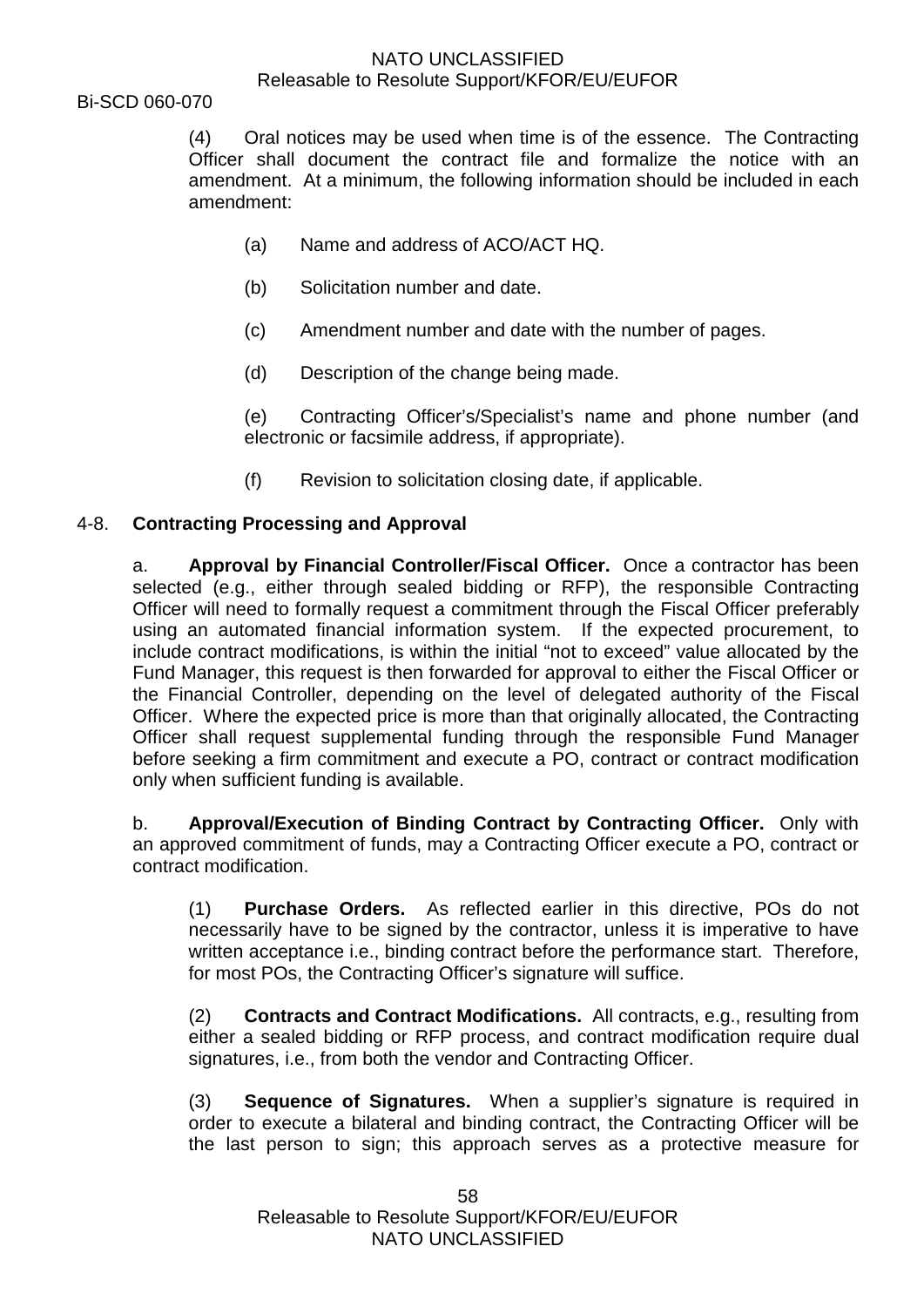Bi-SCD 060-070

ACO/ACT HQs. Also, the date upon which a contract is concluded, i.e., following the Contracting Officer's signature, marks the Contract Effective Date (CED). This date may, or may not correspond with the actual start of performance under the contract.

c. In accordance with reference A, the HQs FC or his duly appointed representative will countersign all commercial contractual instruments (PO, contract, etc.) above level 2xB of the EFL.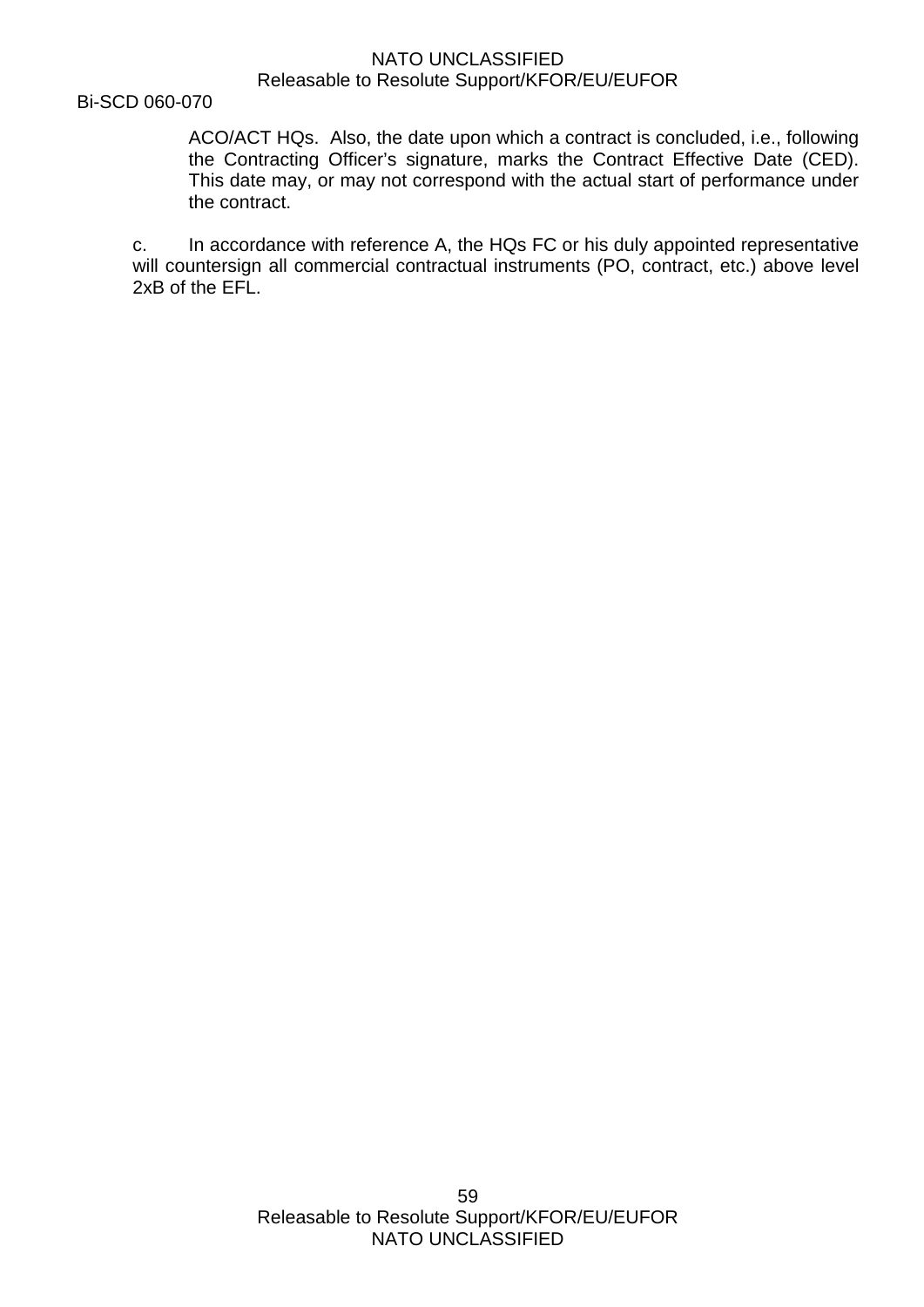# **CHAPTER 5 - CONTRACT MANAGEMENT**

5-1. **Objective.** Once a contract is awarded, contract management begins. Contract management incorporates all relationships between the P&C Branch Staff, the Receiving Division and the vendor. Fund Managers, in turn, are expected to track funds that they have allocated, and to reconcile these amounts with commitment reports produced by the Fiscal Office. This will last as long as the contract has not been fully executed according to the contract clauses to include final payment. Many contract management actions will underline the different steps including quality control plan, inspection, acceptance/rejection, modification, disputes, until contract closeout. Ultimately, Contracting Officers are responsible for all aspects of managing contracts issued under their signature. As such, they are to implement systems to monitor execution of outstanding contracts, and provide status information to customers either through the provision of specific information/reports, or providing on-line access to contracting data. They will regularly, at least monthly, follow-up on overdue contracts, and expedite orders as required. Unless otherwise specifically authorised, only Contracting Officers/Specialists may contact suppliers to facilitate contract management activities. P&C Branch Staff retains this sole responsibility in order to maintain the overall integrity of the procurement process.

5-2. **The Effect of Contract Provisions and Applicable Law on Contract Management.** Contract management actions such as the enforcement of warranties, the implementation of contractual remedies, or the termination of contracts, are affected by the specific provisions agreed to in the contract, as well as other provisions the parties may not be aware of, but implied by law. Most countries have their own civil codes, own contract acts or domestic sale goods acts. These regulations contain provisions related to the quality of the supplied goods and provide implied warranties of some form (or liability for nonconformity). Where they apply, these provisions become part of the contractual arrangement, unless the parties disclaim or limit them in the contract. Also, it may happen that the provisions of certain International Conventions (e.g., the Convention for the International Sale of Goods or Vienna Convention) become applicable to an international transaction, if the parties have not explicitly disclaimed them, since ratifying nations normally accept the provisions of the convention will take precedence over domestic law. Therefore, Contracting Officers should pay due regard to the contract terms and conditions and the provisions of the applicable law when managing a contract. They must note that the guidance provided herein shall be adjusted to the specific circumstances of a given situation and cannot override the aforementioned legal framework. Contracting Officers shall coordinate any change to standard terms and conditions with their local LEGAD prior elevating this to their respective higher HQ.

5-3. **Contract Distribution.** The extent to which contracts and modifications, including Purchase Orders, are distributed will certainly vary depending on magnitude and "need to know". However, timing is all-important. Therefore, Contracting Officers shall distribute copies of contracts or modifications as soon as practicable after execution by all parties. As a minimum, the Contracting Officer shall distribute simultaneously one signed copy or reproduction of the signed contract to the contractor. Further, when a contract is assigned to another Office for contract management/monitoring, that Office too will receive one copy or reproduction of the signed contract and of each modification. Additional distribution shall be kept to the minimum required to promote proper performance of essential functions without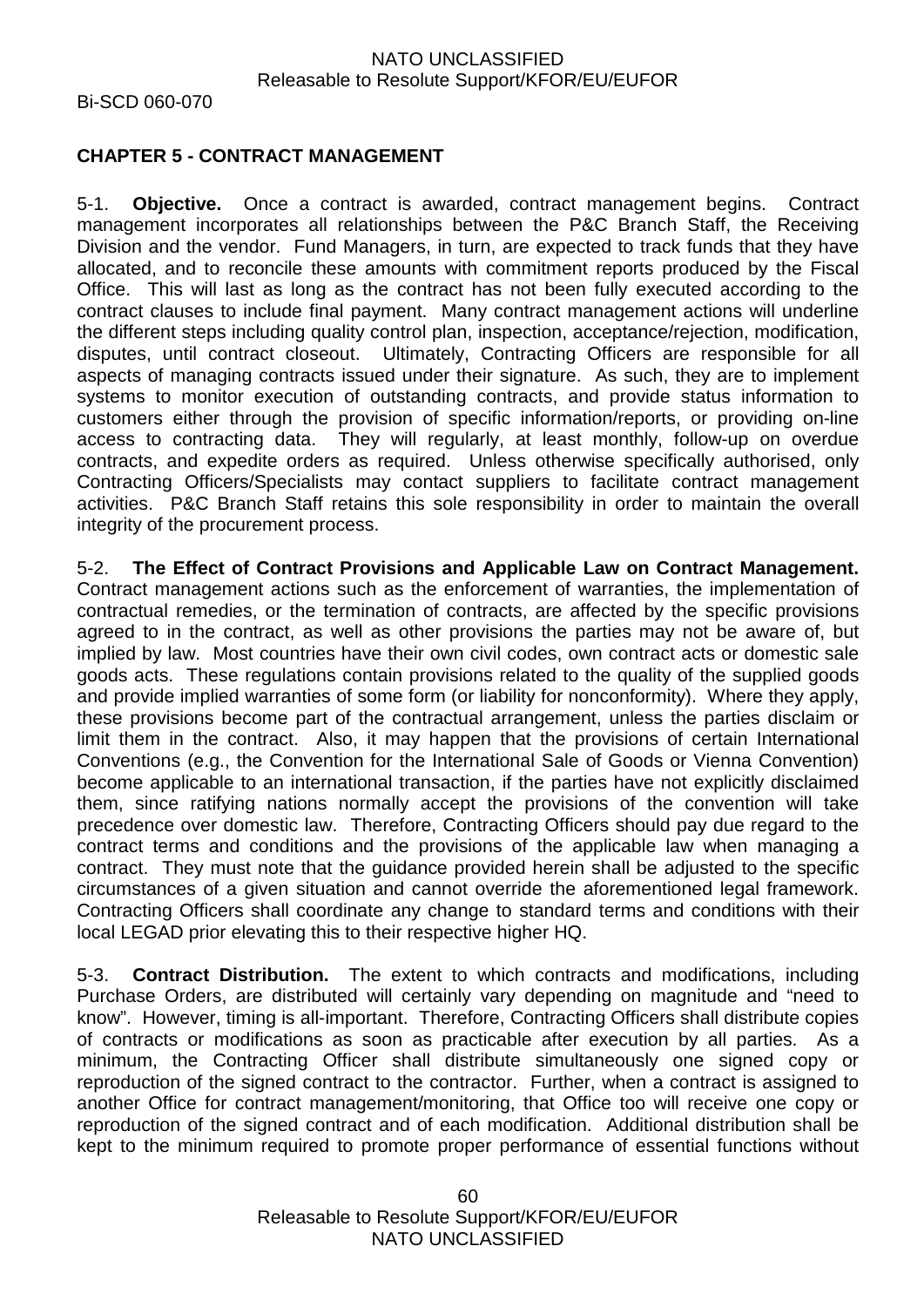#### Bi-SCD 060-070

compromising contracting processes. The contractual amount shall not be divulged to the public nor ACO/ACT HQs Staff, and extreme caution should be given to information "commercially-in-confidence".

5-4. **Contract Reporting.** ACO/ACT HQs automated financial information system serves as a mean to convey important contractual information to others. It will be important for Contracting Officers to retain additional information in electronic format. This information should support inquiries from the NATO implementing committees and auditors, and include as a minimum:

a. The identity of the organization or activity that conducted the procurement, with the date of contract award and total cost.

- b. Information identifying the source to which the contract was awarded.
- c. The property or services obtained by ACO/ACT HQs under the procurement.

5-5. **Quality Assurance (QA).** Quality Assurance refers to all efforts undertaken by the ACO/ACT HQ to evaluate certain attributes of the products and services it procures, based on the application of pre-specified standards or pre-identified performance indicators, to record such evaluations, and to recommend or effect remedial contract action. Naturally, the degree to which QAEs or COTRs and the Quality Assurance Surveillance Programme (QASP) are employed will, in large measure, depend on the value, complexity, and importance of specific contracting activities. In essence, QA efforts are to:

a. Ensure that an ACO/ACT HQ receives the quality of supplies called for under the contract, and pays only for the acceptable level of services received.

b. Define what ACO/ACT HQs must do to ensure that the contractor has performed in accordance with performance standards e.g., as articulated in SOW, PWS, or SOO. This can range from a one-time inspection of a product or service to periodic in-process inspections of ongoing product, or fairly routine monitoring of service delivery. A QASP arguably bears a larger impact on services, by ensuring ACO/ACT HQs receive the quality of services called for under the contract, and that each ACO/ACT HQ only pays for the acceptable level of services received.

c. **Monitoring.** The Contracting Officer cannot be expected to personally monitor the performance of every contract awarded. Property Accountable Officers (PAOs) or Memorandum Receipt Account Holders (MRAHs) will often sign on behalf of the ACO/ACT HQ for receipt of material delivered to the designated place. CORs/COTRs and/or QAEs will sign for delivery of services provided to them by contractors. To monitor service contracts, it is very important to appoint and train COTRs and QAEs. Most COTRs/QAEs should be very knowledgeable regarding the item or service being contracted. It is the responsibility of the Contracting Officer to train COTRs. When training COTRs, ensure COTRs understand that they do not have authority to change terms of the contract. The two most important responsibilities of COTRs/QAEs are:

(1) Ensuring contractor compliance with the terms of the contract.

61 Releasable to Resolute Support/KFOR/EU/EUFOR NATO UNCLASSIFIED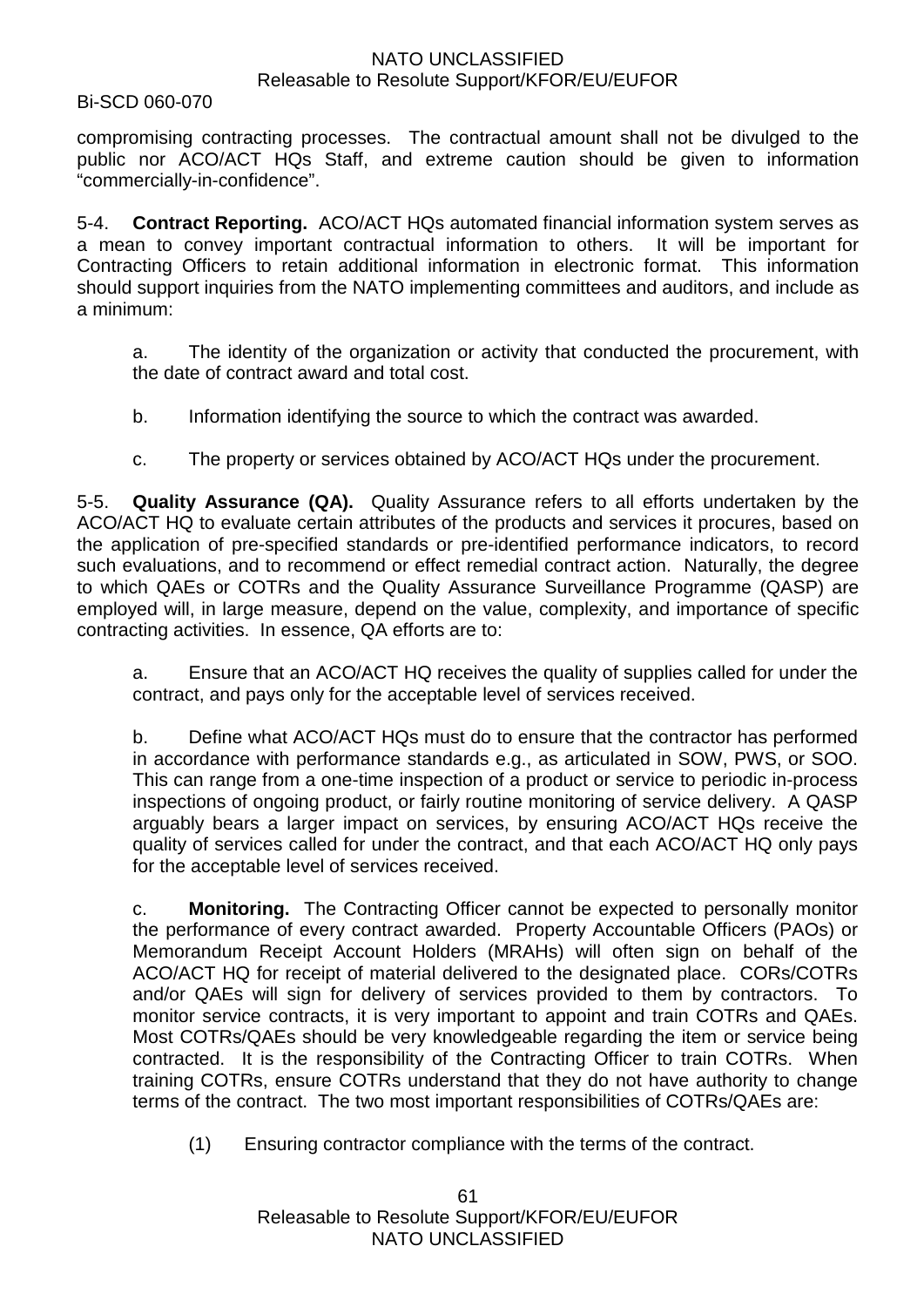Bi-SCD 060-070

(2) Documenting the conformance or non-conformance of the contractor. There are two different monitoring methods: direct observation and indirect observation.

(a) Direct observation means personal, physical observation meanly conducted by a COTR, COTR or QAE. These field representatives are physically present at the work during its performance to see how it is progressing. This approach is most practical when the work is physical in nature and performed at a limited number of sites. Direct observation is of limited use when the work is largely intellectual in nature or when it is too complex for physical inspection alone to provide enough information to measure progress. In these cases, direct observation should be replaced or supplemented by indirect observation.

(b) Indirect observation refers to testing, technical reviews, performance indicators and audits. Indirect observation is appropriate whenever direct observation would provide insufficient or ambiguous information.

d**. Training.** Training of COTRs and QAEs will be conducted in two distinct phases, one tied to understanding the do's and don'ts of contractor performance monitoring, and second to review and understand all pertinent aspects/requirements of a specific contract.

5-6. **Inspection/Acceptance.** A crucial part of the acquisition process is inspecting and accepting that supplies or services conform to their applicable contract. Acceptance may take place before delivery, at the time of delivery, or after delivery, depending on the provisions of the terms and conditions of the contract.

a. Unless contract terms call for other delivery and receipt arrangements, PAOs will typically sign on behalf of the ACO/ACT HQ for receipt of material delivered to the designated place. COTRs and Authorised Requestors (or where more appropriate, Originators and QAEs) will sign for delivery of services provided to them by contractors. They will either prepare a Material Inspection and Receiving Report (MIRR) or signify acceptance on an applicable invoice. Whether tied to either supplies or services, acknowledgements will be forwarded to the responsible P&C Branch within 3 days of receipt. These certifications may be provided by electronic means (e.g., in the case of supplies ordered using the NATO Depot Supply System (NDSS) or other NATO systems).

b. Receiving authorities are responsible for determining the quantitative and qualitative compliance with the original PO or contract. Both material and services should be inspected for quality conformance, and be consistent with contractual terms and conditions. Where it is not possible to test operation of equipment prior to receipt signature, acceptance should be based on quantity only, with discovered discrepancies handled via applicable warranty clauses. Non-conforming supplies or services shall be immediately rejected. Unless otherwise provided in the schedule, acceptance shall be

> 62 Releasable to Resolute Support/KFOR/EU/EUFOR NATO UNCLASSIFIED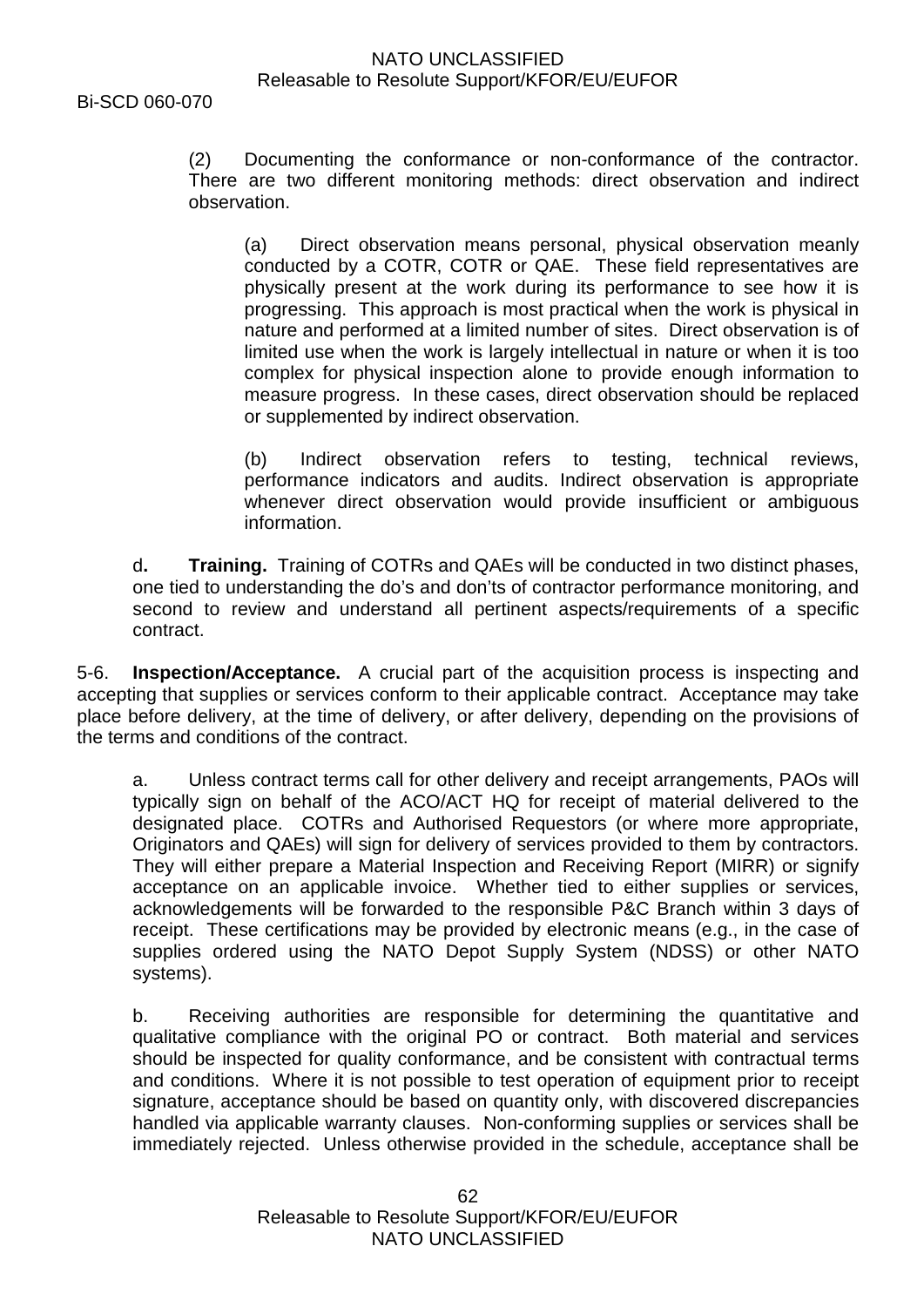Bi-SCD 060-070

conclusive except as regards latent defects, fraud, or such gross mistakes as amount to fraud.

5-7. **Warranties.** Warranties must be spelled out in the specific terms and conditions of the contract or in ACO/ACT standard contract terms and conditions. The principal purpose of a warranty in a contract is to delineate the rights and obligations of the contractor and ACO/ACT HQ for defective items and services and to foster quality performance. Generally, a warranty should provide a contractual right for the correction of defects notwithstanding any other requirement of the contract pertaining to acceptance of the supplies or services. An imperative for including "extended or special" warranty provisions with a purchase, beyond the legal commercial enforceable warranty, must ensure that the benefits to be derived from this warranty are commensurate with the cost of the warranty to the ACO/ACT HQ. Thus the Contracting Officer retains the ability to effectively identify, report, and enforce all warranty provisions.

a. As a matter of normal trade practice, an item might be traditionally warranted, and, as a result of that practice, the cost of an item to NATO will be the same whether or not a warranty is included. In those instances, the ACO/ACT HQ would naturally retain "standard" warranty provisions at no additional cost.

b. To facilitate the pricing and enforcement of warranties, the Contracting Officer shall ensure that warranties clearly state the:

(1) Scope and duration of the warranty in the context of the estimated useful life of an item or extent of services, and the contractor's obligations in terms of remedies.

(2) Requirements for timely notice to the contractor of defects. Obtain the contractors position and its reason for taking that position. Reach agreement on how and when the warranty will be applied.

(3) If no agreement can be reached refer to contract clauses relating to the settlement of disputes.

5-8. **Bonds and Insurance.** For special complex and/or time sensitive acquisitions such as construction contracts, consultant services, or instances involving advance payments, Contracting Officers need to ensure that ACO/ACT HQs interests are well protected. A variety of instruments (bond, letter of credit, certificate of deposit, insurance, etc.) can be used to protect ACO/ACT HQs. Given an incredibly wide array of bond/insurance-type applications, discussion below is limited to some key aspects. As each procurement activity is unique, Contracting Officers will need to explore, in much greater details, specific approaches and when deemed necessary seek legal counsel and fiscal advice.

a. Sample type of bonds and related documents are as follows:

(1) An "advance payment bond" secures fulfilment of the contractor's obligations under an advance payment provision.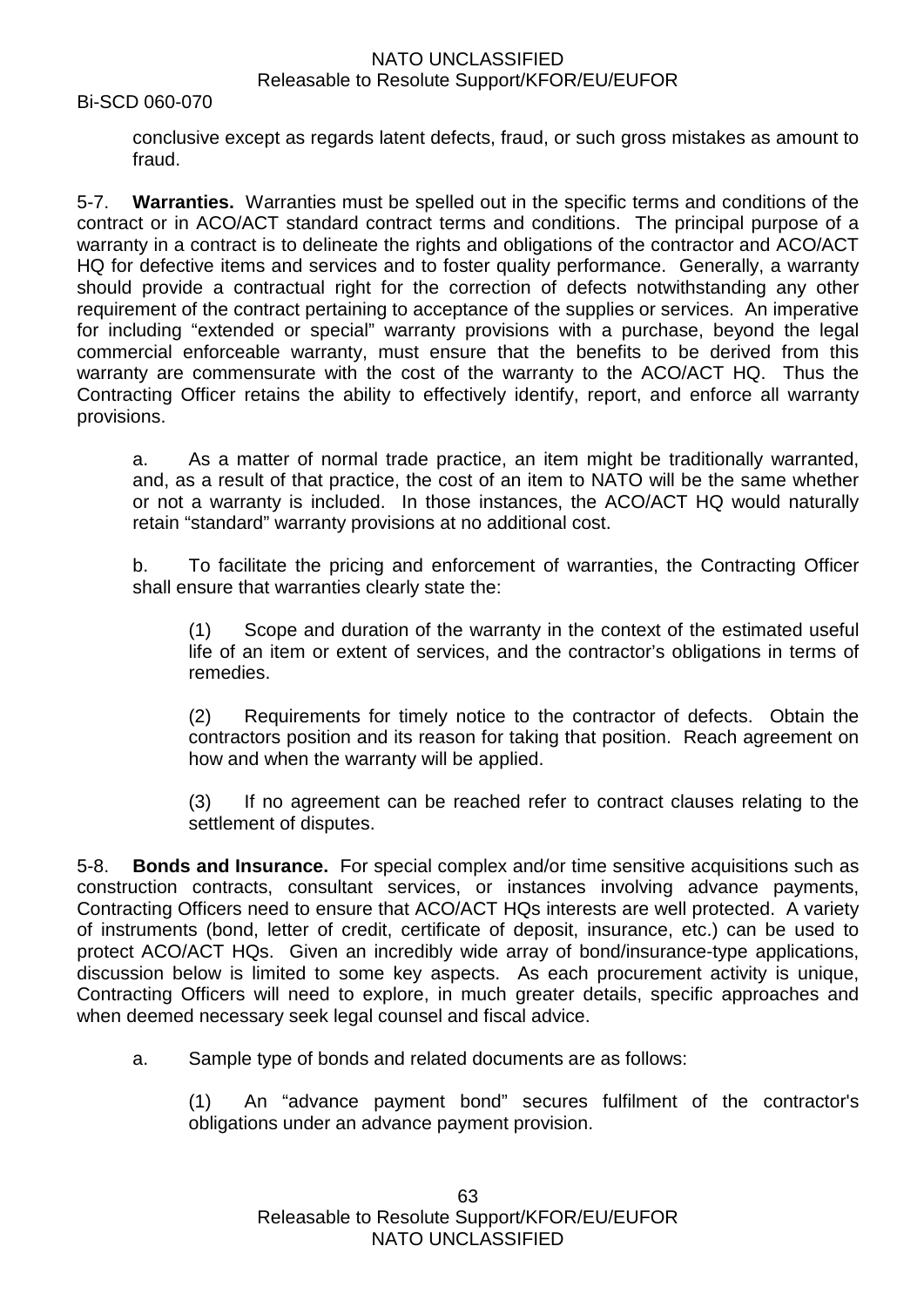(2) A "payment bond" assures payments as required by law to all persons supplying labour or material in the prosecution of the work provided for in the contract.

(3) A "performance bond" secures performance and fulfilment of the contractor's obligations under the contract if such requirement is included in the solicitation/bidding documents. Generally such bonds are not necessary when ACO/ACT retains payment(s) until after milestones of performance. The value of the performance bond shall be determined by the nature of the industry and the deliverables required, and the extent of financial risk to ACO/ACT. The bond shall represent a percentage of the contract price, normally in the range of ten to thirty percent, in the currency of the contract, and can be requested in the form of a bank guarantee.

(4) A "bid bond" such as a certified check assures that bidders are committed to meet bidding instructions and likely contract requirements. The solicitation document shall specify any requirements with respect to the issuer, the nature, form, amount and other principal terms and conditions of the Bid Bond. The solicitation documents shall include requirements for the validity of the bid bond, normally 90 days after the validity date of the submission, with the right to extend if the contractual instrument has not been put in place prior to the expiration of the bond. The validity of bid bonds should be for the same period as the validity for the proposal. The bid bond shall be promptly returned to unsuccessful bidders and upon the expiry of the bid bond, the termination of the tender process, the entry into force of a contract and the provision of a performance bond (unless determined that the bid bond will function as performance bond), the withdrawal of the bidder's proposal prior to the deadline for the submission of bidder's proposals.

(5) "Certificates of deposit". The contractor deposits certificates of deposit from an insured financial institution with the Contracting Officer, in an acceptable form, executable by the Contracting Officer.

b. The contractor shall furnish all bonds or alternative payment protection, including any necessary re-insurance agreements, before receiving a notice to proceed with the work or being allowed to start work. Unless the Contracting Officer determines that a lesser amount is adequate for the protection of ACO/ACT HQs, the amount of risk mitigating instruments should be equal to the original contract price, and further aligned with any subsequent price increases.

5-9. **Invoices.** All invoices are received by Finance and Accounting and must be time stamped with receipt date and paid according to payment terms established in a contract. The requiring activity/customer shall ensure that services and supplies are inspected, accepted or rejected if non-conforming and notify Finance and Accounting accordingly. Each invoice must be validated with the contract to ensure that the invoice is billed with the correct amount according to the line item, the remit address is the same as the invoice and that the contract covers the product and services being charged. The contract balance must cover the amount of payment requested by the supplier. Invoice payments should not be made on a contractor's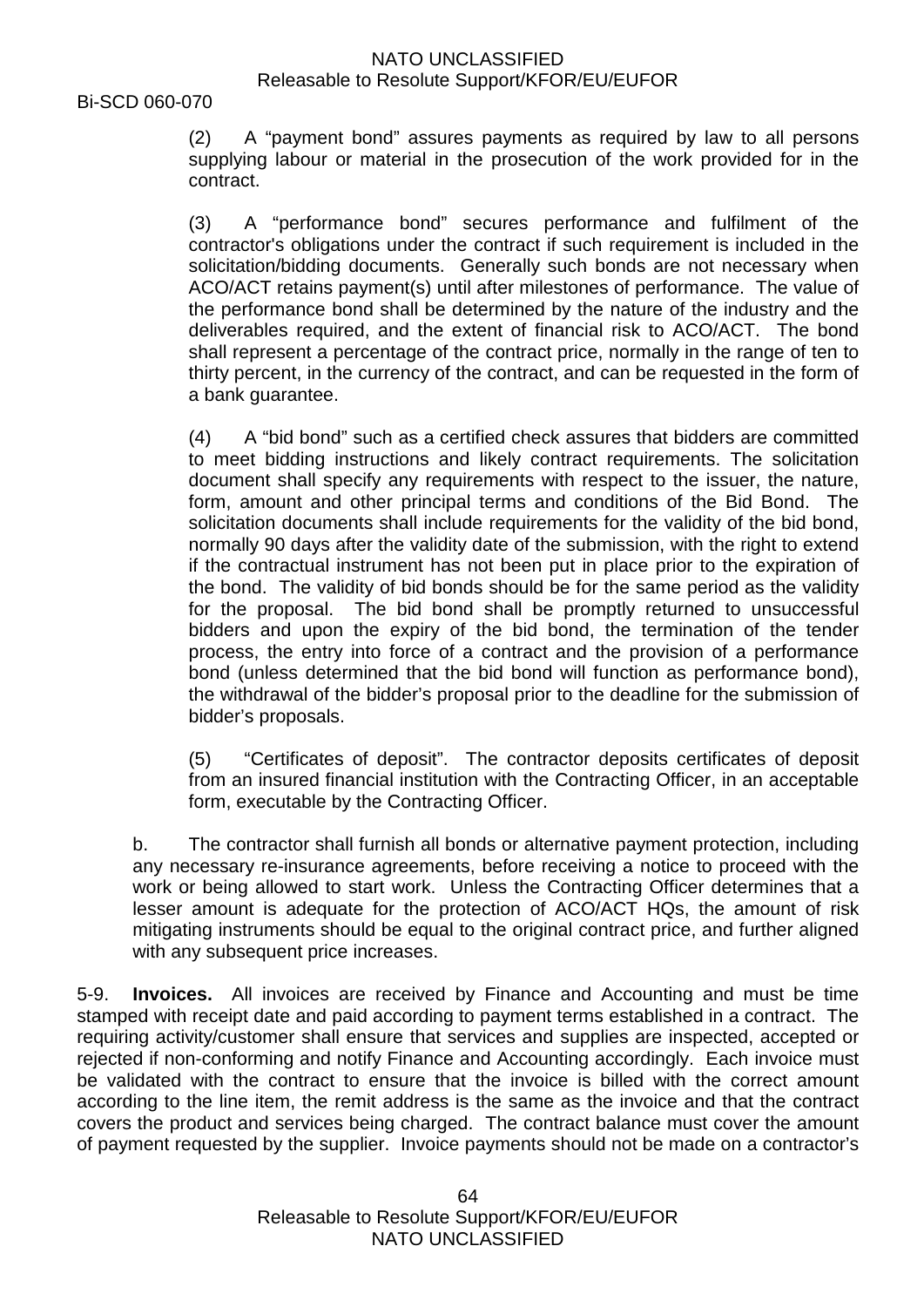Bi-SCD 060-070

invoice that contains errors. In such cases, a corrected invoice should be sought from the contractor. Invoices should quote the contract/Purchase Order reference number, description of supplies or services, unit price, quantity, total line item price, discounts offered, taxes due or exempted, total payment due, and accurate payment instructions. Typically, accurate, certified and validated invoices should be paid within 30 days of receipt at ACO/ACT HQs.

a. **BPA Invoices.** A summary invoice shall be submitted at least monthly or upon expiration of a BPA, whichever occurs first, for all deliveries made during a billing period, identifying the delivery notices covered therein, stating their total value, and supported by receipt copies of the delivery notices. When billing procedures provide for an individual invoice for each delivery or release, these invoices shall be accumulated, provided that a consolidated payment will be made for each specified period.

b. **Subscription Services.** An invoice for subscriptions or other charges for newspapers, magazines, or other periodicals shall show the starting and ending dates, and shall state either that ordered subscriptions have been placed in effect or will be placed in effect upon receipt of payment.

c. **Defective Pricing.** Defective pricing occurs when, after an award, cost or pricing data submitted by the contractor (e.g., in conjunction with a contract awarded on a sole source basis) are found to be inaccurate, incomplete or non-current and result in a higher contract price. If ACO/ACT HQs relied on this defective data, Contracting Officers are entitled to a downward price adjustment. Such adjustments will be pursued before any invoices are paid.

5-10. **Payment for Goods and Services.** As stated in Chapter 2, the standard principle to be applied by ACO/ACT HQs is that payments will only be rendered based on full compliance with all contract terms by the contractor and receipt of an accurate invoice. As highlighted earlier in this directive, partial or progress payments may be included in contracts if they serve the interests of ACO/ACT HQs. Partial payments may not be made unless they are specifically authorised in the terms of the contract.

a. **Progress Payments.** A progress payment also referred to as instalment payment is a form of contract financing made before final work or deliverables are accepted. When progress payments based on incurred costs under cost-type contracts or upon specified milestones are to be made, the arrangements should ensure that a sufficient sum remains to be paid on final settlement that will encourage the contractor to deliver goods or services. Contracting Officers will need to reserve the explicit right to reduce or suspend progress payments, or to increase the liquidation rate, should a contractor's financial condition, work progress, etc. warrant such a move.

b. **Advance Payments.** An advance payment is a sum of money paid to the supplier upon signature of the contract, in anticipation of identified early expenses. Usually ACO/ACT does not undertake advance payments. It is the responsibility of the contractor to provide all resources needed for the performance of the contract tied to commercial acquisitions by ACO/ACT HQs. However, in some markets the provision of financing by the buyer (i.e., ACO/ACT HQs) is a commercial practice. In these special circumstances, the Contracting Officer, after the FC approval, may include appropriate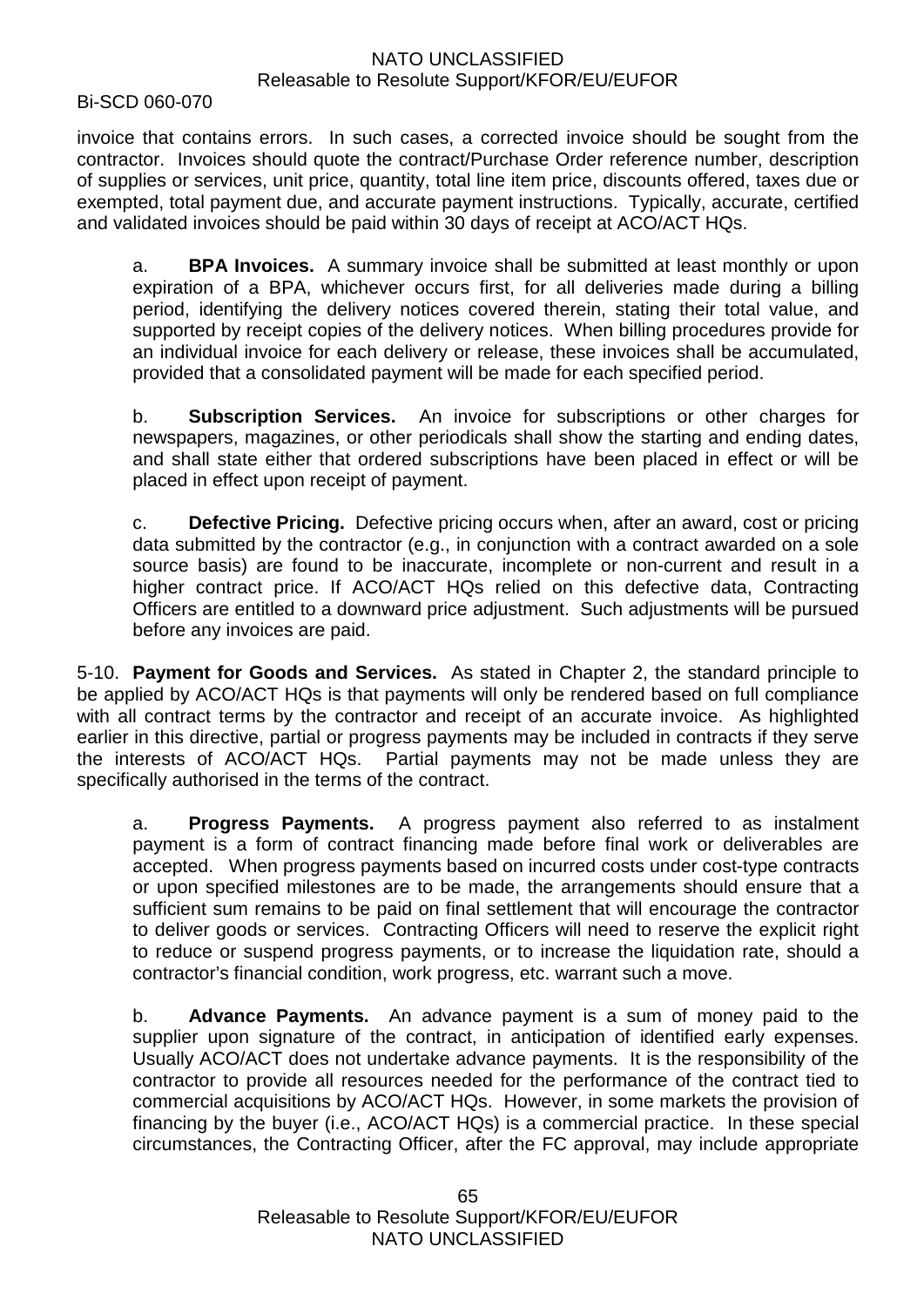Bi-SCD 060-070

financing terms in contracts for commercial purchases, when doing so makes good business sense. The Contracting Officer is uniquely positioned to make such an assessment. Normally, the total of such advance payments should be limited to onethird of the contract price, and advance payments should be liquidated as soon as possible. When advance payments are authorised and made, Contracting Officers shall ensure ACO/ACT HQs interests are adequately protected in case of contract failure to fully comply with all terms and conditions of a contract. Typically, this will require Contracting Officers to insist on a guarantee deposit or performance/payment bonds beforehand. A standard exception may be the purpose of subscriptions to, for instance, periodicals, publications, educational courses or software licences, where advance payment is a normal commercial practice.

c. **Invoice Payment.** The Contracting Officer/Specialist will match and reconcile the contractor's invoice, the PO/contract, and the MIRR or other supporting information. When the invoice is correct and proper for payment, the Contracting Officer/Specialist will certify it as such in writing or electronically, and forward the document to the Fiscal and Disbursing Office for approval and payment.

d. **Holdback payments.** Holdback payments are used in works and complex consulting assignments to ensure completion of the contract and in some construction contracts to ensure that the general supplier has paid its subcontractors. The holdback payments are retained by ACO/ACT until the supplier has provided proof it has discharged itself or all its obligations under the contract. This contract provision allows ACO/ACT to withhold a portion of payment, usually 5 to 10% of each invoice by the supplier.

e. **Payment Terms.** ACO/ACT HQs should ensure that they comply with the payment terms of contracts in such a way that they are able to take advantage of prompt payment discounts wherever available. Invoices featuring such discounts should be processed expeditiously, and may be moved to the head of processing queues.

5-11. **Property Administration.** Reference O describes the policies and procedures required for providing ACO/ACT HQs property to contractors. It is imperative that Contracting Officers refer to this directive whenever ACO/ACT HQs property is included in contracts.

5-12. **Contract Modifications.** A contract modification refers to any written change in the original terms and conditions of a contract. It is executed to reflect changes to the original requirement, to reflect the solution of performance problems or to comply with formal administrative considerations. Only Contracting Officers, acting within the scope of their authority, are empowered to execute contract modifications on behalf of ACO/ACT HQs. However they should consult with the client to on all aspects of the request and determine whether the request may best be executed through the current contractor or, if substantial changes in scope are called for, through a new procurement action. A contract modification may cover the following matters: extension of time to complete the contract; change to specifications; change to price; administrative changes like change of name, legal status, address etc. Other ACO/ACT HQs personnel shall not execute contract modifications, act in such a manner as to cause the contractor to believe that they have authority to bind ACO/ACT

> 66 Releasable to Resolute Support/KFOR/EU/EUFOR NATO UNCLASSIFIED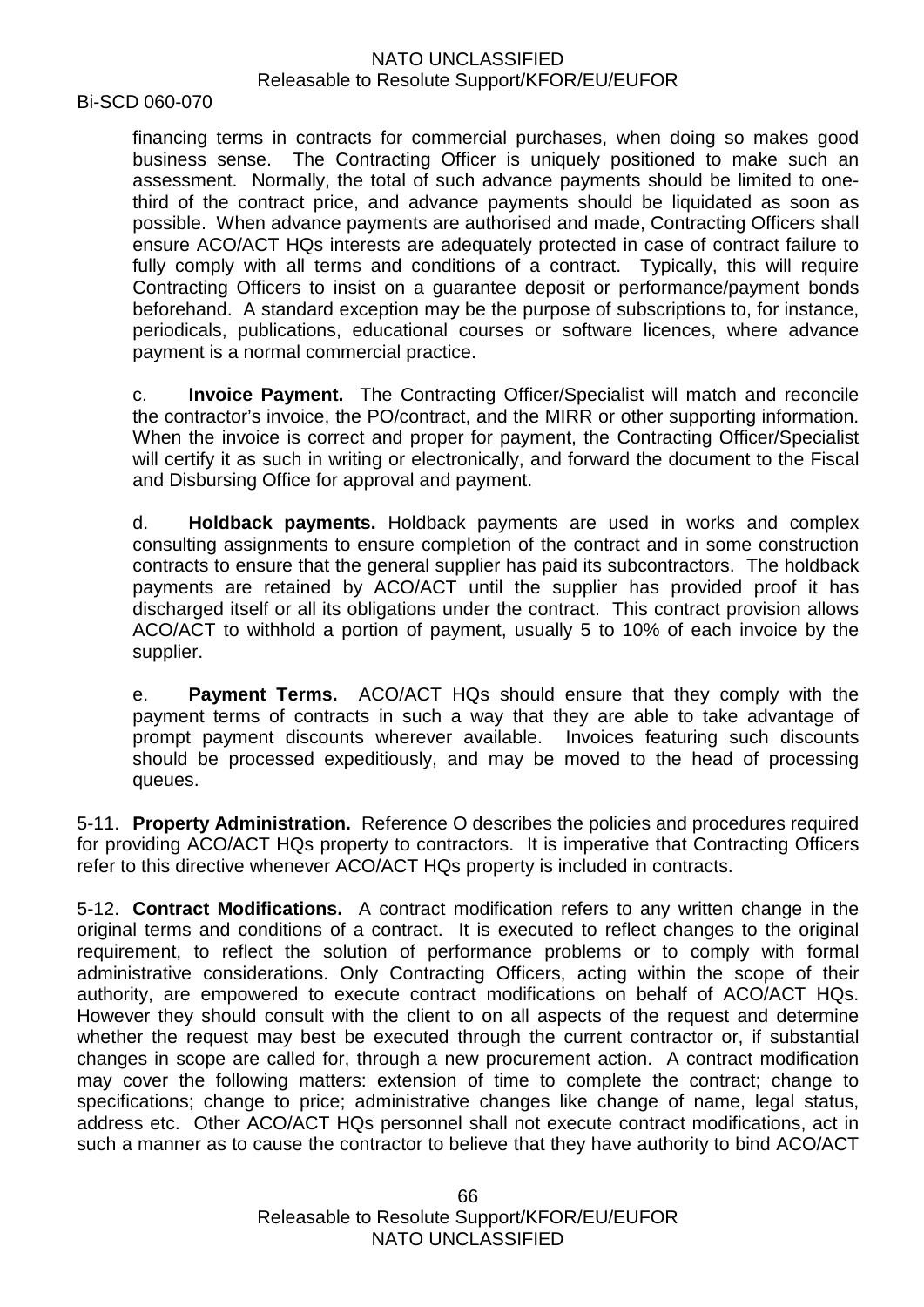Bi-SCD 060-070

HQs, or direct or encourage the contractor to perform work that should be the subject of a contract modification. All contract modifications exceeding 2 X EFL B are to be countersigned by the Financial Controller or his representative. Contract modifications fall into two distinct categories:

a. **Bilateral.** A bilateral modification or supplemental agreement is a modification that is clearly within the scope of the contract and is signed by the contractor and the Contracting Officer. Such modifications are used to execute equitable price adjustments, economic price adjustments, finalise Letter Contracts or other previously un-priced actions, and/or reflect other agreements of the parties modifying the terms and conditions of a contract.

b. **Unilateral.** Generally, ACO/ACT contracts contain various clauses that permit the Contracting Officer to make unilateral changes, in designated areas, within the general scope of the contract. A unilateral modification is a contract modification that is signed only by the Contracting Officer. Unilateral modifications are used, for example, to make administrative changes, e.g., address changes, change in contracting points of contact, etc., make changes authorised by clauses, e.g., options clause, or suspension of work clause, task orders on service contracts, delivery orders on ID/IQ contracts, and issue termination notices. However, there may be times when unilateral modifications are executed which have a price impact e.g., exercise of options. If a unilateral modification that affects price is executed because of urgency, and time does not permit negotiation of a price beforehand, at least a maximum price or not to exceed price shall be negotiated.

c. **Administration.** Proper documentation in writing to support contract modifications is always required. When changes are unilaterally executed without having a previously agreed to forward pricing arrangement, two separate actions will be required. First, the Contracting Officer will forward a change order followed by a supplemental agreement reflecting the resulting equitable adjustment in contract terms. If an equitable adjustment in the contract price or delivery terms or both can be agreed upon in advance, only a supplemental agreement need be issued. Similarly, if administrative changes and changes issued pursuant to a clause giving ACO/ACT HQs a unilateral right to make a change e.g., an option clause, only the initial unilateral modification is required.

d. **Contract Award Committee.** The procedures for signing a contract modification are the same as that of an original contract. If the change is within the general scope of the contract, the modification may be approved by the contracting officer. Otherwise the modification shall be submitted to the CAC (for contracts subject to Formal procurement procedures) to obtain the required approval.

e. **Equitable Adjustment.** Contracting Officers may negotiate equitable adjustments resulting from ordered changes in the shortest practicable time. If need be, the Contracting Officer/Contracting Specialist shall conduct a price/cost analysis to confirm the reasonableness of any adjustment. If additional funds are required as a result of the change, the Contracting Officer shall also secure the funds before making any adjustment to the contract. To avoid any future controversies that might result from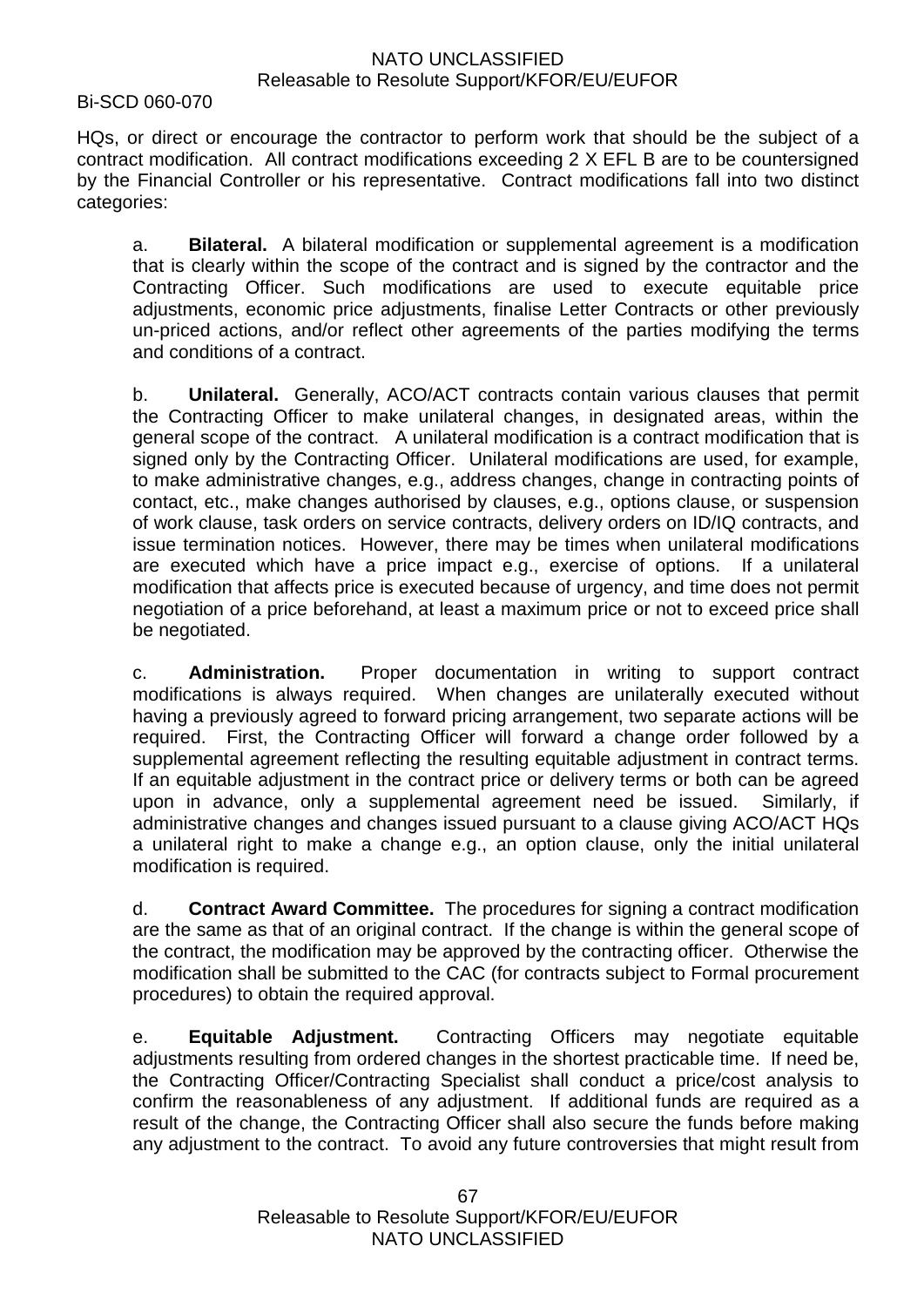Bi-SCD 060-070

settlement of any equitable price adjustment, the Contracting Officer should ensure that all related elements are clearly presented and resolved, and that the associated modification (i.e., supplemental agreement) includes a Contractor's statement of release from any liability under the contract and further equitable adjustments.

5-13. **Options and Multi-Year Contracting.** Multi-year contracting is a form of "advance procurement" wherein contracts awarded either cross fiscal years or extend for multiple fiscal years. For this approach to be taken, Contract Authority must first be obtained from the BC. This provision would allow Contracting Officers to enter into multi-year financial obligations not fully supported by current year budget credits. This approach will enable the acquisition of long lead-time items or achieve economies of scale pricing of goods/services in a fiscal year in advance of that in which the related end item/service is to be acquired. However, there are restrictions to multi-year contracting:

a. Multi-year contracts should not be awarded unless analysis shows that a period of repetitive "one-year" based performance will result in a lower cost. Multiyear contracts supported by a business case might include option years e.g. a three year multi-year contract followed by two one year options.

b. A multi-year contract approach might be very appropriate for key services that cannot be economically and practically detached from the budget/fiscal year cycle. Common services for which this authorisation might be considered include:

(1) Operation, maintenance, and support of facilities, equipment and installations.

(2) Maintenance or modification of vehicles and other highly complex military equipment.

(3) Magazine subscription, bus transportation, and refuse collection and disposal.

c. An alternative to multi-year contracting is the use of options. An option is a unilateral right in a contract by which, for a specified time, the ACO/ACT HQ may elect to purchase additional supplies or services called for by the contract, or may elect to extend the term of the contract. This contracting mechanism can be used for a broad range of contract types for which firm requirements are known, but funding is not yet available. Inclusion of an option is in the judgment of the Contracting Officer not the preferred approach when:

(1) Delivery requirements far enough into the future permit competitive acquisition, production, and delivery.

(2) The market price for the supplies or services involved is likely to drop substantially.

d. Solicitations shall include appropriate provisions and clauses when resulting contracts will provide for the exercise of options. When exercising an option, the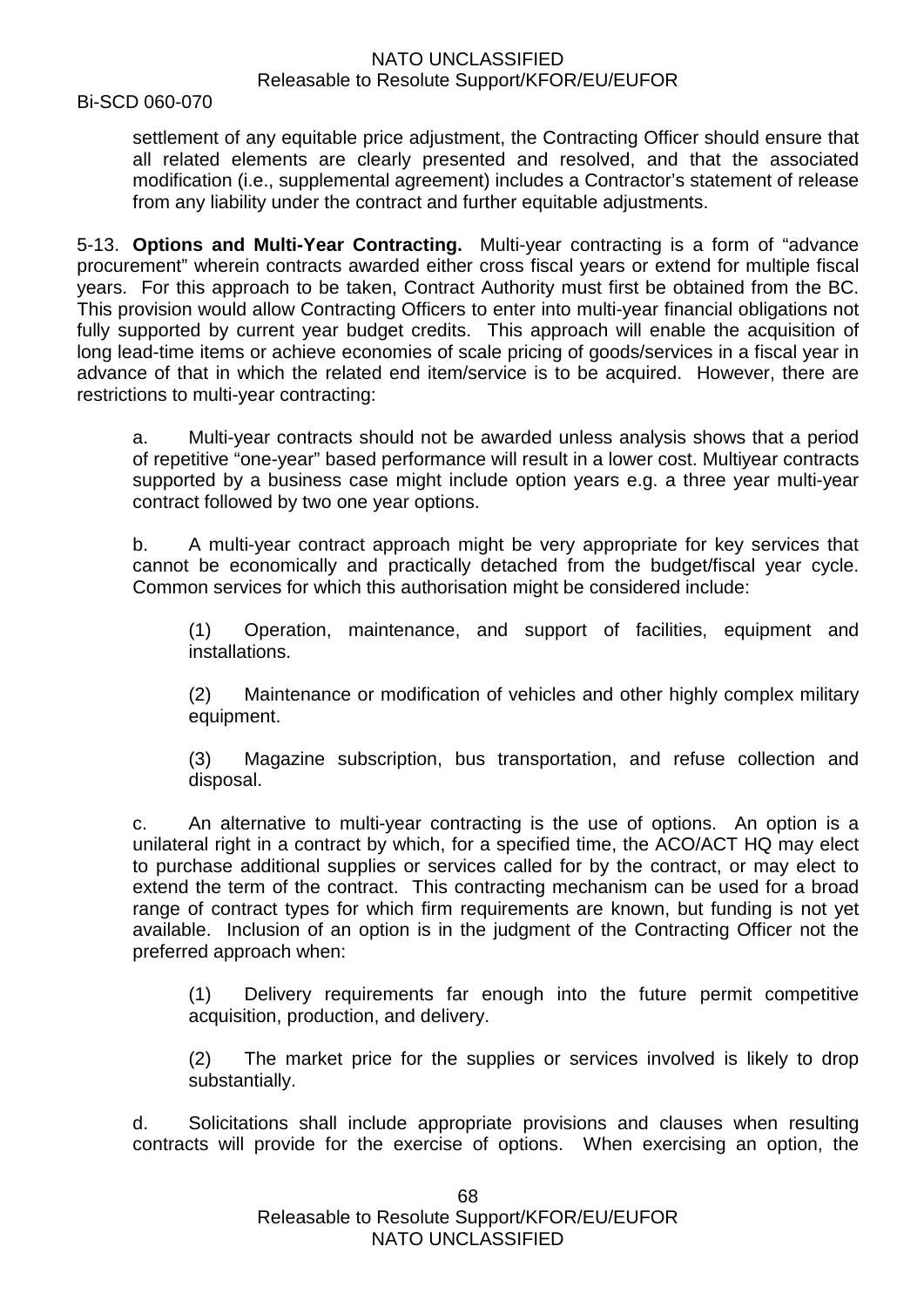Bi-SCD 060-070

Contracting Officer shall provide written notice to the contractor within the time period specified in the contract. The Contracting Officer may exercise options only after determining that: funds are available; the requirement covered by the option fulfils an existing ACO/ACT HQs need; the contractor is providing satisfactory performance, the exercise of the option is the most advantageous method of fulfilling ACO/ACT HQs need, and the option price remains fair and reasonable when compared to existing market conditions. Before executing a contract modification to exercise an option, the Contracting Officer is to record the basis of the decision in the contract file. Within ACO/ACT contract management, there will be no automatic contract renewal or tacit option to exercise.

5-14. **Novation Agreement.** A novation agreement serves as a legal instrument executed by the contractor (transferor), the successor in interest (transferee), and the ACO/ACT HQ wherein the transferor essentially guarantees performance of the contract, the transferee assumes all obligations under the contract, and the ACO/ACT HQ formally acknowledges transfer of the contract and related assets/interests. Here are some guidelines for novation agreements:

a. A novation agreement is not necessary when there is a change in the ownership of a contractor as a result of e.g., a stock purchase, with no legal change in the contracting party, and when that contracting party remains in control of the assets and is the party performing the contract.

b. When it is in an ACO/ACT HQ interest not to concur with the planned transfer of a contract from one company to another, the original contractor remains under contractual obligation to the ACO/ACT HQ, and the contract may be terminated for reasons of default, should the original contractor not perform.

c. When considering whether to recognize a third party as a successor in interest to the ACO/ACT HQs contracts, the Contracting Officer shall identify and evaluate any significant organisational conflicts of interest. If the Contracting Officer determines that a conflict of interest cannot be resolved, but that it is in the best interest of the ACO/ACT HQ to approve the novation request, a waiver will be sought from the HQ's FC.

d. When a contractor asks ACO/ACT HQs to recognize a successor in interest, the contractor shall submit to the Contracting Officer two signed copies of the proposed novation agreement and one copy each, of the following:

(1) The document describing the proposed transaction, e.g., purchase/sale agreement or memorandum of understanding.

(2) A list of all affected contracts between the transferor and ACO/ACT HQs, as of the date of sale or transfer of assets, showing for each, as of that date, the contract number and type, total value, as amended, and reflecting any remaining unpaid balance. Further, the contractor shall provide evidence of the transferee's capability to perform, plus any other relevant information requested by the Contracting Officer.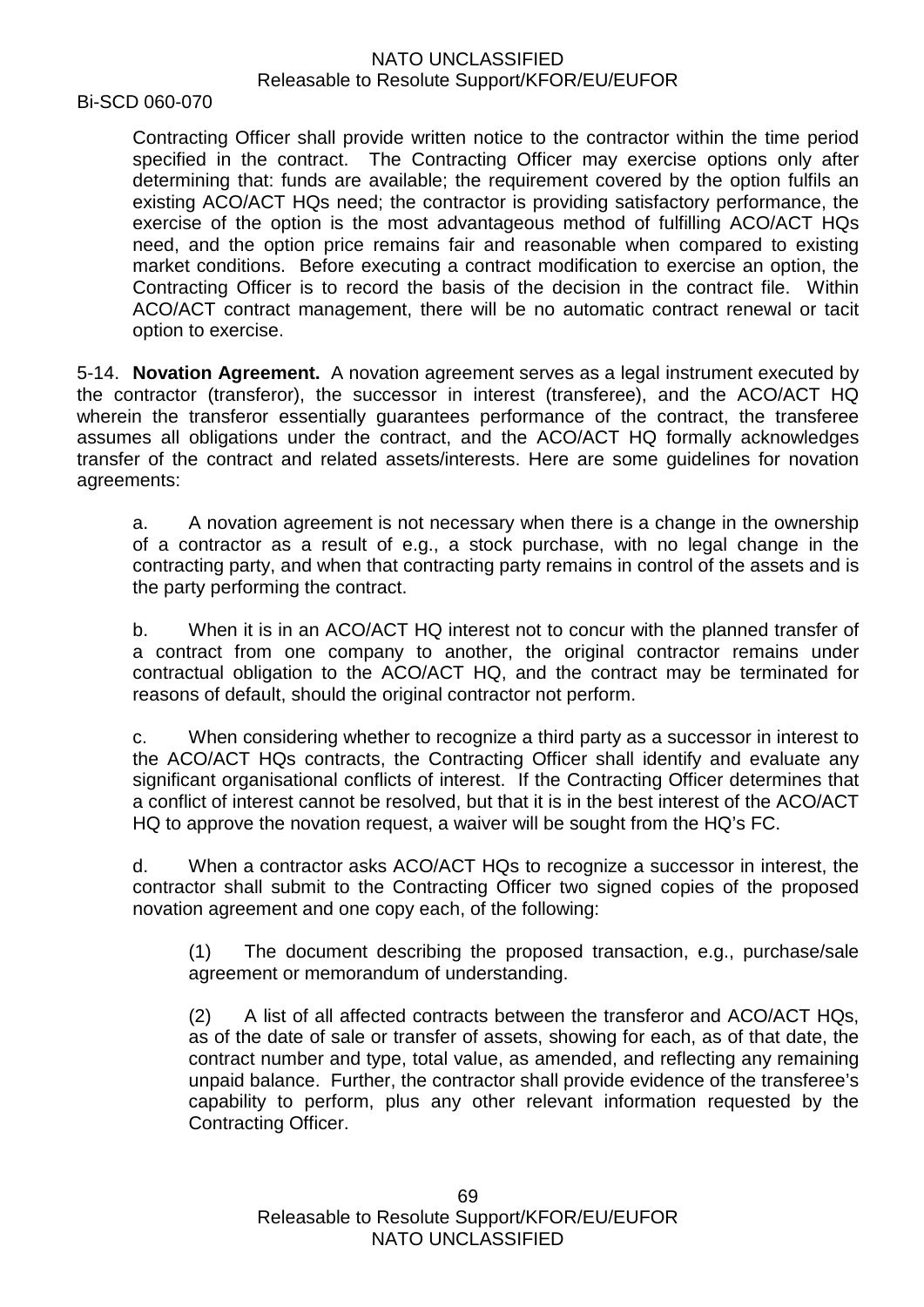Bi-SCD 060-070

e. When recognizing a successor is in interest to an ACO/ACT HQs contract, the Contracting Officer shall execute a novation agreement with the transferor and the transferee. It shall ordinarily provide in part that the transferee assumes all the transferor's obligations under the contract, that the transferor waives all rights under the contract against ACO/ACT HQs, and the transferor guarantees performance of the contract by the transferee; if need be, a performance bond may be pursued in lieu of a written guarantee and/or evidence of legal documentation between the two parties should be requested by the Contracting Officer.

f. If only a change of the contractor's name is involved and the ACO/ACT HQ and contractor's rights and obligations remain unaffected, the parties shall execute an agreement to reflect the name change. The contractor shall forward to the responsible Contracting Officer two signed copies of the Change-of-Name Agreement, and one copy each of the document effecting the name change authenticated by a proper official of the country having jurisdiction, and a list of all affected contracts and POs remaining unsettled between the contractor and the ACO/ACT HQ, showing for each the contract number, type, name and address of the responsible P&C Branch. The Contracting Officer may request the total value as amended and the remaining unpaid balance for each contract.

5-15. **Suspension of Work.** Contracts may contain specific procedures and provisions for suspension of work. However, situations may occur during performance under a contract that ACO/ACT HQs order a suspension of work. A Contracting Officer may call for work, e.g., under a construction or architect-engineer contract, to be suspended. If the suspension is unreasonable, the contractor may submit a written claim for increases in the cost of performance, excluding profit.

5-16. **Stop-Work Orders.** Situations may arise during contract performance that causes ACO/ACT HQs to order a "work stoppage" (e.g., more common in construction or architectengineer contract). If the suspension is unreasonable, the contractor may submit a written claim for increases in the cost of performance, excluding profit. Therefore, these decisions need to be carefully considered.

a. Stop-Work Orders may be used, when appropriate, in any negotiated fixed-price or cost-reimbursement supply, research, or service contract if work stoppage may be required for reasons such as advancement in the state-of-the-art, production or engineering breakthroughs, or realignment of programmes.

b. Generally, a Stop-Work Order will be issued only if it is advisable to suspend work pending a decision by ACO/ACT HQs and a supplemental agreement providing for the suspension is not feasible. Issuance of a stop-work order shall be approved at a level higher than the Contracting Officer, namely by the HQs FC and Requestors in full coordination. As a minimum, Stop-Work Orders shall not be used in place of a termination notice after a decision to terminate has been made. Stop-Work Orders should include a description of the work to be stopped; instructions concerning the contractor's issuance of further orders for materials or services; guidance to the contractor on actions to be taken on any subcontracts; and other suggestions to the contractor for minimizing costs.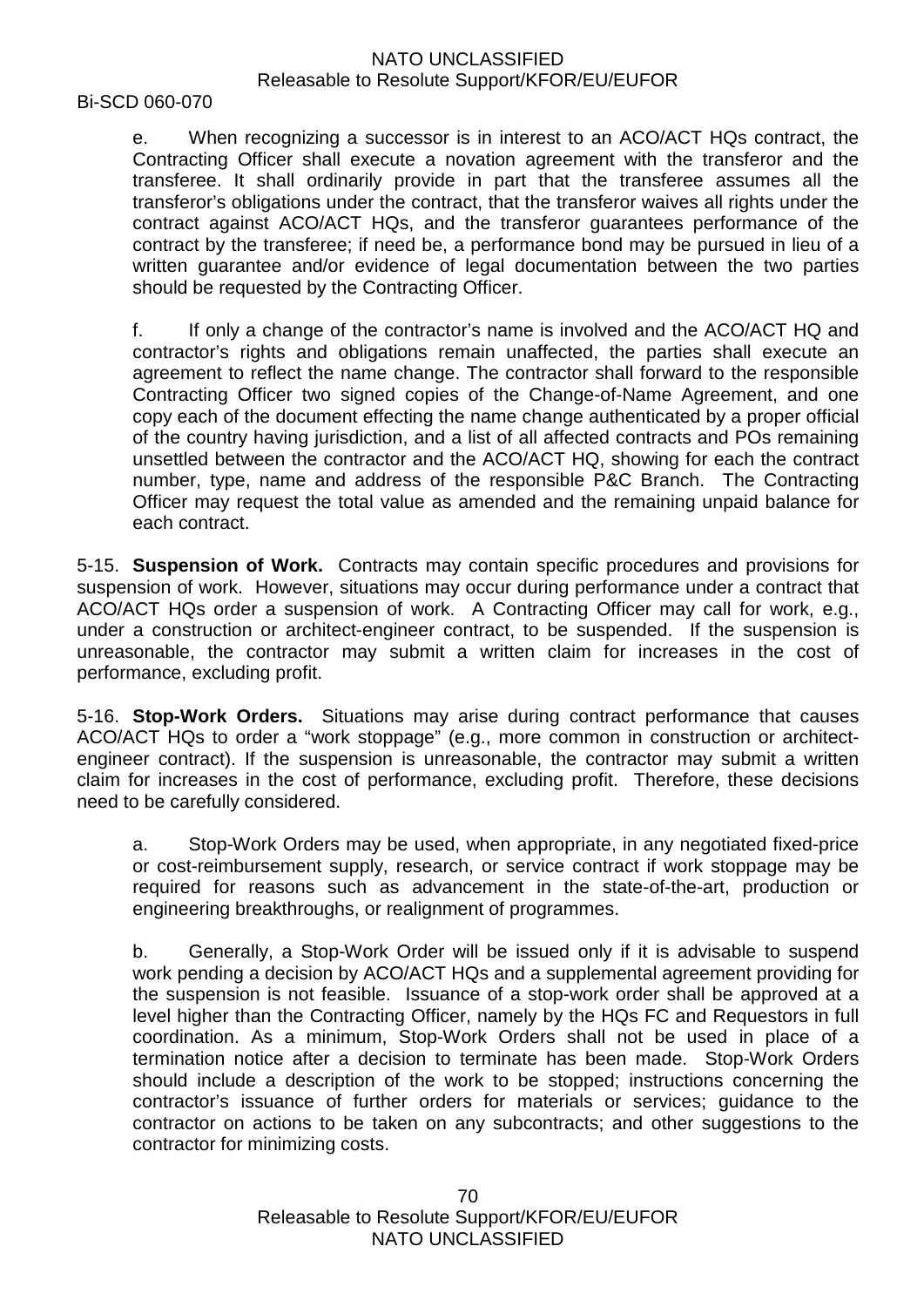c. Promptly after issuing the Stop-Work Order, the Contracting Officer should discuss with the contractor and modify the order, if necessary, in light of the discussion.

d. As soon as feasible after a Stop-Work Order is issued, but before its expiration, the Contracting Officer shall take appropriate action to either terminate the contract, cancel the Stop-Work Order (any cancellation of a Stop-Work Order shall be subject to the same approvals as were required for its issuance), or extend the period of the Stop-Work Order if necessary and if the contractor agrees (any extension of the Stop-Work Order shall be by a modification).

5-17. **Liquidated Damages.** When authorised by contract terms, the Contracting Officer may protect the interests of the ACO/ACT HQ through exercise of contractual right to recover liquidated damages. The Contracting Officer shall provide the contractor written notification of this intention, and invite the contractor to provide justifications for his actions, or lack thereof, by registered mail within the timeframe specified in the contract after the receipt of the "Show Cause Notice". This declaration will be considered final if the contractor fails to remedy the situation or adequately defend his actions in response to the Contracting Officer's letter.

5-18. **Contractual Disputes.** All disputes arising out of the performance of the contract should ideally be amicably resolved through mutual settlement between the Contracting Officer and contractor. Contracts should normally include clauses describing how to settle disputes. With that said, it is the Contracting Officer's responsibility to safeguard the interests of the ACO/ACT HQ, and to serve as the authority for the settlement of disputes with contractors. If, after trying various different approaches, as identified earlier in this directive, the parties still fail to come to an agreement, the Contracting Officer should render a final decision supported by LEGAD and the CAC; one which may or may not involve contract termination. Further, this decision shall be communicated in writing and include:

- a. A description of the claim or dispute.
- b. Reference to the pertinent contract terms.

c. Statement regarding factual areas of agreement and disagreement, statement of the Contracting Officer's decision, with supporting rationale.

d. It is also highly recommended that the following verbiage be included in the text of a Contracting Officer's final decision: *"This is the final decision of the Contracting Officer. You may appeal this decision to the Chief, P&C Branch (or HQs FC). If you decide to appeal, you must do so within 30 days from the date you receive this decision."*

5-19. **Default.** When the Contracting Officer determines that the supplier has not fulfilled the terms of a contract, he may declare the contractor to be in default, and unqualified as a commercial source until such time as the contractor demonstrates that the identified deficiency has been corrected. Contracts should normally address the procedures to be followed in case of default. In essence, default proceedings recognize and articulate situations wherein a contractor fails to perform. Leading up to such an important determination, the Contracting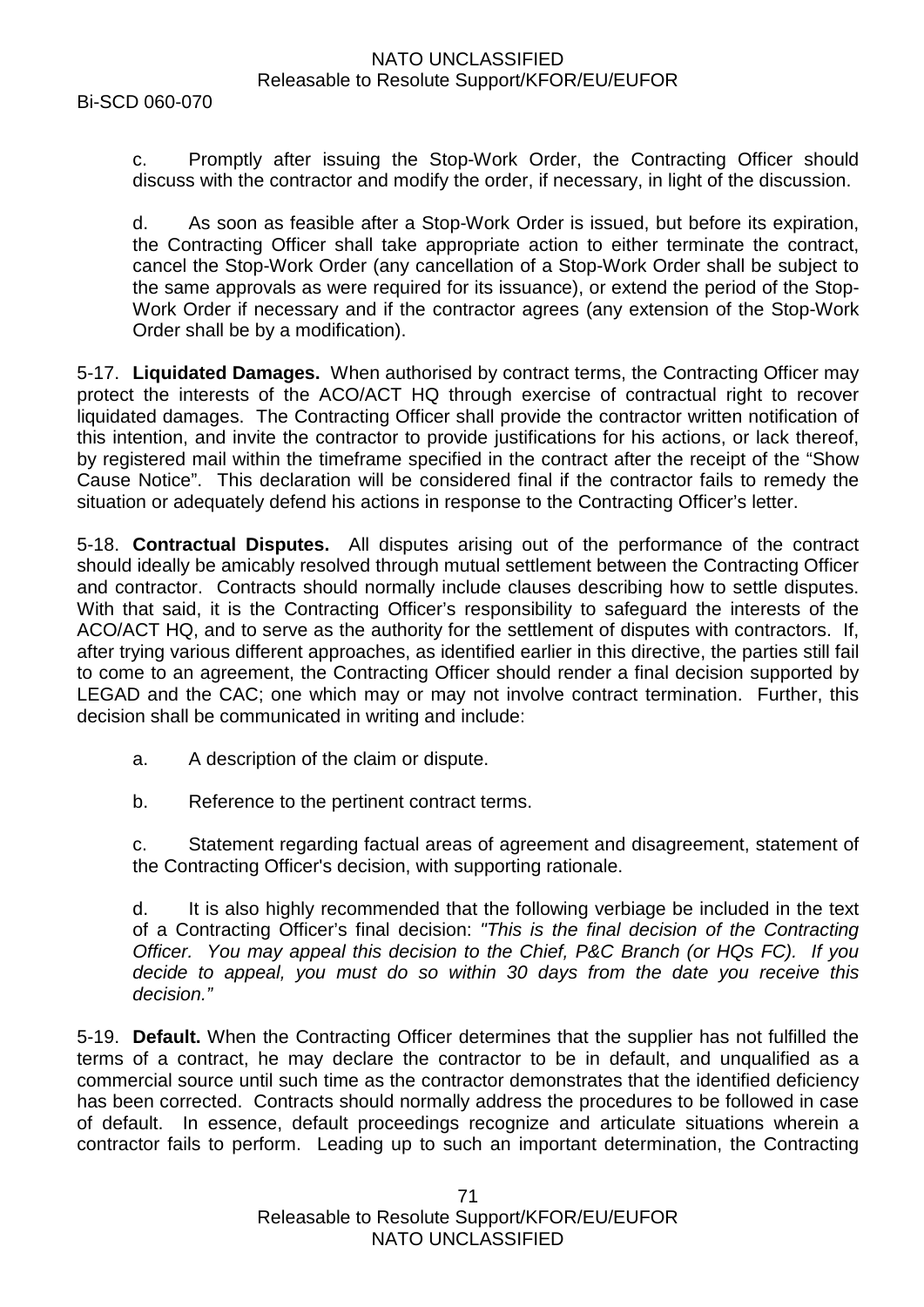Bi-SCD 060-070

Officer shall confirm that a contractor failed to make delivery of the supplies or perform the services within the time specified in the contract, perform any other critical provision of the contract, e.g., such as not furnishing a required performance bond, or simply did not make adequate progress such that failure endangered performance under the contract. Of course, in the case of excusable delays, contractors must notify the Contracting Officer as soon as possible. Excusable delays are delays beyond the control of the supplier and without any fault or negligence on the supplier's part. Examples of excusable delays include the following: acts of the public enemy, acts of ACO/ACT HQs operations, fire, flood, epidemic, quarantine restriction, strike, freight embargoes, or unusually severe weather. In most situations, this requirement should eliminate the need for a show cause notice prior to terminating a contract.

a. **Cure Notice.** If a contract is to be terminated for default before the delivery date, a "Cure Notice" is required. Before using this notice, it must be determined that an amount of time equal to or greater than the period of "cure" remains in the contract delivery schedule or any extension to it. If the time remaining in the contract delivery schedule is insufficient to permit a realistic "cure" period as specified in the contract provisions or more, the "Cure Notice" should not be issued. The Contracting Officer's purpose in sending a cure notice by registered mail is to highlight in writing a contractor's failure and communicate the number of days set in the contract (or longer period as necessary) in which to "cure" the failure. Upon expiration of the cure period, the Contracting Officer may issue a notice of termination for default, unless it is determined that the failure to perform has been cured.

b. **Show Cause Notice.** If the time remaining in the contract delivery schedule is insufficient to permit a realistic or contractual "cure" period, and termination for default appears appropriate, the Contracting Officer should, if practicable, notify the contractor in writing, i.e., by registered mail, of the possibility of the termination. This "Show Cause Notice" may even be sent immediately upon expiration of the delivery period, and highlights the contractual liabilities if the contract is terminated for default, and requests the contractor to show cause why the contract should not be terminated for default. The notice may further state that failure of the contractor to present an explanation may be taken as an admission that no valid explanation exists. If necessary, the Contracting Officer shall provide the same written notification to the surety, and if the contractor is subsequently terminated for default, a copy of the notice of default shall be sent to the surety.

c. **Default Termination.** When a default termination is being considered, the Contracting Officer shall decide which type of termination action to take, i.e., default, convenience, or no-cost cancellation, only after coordination with legal and technical personnel to ensure the propriety of the proposed action. When the contractor has defaulted by failure to make delivery of the supplies or to perform the services within the specified time, no notice of failure or of the possibility of termination for default is required to be sent to the contractor before the actual notice of termination. However, if the ACO/ACT HQ has taken any action that might be interpreted as a waiver of the contract delivery or performance date, the Contracting Officer shall send a notice to the contractor setting a new date for the contractor to make delivery or complete performance. The Contracting Officer shall terminate contracts, whether for default or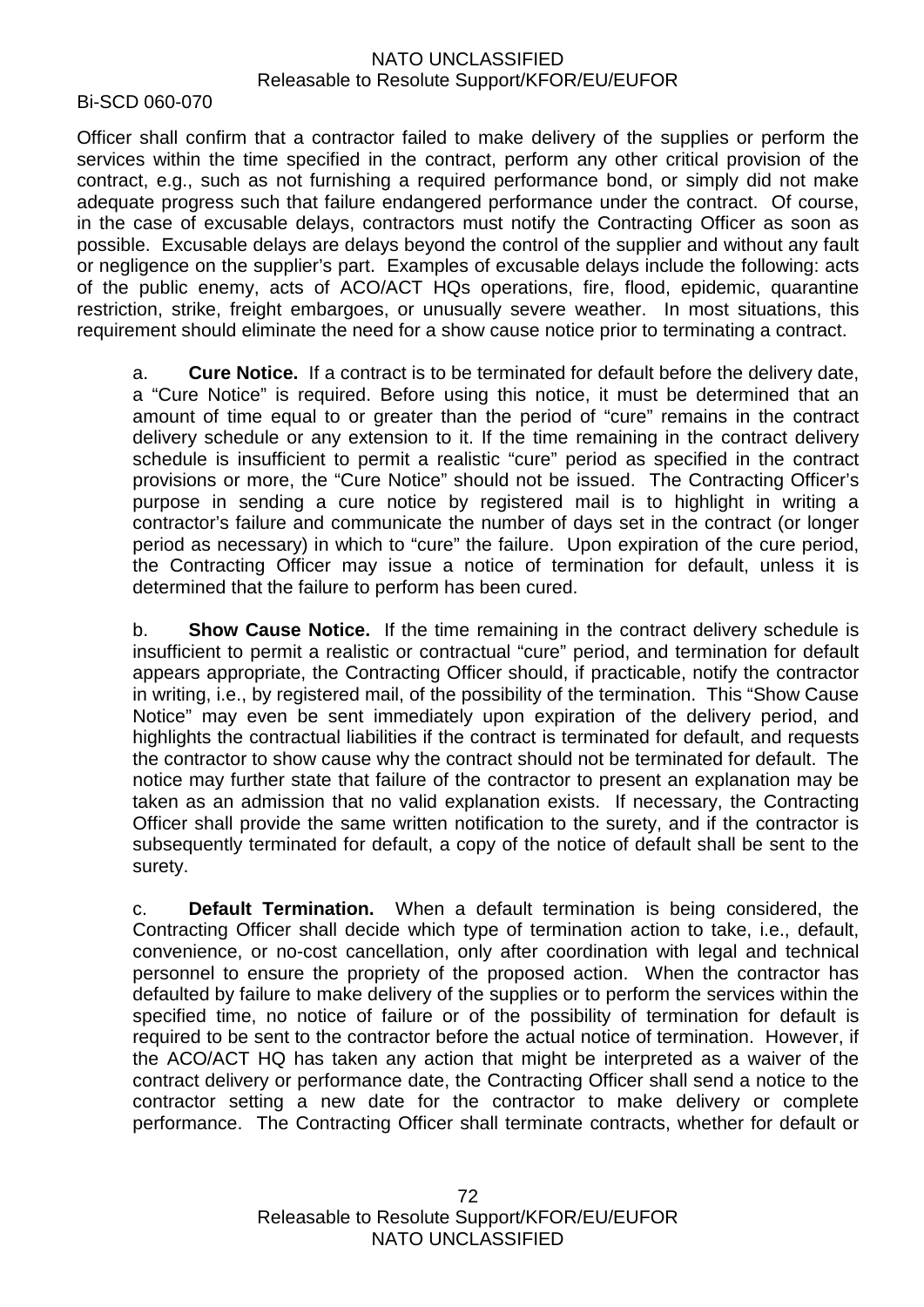Bi-SCD 060-070

convenience, only when it is in the ACO/ACT HQs interest. The Contracting Officer shall effect a no-cost settlement instead of issuing a termination notice when:

- (1) It is known that the contractor will accept one.
- (2) NATO's property was not furnished.
- (3) There are no outstanding payments, or other contractor obligations.

#### 5-20. **Termination for Default**

a. An ACO/ACT HQ has the right and a duty to refuse acceptance of nonconforming supplies and services. In asserting its rights under default, the ACO/ACT HQ may either completely or partially terminate a contract because of the contractor's actual or anticipated failure to perform its contractual obligations. Before formally terminating a contract for default, the Contracting Officer shall consider the following factors:

(1) The terms of the contract and applicable Host Nation laws and regulations.

- (2) The specific failure of the contractor and the excuses for the failure.
- (3) The availability of the supplies or services from other sources.

(4) The urgency of the need for supplies or services and the period of time required to obtain them from other sources, as compared with the time of delivery to obtain from the delinquent contractor.

(5) Any other pertinent facts and circumstances.

b. Contract clauses must provide for specific measures of redress in case of default. At a minimum, they must specify that ACO/ACT HQs rights, after a termination for cause, shall include all the remedies available to any buyer in the marketplace. ACO/ACT HQs preferred remedy would be to acquire similar items from another contractor and to charge the defaulted contractor with any excess re-procurement costs together, with any incidental or consequential damages, provided that the contractual clauses signed by the parties stated so, as incurred because of the termination. The ACO/ACT HQ is not liable for the contractor's costs on undelivered work and is entitled to the repayment of advance and progress payments, if any, applicable to that work. In fact, the ACO/ACT HQ may also elect to require the contractor to transfer title and deliver to ACO/ACT HQ completed supplies and manufacturing materials, as directed by the Contracting Officer. Under such circumstances, the ACO/ACT HQ shall pay the contractor the contract price for any completed supplies, and the amount agreed upon by the Contracting Officer and the contractor for any manufacturing materials. To protect ACO/ACT HQ's interests, the Contracting Officer may determine the need to withhold an amount due for the supplies or materials.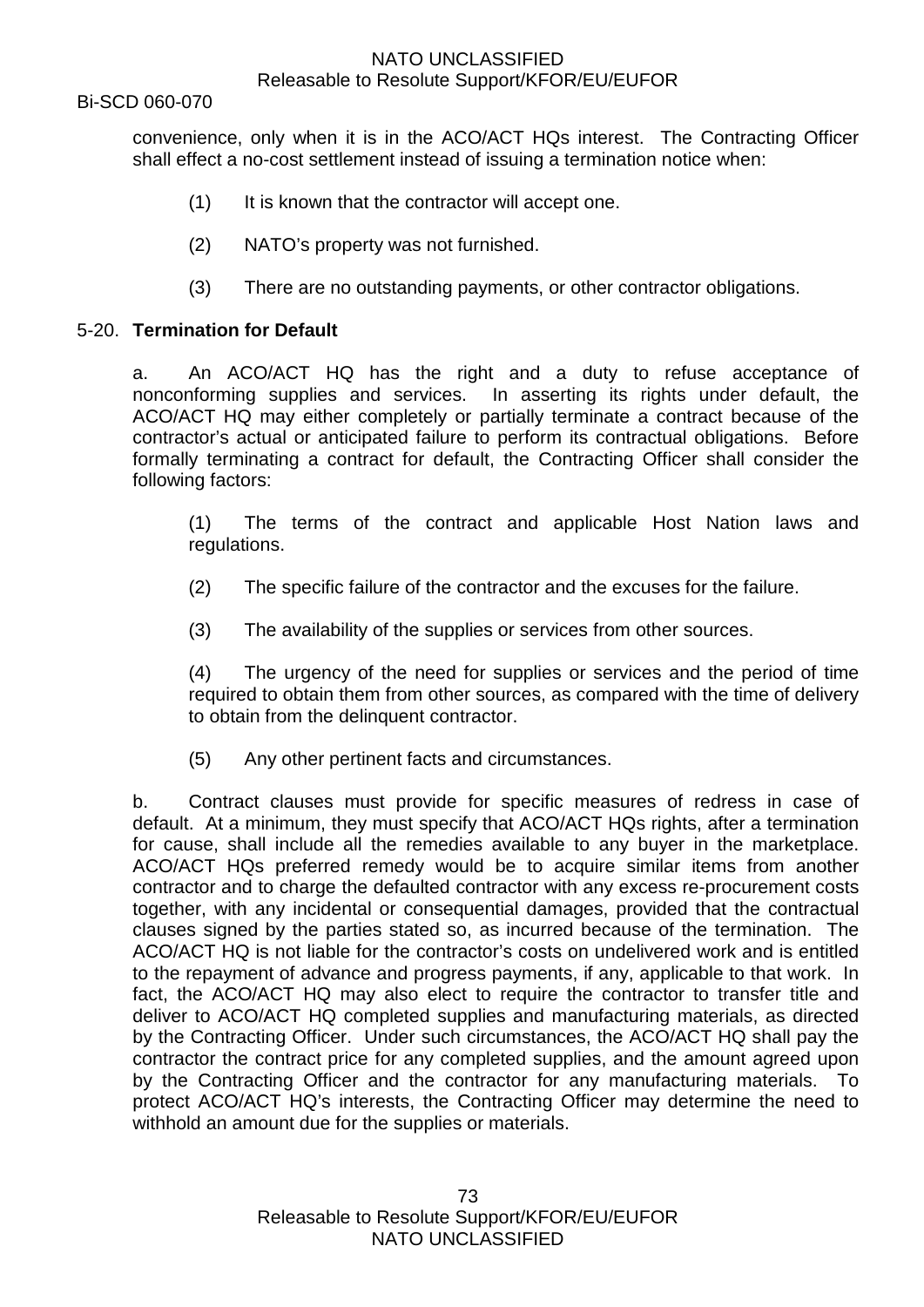Bi-SCD 060-070

c. When the Contracting Officer terminates a contract for cause, the termination notice must be conveyed in writing to the contractor, and delivered either by certified mail with return receipt requested, or hand delivered with a written acknowledgement from the contractor that notice was delivered. In parallel, the Contracting Officer shall prepare a memorandum for the contract file explaining the reasons for the action taken. If the Contracting Officer determines that a termination for default is proper, the Contracting Officer shall issue a notice of termination stating:

(1) The contract number and date.

(2) The acts or omissions constituting the default.

(3) That the contractor's right to proceed further under the contract or a specified portion of the contract is terminated.

(4) That the supplies or services terminated may be purchased against the contractor's account, and that the contractor will be held liable for any excess costs.

(5) If the Contracting Officer has determined that the failure to perform is inexcusable, that the notice of termination constitutes such a decision, and that the contractor has the right to appeal such a decision under the Dispute Clause.

(6) NATO reserves all rights and remedies provided by Host Nation law or under the contract, in addition to charging excess costs.

(7) That the notice constitutes a decision that the contractor is in default as specified.

d. The Contracting Officer shall make the same distribution of the termination notice as was made of the original contract. A copy shall also be furnished to the contractor's surety, if applicable, when the notice is furnished to the contractor. The surety should be requested to advise if it desires to arrange for completion of the work. In addition, the Contracting Officer shall notify the Fiscal Officer to withhold further payments under the terminated contract, pending further advice, which should be furnished at the earliest practicable time.

e. In the case of a construction contract, promptly after issuance of the termination notice, the Contracting Officer shall determine the manner in which the work is to be completed and whether the materials, appliances, and plant that are on the site will be needed.

f. If the Contracting Officer determines before issuing the termination notice that the failure to perform is excusable, the contract shall not be terminated for default. If termination is in ACO/ACT HQs interest, the Contracting Officer may terminate the contract for the convenience of ACO/ACT HQs.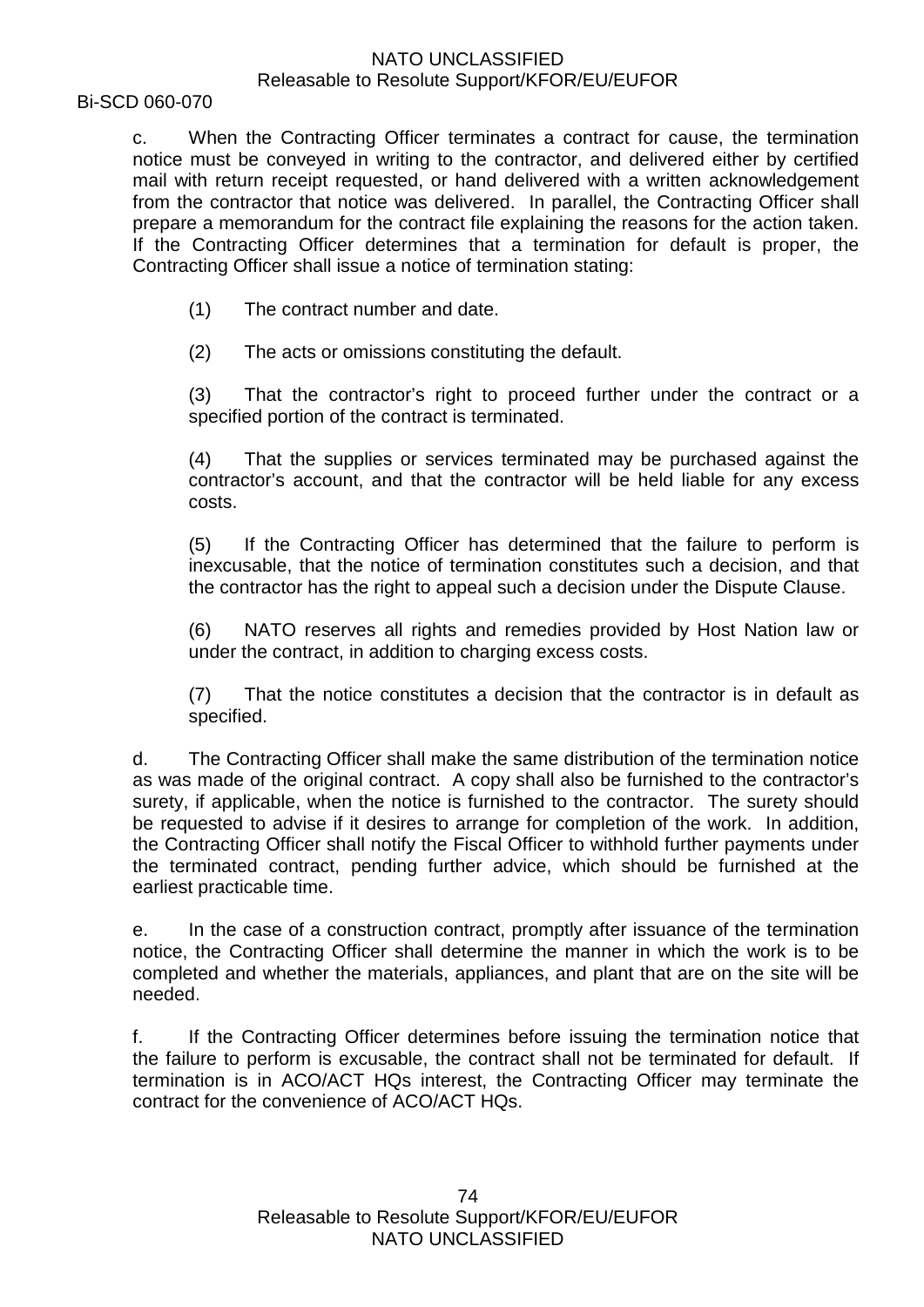#### Bi-SCD 060-070

g. If the Contracting Officer has not been able to determine, before issuance of the notice of termination, whether the contractor's failure to perform is excusable, the Contracting Officer shall make a written decision on that point as soon as practicable after issuance of the notice of termination. The decision shall be delivered promptly to the contractor with a notification.

h. When the supplies or services are still required after termination, the Contracting Officer shall repurchase the same or similar supplies or services against the contractor's account as soon as practicable. The Contracting Officer shall repurchase at as reasonable price as practicable, considering the quality and delivery requirements. The Contracting Officer may repurchase a quantity in excess of the undelivered quantity terminated for default when the excess quantity is needed, but excess cost may not be charged against the defaulting contractor for more than the undelivered quantity terminated for default including variations in quantity permitted by the terminated contract.

i. If the contractor can establish, or it is otherwise determined that the contractor was not in default or that the failure to perform is excusable; i.e., arose out of causes beyond the control and without the fault or negligence of the contractor, a termination for default will be considered to have been a termination for the convenience of ACO/ACT HQs, and the rights and obligations of the parties governed accordingly. Also, the Contracting Officer may, with the written consent of the contractor, reinstate the terminated contract by amending the notice of termination, after a written determination is made that the supplies or services are still required and reinstatement is advantageous to ACO/ACT HQs.

5-21. **Termination For Convenience.** Contracts should normally address the procedures to be followed in case of Termination For Convenience. Termination For Convenience means that the Contracting Officer can terminate a contractor for any reason when it is in an ACO/ACT HQ's interest. The contractor should be entitled to compensation for work done prior to termination together with earned profit. Normally, a contractor should be entitled to a percentage of the contract price based on the percentage of the work performed prior to notice of the termination, and any charges the contractor can demonstrate directly resulted from the termination. As Termination For Convenience costs can be very significant, Contracting Officers need to carefully weigh the longer-term benefits of such a move before acting. Like in a Termination For Default, the Termination notice must be conveyed in writing to the contractor, and delivered either by certified mail with return receipt requested, or hand delivery with a written acknowledgement from the contractor that the notice was delivered. Similarly to a Termination For Default, Contracting Officers should pay close attention to the specific terms of the contract and applicable Host Nation laws and regulations.

a. The Contracting Officer shall terminate contracts for convenience only when it is in ACO/ACT HQs interest. The Contracting Officer shall effect a no-cost settlement instead of issuing a termination notice when:

- (1) It is known that the contractor will accept one.
- (2) ACO/ACT property was not furnished.

75 Releasable to Resolute Support/KFOR/EU/EUFOR NATO UNCLASSIFIED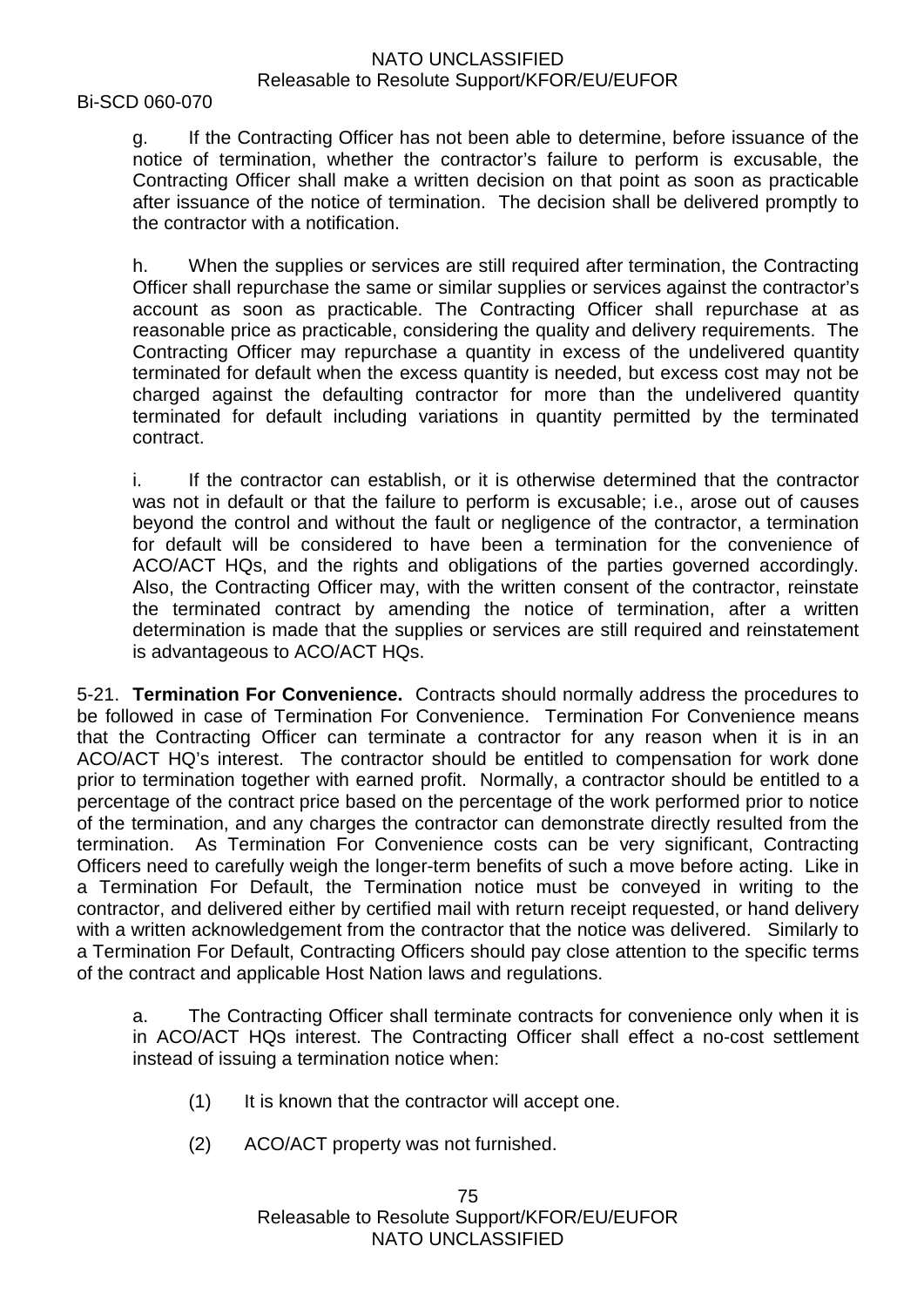Bi-SCD 060-070

(3) There are no outstanding payments, or other contractor obligations.

b. **Issuance of Termination Notice.** The Contracting Officer's Termination Notice will reflect that the contract is being terminated for the convenience of ACO/ACT HQs under the contract clause authorising the termination. Further, the notice will stipulate:

- (1) The effective date of termination.
- (2) The extent of termination.
- (3) Any special instructions.

(4) The steps the contractor should take to minimize the impact on personnel if the termination, together with all other outstanding terminations, will result in a significant reduction in the contractor's work force.

c. **Following issuance of a notice of termination**, the Contracting Officer is responsible for negotiating any settlement with the contractor. The Contracting Officer, together with auditors if necessary, shall promptly schedule and complete audit reviews and negotiations, giving particular attention to the need for timely action on all settlements.

d. **Reinstatement of Terminated Contracts.** Upon written consent of the contractor, the Contracting Officer may reinstate the terminated portion of a contract in whole or in part by amending the notice of termination if it has been determined in writing that circumstances clearly indicate a requirement for the terminated items, and reinstatement is advantageous to ACO/ACT HQs.

e. **Methods of Settlement.** Settlement of contracts terminated for convenience may be effected by negotiated agreement.

f. **Duties of Prime Contractor after Receipt of Notice of Termination.** After receipt of the notice of termination, the contractor shall comply with the notice. Further, the contractor shall:

(1) Stop work immediately on the terminated portion of the contract and stop placing further subcontracts.

(2) Terminate all subcontracts related to the terminated portion of the prime contract.

(3) Immediately advise the Contracting Officer of any special circumstances precluding the stoppage of work.

(4) Perform the continued portion of the contract and submit promptly any request for an equitable adjustment of price for the continued portion, supported by evidence of any increase in the cost, if the termination is partial.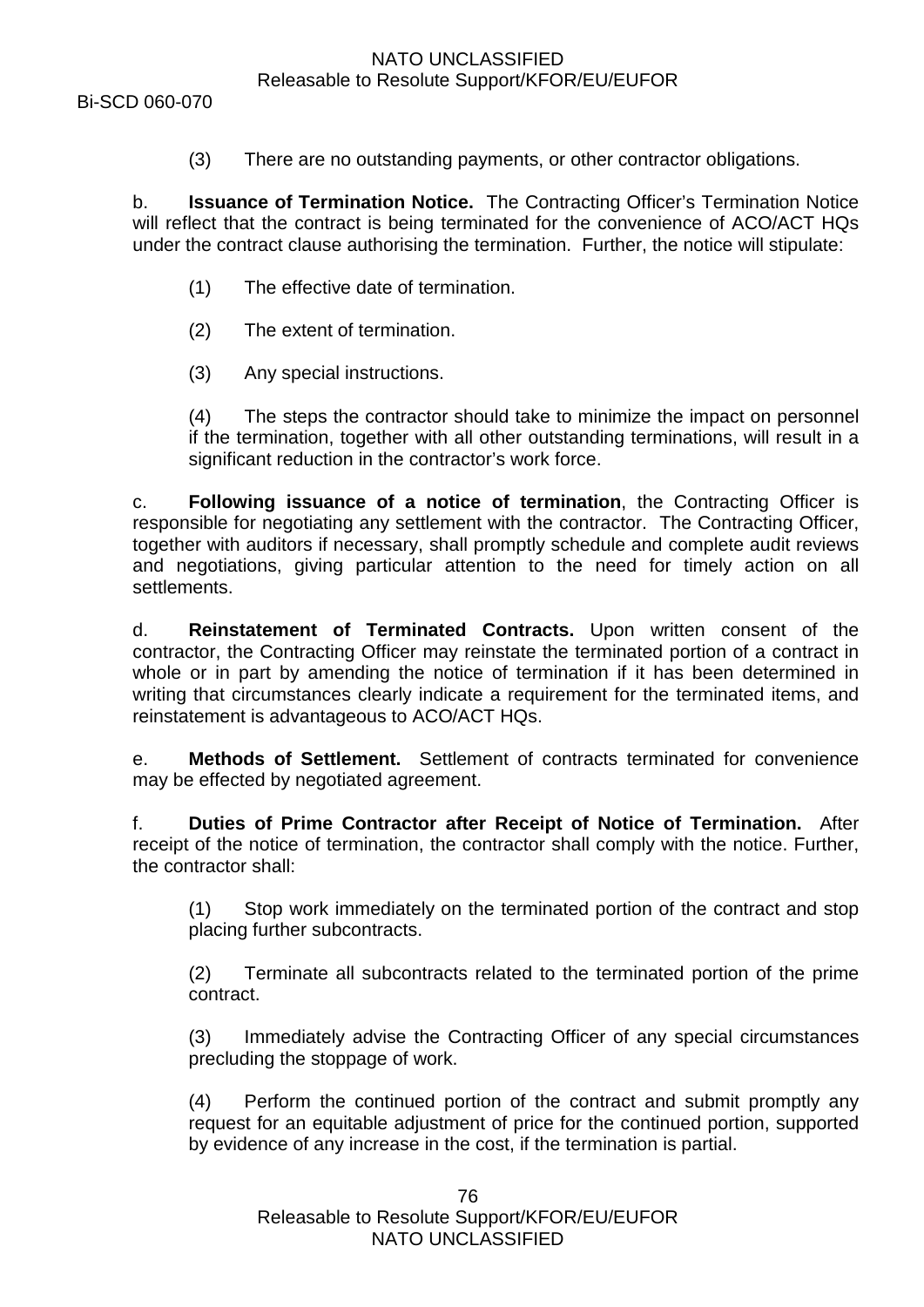Bi-SCD 060-070

(5) Take or direct necessary actions to protect and preserve property in the contractor's possession in which ACO/ACT HQs has or may acquire an interest and, as directed by the Contracting Officer, deliver the property to ACO/ACT HQs.

(6) Promptly notify the Contracting Officer in writing of any legal proceedings growing out of any subcontract or other commitment related to the terminated portion of the contract.

(7) Settle outstanding liabilities and proposals arising out of the termination of subcontracts, obtaining any approvals or ratifications required by the Contracting Officer.

(8) Promptly submit the contractor's own settlement proposal, supported by appropriate schedules, and dispose of termination inventory, as directed or authorised by the Contracting Officer.

g. **Additional Duties of the Contracting Officer.** After issuance of Notice of Termination, the Contracting Officer shall:

- (1) Direct the action required of the prime contractor.
- (2) Request Contractor's settlement.

(3) Examine the settlement proposal of the prime contractor and, when appropriate, the settlement proposals of subcontractors.

(4) Promptly negotiate settlement with the contractor and enter into a settlement agreement.

(5) Promptly settle the contractor's settlement proposal by determination for the elements that cannot be agreed on, if unable to negotiate a complete settlement.

h. To expedite settlement, the Contracting Officer may request specially qualified personnel to assist in dealings with the contractor; advise on legal and contractual matters; conduct accounting reviews and advise and assist on accounting matters; and perform the following functions regarding e.g., termination inventory.

i. The Contracting Officer is responsible for the release of excess funds resulting from the termination. The Contracting Officer shall estimate the funds required to settle the termination, and within 30 days after the receipt of the termination notice, process release of excess funds.

**Termination Case File.** The Contracting Officer responsible for negotiating the final settlement shall establish a separate case file for each termination. This file should include an internal legal review of the proposed settlement. As with legal reviews, any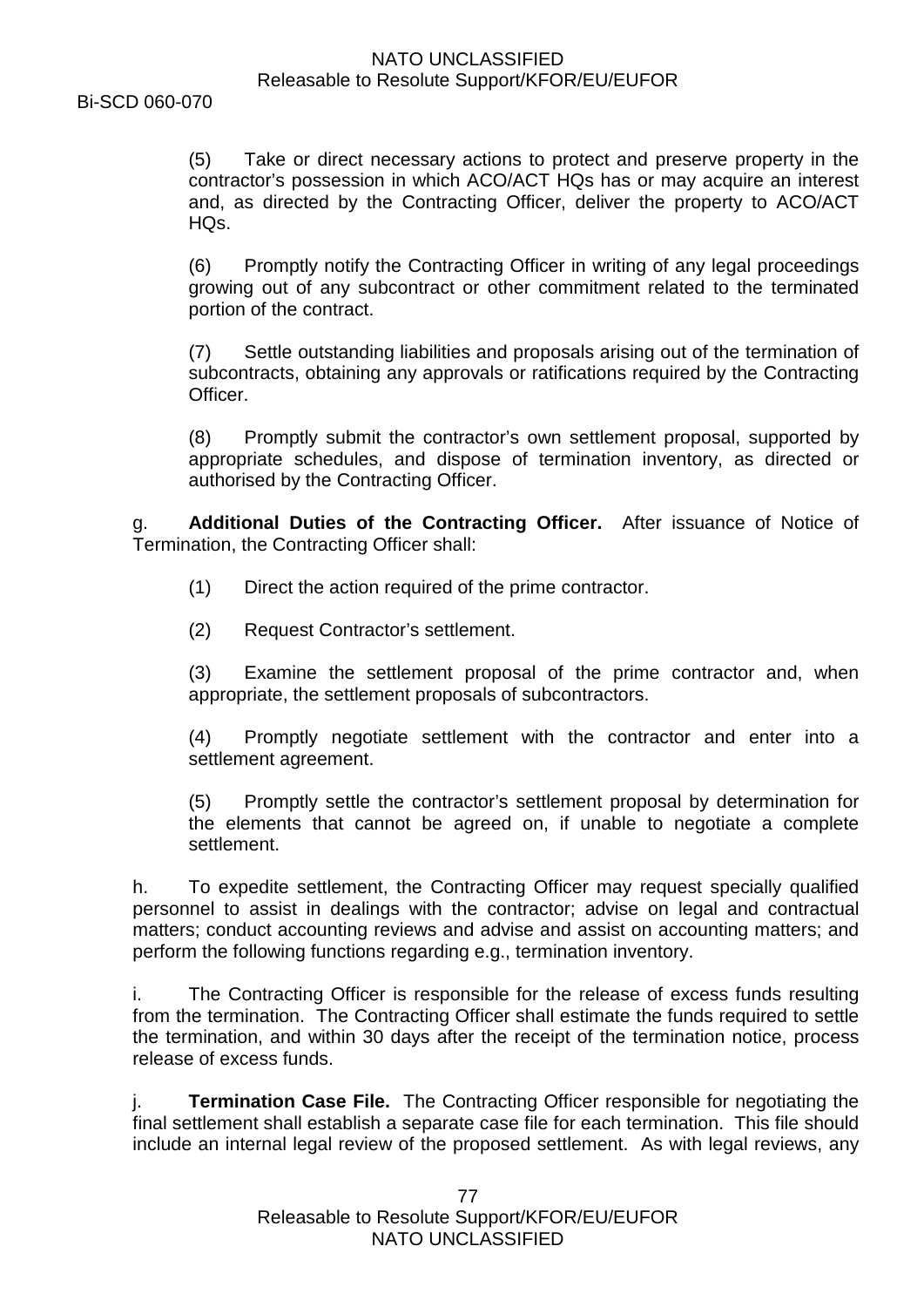Bi-SCD 060-070

audit report is advisory only, and is for the Contracting Officer to use in negotiating a settlement or issuing a unilateral determination. ACO/ACT personnel handling the audit reports must be careful not to reveal privileged information that will jeopardize the negotiation position of ACO/ACT HQs, the prime contractor, or a higher tier subcontractor. Consistent with this, and when in ACO/ACT HQs interest, the Contracting Officer may furnish audit reports to prime and higher tier subcontractors for their use in settling subcontract settlement proposals.

k. **NATO Property.** Before execution of a settlement agreement, the Contracting Officer shall determine the accuracy of NATO property account for the terminated contract. If an audit discloses property for which the contractor cannot account, the Contracting Officer shall reserve in the settlement agreement the rights of NATO regarding that property or make an appropriate deduction from the amount otherwise due to the contractor.

l. **No-Cost Settlement.** The Contracting Officer shall execute a no-cost settlement agreement if the contractor has not incurred costs for the terminated portion of the contract or is willing to waive the costs incurred and no amounts are due to the ACO/ACT HQs under the contract.

m. **Settlement Disagreement.** If the contractor and Contracting Officer cannot agree on a termination settlement, or if a settlement proposal is not submitted within the period required by the termination clause, the Contracting Officer shall issue a final determination of the amount due. However, before issuing a determination of the amount due to the contractor, the Contracting Officer shall give the contractor at least 15 days' notice by certified mail (return receipt requested) to submit written evidence, so as to reach the Contracting Officer on or before a stated date, substantiating the amount previously proposed. The contractor has the burden of establishing, by proof satisfactory to the Contracting Officer, the amount proposed, and may submit vouchers, verified transcripts of books of account, audit reports, and other official documents as desired.

n. **Settlement Negotiation Memorandum.** The Contracting Officer shall, at the conclusion of negotiations, prepare a settlement negotiation memorandum describing the principal elements of the settlement for inclusion in the termination case file and for use by reviewing authorities. The memorandum shall include explanations of matters involving differences and doubtful questions settled by agreement, and the factors considered. The Contracting Officer should include any other matters that will assist reviewing authorities in understanding the basis for the settlement.

o. **Final Payment.** The total amount payable to the contractor for a settlement, before deducting disposal or other credits and exclusive of settlement costs, must not exceed the contract price less payments otherwise made or to be made under the contract. After execution of a settlement agreement or final determination, the contractor shall submit a voucher or invoice showing the applicable settlement amount, less any portion previously paid. The Contracting Officer shall attach a copy of the settlement agreement to the voucher or invoice and forward the documents to the responsible Fiscal Officer for payment.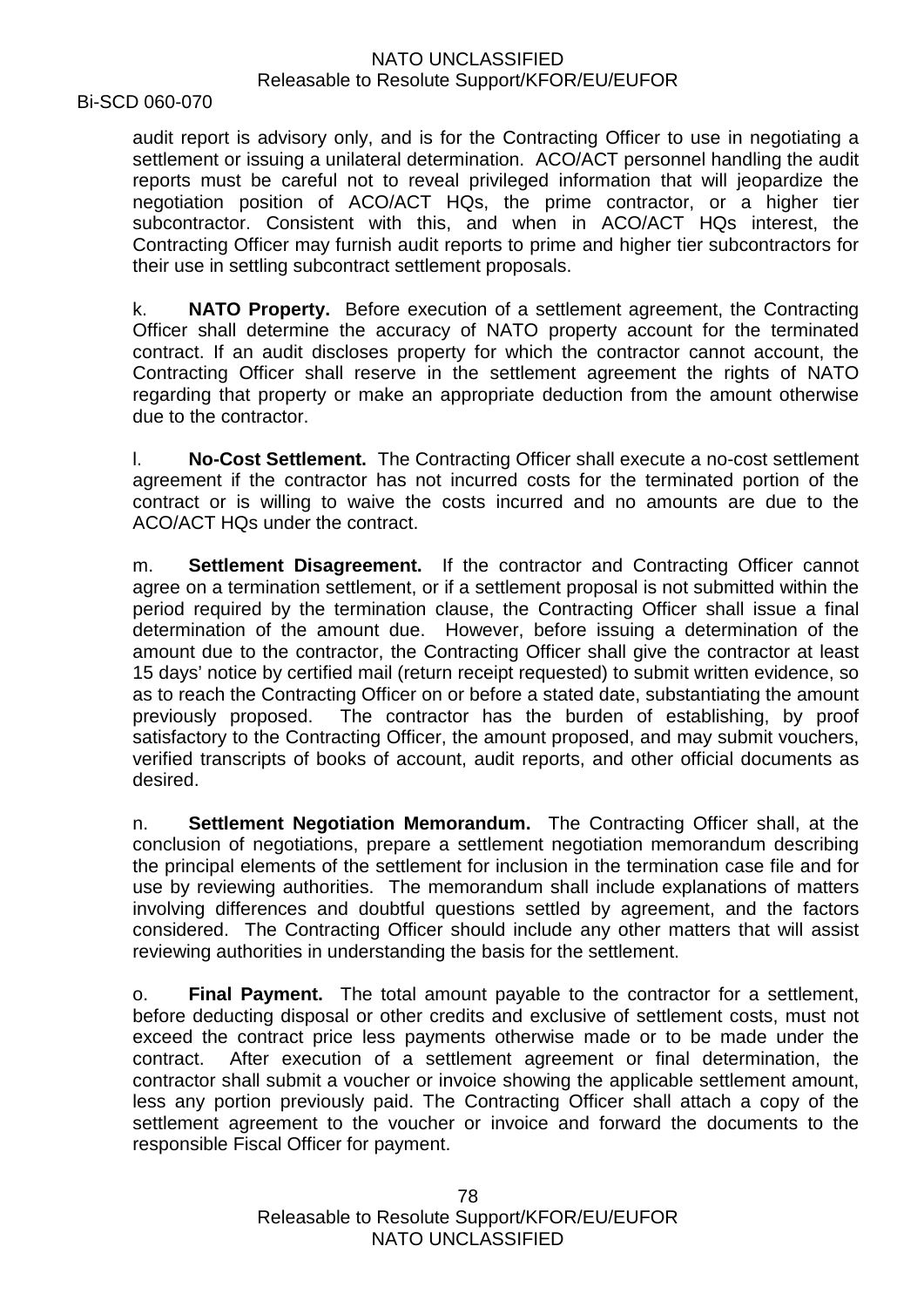Bi-SCD 060-070

5-22. **Past Performance/Performance Reporting.** Documenting past performance is crucial not only as a matter of recording current contractor activities (e.g., for exercising of options, settling disputes, etc.), but also to facilitate future source selections. At a minimum, P&C Branch Staff is expected to maintain a viable database for these aforementioned purposes. ACO/ACT HQs Staff participating to the procurement process should contribute to populate a past performance database. In addition, the P&C Branch will monitor current performance of contractors based upon customer feedback. Performance shall be monitored by automated reporting, or by statistical sampling techniques for contracts over EFL D.

5-23. **Contractor Suspension/Debarment.** The Contracting Officer is responsible for safeguarding the interests of ACO/ACT HQs, and is the principal authority for the settlement of disputes with contractors. Therefore, the Contracting Officer in coordination with the CAC may declare the contractor unqualified as a source of supply, until such time as the contractor demonstrates that the identified deficiency has been corrected. Such decisions shall be reflected on a "Contractor Suspension/Debarment" roster maintained by every P&C Branch and properly documented by past performance reports/records.

5-24. **Contract File Maintenance.** Purchase Orders and contracts shall not be destroyed until all contractual obligations have been satisfied. Purchase Order and contract documents must be on file, in either hardcopy or electronic form, for at least three years following International Board of Auditors for ACO/ACT HQs certification of the financial statement for the fiscal year of the transaction. This period might be extended when required by Host Nation laws, or if actions are pending, e.g., dispute or court cases, this retention period may be extended.

5-25. **Contract Closeout.** A contract is not complete and ready for closeout until the contractor complies with all the terms of the contract. Closeout is completed when all contract management actions have been ended, all disputes settled, and final payment has been made. Contracting Officers/Specialists are responsible for initiating, via an automated or manual system, the closeout of the contract after receiving evidence of its physical completion. At the outset of this process, the Contracting Officer must review the contract funds status and notify the Fund Manager and Fiscal Officer of any excess funds before de-obligating funds. For a contract to be physically complete and archived the following must be true:

a. ACO/ACT HQs must have inspected and accepted all deliverables (supplies or services).

- b. All options, if any, have expired.
- c. Notice of complete contract termination has been issued to the contractor.

5-26. **File Documentation Retention.** Files documentation is to be retained in accordance with Annex G.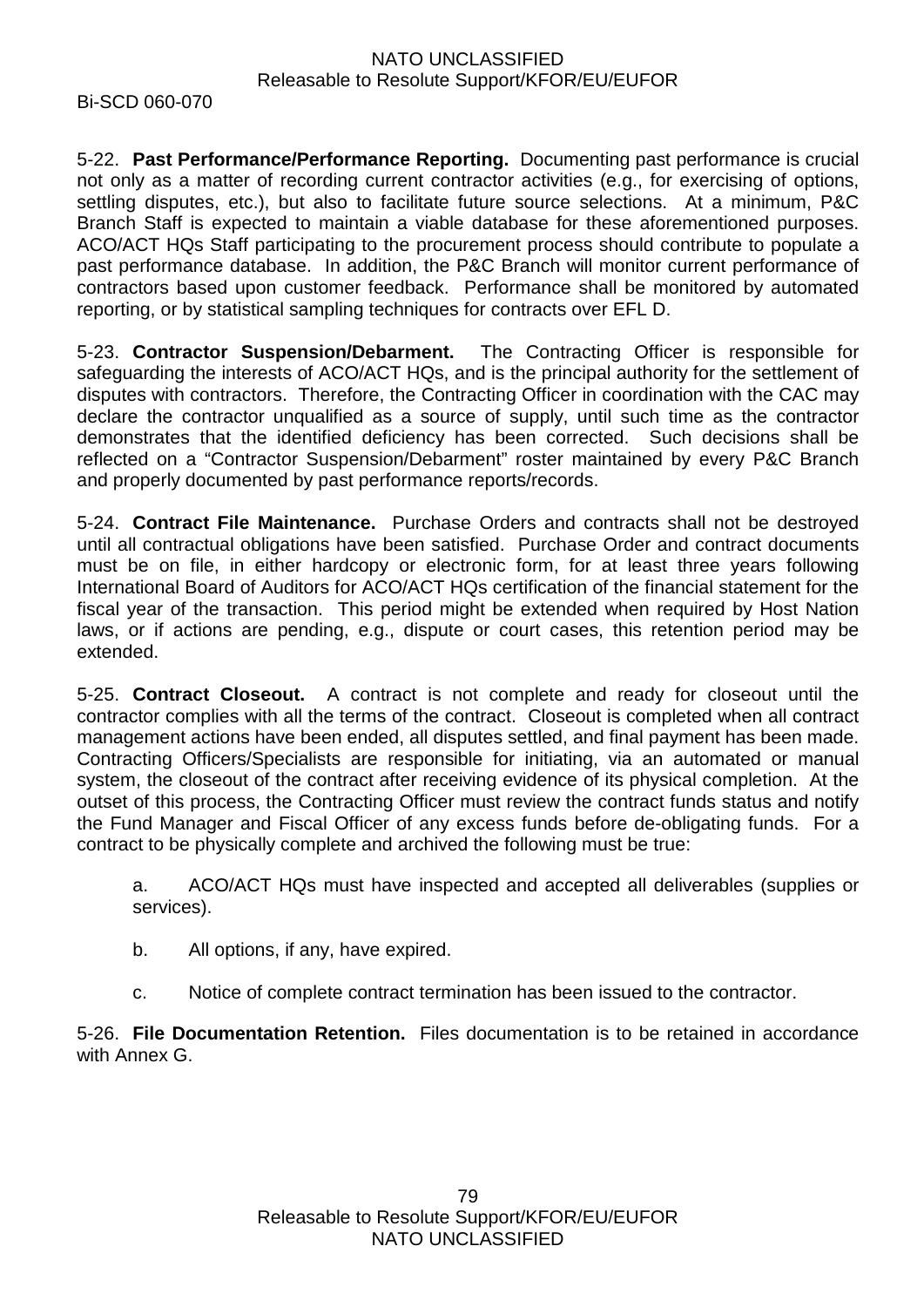Bi-SCD 060-070

# **CHAPTER 6 - ACQUISITION SUPPORT OF ALLIED OPERATIONS AND MISSIONS (AOM)**

6-1. **Context.** The Alliance has recently been involved in multiple and simultaneous operations and missions at significant distances outside the geographical boundary of its Nations. This has presented substantial logistics support and sustainment challenges to participating nations. Consequently, Nations have been increasingly dependent on outsourced solutions in support of Allied Operations and Missions (AOM). The increase in contracted support has presented a new complexity of management and oversight which was not as significant in past operations. The following are some of the complexities associated to increased contractor involvement:

a. **Effect Based Contracting.** In a comprehensive approach to warfare, contracting like another activity which impacts the local environment must be considered in order to create the desired effect. Commanders increasingly consider the impact of contracts on their operations. This has led to initiatives such as the Afghan First Policy to fight counter insurgent incentives.

b. **Corruption and Fraud.** A robust contract administration and oversight capability is essential to mitigate some of this risk.

c. **Competition for Scarce Resources in Theatre.** With the increased dependence on outsourced solutions comes the potential of competition between nations in trying to obtain similar goods and services. This may have a detrimental impact on operations by price increases, poaching of existing workforce from one contractor to a higher paying contractor, and at worst case limit a nation / organization from obtaining services.

d. **Need for Economies of Effort.** Nations are increasingly seeking opportunities to collectively enter into outsourced contracted solutions vice deploying national combat support elements. The multinational approach to contracting may provide economies however establishing a common set or requirements remains a challenge.

e. **Requirement Definition.** One of the challenges of the increased level of outsourcing in operations is defining the requirement in a sufficiently detailed manner to allow industry to bid whilst remaining vague enough to cope with the ever-changing nature of operations. If written too vague, the contractor once awarded the contract may refuse to deliver on a service based on lack of detail conversely if too detailed, the contractor may refuse to do anything that appears different without additional compensation. No contract will ever be able to meet 100% of the expectation as it is impossible to capture all variables especially in an active theatre of operation. Requirements at times change from rotation to rotation based on the Commander's assessment of the battlefield and vision as to how the force is to be used and supported. Most contracts to make them cost effective are competed on the basis of an initial three year performance period with two optional years. This, at times, makes it either difficult to change or expensive to amend during the first three year period.

f. **Assured Access to Commercial Capabilities.** Assured access contracts, albeit potentially more expedient are applicable to a few larger service areas. However

> 82 Releasable to Resolute Support/KFOR/EU/EUFOR NATO UNCLASSIFIED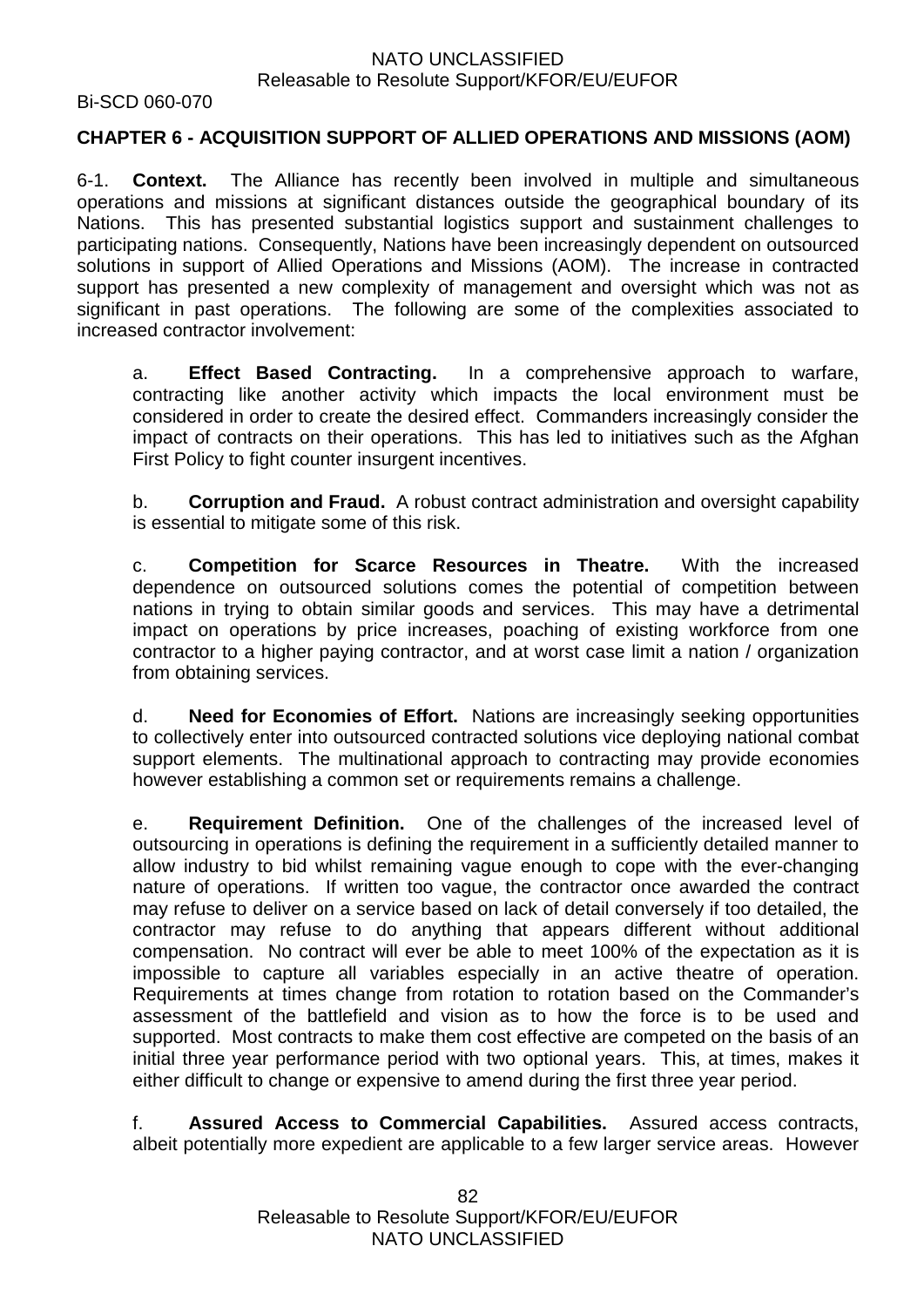Bi-SCD 060-070

they are based on generic requirements when competing the initial contact which will have to be amended during the mobilization phase to reflect the unique requirements of the theatre and the specific circumstances. Getting it right in an affordable manner is the greatest challenge in achieving this ambition.

g. **Reliable Lines of Communication.** Depending on the theatre of operations, the lack of reliable lines of communication for goods and services to enter and depart the theatre may impact the operation significantly. It often results in having to carry larger quantities in theatre reserves or use more expensive means of transportation such as airlift vice sea or rail.

6-2. **Governing Principles.** The fundamental principles outlined in the NATO Financial Regulations and the procurement direction applicable to static headquarters remain valid for operations. However, given the extremely dynamic and ever-changing environment in a theatre of operations, a chapter providing additional acquisition information, direction and guidance is required.

6-3. **Governing Assumptions.** The following are dance to subordinate organisations and provide management oversight of ACO contract related issues.

a. "Costs lie where they fall" will continue to apply to NATO led operations and all operations will be funded on a case by case basis using the applicable Private Office of the Secretary General document  $(PO)^1$  $(PO)^1$  as generic principles providing the framework within which guidelines for a specific operation funding arrangements can be developed;

b. Future operations, command and control structure will be based on a Joint Headquarters from the NATO Command Structure (NCS) consistent with the NATO Response Force (NRF) concept;

c. The Military Budget (MB) and the NATO Security Investment Programme (NSIP) will remain separate and that the associated procurement / contracting regulations will remain different for each (approved by the respective implementing committee) and subject to eligibility rules;

d. NSIP funding will continue to be provided to the Host Nation on a project cost basis approved by the Investment Committee (IC). The Host Nation may be a NATO Nation, a Major NATO Command (MNC) or a NATO agency;

e. AOM MB funding will continue to be provided to ACO and approved by the BC based on an annual budget submission to cover reoccurring operations and maintenance costs for a specific operation and include contract authority for these goods and services. When necessary, stand-alone requests for funding and / or contract authority may be processed out of cycle for urgent requirements which exceed the ACO Financial Controller's delegated authority;

<span id="page-82-0"></span> $1$  PO(2013)0056 currently the approved Revised Funding Arrangements for Non-Article 5 Operations.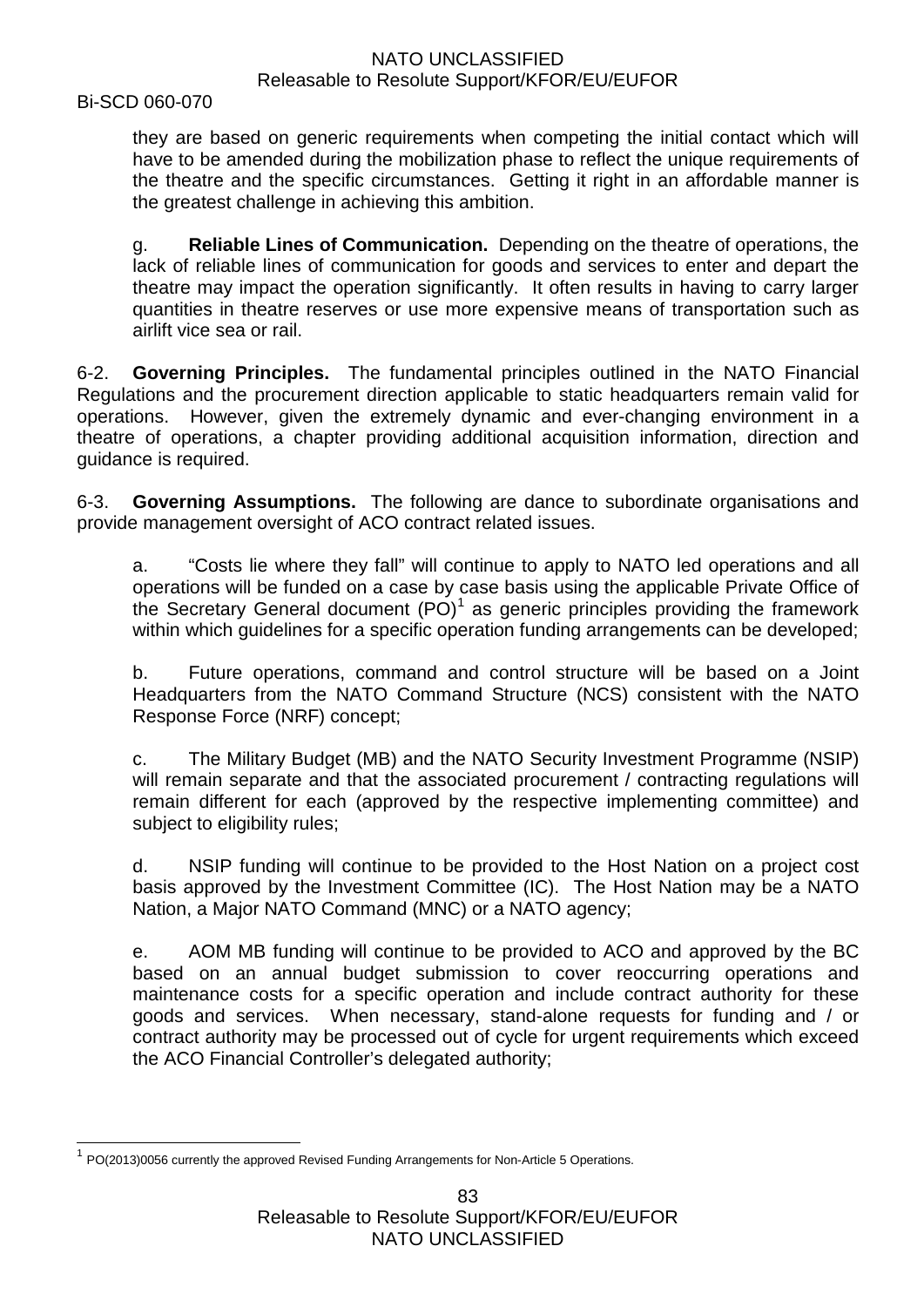Bi-SCD 060-070

f. Trust Funds may be generated for a specific or multiple tasks within an operation for which no mechanism exists under NATO funding principles to support the activities. General principles of financial accountability and transparency apply however specific eligibility criteria are developed for each. No project undertaken which is funded through a trust fund can result in a liability to NATO nations as a whole unless specifically authorized;

g. Any agreement, tasking or arrangement which infers financial liability indirectly or directly for NATO must be approved by the ACO Financial Controller or the applicable resource committee.

h. No contract can be entered into, modified or cancelled without prior agreement from the appropriate Financial Controller under advisement of the Chief of Contracts. Should the cost exceed the authority of the ACO Financial Controller, approval from the applicable implementing committees will be sought.

6-4. **Scope of Support Activities.** It is important to understand that contracting is not limited to the large outsourced capabilities such as APOD services, some aspects of Real Life Support; there are a large number of routine day-to-day requirements which must be contracted for. The following provides the main categories where contracting support may be required:

a. **Logistics.** Logistics includes support activities including but not limited real life support, material supply, transportation, engineering and medical. This applies to the delivery of both goods and services required to support these activities;

b. **Communications and Information Systems (CIS).** CIS include all aspects of providing communications through various systems. This may also include providing the CIS material, related maintenance, and communication services such as internet network access;

c. **Non-Logistics Operational Specific Requirements.** A number of support activities fall outside the scope of traditional logistics support but none the less are essential to the execution of a mission. These may include but are not limited to consultancy, training/education, psychological operations products, public affairs activities, financial support, hired personnel, intelligence/surveillance costs, and knowledge management activities. These are largely in direct support of the commander and may vary significantly depending on the scope of the operation.

6-5. **Funding categories.** In addition to understanding the scope of contracting, it is important to understand the associated funding categories typically applicable to NATO-led AOMs. These categories will point towards which organization will normally be involved in defining the requirement and potentially the contracting process. The following diagram depicts the general principles that should be considered for potential common funding eligibility.

a. **In-theatre Operational Requirements.** These are specific requirements which have been agreed as eligible for common funding by the NATO Nations for which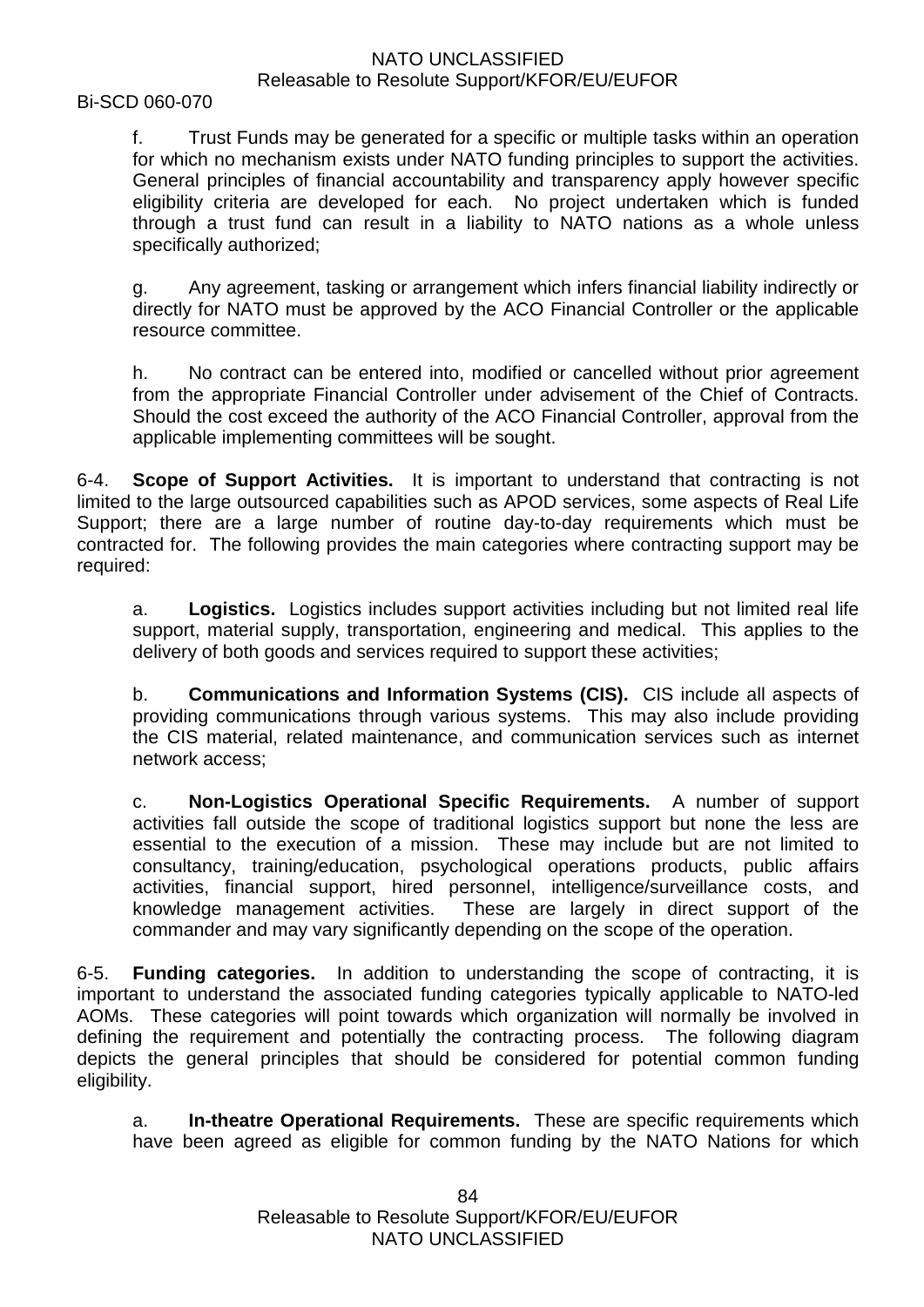#### Bi-SCD 060-070

specific funding directives have been published (typically costs directly associated to the operation of the NATO HQ in theatre).

These may be part of a greater requirement which is not entirely eligible in which case applicable cost share mechanisms will apply which holds NATO responsible for its share (e.g. some real life support costs).



# **No Common Funding**

**Some Common Funding** 

**Mostly Common Funded** 

b. **Nation Borne Costs Requirements.** These requirements largely reflect requirements in support of the individual and as such remain a national responsibility. NATO is responsible to ensure support is provided for members of the approved NATO Crisis Establishment and normally extend these services on a cost recovery basis to other organizations collocated at each location. The Budget Committee has agreed the terms and conditions by which NATO can recover costs applicable to entities making use of these provisions<sup>[2](#page-84-0)</sup>.

<span id="page-84-0"></span><sup>2</sup> Referred to in footnote 2 of PO(2013)0056 that stipulates that "Costs related to the individual (e.g., salaries, special allowances, per diem, accommodation, food) remain the responsibility of the sending authority.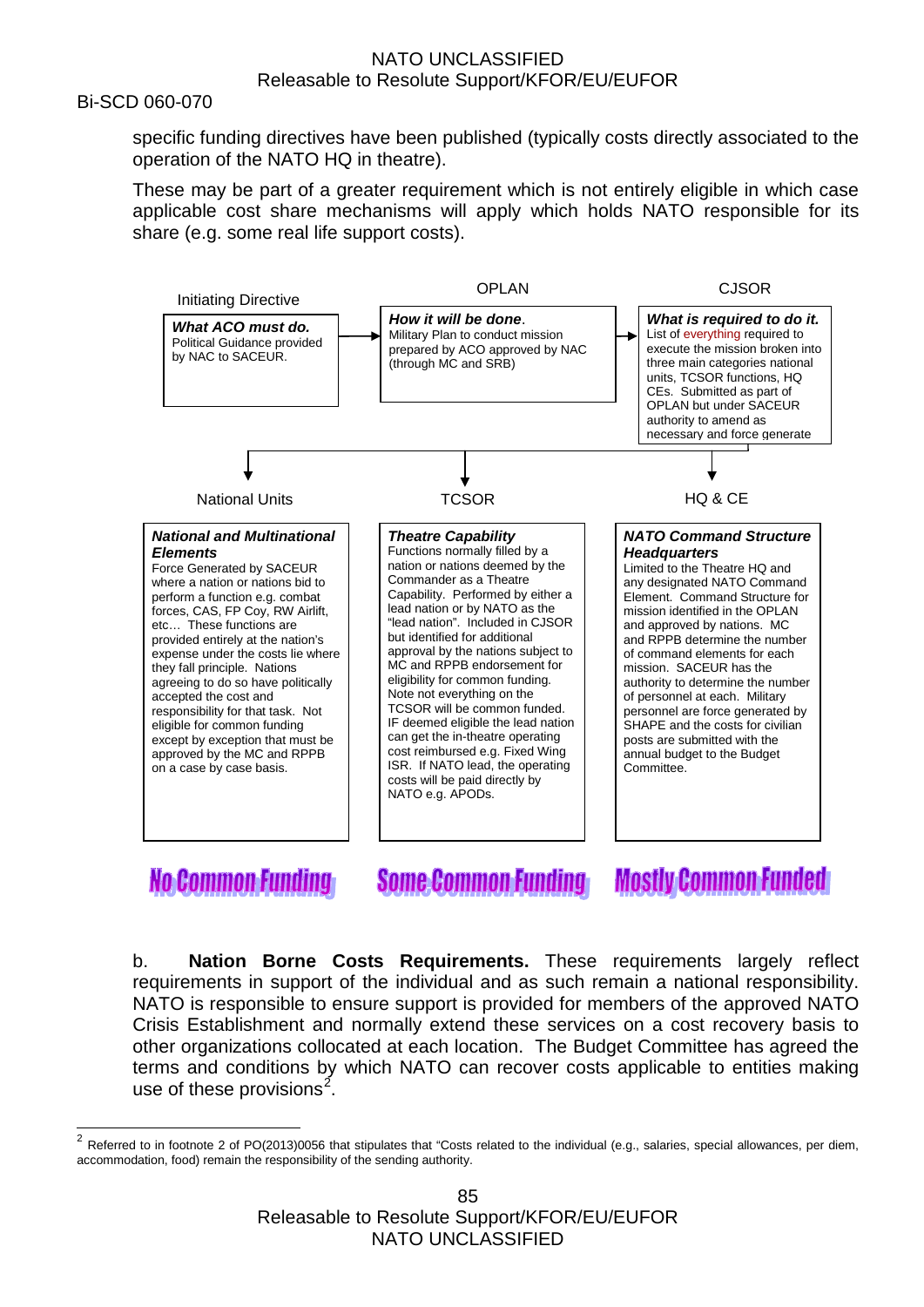c. **Theatre Capability Statement of Requirements (TCSOR)** are the activities which are included in the Combined Joint Statement of Requirements (CJSOR) which have been identified as theatre level enablers critical to the success of the OPLAN. Nations may decide on a case-by-case basis for each operation to make these functions eligible for common funding. Functions eligible for common funding by preference will be provided through a force generated lead nation (e.g. APODs), and only if force generation is unsuccessful, authority will be sought from to find a commercial solution.

d. **National Requirements (Non-common Funded).** A number of support requirements may exist where the NATO Command Structure in theatre is not a consumer but individual troop contributing nations each or collectively share a requirement. Each nation has the responsibility to provide its own support however under the concept of shared responsibility and efficiency, it may be useful to aggregate those requirements and find collaborative contracted solutions. This enables individual nations to reduce their support footprints, burdens and achieve economies of scale and effort. These can be done under a number of options:

(1) **TCN use of NATO Contracts.** ACO may direct/authorise centralised contracting for support. For national requirements, nations are strongly encouraged to use NATO centralised contracts in close coordination with NATO procurement support, subject to national reimbursement in accordance with MC 0319, NATO Standardization Agreements (STANAGS) and other NATO regulations. The JLSG will survey theatre wide commodity requirements and develop specifications for open-end contracts or basic ordering agreements that may be used by both NATO and troop contributing nations. A clear governance structure will be identified on a case by case basis.

(2) **Bi-lateral and Multi-lateral Contracts.** Nations may also choose to partner with one or more nations and achieve savings from volume procurement.

# 6-6. **Requirement Definition Process**

a. **Planning Phase.** In anticipation of an operation, SHAPE is the principle organization responsible for articulating NATO common funded requirements. Subject to specific general eligibility criteria, SHAPE is responsible for the identification of all the requirements in support of a proposed operation. It may solicit the expertise of the subordinate command tentatively selected for a future operation to assist in the development of the requirements during the operational planning phase. In the effort of providing better coordination and to encourage economies and efficiencies; Nations will be encouraged to provide representatives during the initial planning process to identify requirements which would benefit from common contracted solutions. ACO Head of Contracts is represented in all Joint Operational Planning Groups established for the planning phase of potential operations and provides acquisition specific input / advice to the development of support options.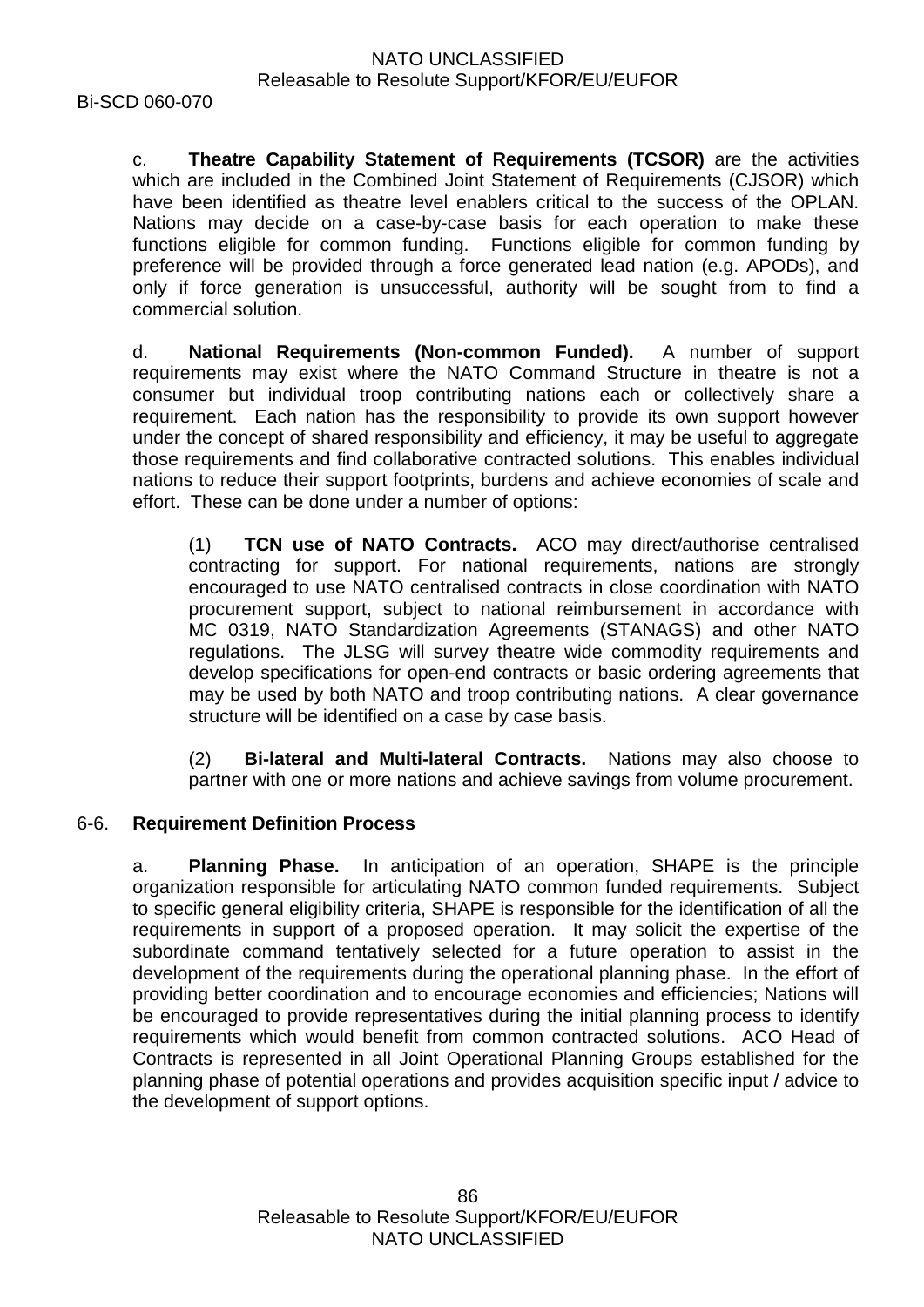#### Bi-SCD 060-070

b. **Identification of the Acquisition Strategy for a new operation.** The following diagram indicates the general considerations applied when planning a new mission. It is essential that general acquisition considerations be included in the proposed concept of operations initially sent to the Nations for approval. This will lay the foundation for follow-on force generation, outsourcing and agency tasking in the development of the associated OPLAN.



c. **Assistance of a Contract Integrator for Logistics Support.** The Logistics Contract Integrator (CI) is an agency team permanently represented at SHAPE and in the Joint Force Headquarters tasked to provide advice during the planning process on the most current commercial solution options available and the related planning assumptions. The NATO Support Agency (NSPA) has been designated as the default CI for logistics operational planning support to SHAPE. The use of a CI is complimentary to the requirement definition task performed by the logistics planners and is considered a tool available and not a substitute for it<sup>[3](#page-86-0)</sup>. There is a clear distinction between the standing task assigned to the NSPA to provide the CI planning capability and the decision to appoint the NSPA as the contracting agent responsible for the execution of contract on behalf of ACO. The decision to make use of the CI or any other agency part of the agency e.g. Logistics Operations, for the execution of contracts, a separate Logistics Support Agreement (LSA) will be submitted to the BC for approval covering the detailed deliverables, performance measures and liability considerations specific to that mission, functions or task.

<span id="page-86-0"></span> $3$  SG(2010)0376 Annex 2 "...the extent to which NATO agencies contribute to the definition of the military requirements while at the same time take responsibility for the for the acquisition and implementation processes remains a matter of concern. This is especially the case as the NATO Commands have largely lost the ability to define and cost requirements with the risk that they become overly dependent on agency support".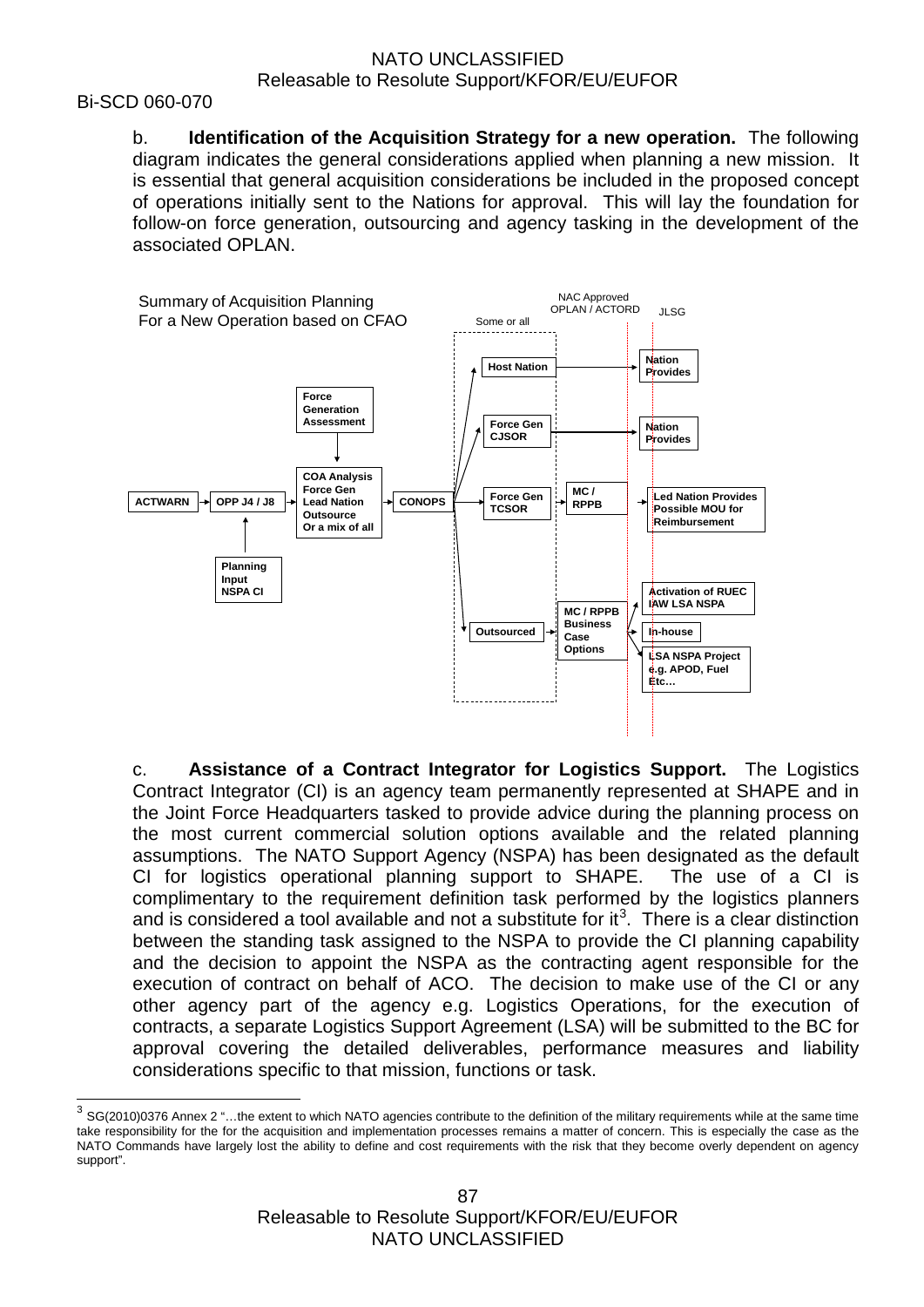d. **Decision to Outsource.** Outsourcing remains the sole purview of the 28 Nations and therefore any dormant/assured access contracts pre-established can only be executed with the specific approval of the Nations in line with the funding arrangements agreed for a defined operation. During the development of the Concept of Operations/OPLAN, a business case will be required for any proposed outsourced solution. The business case must demonstrate an anticipated failure in force generation and there is no likelihood that a nation is willing to be reimbursed as a roles specialist lead nation, and that the outsourced solution meets minimum military requirements at an affordable proposed cost. The business case is required whether the outsourcing is done through an agency or in-house capabilities. Once the decision is made to use the CI for the execution of contracts, a separate contractual agreement will be submitted to the BC for approval covering the detailed deliverables, performance measures and liability considerations specific to that mission, functions or task.

e. **Post Activation AOM Requirements.** SHAPE has a requirements planning process which is well established and is used to validate the minimum military requirement through a Crisis Management Resource Requirement structure. This mechanism ensures NATO requirements are properly coordinated and staffed for the appropriate approval at NATO HQ. A significant share of the requirements will be identified and generated in theatre and staffed according to their funding source.

(1) **Operations and Maintenance Requirements.** Procurement of goods and services in direct support of the NATO elements in theatre make up part of the budget submission and are established and executed in-theatre. These requirements include the goods and services associated to the operations and day-to-day maintenance of the NATO common funded entities.

(2) **NATO Security Investment Programme Requirements.** Investment will always have to be staffed through the chain of command to the Investment Committee as there is no delegated authority for infrastructure (includes CIS, infrastructure and major capabilities). The Crisis Response Operations Urgent Requirement (CUR) process is the principle mechanism for staffing these requirements. It is during this process that a Host Nation is determined and will be recommended to the Investment Committee to do the contracting of the project. The chart below shows the approval process for CURs.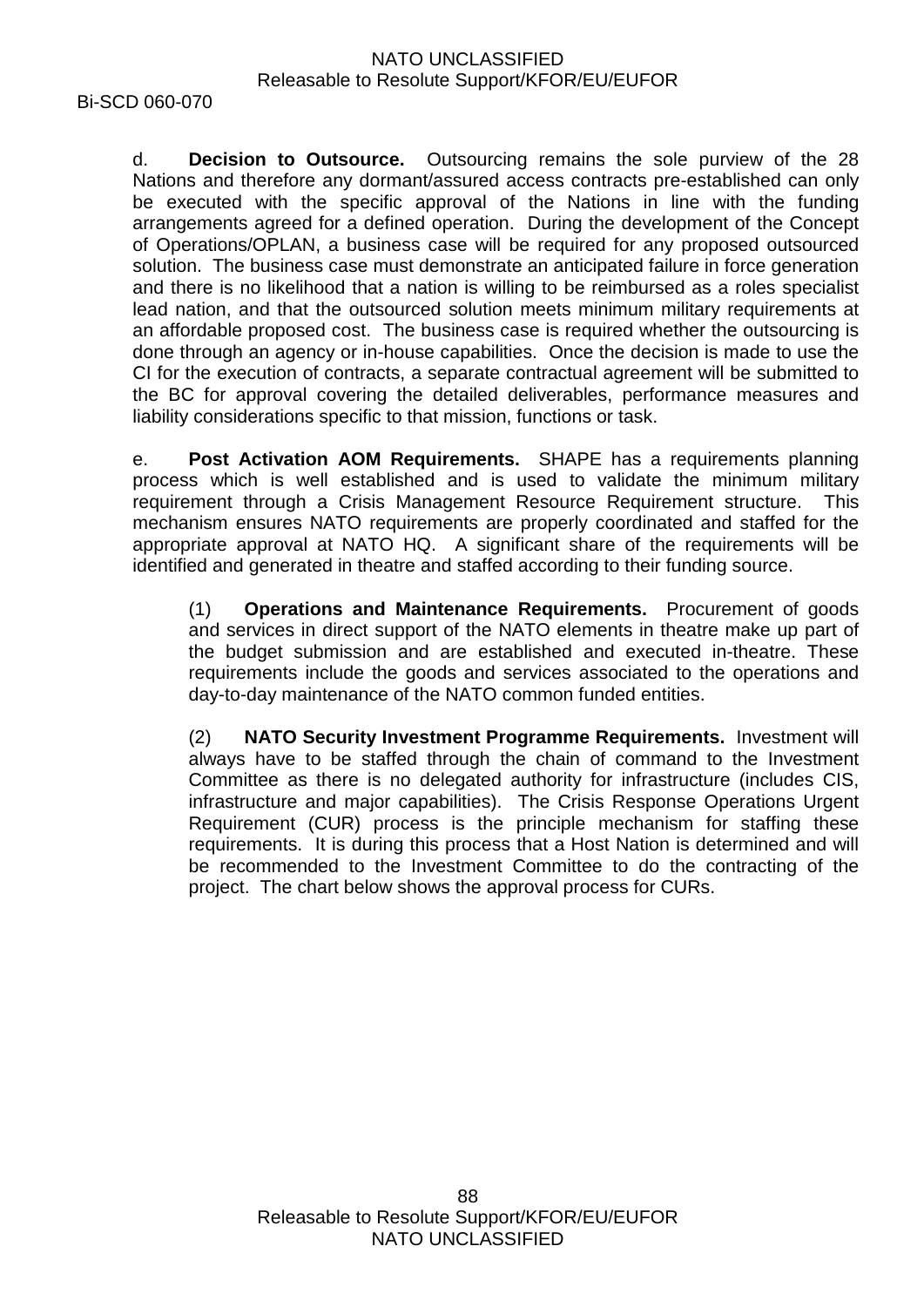Bi-SCD 060-070



6-7. **Acquisition Planning and Policy.** The ACO Financial Controller has the ultimate responsibility to ensure contracting of NATO requirements is conducted in accordance with the ACO procurement policy and the policies approved by the Nations. As such, the ACO Head of Contracts is the functional expert entrusted to oversee acquisition planning and execution within ACO including AOMs. Unless otherwise specified Chapter 3. outlines the specific responsibilities and thresholds which delineate what contracting effort can be done at each level for contracts expending O&M common funds.

6-8. **Contracting Officer Certification.** In order to achieve "certification" (warrant), potential theatre Contracting Officers should have completed a period of NATO contracting training. If successful, ACO Head of Contracts will issue a recommendation to the Theatre FC who will staff the warrant for HQ Chief of Staff's signature. The responsibility for training and authority for certification may be delegated to the Joint Force Command (JFC) or alternate authority.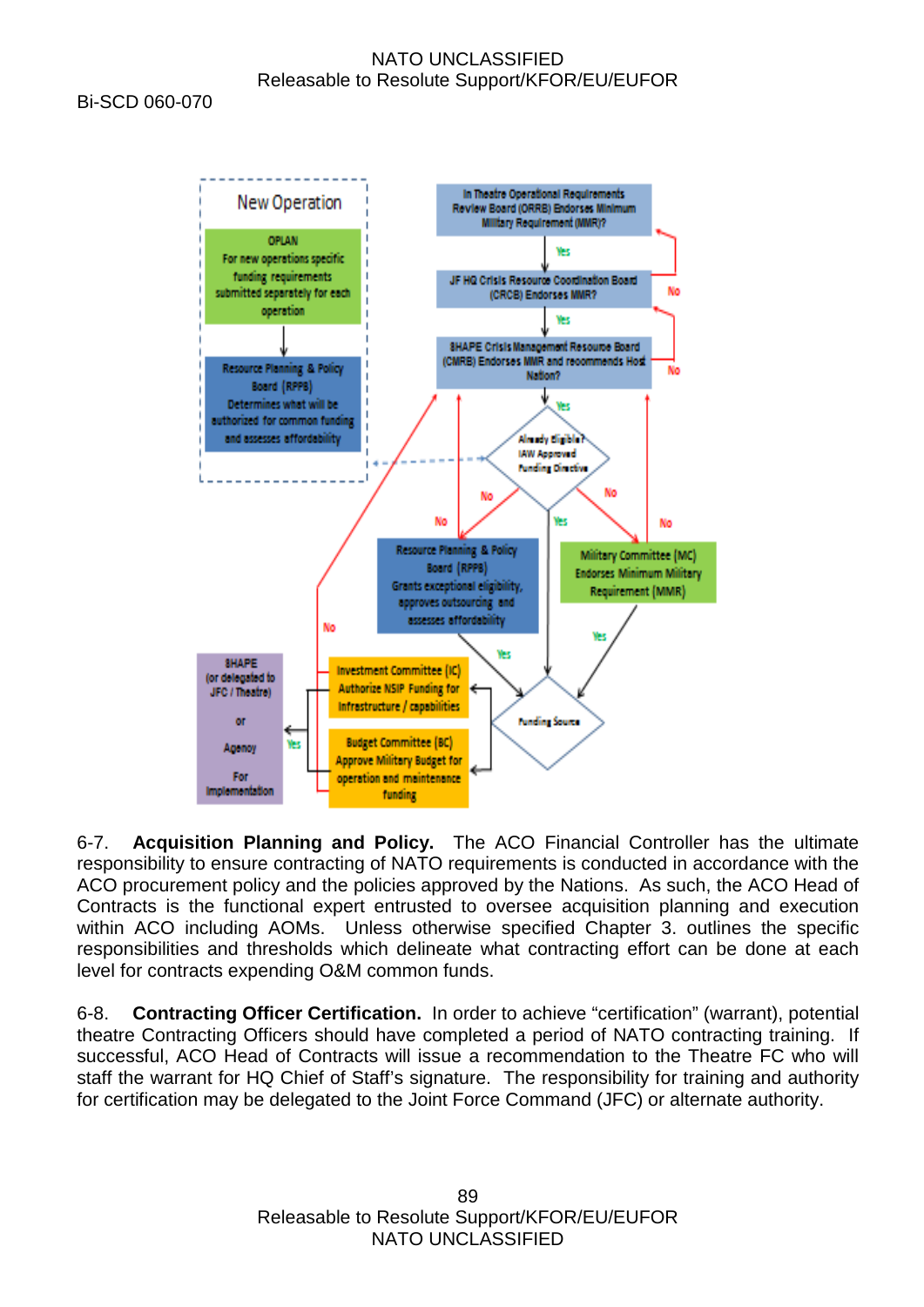#### Bi-SCD 060-070

6-9. **In-theatre Contracting Structure.** Contracting organisations may be centralised, dispersed, static, mobile, embedded in separate organisations such as within the Joint Logistic Support Group (JLSG) or may operate in the peacetime HQs (via reach-back). Irrespective of location, the Theatre FC will retain full responsibility for financial operations including NATO contracts on behalf of the Theatre Commander. As such the senior contracting representative in a theatre of operations shall be the Theatre Head of Contracts (THOC).

6-10. **Theatre Head of Contracts.** The Theatre Head of Contracts (THOC) and staff will provide procurement/contracted support for supplies, services, and support in accordance with NATO regulations and ACO procedures (subject to specific waivers requested and approved). The Theatre FINCON will establish a mission tailored procurement support organisation under the supervision of the theatre head of contracts. Depending on the scope and duration of the operation; this may include a reach-back capacity at the JFHQ. This organization shall be a responsive to the Theatre Requirements Review Board is responsible to manage and validate all Theatre level requirements.

The THOC will receive technical direction, support, and assistance from the JFHQ and SHAPE as applicable. The THOC shall be responsible for coordination and oversight of NATO and national contracting activities in theatre, and will provide direct procurement support to the operational HQ and associated elements.

Additionally, the THOC may request staff augmentation from NATO agencies subject to approval by the Resource Committees at NATO HQ. In such cases, such staff will be collocated in the contracting support element (staffed by the agency, national staff, or combinations thereof) within the Joint Logistic Support Group (JLSG). Nations must give prior authorisation (and confirm availability of funding) for NATO contract on their behalf (NATO will not pre-finance national requirements without the specific, prior consent of the ACO FINCON). Provision of centralised support to external bodies is limited to that which can be sustained from existing manpower/system resources and is subject to manpower regulations and the approval of ACO Head of Contracts, JFHQ FINCON and the Theatre FINCON.

6-11. **Theatre Allied Contracting Office (TACO) Organisation and Responsibilities.** The Theatre Allied Contracting Office (TACO) is subordinate to the THOC and will be physically located with or adjacent to the Theatre FC. Both the Theatre FC and the THOC should be ideally located with the Operational Commander. The TACO will function as the central coordinating and tasking authority for the Theatre contracting support effort, and should be suitably staffed and equipped to perform the following functions:

a. **Advise the Operational Commander.** Provide advice to operational Commanders on procurement support issues.

b. **Assessments.** Assess business opportunities permitting the use of third party vendors or local operators or companies from NATO and non NATO countries.

c. **Theatre Contracting Policy.** Establish and promulgate Theatre contracting policy.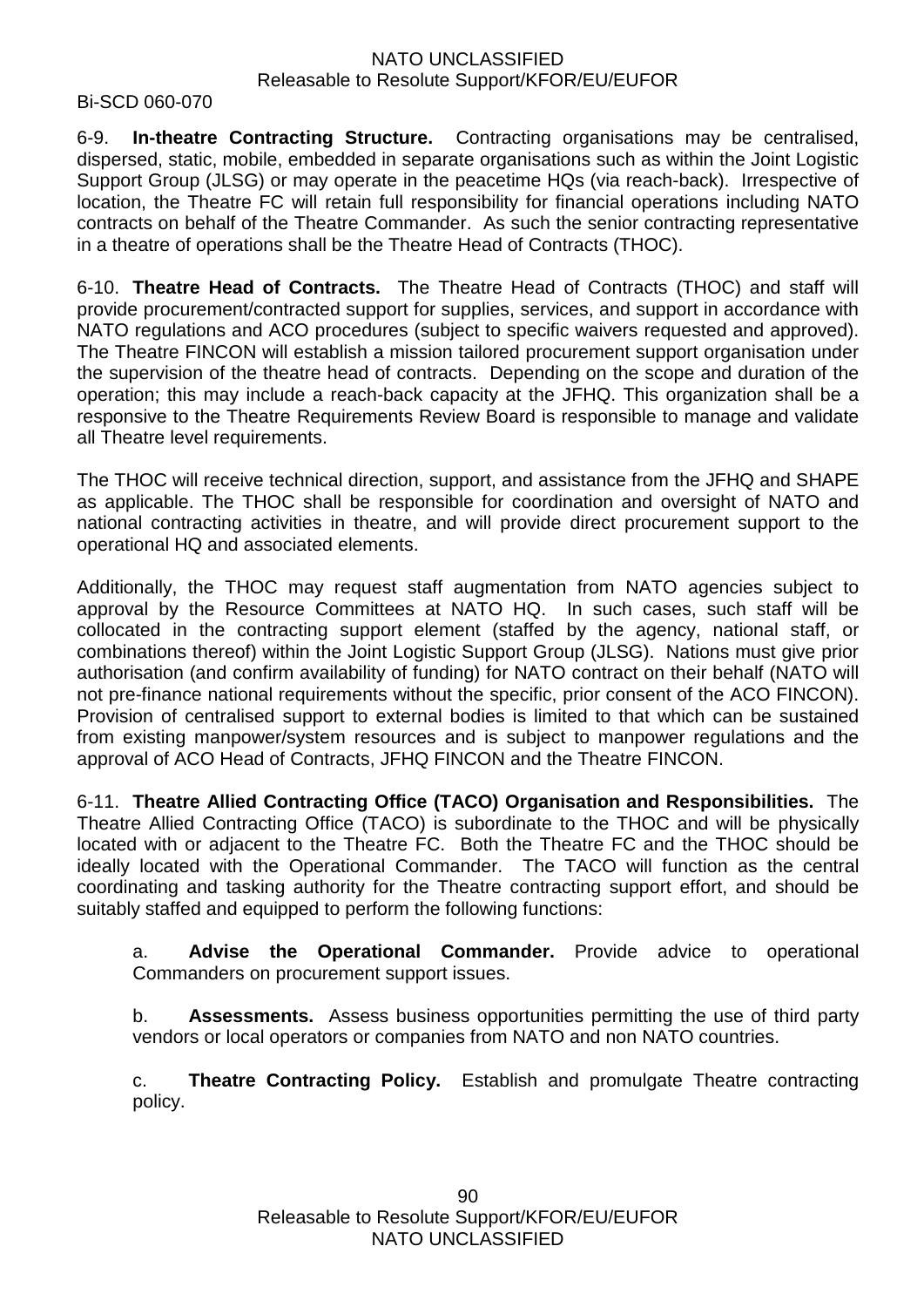Bi-SCD 060-070

d. **De-conflict Contract Requirements.** Coordinate and deconflict the efforts of other NATO, National and other governmental or non-governmental contracting agencies in Theatre. Compete and establish Basic Ordering Agreements (BOAs) for use by all NATO HQs and Allied forces in Theatre. This will be conducted in close cooperation with CJ4. If a Joint Logistics Support Group (JLSG) is activated, this function may be performed by the JLSG-Regional Allied Contracting Office (RACO), however remains accountable to the Theatre Financial Controller.

e. **Continuity.** Achieve continuity and expertise capability by balancing a mix of military and civilians (either national or international).

f. **Statistics.** Collect and coordinate contracting statistics and provide reports via CJ8 to higher HQs as required.

g. **Liaison.** Interface and provide liaison between contractors, customers and CJ8 personnel.

h. **Coordination with Legal Advisor.** Coordinate Host Nation Support (HNS) issues with the Theatre Legal Advisor. Liaise with the Legal Office on all judicial matters related to contracts.

i. **Quality Assurance Programme.** Implement a quality assurance programme for the monitoring and acceptance of contractors' / vendors' activities and performance.

j. **Customs and Excise.** Provide customs' services to NATO operations and, within means and capabilities, to National forces when operating under a NATO mission.

k. **Co-ordinate Rear Area/Reach-Back Support Requirements.** Should the OPLAN establish a Rear Area or a Reach Back concept, the TACO shall coordinate all rear area/reach back support requirements and operations.

At certain stages, contracting operations may be conducted by a single office (i.e., TACO). In such cases, the TACO will also perform the functions detailed below as RACO functions**.**

6-12. **Regional Allied Contracting Office (RACO).** Regional detachments of the TACO may be established to provide local support to subordinate NATO HQs or forces operating remotely within the Theatre. These units remain part of the Theatre-wide contracting organisation. These detachments will normally be oriented to support either a geographical region, or a particular agency or capability within the organisation (i.e., Theatre Engineers, JLSG). RACOs should be appropriately staffed and equipped to perform at least the following functions:

a. **Compete and Award Procurement Actions.** Compete and award procurement actions in accordance with regulations and procedures developed for the Theatre for a specific region, customer, or function.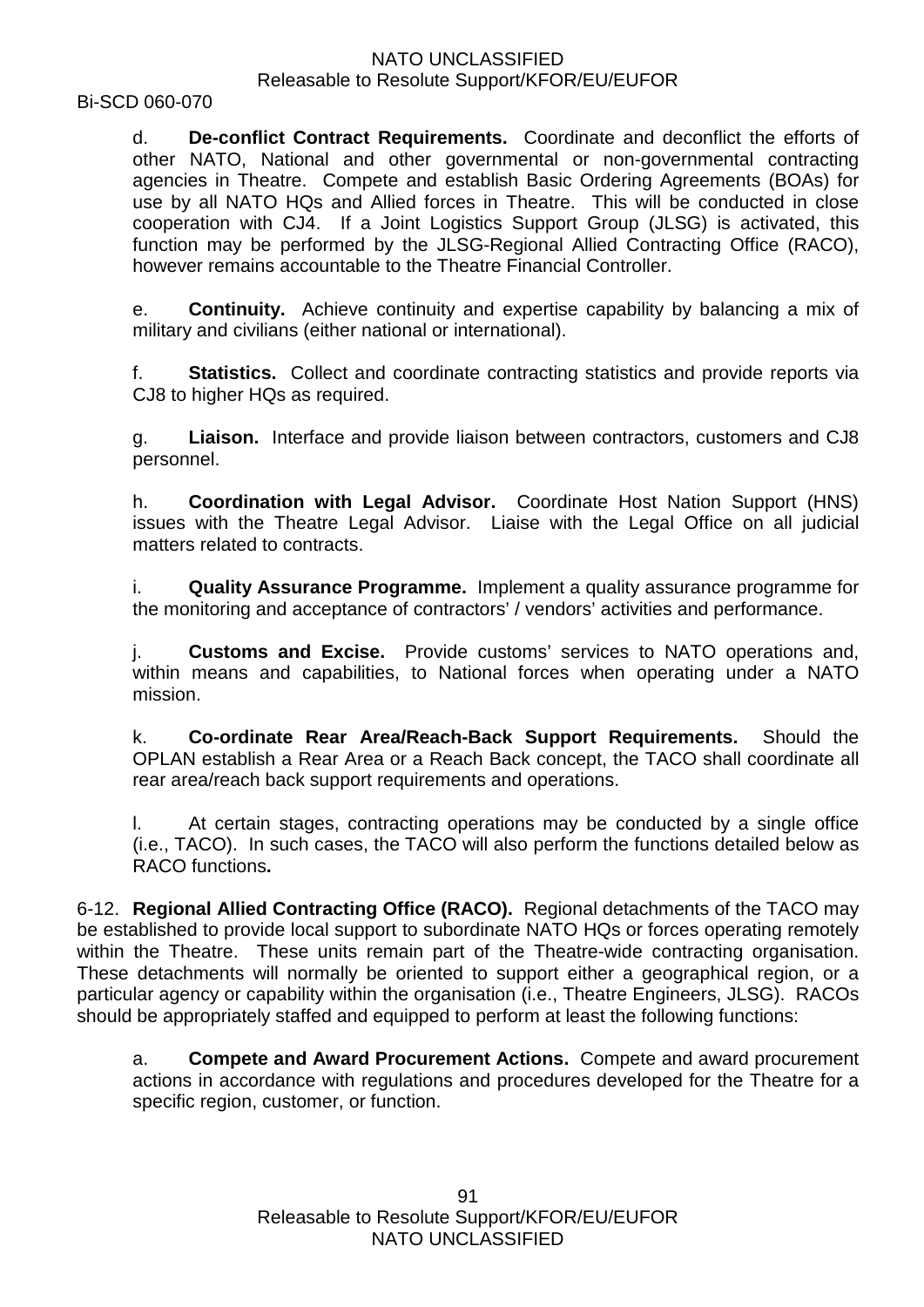Bi-SCD 060-070

b. **Process Invoices for Payment.** Obtain and process certification of contractor/vendor invoices for payment and transmit this information to the appropriate fiscal/disbursing personnel. A collocated J8-Forward Accounting Support Team (FAST) may perform an alternative to this operation.

c. **Maintain Records and Provide Statistical Information.** Maintain all required documentation, files and archives and provide statistical information to the THOC for analysis and for reporting to higher authorities.

6-13. **Mobile Allied Contracting Offices (MACOs).** The operational situation may require the deployment of Mobile Allied Contracting Offices (MACOs) who will perform the same function as static RACOs. MACOs should be suitably equipped with dedicated vehicles, mobile voice and data communications capability, ground navigation equipment, secure storage, consumable supplies, etc. The Commander is responsible for ensuring appropriate security arrangements are in place prior to embarking on mobile missions. In order that the team can award contracts, certify invoices, process/disburse payments, and account for expenditures anywhere in the Theatre, a mobile team may include a Fiscal Officer and/or a Disbursing Officer, or other persons authorised to perform these functions. AJP-4-6(B) Section V lays out the roles and responsibilities of each part of the JLSG and how J8 interfaces with the JLSG.

6-14. **Joint Logistic Support Group (JLSG).** When specified in OPLANS, a RACO and a Forward Accounting Support Team (FAST) can be integrated into a JLSG. Their main responsibility is to execute contractual and fiscal actions generated by other JLSG cells in accordance with priorities established by the JLSG Director. The JLSG routinely co-ordinates logistic activities and reporting of surpluses and/or shortfalls among the component commands and other organisations. The JLSC RACO may execute centralised and/or theatre-wide contracts and agreements for common logistic shortfalls that require a contracting solution. Such contracts could allow the theatre to achieve economies of scale and thus reduce TCNs and NATO overall contracting costs. As these contracts must be customer funded unless otherwise directed by the NATO Finance Committees, any contract including those assigned to NATO agencies must be approved by the Financial Controller (through the THOC). The JLSG RACO is also in the best position to enhance business information sharing between NATO HQs, TCNs, and GO/NGOs. The JLSG RACO cell will be mission-tailored in size and composition, and could include representatives from TCNs. The JLSG RACO is subordinate to the JLSG Director, while subject to functional and technical (contracting and fiscal) guidance/direction from the THOC and Theatre FC. The FAST Team acts under the exclusive guidance of the Theatre FC, and remains part of the overall Theatre-wide J8 structure. Under the authority of the Theatre FC, agency personnel can be requested to augment the JLSG however, agencies are not authorized to commit NATO or nations to any financial liabilities unless specifically authorized to do so.

6-15. **Rear Area Support/Reach Back.** A rear area/reach-back NATO HQ may be appointed to provide support to other HQs in Theatre. The NATO HQ will be responsible for:

a. **Special Procurement.** Procurement of complex or sensitive goods and services to support the operation in response to requests from the THOC.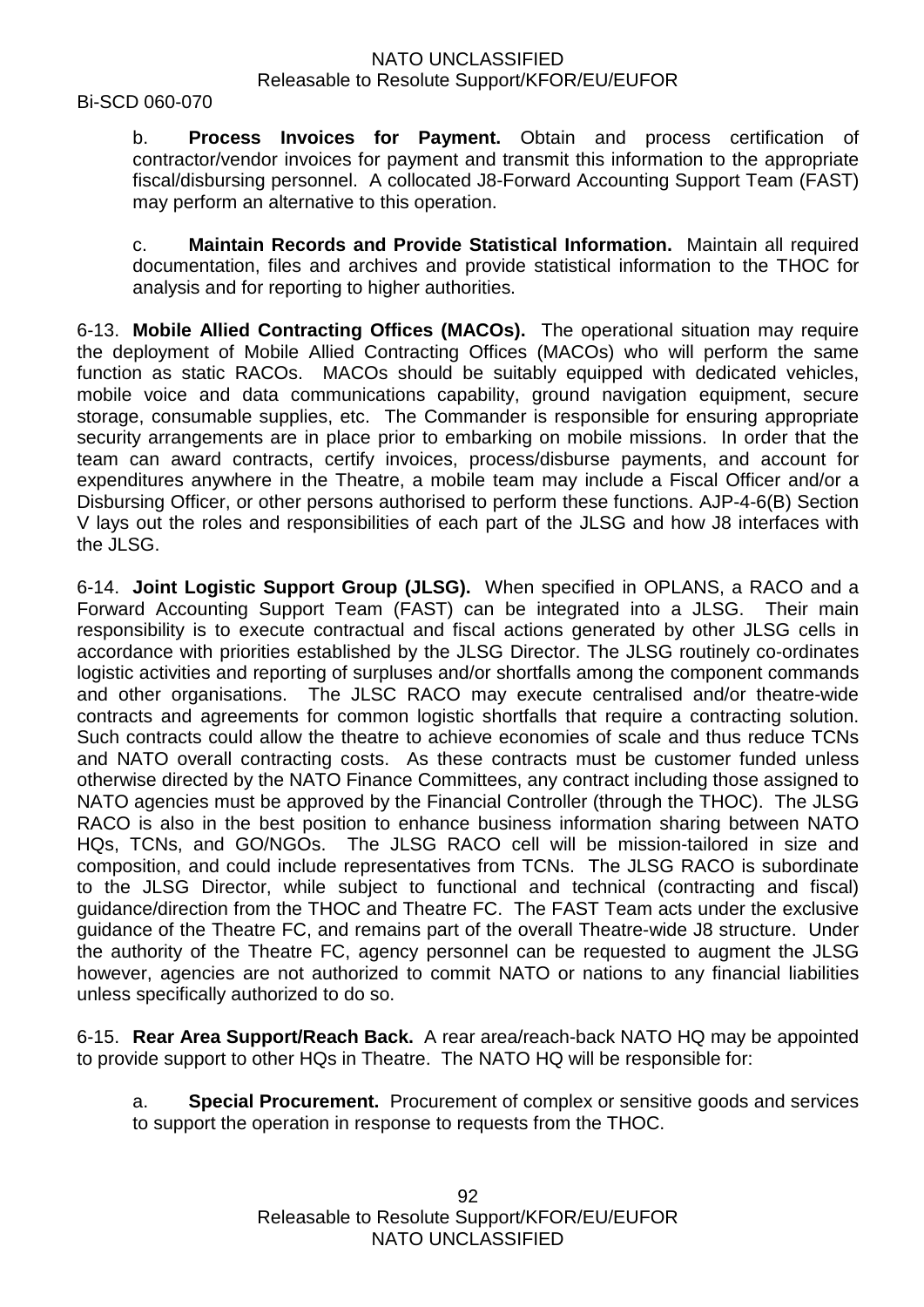Bi-SCD 060-070

b. **Movement of Material/Personnel.** Establishing a contractual framework for strategic airlift and moving material to the Theatre preferably on the basis of regularly scheduled transport, i.e., weekly commercially/military channel flights.

c. **Material Tracking.** Establishing a contractual framework for the progress of material under procurement or "en route" to the Theatre and providing status information to the TACO.

d. **Supplement Expertise for Specific Contracts.** Supplement current expertise for specific contracts such as Foreign Military Sales (FMS), Acquisition Cross Service Agreement (ACSA), commercially sourced complex requirements, etc.

6-16. **International Agreements.** Memoranda of understanding/agreement (MOU/MOAs) with binding categorical implications to NATO budgets must be forwarded via SHAPE for approval by the funding committees prior to signature. MOU/MOAs providing for specific procurement of supplies or services from nations are considered a form of contractual instrument. All such agreements shall be submitted to SHAPE for approval as it remains the only legally recognized body within the command authorized by NATO to enter in agreements. SHAPE may delegate the signature of agreements once all applicable parties have reached consensus and approvals have been given. Day-to-day administration of these agreements may be delegated to the theatre and the THOC shall be the point of contact for the Financial Controller.

6-17. **Contract Categories.** A number of contract categories exist depending on the type of contract and source of funding. The following provides an overview of the different categories:

a. **Host Nation.** Primarily applicable to NSIP projects, a NATO Nation, SHAPE or a NATO Agency can be designated as host nation for a project. ACO will remain responsible for defining the requirement and recommend the designation of the host nation. The designation of the host nation is subject to agreement by the IC and will be responsible for the conduct of the contracting process in accordance with the rules and regulations prescribed by the IC.

b. **Direct to Industry (In-house) Solution.** The military budget covers the operation and maintenance costs for good and services in support of established activities and may include the procurement of replacement minor assets. This predominately applies to common funded goods and services however contracts are normally extended to nations in order to maximized shared services and take advantage of volume discounts. The theatre HQ will normally conduct the contracting process for these activities for goods and services approved in their budget. For contracting activities which exceed their capacity or authority in theatre; the contracting effort will be done by a higher headquarter or an agency may be tasked to do so. All contracting done in support of AOMs for goods and services which are common funded will be conducted in accordance with applicable funding arrangements for that operation and limited to the eligibility criteria established by the 28 Nations.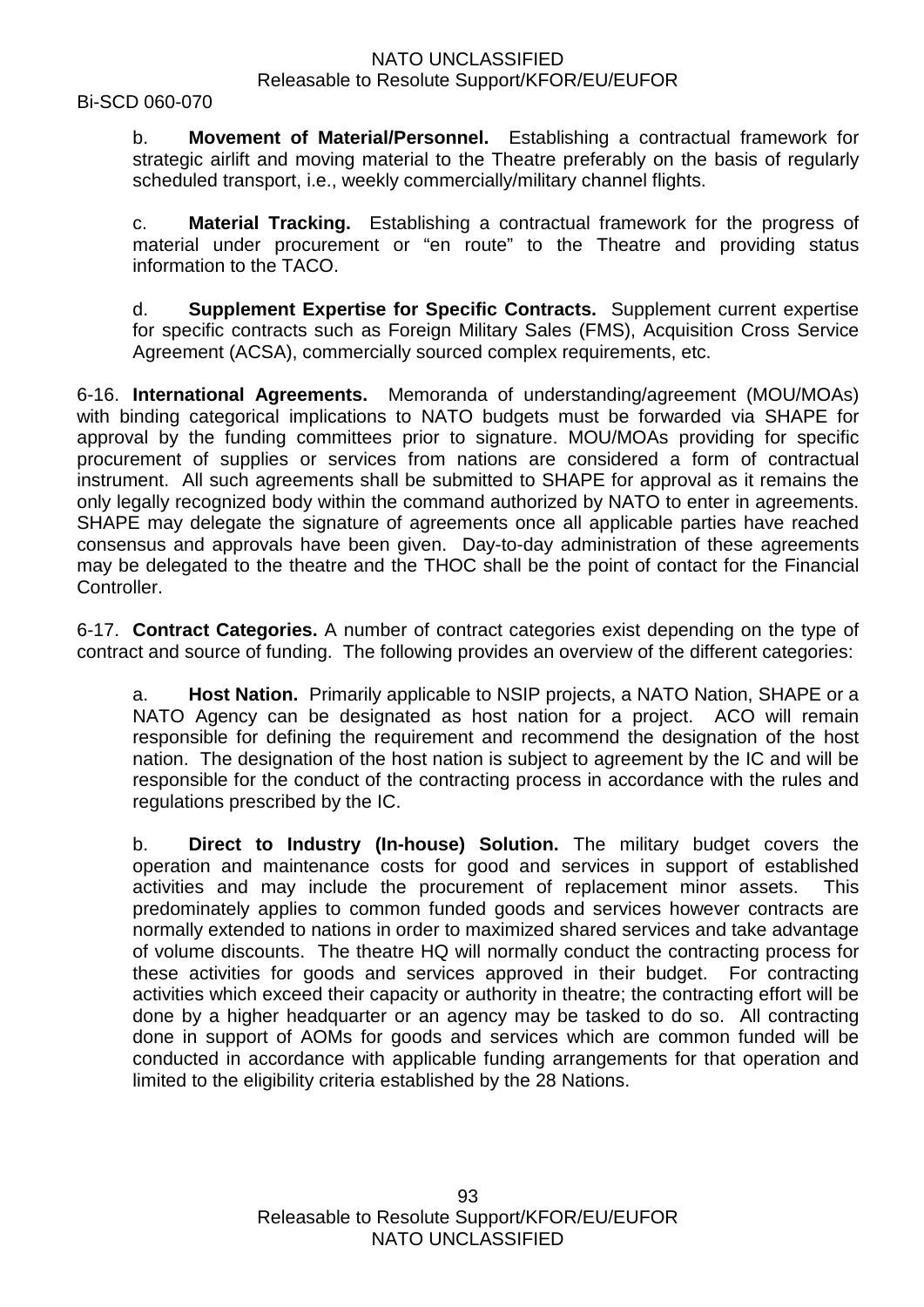Bi-SCD 060-070

c. **Agency Solution.** In addition to the provisions described above for NSIP projects, agencies can also be tasked to provide contracting support for goods and services in support of an operation under three principle mechanisms:

(1) **Bi-lateral or Multi-lateral Contracts with TCNs.** NATO nations and specific approved partner nations can request support from NATO agencies directly for contracting support. In these cases, the NCS will not participate in the requirement definition but will ask that oversight information will be provided to the THOC in order for the Theatre Commander to have visibility of the overall contracting activity in theatre and will have a role in the customs procedures and practices. ISAF has demonstrated the need for contracting visibility as contracting can be a significant enabler in operations. This does not exclude NATO of being a participant in these contracts but it would do so as a participant and only pay for its share of the goods and services consumed without accepting liability for the entire activity.

(2) **Theatre-wide NATO Contracts.** In order to facilitate common contracted solutions for support whether logistics or CIS, nations may agree to have an agency provide contracted support which would be under NATO direction thus the ultimate liability for the activity would be underwritten by NATO Nations e.g. ISAF APOD Activities or the Afghan Mission Network. Theatre-wide contracts can also be pre-facilitated by an agency in support of a stand- by activity such as the NRF (if requested by ACO and approved by the NATO Nations). These contracts may also include goods and services relating to Real Life Support and other common user elements in theatre. This type of arrangement assumes that NATO Nations agree to underwrite the project as TCNs although committed financially through a sales agreement; they are only committed to pay for costs as long as they participate.

(3) **Pre-established Agency Programs.** Mechanisms exist for NATO and Nations to establish programs for specific capabilities which are not limited to but can be used in support of operations. Strategic airlift and other weapons systems partnerships can be used to support operations but are managed under a specific programme.

6-18. **Use of NATO Agencies.** NATO Agencies are customer funded and as such are operating on a no profit / no loss concept. Accordingly, anything tasked to an agency will come with an administrative cost and additional potential liability for their personnel. For this reason, it is essential to understand the following process when determining whether an agency can be used in support of a mission:

a. **Decision to Task Agency.** The decision to use an agency resides with the NATO nations on the advice of ACO. Based on the information provided above, ACO must carefully consider whether the use of an agency is the most effective, efficient and economical means of obtaining the capability required.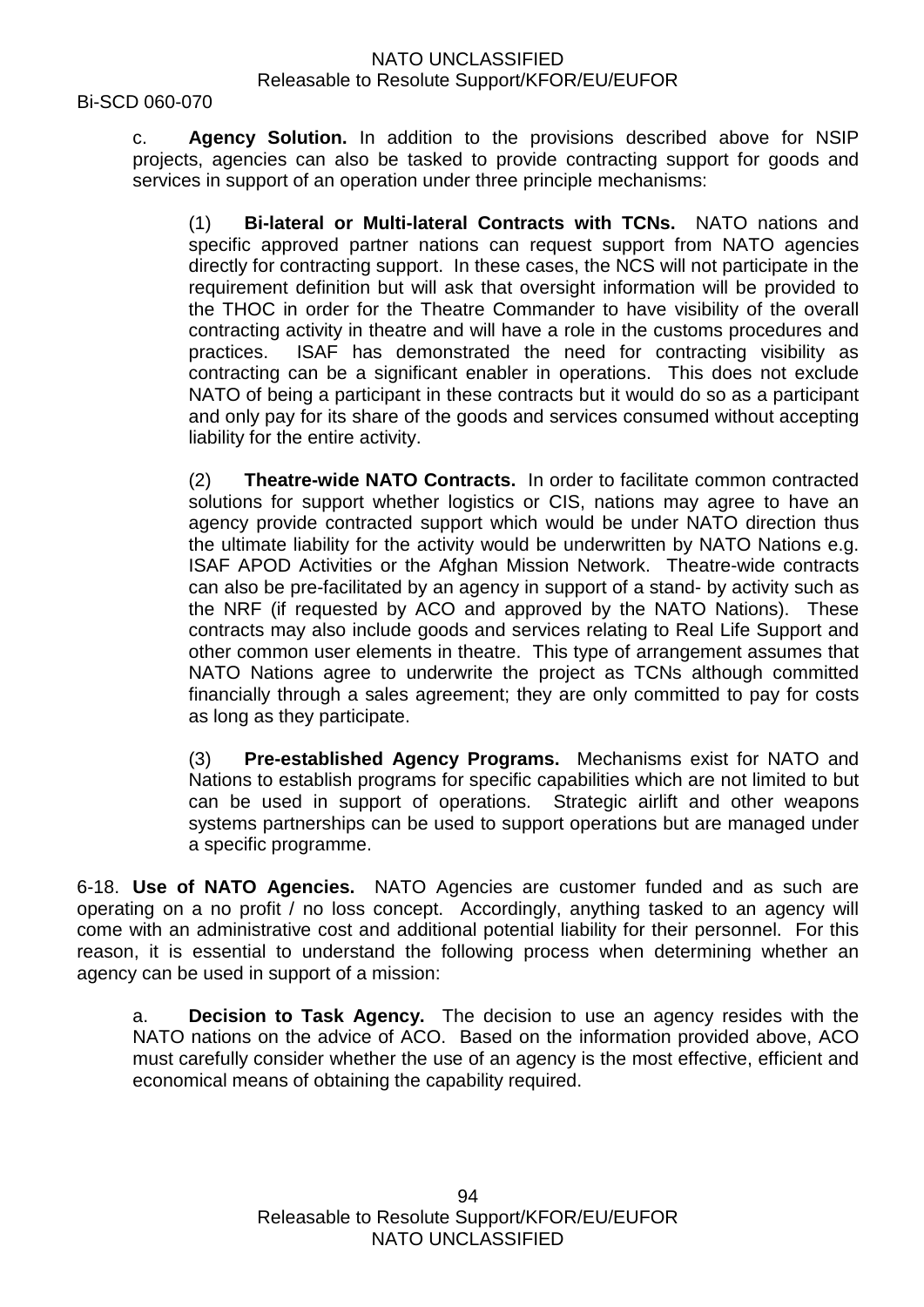#### Bi-SCD 060-070

b. **Making the Case.** Nations have directed that ACO as their representative develop capability requirements from the perspective of an intelligent customer<sup>[4](#page-94-0)</sup>. In doing so, the recommendation to use an agency must not only meet the minimum military requirement but also be able to demonstrate that it could not be achieved through the NCS, force generation through the NFS or by its own core capability.

c. **Committee Involvement.** Any decision to outsource services covered by common funding is subject to approval by the MC and the RPPB. Nations have requested that the request be supported by a business case<sup>[5](#page-94-1)</sup> which substantiates the recommendation to outsource and why the agency approach would be the most effective over all other options. It is for this reason that typically the decision to engage with agencies is reserved for SHAPE as the rotational nature of staff in a theatre of operations does not provide the continuity required to obtain the appropriate approvals and see the process to fruition.

d. **Contractual Agreement with Agencies.** The IBAN has observed on the inadequacy of the current mechanisms used to task agencies. MOAs, SLAs, LSAs and other agreements form the basis for major tasks assigned to the various agencies supporting operations. Accordingly, the agreements are devised to better reflect the contracting procedures outlined in Chapter 3 of this directive. However, the following differences must be noted:

(1) ACO will not be able to take legal actions against performance issues under these agreements as would be the case when dealing with commercial entities however the intent is to formalize in more detail the agreement between the agency and the command.

(2) Agreements will include descriptions of what is required from the agency as well as the Statement of Requirement (SoR) for the functions / services they are tasked to contract for on ACO's behalf.

(3) The agreements will cover issues such as clearly define deliverables supported by relevant and useable performance indicators. Moreover, specific deliverables will also define the theatre commanders responsibilities and limitations regarding the provision of services in support of the agency such as force protection, intra-theatre movement etc.

(4) Instructions to Contractors Deployed on NATO Operations (CONDOs) are developed and provided to contractors whether contracted by ACO or agencies. Therefore the new agreements will also include a CONDO-like annex for agency personnel being asked to deploy into theatre for NATO purposes.

e. **ACO Involvement in Agency Contracting Process.** The decision to use an agency by no means diminishes ACO's responsibility as the requirement and resource owner. The following describes ACO's involvement and responsibility in various aspects of the contracting process:

<span id="page-94-0"></span>MCM-0144-2007 MC Intelligent Customer Initiative dated 26 Nov 07<br>AC/335-N(2010)0037

<span id="page-94-1"></span>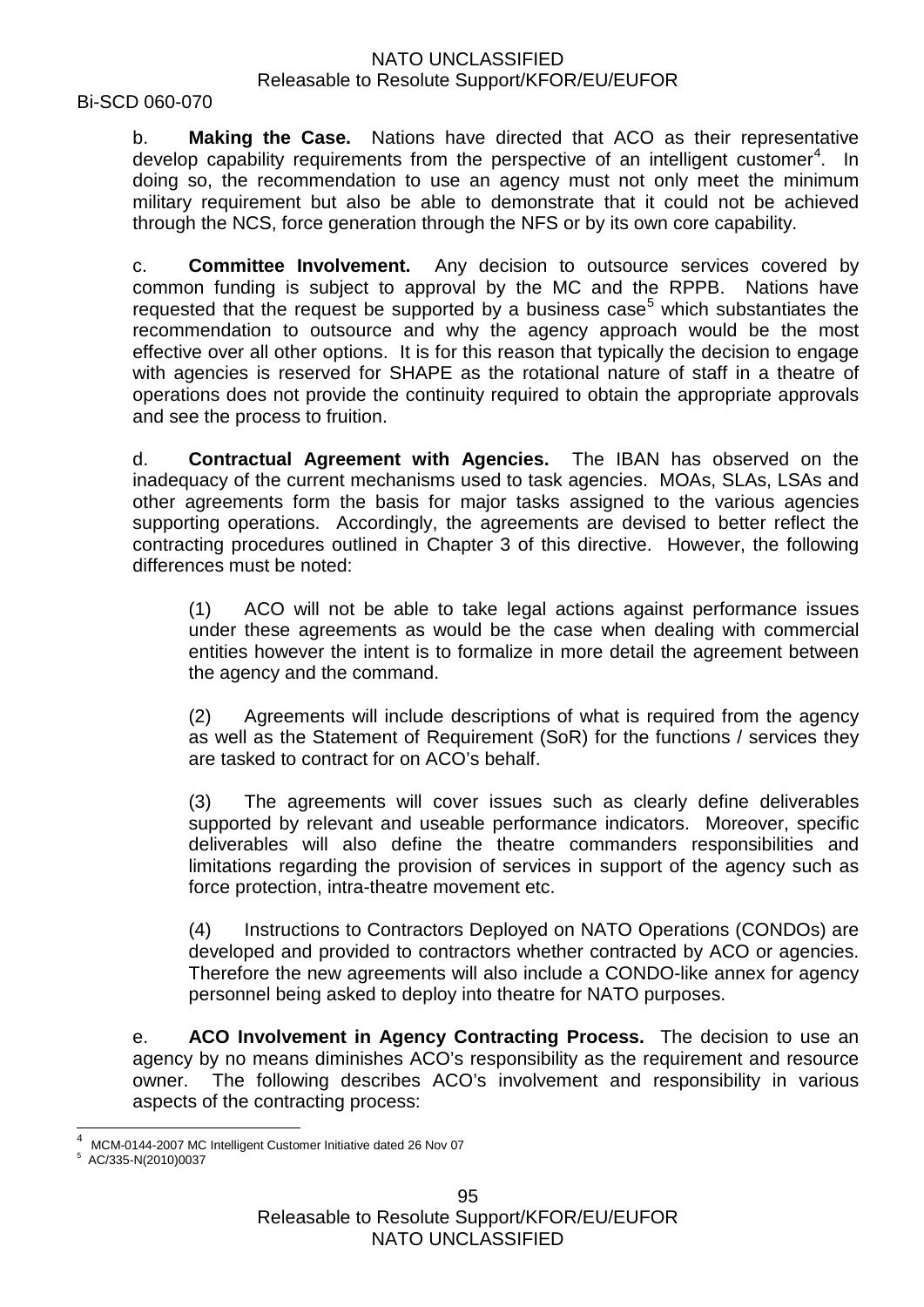(1) **Statement of Requirement (SoR) for Contractors.** The SoR remains the responsibility of the requirement holder. This document must be developed as a coordinate product within the command structure to ensure tactical, operational and strategic considerations are reflected. Although the agency or a contract integrator can provide advice in terms of commercial solutions expertise, they should not be the initiator of the requirement. The Command Structure through its audit capacity and financial oversight mechanisms must ensure that sufficient arm's length exists when making use of agencies at this stage. ACO Financial Controller's acquisition representatives will participate in the development of the SoR to ensure independence and completeness.

(2) **Statement of Work (SoW) for Contractors.** The requirement holder and the agency interact to ensure the SoR is translated into a commercially understandable SoW. It is here that the expertise and experience of the agency is essential to ensure the eventual contract will reflect and deliver the goods and services which will enable the capability. All final products will have to be approved by ACO prior to releasing them to industry to ensure that any clauses which commit the commander or NATO to provide services. The ACO Financial Controller's acquisition representatives may choose to participate in some or all of the agency competitive processes (these may be from SHAPE or the JFHQ responsible for the operation).

(3) **Statement of Work (SoW) for the Agency.** The responsible JFHQ and SHAPE will develop a SoW for the agency is the applicable tasking agreement which will clearly outline the responsibility of all parties involved in managing outsourced functions and provide clear deliverables and associated key performance indicators that the agency will be expected to report against.

(4) **Competitive Process.** Normally the Requirement Holder HQ will provide subject matter experts to assist the agency during the competitive process. In addition, SHAPE and/or the applicable JFHQ may elect to have a contracting representative participate as an observer in the competitive process since the Nations have repeatedly indicated that responsibility ultimately remains with SACEUR.

(5) **Contract Award Decision.** As the default contract will be a three year performance period with two optional years, most contracts will require Contract Authority (CA) from the Budget Committee. This can be done through the CA Table in the annual budget submission for reoccurring contracts and/or as a separate submission to the Committee. JFHQs will prepare the detailed submission providing the necessary information to obtain the Nations' agreement. SHAPE will continue to coordinate all submissions to the Committee.

(6) **Contract Execution and Administration.** The ultimate responsibility will remain at SHAPE for all agreements with agencies; however the JFHQ responsible for the operation may be delegated the responsibility for the day-to-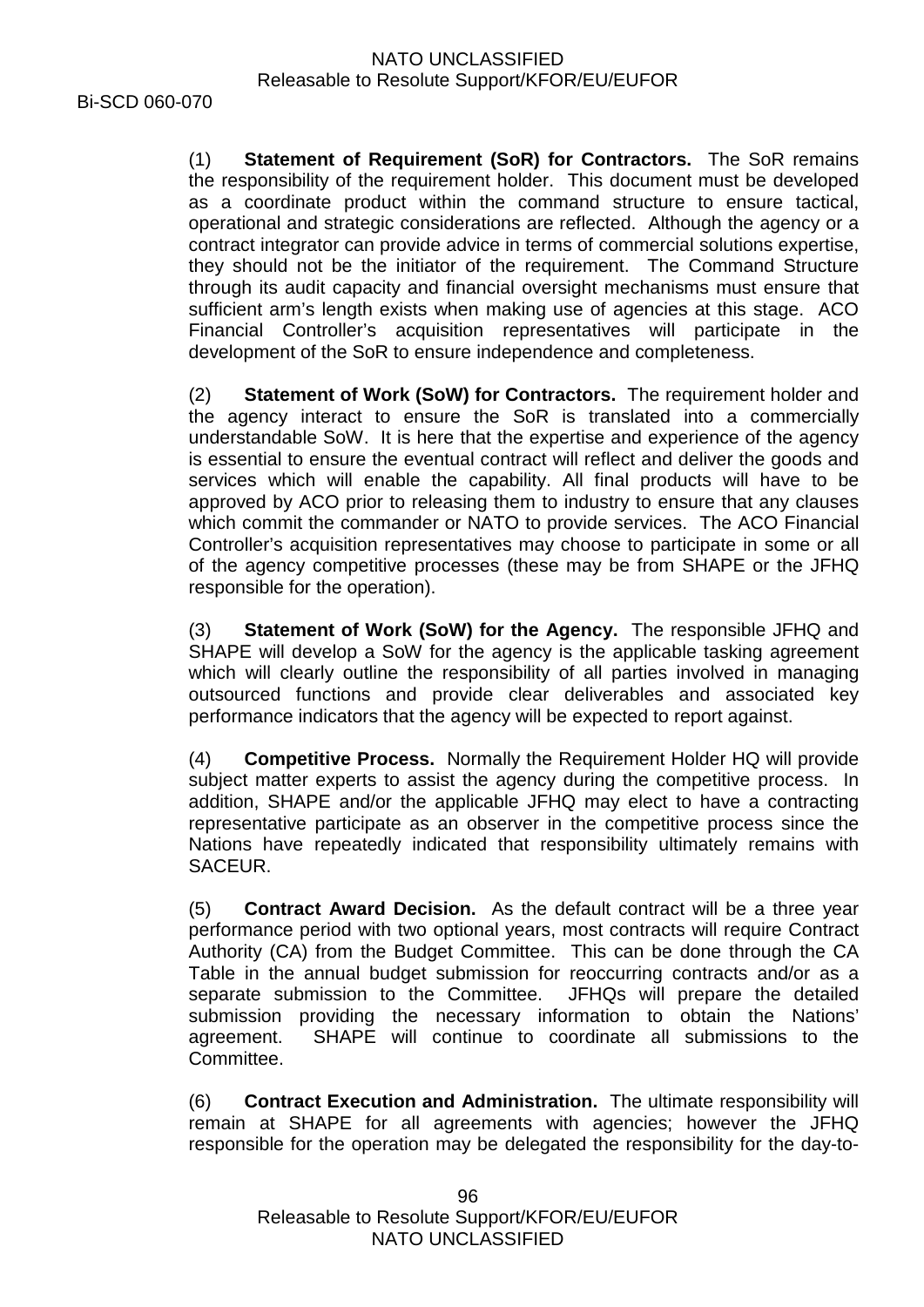Bi-SCD 060-070

day interface and management with the agency. This relationship will be clearly articulated in the agreement with the agency to avoid any confusion or misunderstanding. However, this will not preclude the participation of SHAPE representatives at key meetings/discussions involving matters that may have strategic implications or require interaction at the Committee level.

(7) **Agency Management Cost.** Nations have required increased information on the composition of the agency administrative fees added to the goods and services provided. Steps are being taken to increase transparency and better defined financial reporting requirements will be included in all future contractual agreements with agencies.

f. **Contract Modification, Extension or Re-competition.** For all contracts for which ACO as the owner of the program/project (underwritten through LSA by the BC) has tasked an agency, NATO retains the ultimate liability. Whether these contracts are used by nations or solely for NATO use, the following process is to be observed:

(1) **Contract Modifications.** Any modification needs to be properly supported with an agency proposal outlining the current contract provision, the problem and the proposed costed options to rectify the problem. This may also include splitting the contract if there are indications that the current contractor is abusing the potential sole source modification. Contracts modifications which have financial implications must be approved by the HQ holding the designated budget as long as the cost can be accommodated within the existing budget allocation. Any modification resulting in costs that cannot be accommodated will be staff through SHAPE to the Budget Committee for prior approval.

(2) **Extensions.** Contracts are normally competed on a 3-year initial performance period plus 2 option years. If the exercising of the options remains at the same cost, the responsible HQ can approve the exercising of the options. However, should modification accompany the request for extension which will result in cost increases (de facto sole source increases); a business case will be submitted to the Budget Committee outlining the options of extension versus recompetition. Financial as well as operational risks, benefits and implications must be covered in the business case.

(3) **Re-competition.** All contracts will be re-competed at the end of the initial five year period unless a strong case can be made due to severe impact on operations. They can also be re-competed should the contractor be found in default or initiates termination.

g. **Contract Termination.** Contract termination may be exercised at any time with the understanding that there may be residual costs associated such as cost of amortized investments by the contractor, minimum notice period guarantees, amortized mobilization and demobilization costs to name a few. Therefore, every effort must be made to ensure all contracts are awarded in such a manner to limit the amortization period to the initial performance period of three years or shorter if financially possible.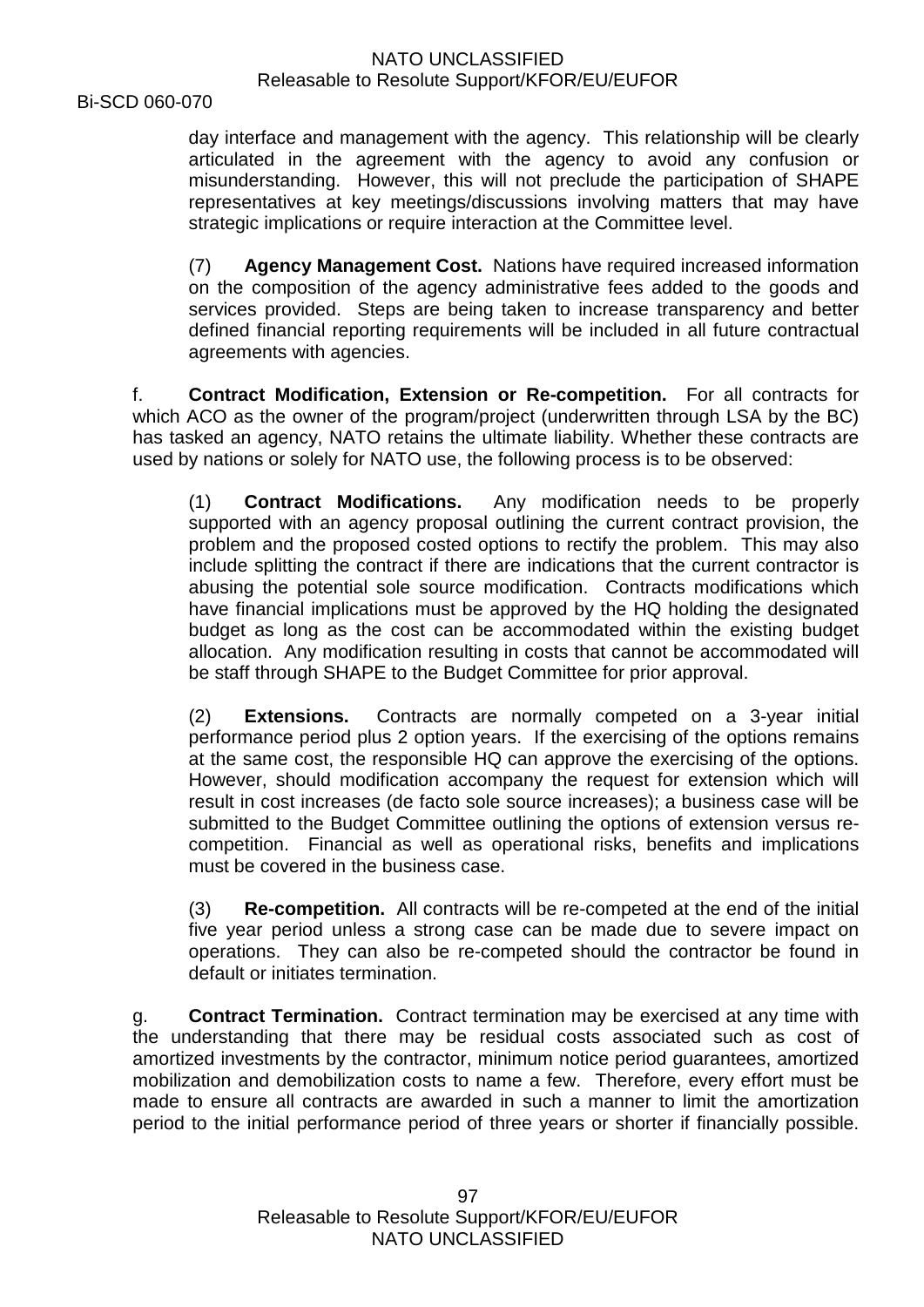#### Bi-SCD 060-070

This will ensure maximum flexibility for the Alliance should the situation change as short notice.

6-19. **Code of Conduct Purchasing and Contracting Officials.** Operations by nature are high risk environments. The tactical imperative often drives the tempo which encourages and often demands immediate responses. Concerns of financial due diligence and strict adherence to contracting regulations often are strained to the point of non-compliance. More recently, NATO has participated in theatres of operations where it may be the cultural norm to provide or offer gifts, bribes or other forms gratuities. Accordingly, any challenges presented by the wording of the Code of Conduct outlined in Chapter 1 shall be addressed to the Theatre Head of Contracts and Theatre Financial Controller for consideration. They will evaluate the materiality of the situation in consultation with the ACO Head of Contracts to consider what actions must be taken within the spirit of the code of conduct in relation to the operational imperative.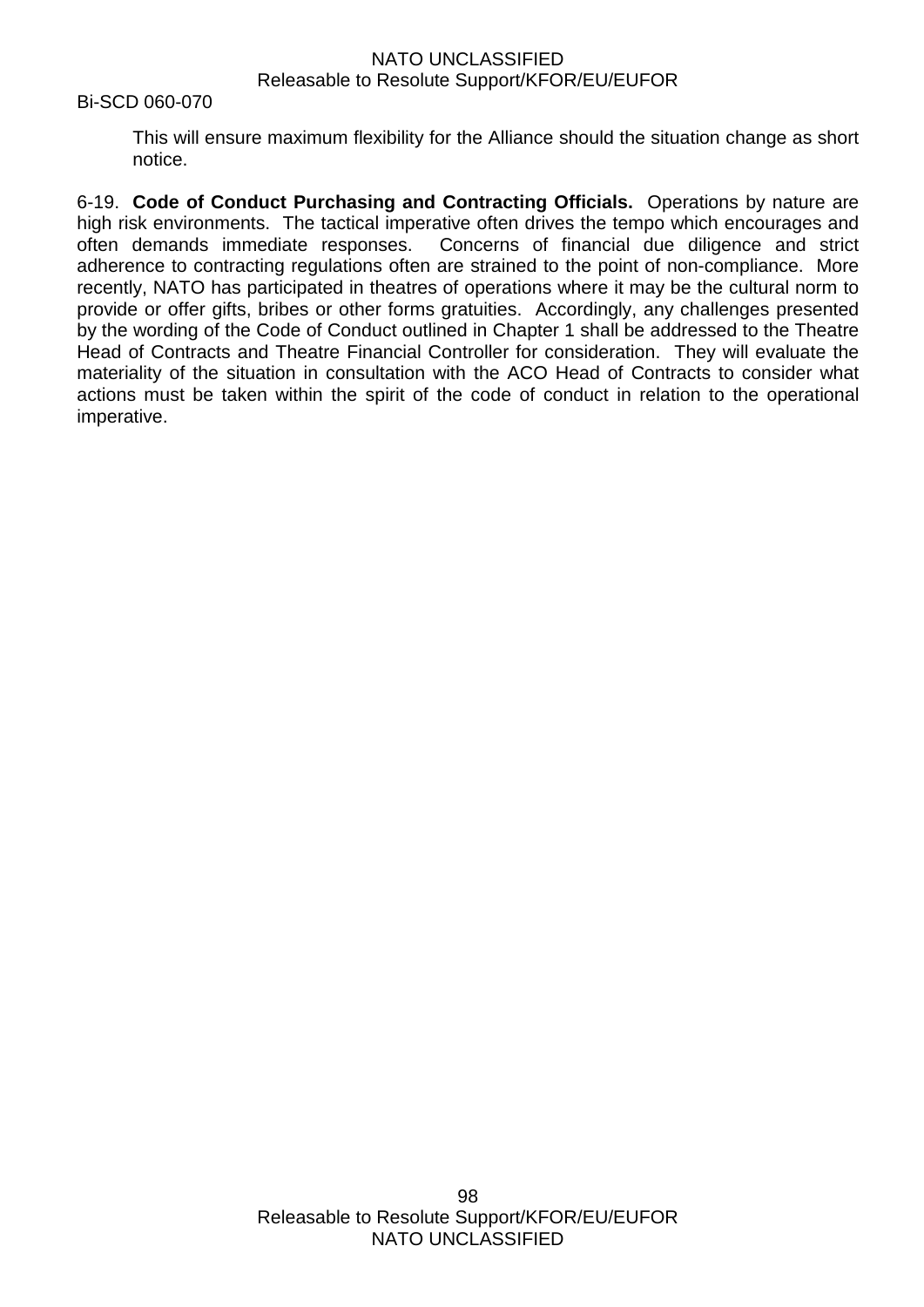ANNEX A TO Bi-SCD 060-070 DATED 30 JUNE 15

# **DEFINITIONS AND ABBREVIATIONS**

Definitions included herein are to assist and understand only the key words used in the main body of the Bi-SC Procurement Directive.

**ACO.** Allied Command Operations

**Acceptance.** It means the act of an authorized representative of ACO/ACT Headquarters (HQs) by which the ACO/ACT HQ, for itself or as agent of another, assumes ownership of existing identified supplies tendered or approves specific services rendered as partial or complete performance of the contract.

**ACT.** Allied Command Transformation

**Advance Payment Bond.** A bond that secures fulfilment of the contractor's obligations under an advance payment provision.

**Automated Financial Systems.** Accounting/contracting/logistic information systems based on the use of Automated Data Processing (ADP) tools (e.g., FinS, NDSS or PILS).

**Best Value.** The forecast outcome of an acquisition that, in NATO's estimation, provides the greatest overall benefit in response to the requirement when balanced against costs.

**Bid.** An offer to sell supplies or services in response to an invitation for bids, submitted via the means specified in the solicitation instructions (i.e., FAX, email, letter or under formal sealed bid procedure).

**Bidding Period.** Calendar days between the date the solicitation is distributed and the bid closing date.

**Bi-SC.** Bi-Strategic Command consisting of ACO & ACT

**BOA.** Basic Ordering Agreement

**Chief P&C Branch.** Head of a Purchasing & Contracting (P&C) Branch / function within an ACO/ACT HQ.

**Claims.** A written demand or assertion by one of the contracting parties seeking, as a matter of right, the payment of money, the adjustment or interpretation of contract terms, or other relief arising under or relating to the contract.

**Classified Information.** Information deemed to require exceptional safeguarding measures in accordance with ACO Directive 070-001.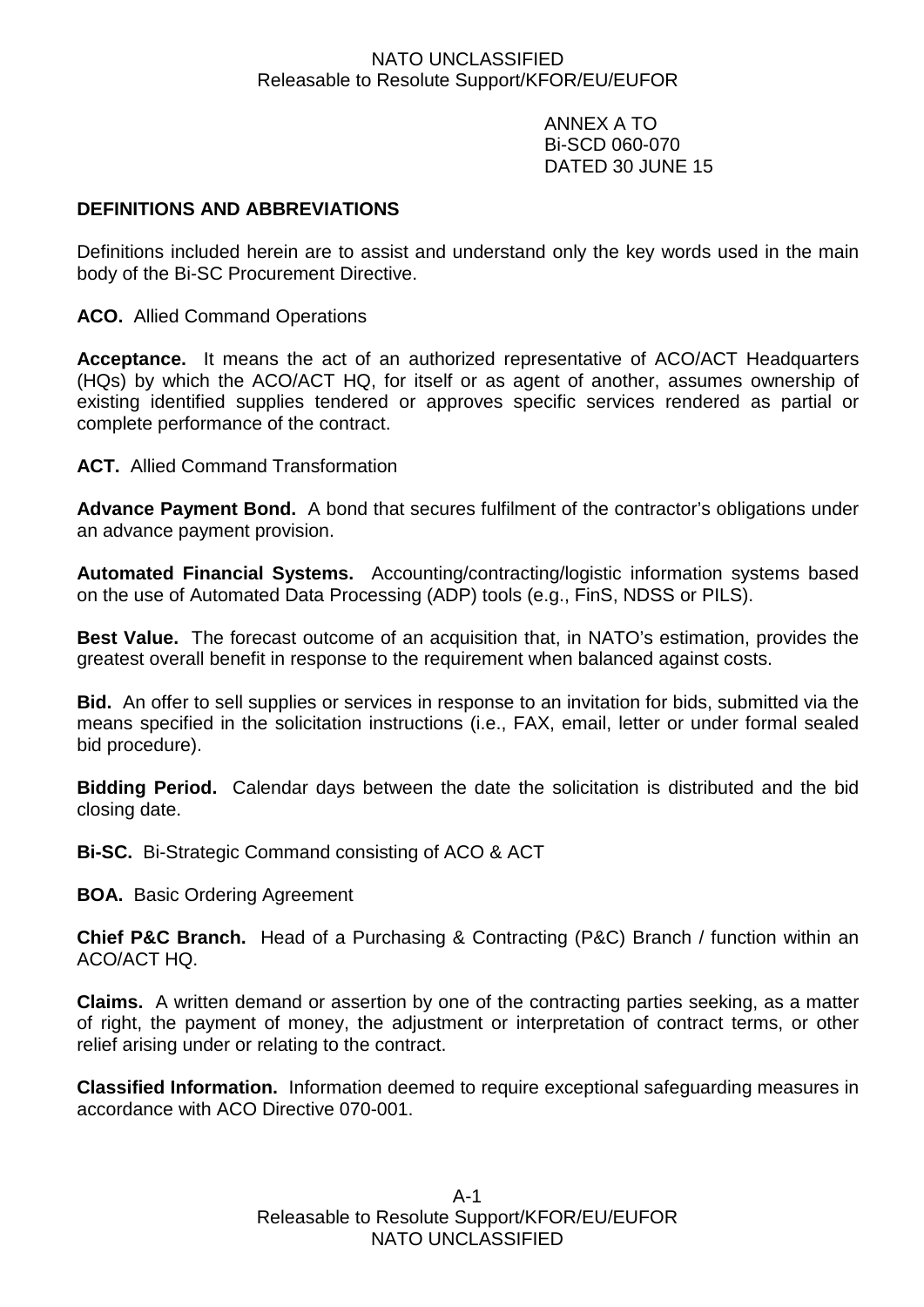Bi-SCD 060-070

**Competitive Range.** Based on the ratings of each proposal against all evaluation criteria we obtain all of the most highly rated proposals. The range may be further reduced for purposes of efficiency.

**Compliance.** Conformity with technical specifications and/or contract conditions.

**Conditional acceptance.** Acceptance of supplies or services that do not conform to contract quality requirements, or are otherwise incomplete, that the contractor is required to correct or otherwise complete by a specified date.

**Construction.** A term used to describe the operation of building, alteration, or repair (including excavating and painting) of facilities, structures, or other real property. For the purpose of this definition, the terms facilities, structures, or other real property include, but are not limited to, improvements of all types, such as bridges, plants, parkways, sewers, mains, power lines, airport facilities, etc.

**Contract.** A mutually binding legal relationship obligating the seller to furnish the supplies or services (including construction) and the buyer to pay for them following delivery and acceptance. It includes all types of commitments that obligate the HQs to an expenditure of budget credits. Except as otherwise authorised, contracts are to be in writing. In addition to bilateral instruments, contracts include (but are not limited to) awards and notices of awards; job orders or task letters issued under Basic Ordering Agreements; Letter Contracts; orders such as Purchase Orders, under which the contract becomes effective by written acceptance or performance; and bilateral contract modifications.

**Contract action.** An action resulting in a contract, including contract modifications for additional supplies or services, but not including contract modifications that are within the scope and under the terms of the contract, such as contract modifications issued pursuant to funding sources or administrative changes.

**Contract Authority.** Contract Authority must be obtained from the Budget Committee (BC) in order to enter into multi-year financial obligations not fully supported by current year budget credits. The Budget Officer under the approval of the HQ's FC must request Contract Authority.

**Contract Closeout.** Actions taken to close the contract and dispose/archive the contract file after receipt of evidence of physical contract completion.

**Contract Elements.** To be legally enforceable, a contract must include the following: an offer, an acceptance, consideration (or exchange of value), execution/conclusion by competent parties, legality of purpose, and clear terms and conditions.

**Contract Modification.** A written change in the terms of a contract. Also referred to as a "modification".

**Contract Price.** The total amount of a contract for the term of the contract (excluding options, if any) or, for Requirements Contracts: the price payable for the estimated quantity; or for Indefinite-Delivery type contracts: the price payable for the specified minimum quantity.

> A-2 Releasable to Resolute Support/KFOR/EU/EUFOR NATO UNCLASSIFIED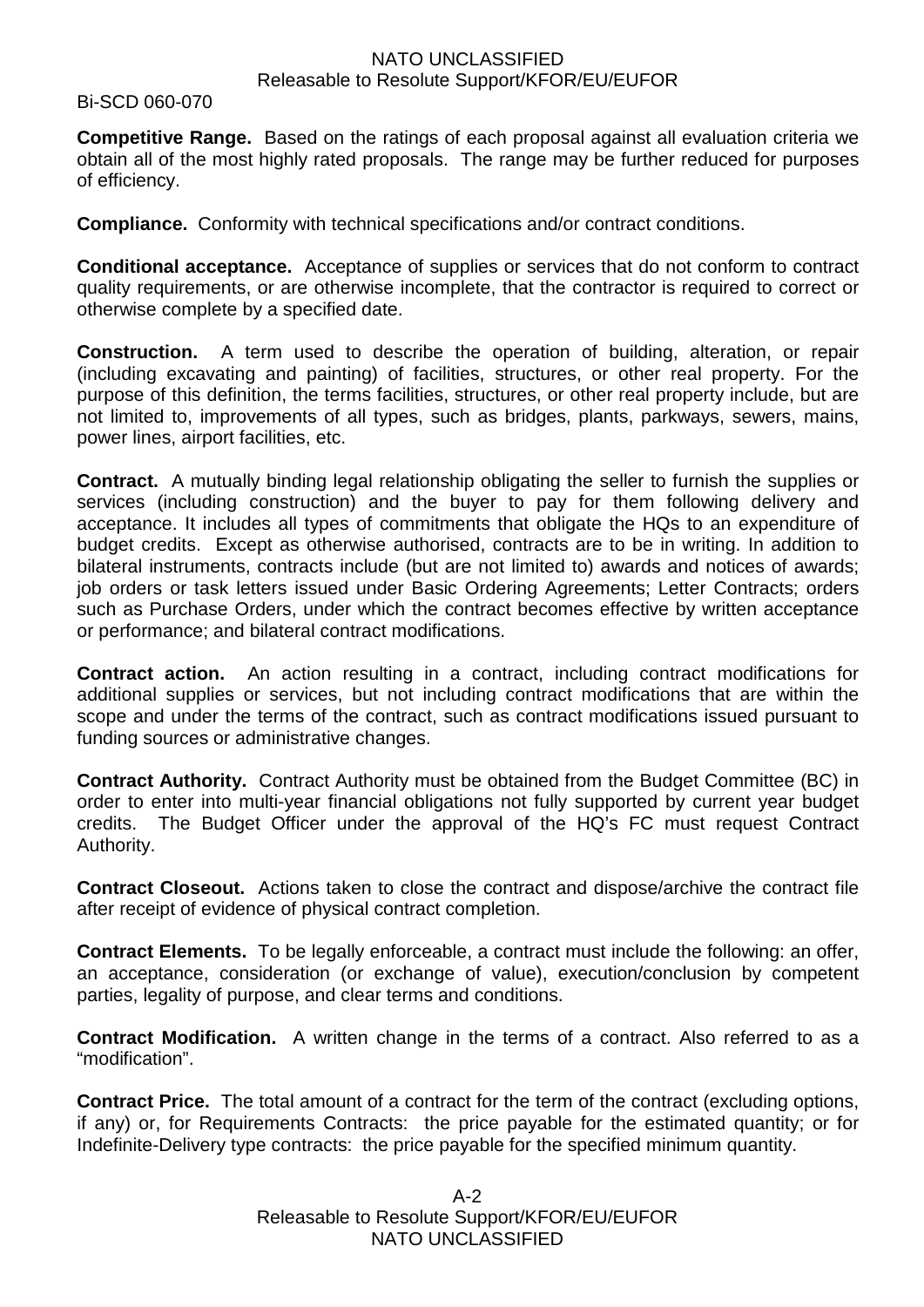Bi-SCD 060-070

**Contract Quality Assurance (QA).** The various functions, including inspection, performed by ACO/ACT HQs Staff together with Purchasing & Contracting (P&C) Branch staff to determine whether a contractor has fulfilled the contract obligations pertaining to quality and quantity.

**Contract Quality Requirements.** The technical requirements in the contract relating to the quality of the product or service and those contract clauses prescribing inspection, and other quality controls incumbent on the contractor, to assure that the product or service conforms to the contractual requirements.

**Contract Type.** Also referred to as "type of contract". Categories of contracts that are differentiated according to:

a. The degree and timing of the responsibility assumed by the contractor for the costs of performance; and

b. The amount and nature of the profit incentive offered to the contractor for achieving or exceeding specified standards or goals.

**Contract Specialist/Buyer.** Members of the P&C Branch (including Accounting Clerk, Customs Officer etc.) authorised to perform specific procurement tasks on behalf of the Contracting Officer.

**Contracting.** The act of purchasing, renting, leasing, or otherwise obtaining supplies or services from commercial or governmental sources (non "in-House/HQs" sources). Contracting includes description of supplies and services required, selection and solicitation of sources, preparation and award of contracts, and all phases of contract management.

**Contractor.** A person (Independent Contractor) or commercial/governmental company with whom an agreement is made on the delivery of goods or services on conditions and against prices stipulated in a contract.

**Commercial Item.** Includes:

a. Any item, other than real property, that is of a type customarily used for ACO/ACT HQs purposes and that: (1) Has been sold, leased, or licensed to the general public; or, (2) Has been offered for sale, lease, or license to the general public.

b. Any item that evolved from an item described in Paragraph a. of this definition through advances in technology or performance and that is not yet available in the commercial marketplace, but will be available in the commercial marketplace in time to satisfy the delivery requirements under an HQ's solicitation.

c. Any combination of items meeting the requirements of Paragraphs a or b of this definition that are of a type customarily combined and sold in combination to the general public.

d. Installation services, maintenance services, repair services, training services, and other services, if such services are procured for support of an item referred to in Paragraphs a, b, c, of this definition, and if the source of such services satisfies: (1)

> A-3 Releasable to Resolute Support/KFOR/EU/EUFOR NATO UNCLASSIFIED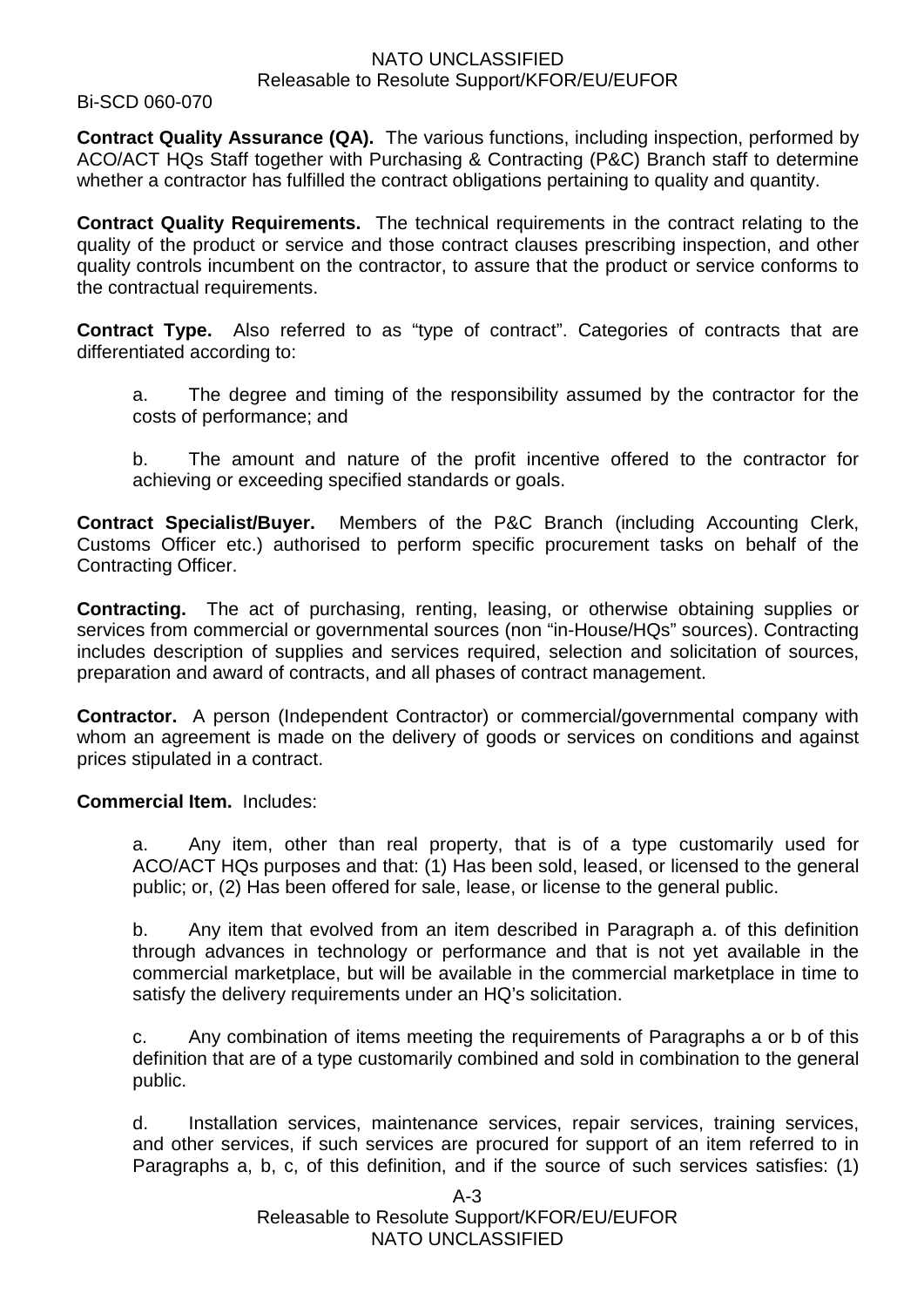Bi-SCD 060-070

Offers such services to the general public and ACO/ACT HQs under similar terms and conditions; and (2) Offers to use the same work force/efforts for providing ACO/ACT HQs with such services as the source uses for providing such services to the general public.

e. Services of a type offered and sold competitively in substantial quantities in the commercial marketplace based on established catalogue or market prices for specific tasks performed under standard commercial terms and conditions. This does not include services that are sold based on hourly rates without an established catalogue or market price for a specific service performed.

**Cost Analysis.** The review and evaluation of the separate cost elements and profit in a bidder's or contractor's proposal, including cost or pricing data or information other than cost or pricing data, and the application of judgment to determine how well the proposed costs represent what the cost of the contract should be, assuming reasonable economy and efficiency.

**Cost or Pricing Data.** Cost or pricing data are data requiring certification. Cost or pricing data are factual, not judgmental; and are verifiable. While they do not indicate the accuracy of the prospective contractor's judgment about estimated future costs or projections, they do include the data forming the basis for that judgment. Cost or pricing data are more than historical accounting data; they are all the facts that can be reasonably expected to contribute to the soundness of estimates of future costs and to the validity of determinations of costs already incurred. They also include such factors as: vendor quotations; non-recurring costs; methods and in-production or purchasing volume; data supporting projections of business prospects and objectives and related operations costs; unit-cost trends such as those associated with labour efficiency; estimated resources to attain business goals.

**Cost-Plus-Award-Fee (CPAF) Contract.** A cost-plus-award-fee contract is a costreimbursement contract that provides for a fee consisting of a base amount (which may be zero) fixed at inception of the contract and an award amount, based upon a judgmental evaluation by NATO, sufficient to provide motivation for excellence in contract performance.

**Cost-Plus-Fixed-Fee (CPFF) Contract.** A CPFF contract is a Cost Reimbursement (CR) contract that provides for payment to the contractor of a negotiated fee that is fixed at the inception of the contract. The fixed fee does not vary with actual cost, but may be adjusted as a result of changes in the work to be performed under the contract. This contract type permits contracting for efforts that might otherwise present too great a risk to contractors, but it provides the contractor only a minimum incentive to control costs. A CPFF contract is suitable for use when required work involves research or preliminary exploration or study, and the level of effort required is unknown, or the contract is for development and test, and using a costplus-incentive-fee contract is not practical.

**Cost-Plus-Incentive-Fee (CPIF) Contracts.** A CPIF contract is a CR contract that provides for an initially negotiated fee to be adjusted later by a formula based on the relationship of total allowable costs to total target costs.

**Cost Realism Analysis.** The process of independently reviewing and evaluating specific elements of each bidder's proposed cost to determine whether the proposed cost elements are

> A-4 Releasable to Resolute Support/KFOR/EU/EUFOR NATO UNCLASSIFIED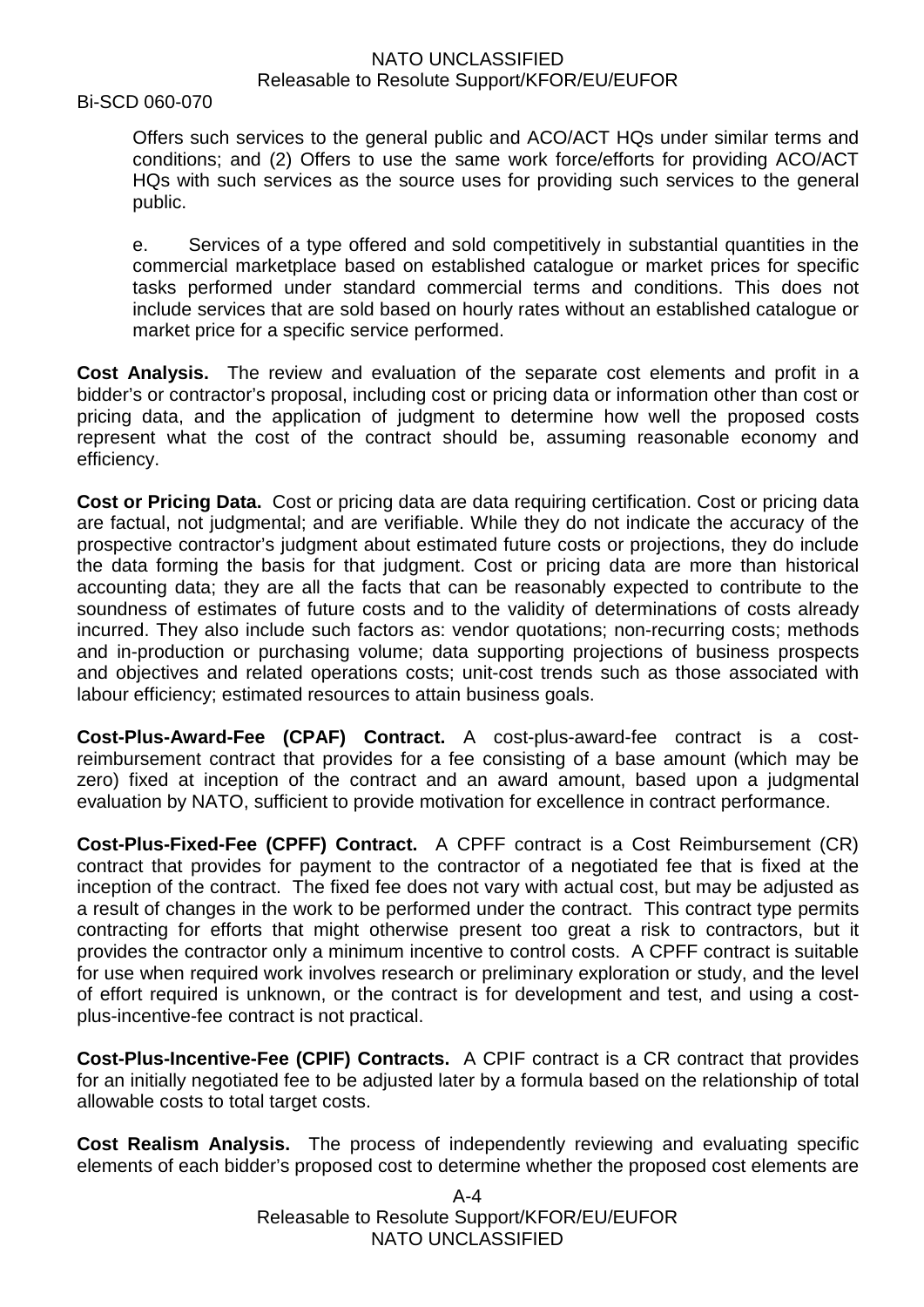Bi-SCD 060-070

realistic for the work to be performed; reflect a clear understanding of the requirements; and are consistent with the unique methods of performance and materials described in the bidder's technical proposal.

**Cost Reimbursement (CR) Contract.** A cost contract wherein the contractor receives no fee, but is simply reimbursed for recognizable and allowable costs. A cost contract may be appropriate for Research & Development (R&D) work, particularly with non-profit educational institutions or other non-profit organizations, and for facilities contracts.

**Cost-Sharing Contract.** A cost-sharing contract is a cost-reimbursement contract in which the contractor receives no fee and is reimbursed only for an agreed-upon portion of its allowable costs. Typically, cost-sharing contracts are used when the contractor agrees to absorb a portion of the costs, in the expectation of substantial compensating benefits.

**Country of Origin.** Nation of a contractor or sub-contractor/supplier, where the contracted goods are manufactured or assembled.

**Critical non-conformance.** Non-conformance that is likely to result in hazardous or unsafe conditions for individuals using, maintaining, or depending upon the supplies or services provided by a contractor.

**Cure Notice.** Written notice sent by the Contracting Officer to the contractor, which gives the opportunity to "cure" deficiencies in the performance of a contract. The cure notice should never direct the contractor's manner of performance. Rather, it must specify the exact deficiency or failure that the ACO/ACT HQ feels is present; if not specific, the cure notice is invalid and a subsequent termination for default will be overturned (i.e., converted into a termination for the convenience of the ACO/ACT HQ).

**Days.** For the purposes of bidding procedures, "days" shall mean calendar days.

**Default.** A situation in which the supplier has not or not completely fulfilled the conditions stipulated in a contract and proof of contractor's negligence or unwillingness can be documented.

**Delegations.** Official delegations appointed to represent NATO nations at NATO HQs.

**Dispute.** A dispute is initiated when the Contracting Officer denies the claim and the contractor notifies the Contracting Officer of his appeal of the denial, under the Dispute Clause of the contract.

**EFL.** Established Financial Limits (EFL) as established yearly by the Budget Committee and approved by the North Atlantic Council.

**Eligible Firms.** A firm considered eligible to participate in NATO bidding procedures. In the case of international bidding procedures, firms become eligible either through nomination by the delegation to NATO of its country of origin, or identification by the P&C Branch, as a potential bidder.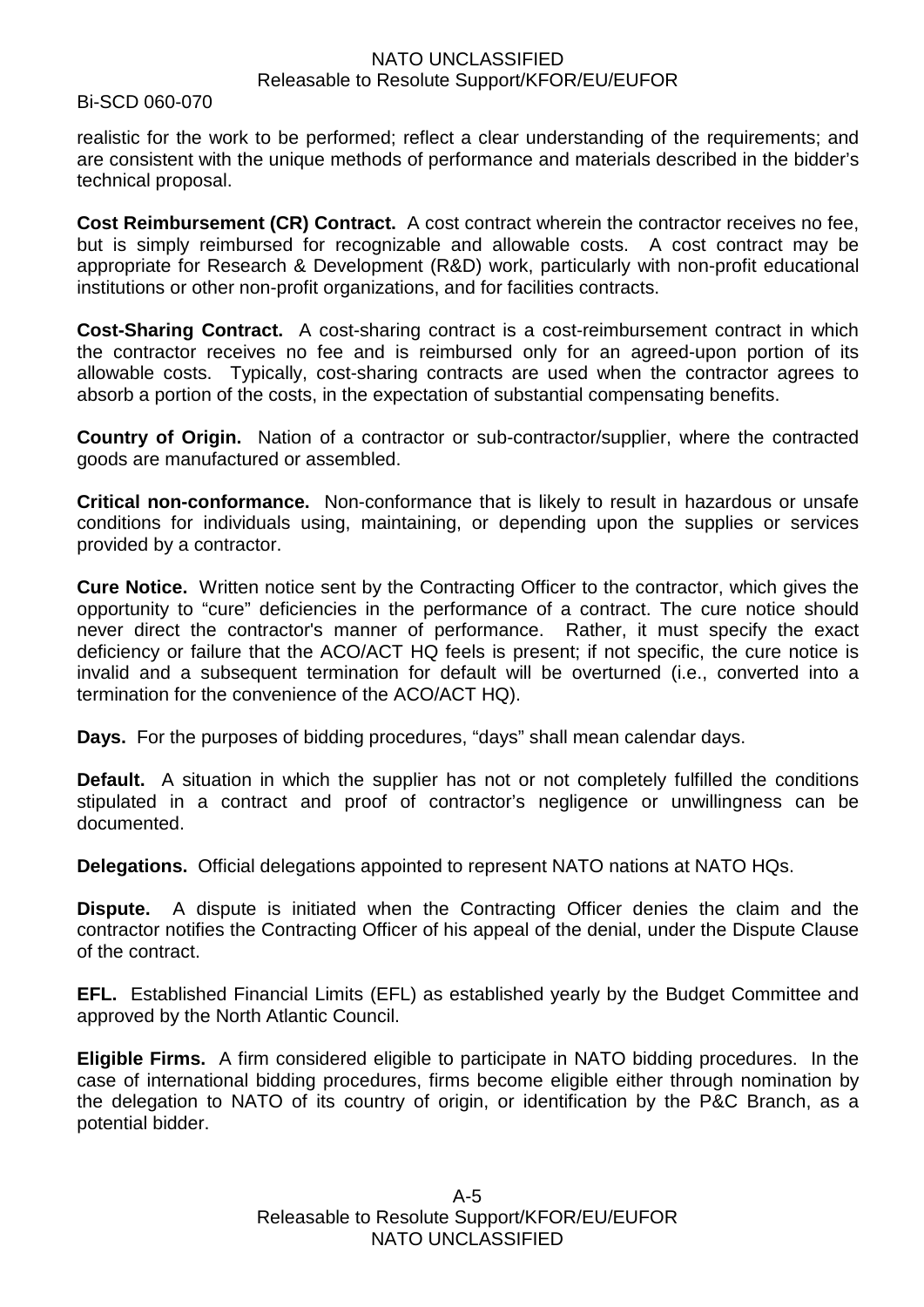Bi-SCD 060-070

**Endorsement.** The express support or approval of a company, publicly and definitely. Explicit or implicit endorsement should be clearly prohibited.

**Equitable Adjustment.** A fair and reasonable adjustment made by the Contracting Officer in the event the contractor is entitled to increased cost, time extension or both.

**Firm Fixed-Price (FFP) Contract.** The FFP contract provides for a price that cannot be adjusted because of the cost experience of the contractor in performing the contract. FFP contracts are suitable for acquiring commercial items or for acquiring other supplies or services on the basis of reasonably definite functional or detailed specifications and when the Contracting Officer can establish fair and reasonable prices at the outset.

**Firm of a Participating/Funding Nation.** A firm or entity legally constituted or chartered under the laws of, and geographically located in, or falling under the jurisdiction of, a nation participating in the funding of a particular procurement.

**Fixed Price (FP) Contract.** A FP contract with an Economic Price Adjustment (FPEPA) provides for a contract with an adjustable price, which should include a formula, for adjusting the price up or down, established by indices, inflation, etc.

**INCOTERM.** A set of international and agreed definitions for the transportation of goods via road, ship, rail, etc. INCOTERM defines the responsibility of the buyer and seller for each term such as FOB, Ex factory, etc.

**Inspection.** The examination and testing of supplies or services (including, when appropriate, raw materials, components, and intermediate assemblies) to determine whether they conform to contract requirements.

**International Competitive Bidding (ICB).** Procurement of goods or services after formal solicitation of international bids (IFIB) or proposals (IFIP) from sources in NATO countries, including those specified by National delegations. This method is applicable to procurements exceeding level D of the EFL.

**Invitation For Bid (IFB).** A written invitation to potential suppliers to bid for providing goods or services in accordance with sealed bidding procedures.

**Invitation For International Bids (IFIB).** A written invitation to potential suppliers to bid for providing goods or in accordance with International Competitive Bidding (ICB) procedures.

**IFIP.** Invitation For International Proposal

**Invoice.** Document detailing payment information due to a supplier, identifying ACO/ACT HQs references with data on goods provided, unit prices, total price, and any additional charges, discounts, or conditions, which may be applicable. When requested, suppliers must be able to document proof of delivery in order to substantiate invoices submitted.

Latent defect. A defect that exists at the time of acceptance but could not be discovered by a reasonable inspection.

> A-6 Releasable to Resolute Support/KFOR/EU/EUFOR NATO UNCLASSIFIED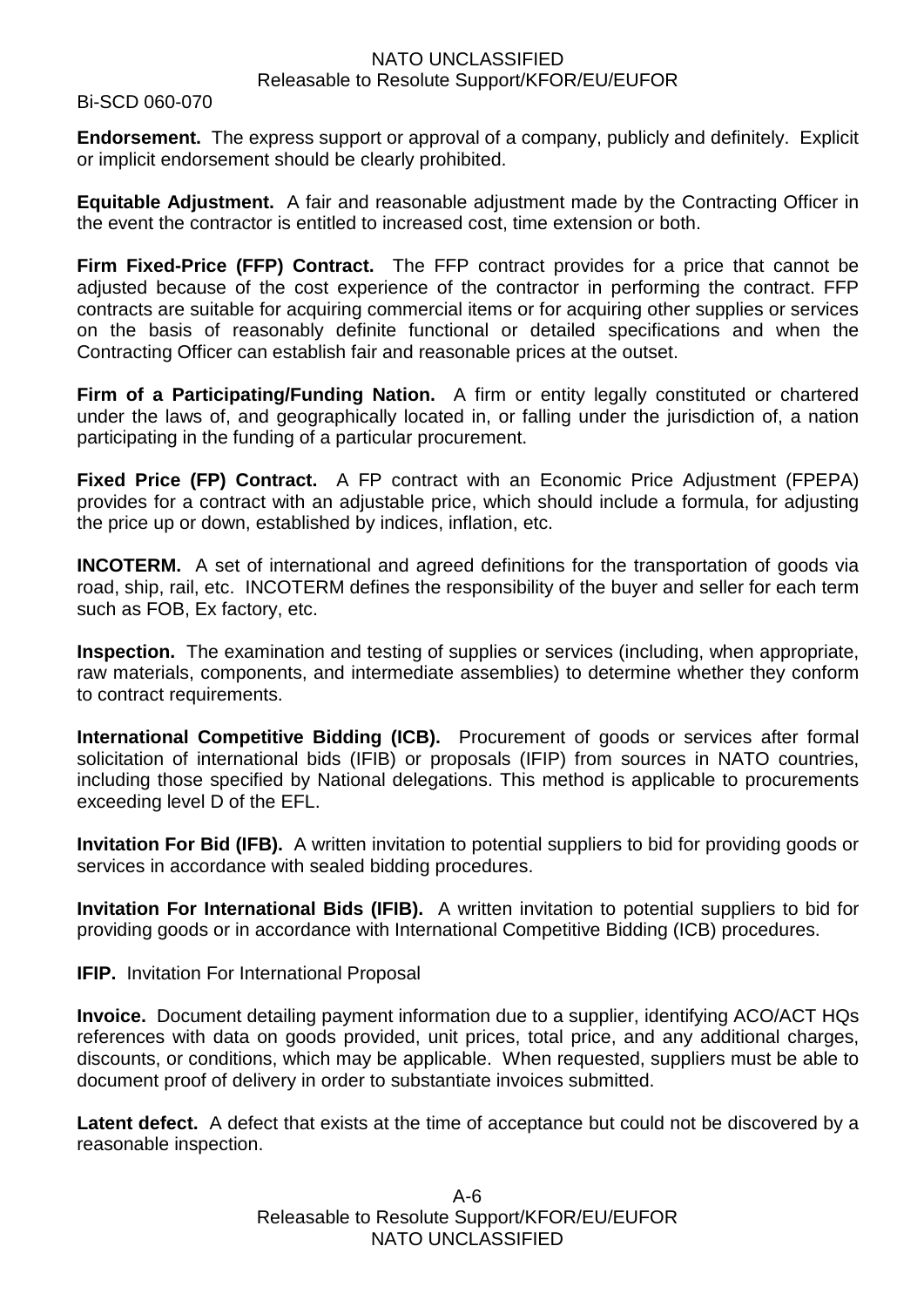#### Bi-SCD 060-070

**Liquidated damages clause.** A contractual provision that determines in advance the measure of damages if a party breaches the agreement. Contrary to a penalty clause, the payable sum established by a liquidated damages clause must: (1) not exceed the probable damages on breach; (2) be tailored to the different type of possible breaches (i.e., some major, some minor); and (3) relate to aspects of performance that have been declared as of the essence.

**Major non-conformance.** Non-conformance that is likely to result in failure of the supplies or services, or to materially reduce the usability of the supplies or services for their intended purpose.

**Material Inspection Receiving Report (MIRR).** Supporting documentation made by a receiving organization certifying that compliant materials have been received from the supplier, in good condition and in the correct quantities. The supporting documentation enables the Purchasing & Contracting Staff to proceed with the payment procedures, and contractor performance can be used as a basis for supplier evaluation.

**Budget Committee (BC).** A Committee of representatives of the NATO nations, authorized by those nations to take decisions associated with screening, approval, and execution of the NATO Military Budget (MB).

**Minor non-conformance.** A non-conformance that is not likely to materially reduce the usability of the supplies or services for their intended purpose, or is a departure from established standards having little bearing on the effective use or operation of the supplies or services.

**NAFS.** NATO Automated Financial System. The current version of this system is currently available at most locations/Headquarters with the name FinS which is the abbreviation for Bi-SC Automated Information System (AIS) Financial Services.

**NAFS Blanket Purchase Agreement (BPA).** A NAFS document that holds the descriptions and prices for the goods/item that have been pre-negotiated with a supplier. BPAs cover a specific period, but do not identify quantities required or delivery schedules. BPAs are not valid to represent a commitment to spend.

**NAFS Contract Purchase Agreement (CPA).** A NAFS document that does not create any commitment. CPAs hold information relating to agreed general terms and conditions with a particular supplier, without indicating the services that you will be purchasing, or any specific pricing. It is recommended to link NAFS Purchase Orders to CPAs belonging to one contractor for audit trails.

**NAFS Purchase Order (PO).** A NAFS document to store contract data for a one-time purchase of various goods and/or services. NAFS Purchase Orders are created when the details of the required goods or services, estimated costs, quantities, delivery schedules, and accounting distributions are known. The total value of a purchase order will be committed as soon as it is entered.

**NAFS Release.** A NAFS document representing an actual order placed against a NAFS Blanket Purchase Agreement. Each release represents a commitment to spend the total value

> A-7 Releasable to Resolute Support/KFOR/EU/EUFOR NATO UNCLASSIFIED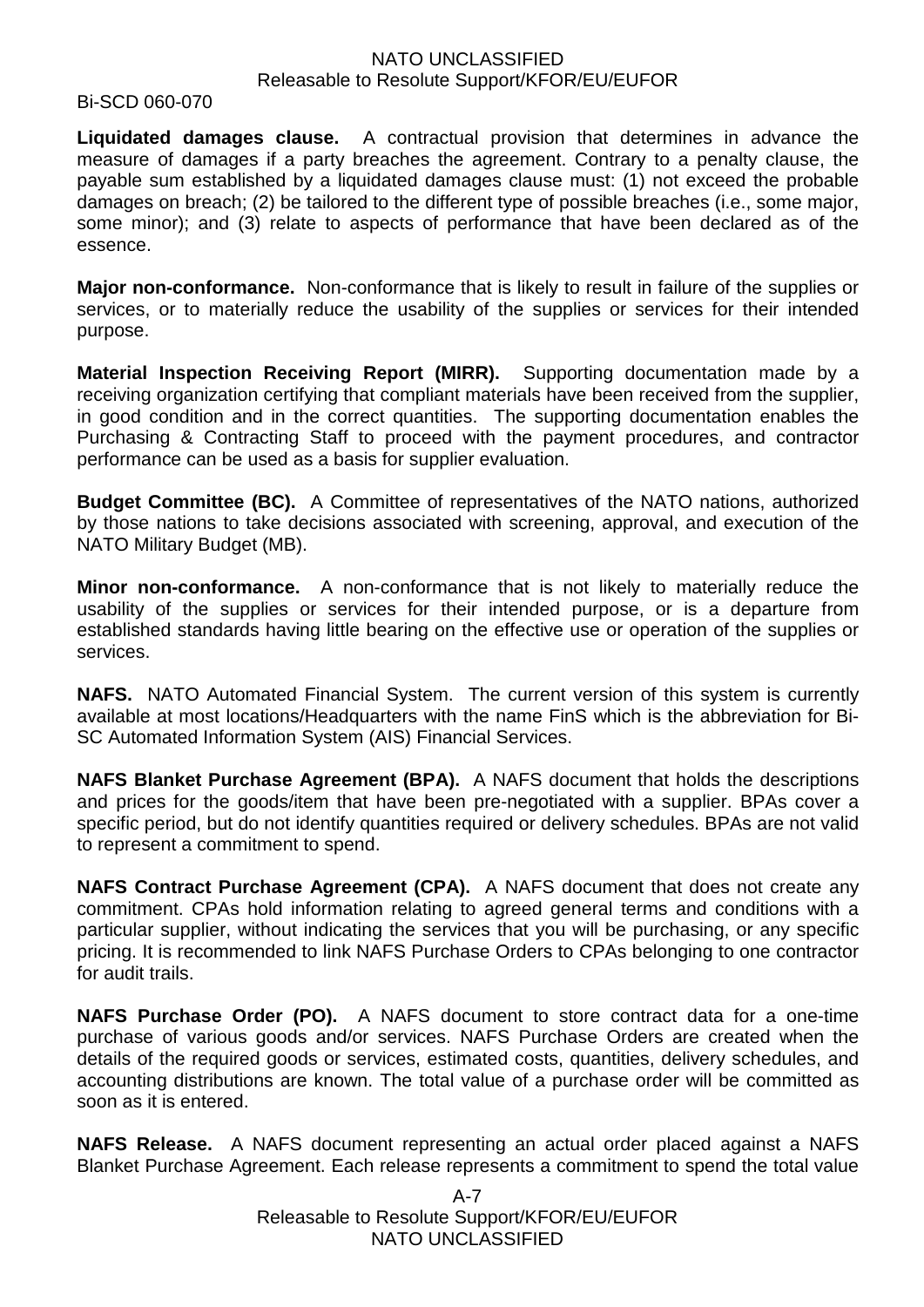#### Bi-SCD 060-070

of the release. The release process is fully automatic when items are codified/inventoried and associated with sourcing rules.

**NDSS.** NATO Depot Supply System operated by NAMSA.

**Non-conformance.** Situation in which the supplier has not partially or completely fulfilled the conditions stipulated in a contract.

**Notification of Intent (NOI).** A formal communication to national delegations to NATO of a P&C Branch's intent to conduct International Competitive Bidding (ICB) procedures in execution of a particular procurement. This method is applicable to procurement with estimated costs greater than level D of the EFL.

**Off-the-shelf item.** An item produced and placed in stock by a contractor, or stocked by a distributor, before receiving orders or contracts for its sale.

**Offer.** A response to a solicitation that, if accepted, would bind the bidder to perform the resultant contract. A response to an invitation for bids or a request for proposals is an offer. A response to a Request For Quotations is a quote not an offer.

**Option.** A unilateral right in a contract by which, for a specified time, ACO/ACT HQs may elect to purchase additional supplies or services called for by the contract, or may elect to extend the term of the contract.

**Partial Bidding.** The solicitation accepts only a portion of the total requirements specified in a technical specification.

**Patent defect.** A defect that exists at the time of acceptance and is not a latent defect.

**Penalty clause.** A contractual provision that assesses a monetary charge against a defaulting party. Depending on the applicable Law, penalty clauses may be unenforceable if they are not designed to quantify the amount of probable loss, but are designed to terrorize, or frighten, the party into performance (e.g., Common Law system vs. Civil Law system).

**Personal Services Contract.** A Personal Services Contract is defined as an arrangement for a service involving either the intellectual or manual personal effort of an individual, as opposed to the payable product of the person's skill (i.e., Independent Contractor). Any contract that, by its explicit terms or as administered, makes the contractor's personnel appear, in effect, to be NATO employees.

**PILS.** Programme Integrated Logistic System operated by E-3A Component. Therefore certain procurement actions, roles & responsibility or business workflow are slightly different to ACO/ACT HQs methods of operating under J8 and with NAFS-NDSS.

**Pre-award Survey.** An evaluation of a prospective contractor's capability to perform a proposed contract.

**Price Analysis.** The process of examining and evaluating a proposed price to verify that the overall price offered is fair and reasonable. (Different from Cost Analysis).

> A-8 Releasable to Resolute Support/KFOR/EU/EUFOR NATO UNCLASSIFIED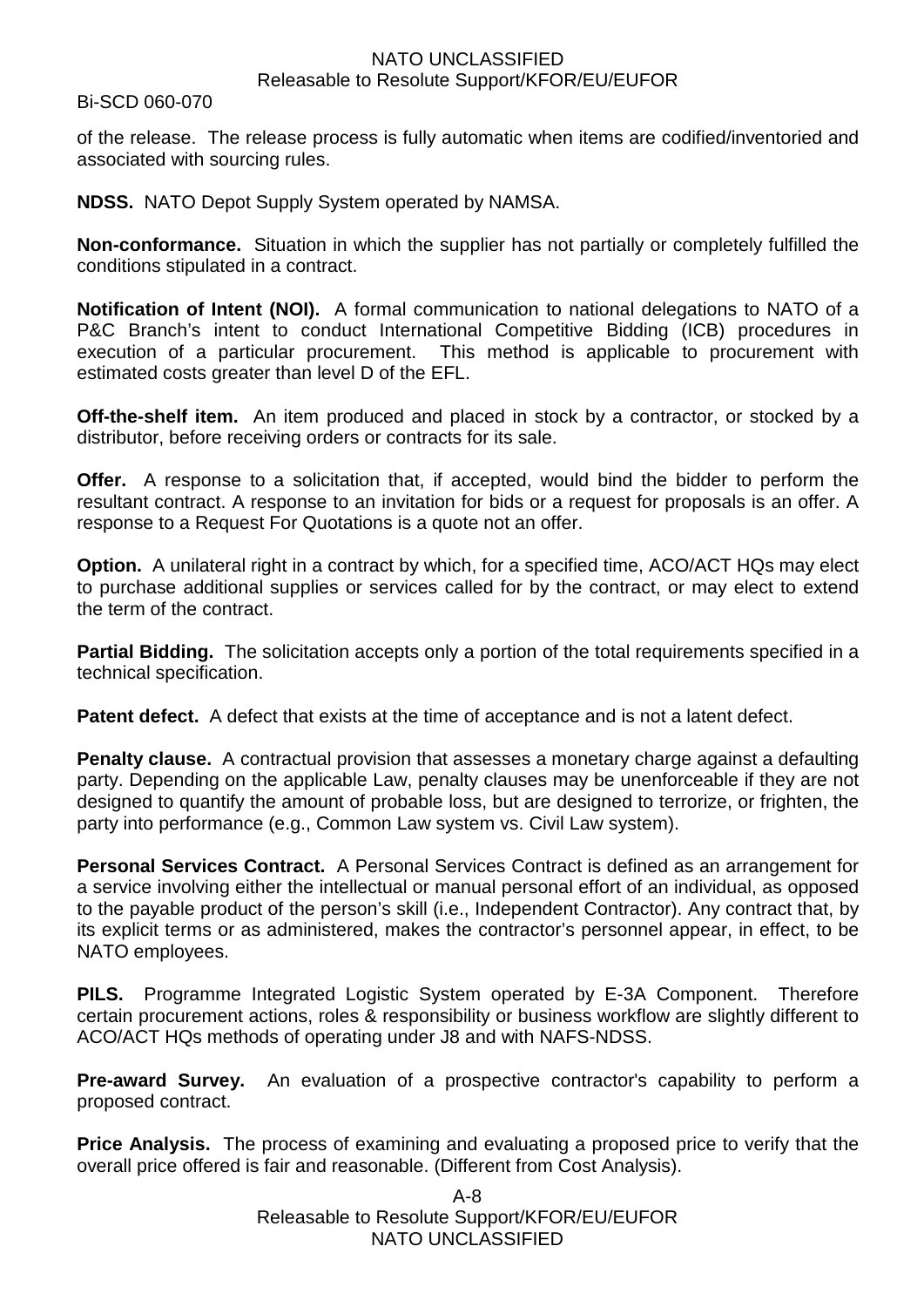Bi-SCD 060-070

**Procurement Official.** One who holds or is invested with a NATO office; or that is authorized to act on behalf of NATO in a subordinate capacity; and is involved in the procurement of goods and services.

**Proposal.** An offer in response to a Request For Proposal. Any offer or other submission used as a basis for pricing a contract, contract modification, or termination settlement.

**Procurement.** Two approaches (organisational and business workflow):

a. Organisational functions that include specifications development, value analysis, supplier market research, negotiation, buying activities, contract management, inventory control, receiving and stores.

b. All stages involved in the process of acquiring supplies or services, beginning with the determination of a need for supplies/services and ending with contract completion or closeout.

**Property Accountable Officer (PAO).** Individual responsible for the ordering, inspection, acceptance, control and disposal of material of an organisation.

**Protest.** A written demand or written assertion by one potential bidder against the cancellation of a solicitation or award of a contract, or terms of solicitations, etc.

**Purchase Order (PO).** An offer by the HQ to buy supplies and/or services, including construction and R&D, upon specified terms and conditions, using simplified acquisition procedures.

**Purchasing & Contracting (P&C).** The function of providing operational support, through acquisition (by purchase or otherwise), of goods or services. The P&C Branch Staff is responsible for the planning, execution, and control of activities associated with this function. These responsibilities include development and maintenance of relations with suppliers in order to meet the short and long-term procurement needs of an ACO/ACT HQ.

#### **Quotation.** See quote.

**Quote.** Also referred to as a quotation. It is a statement of current prices as a response to a Request For Quotations. A quote is not considered as an offer that could bind the supplier to a contract if accepted.

**Ratification.** It is the act of formalizing an unauthorized commitment after the fact, thereby accepting a liability as an obligation of an ACO/ACT HQ.

**Request for Information (RFI).** A document used to obtain price, delivery, availability, other market information, or capabilities for budget, information or planning purposes when the HQ does not presently intend to issue a solicitation.

**Request for Proposals (RFP).** A solicitation for offers under negotiated procedures.

A-9 Releasable to Resolute Support/KFOR/EU/EUFOR NATO UNCLASSIFIED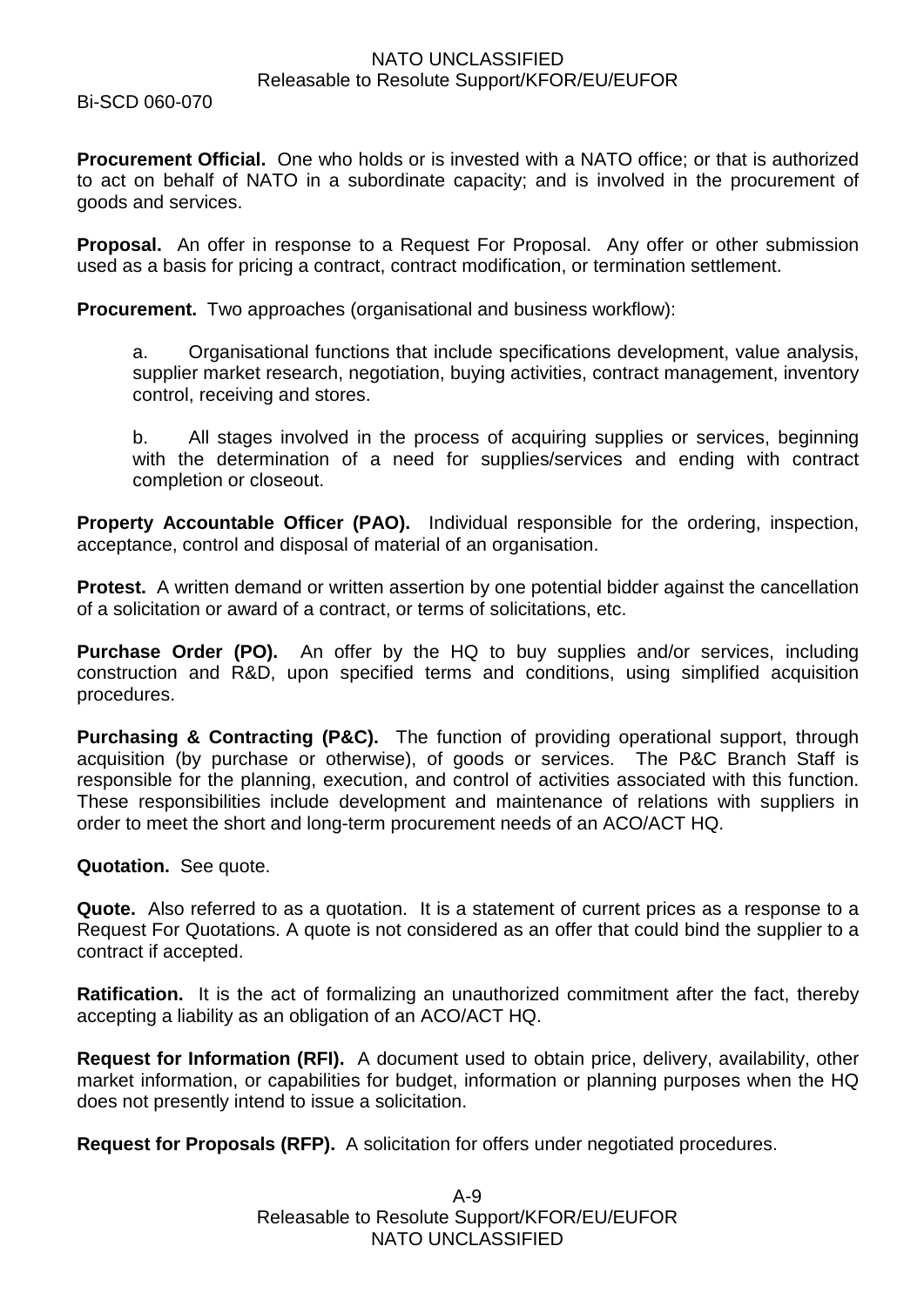#### Bi-SCD 060-070

**Request for Quotations (RFQ).** A solicitation for quotes. Commonly used under simplified acquisition procedures.

**Single Tender (ST).** Procurement of services and goods after solicitation of at least one written or verbal bid to known sources from within NATO countries. This method is applicable to procurements with estimated costs not exceeding level B of the EFL.

**Show Cause Notice.** The Show Cause Notice in effect directs the contractor to show why the contract should not be terminated for default. The Show Cause Notice is intended to ensure that the contractor understands its situation, and its answer can be used in evaluating whether circumstances justify termination for default. The Show Cause Notice is not mandatory. It is often advisable to use such a notice as a means of discovering any excusable cause of the contractor's failure to perform, since the existence of an excusable cause could render a default termination improper.

**Sole source acquisition.** A contract for the purchase of supplies or services that is entered into or proposed to be entered into by a Contracting Officer after soliciting and negotiating with only one source.

**Surety.** A person who is primarily liable for the payment of another's debt or the performance of another's obligation. Although a surety is similar to an insurer, one important difference is that a surety often receives no compensation for assuming liability.

**Suspension of work.** A contract clause that permits the Contracting Officer to order the contractor to suspend work for a reasonable period of time. If the suspension is unreasonable, the contractor may submit a written claim for increases in the cost of performance, excluding profit.

**Stop-Work Order.** A contract clause that permits the Contracting Officer to order the contractor to stop work, if the work stoppage is required for the reasons specified in the contract.

**Testing.** That element of inspection that determines the properties or elements, including functional operation of supplies or their components, by the application of established scientific principles and procedures.

**Unauthorized Commitment.** An agreement that is not binding because the individual who made it lacked the authority to enter into that agreement on behalf of the HQ. Corrective action is ratification.

**Unique and innovative concept.** When used relative to an unsolicited research proposal, this term means that, in the opinion and to the knowledge of the ACO/ACT evaluator, the meritorious proposal is the product of original thinking submitted in confidence by one source; contains new concepts, approaches, or methods; was not submitted previously by another; and, is not otherwise available within ACO/ACT. In this context, the term does not mean that the source has the sole capability of performing the research.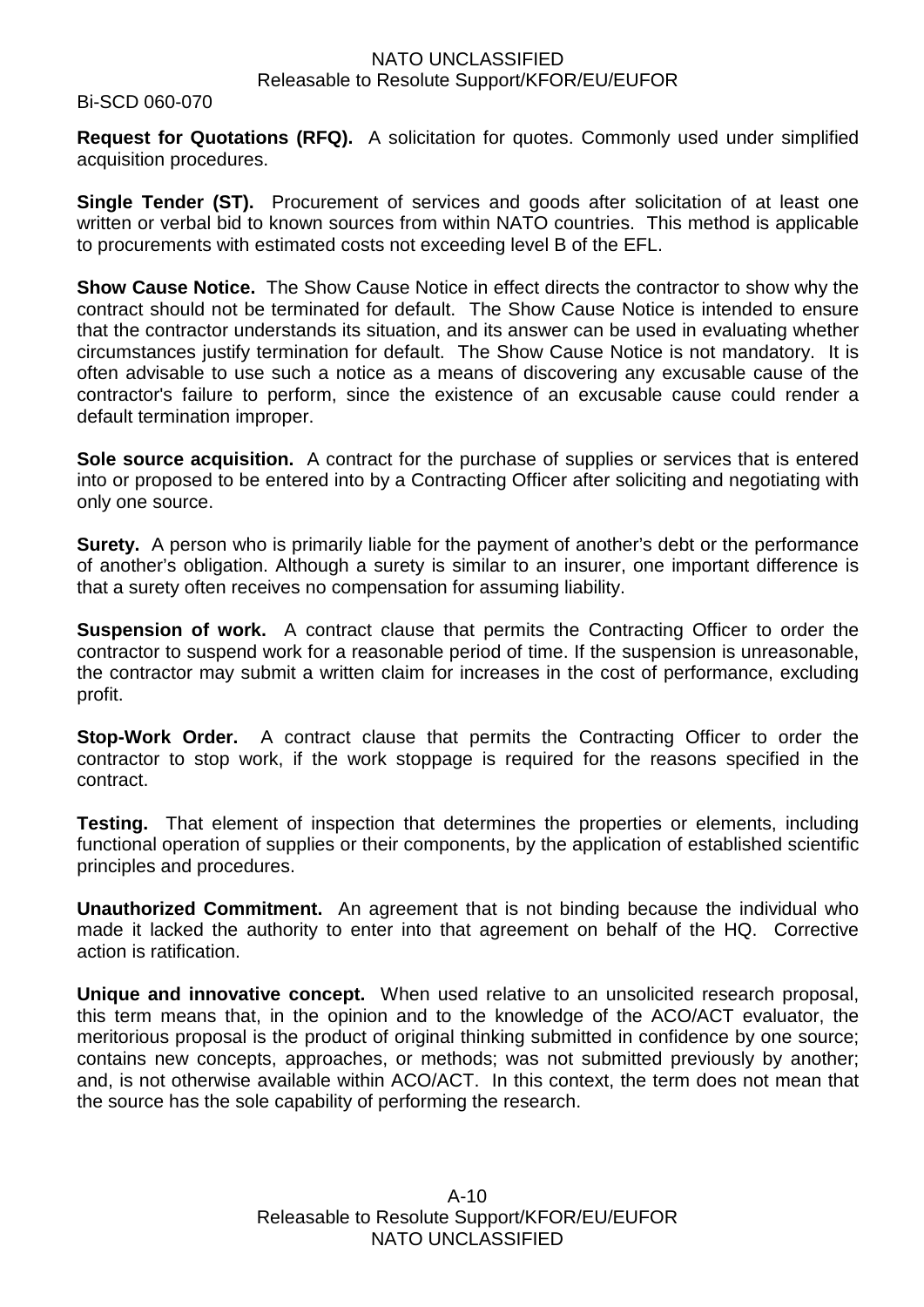ANNEX B TO Bi-SCD 060-070 DATED 30 JUNE 15

# **REQUESTS FOR DEVIATIONS FROM NORMAL METHODS OF PROCUREMENT**

1. **Purpose.** To provide supplementary policy guidance on requests for deviation from NATO approved contracting procedures and the steps necessary to obtain approval for such deviation.

2. **Overview.** Contracting procedures are governed by NATO Financial Regulations (NFRs) as supplemented by the Bi-SC Procurement Directive 060-070 (Bi-SC 060-070). These may be supplemented by local policy guidance and SOP's. Furthermore, NATO Agencies may have additional policy guidance.

3. Generally, the contracting process includes the development of a Statement of Work (SOW) and a technical evaluation matrix.

a. The normal basis of source selection is competition in which the vendor who submits the lowest priced, technically compliant bid (i.e., by 'sealed bid') is awarded the contract. Compliancy is determined by comparing the bid proposal(s) with the requirements and qualifications found in the SOW in accordance with the technical evaluation matrix.

b. The sealed bid contracting method is prescribed by Bi-SC 060-070 as it comports with NATO's general procurement policy to procure goods and services from the most economical sources available within the funding member nations. The sealed bid contracting method is considered by the nations as the default means by which to achieve 'value for money'. The key, of course, to truly receiving value for money is to write a sound SOW that clearly articulates the needs and requirements of the requesting branch.

c. Bi-SC 060-070 does, however, permit two methods of deviations from the normal basis of source selection (i.e., not using the default method of awarding the contract to the lowest priced, technically complaint bidder). Those deviations, which permit a source selection based on Sole Source criteria or based on Best Value factors, are tightly controlled and are authorised only as outlined below. Upon examination of the SOW, the Contracting Officer will advise the requester on the most effective source selection process and the required information for the establishment of the evaluation matrix.

4. **Sole Source.** A Sole Source selection process is not only a deviation from the prescribed contracting method, but it also circumvents the safeguards and protections of international competitive bidding. For that reason, authorisation is strictly controlled and must be required because of at least one of the four criteria:

a. Security: Classified or Access to NATO or proprietary information.

b. Operational Urgency: Compressed timeline, emergent requirement (poor planning is not valid justification).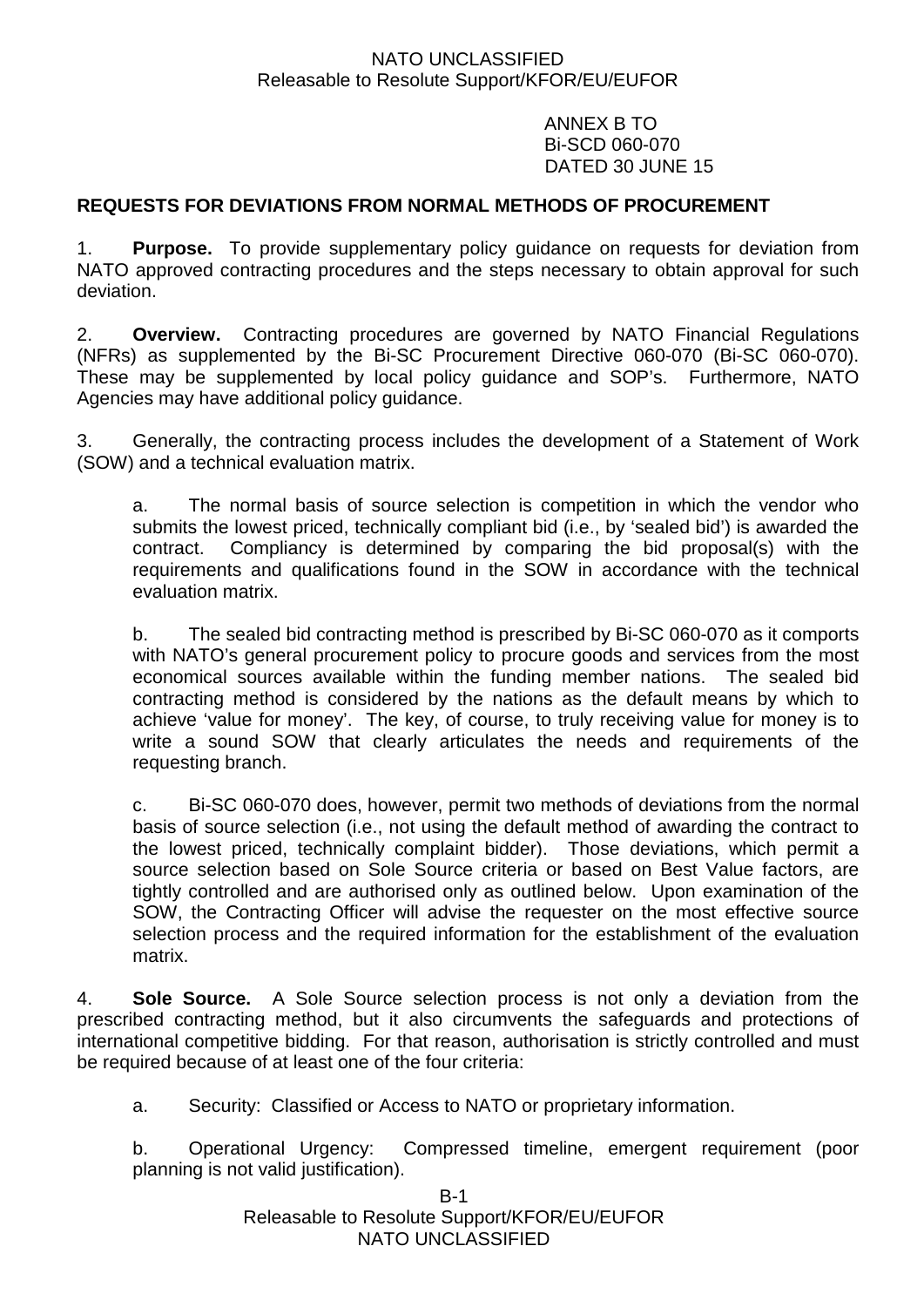Bi-SCD 060-070

- c. Standardisation: Integrates, Communicates with other NATO systems.
- d. Imperative Practical Considerations: Includes cost, feasibility, prior experience.

5. **Best Value.** "Best Value" applies weighted value to the various criteria identified in the SOW. Contract awards are based on an evaluation of the total technically compliant bid, the higher weighted value criteria and the bid proposal. The 'best value' contracting practice must still follow the bedrock principles of *fair and open competition* and *transparency of contracting decisions*. For that reason, all of the required qualifications, as well as their weighted value, must be precisely specified in advance of the competitive bidding. This contracting practice is applicable for non-standard deliverables, where the outcome of the project is uncertain and/or a high degree of innovation is required or associated with a high degree of risk.

6. The contract award in the Best Value process is done on the basis of a matrix developed by the Contracting Officer from information provided by the requester. This includes assigning weights to requirements based on the requester's importance of each requirement. Best Value contracting practices may be adopted to establish a more balanced award decision, i.e., one that accounts for risks and recognises trade-offs between costs, past performance, experience, and other non-cost factors. By allowing the consideration of these factors in making a contract award decision, best value contracting practices can allow a dynamic within the international competitive bidding system whereby predetermined qualifications can outweigh a possible higher price.

7. **Prior Approval Required.** Approval for deviation from the prescribed contracting process of sealed bid, whether for a Sole Source award or for a Best Value award, must be sought prior to bid / contract solicitation. The approval level to be sought in the requesting memorandum is determined by adding the sum of the total contract (all years to include option years).

# **EFL LEVEL APPROVAL AUTHORITY\*** Up to Level B Appointed Contracting Officer In excess of Level B - Up to Level E NMA FC In excess of Level E | NATO Budget Committee (BC) through NMA FC

#### **Summary of Authority Levels for Approving Deviation from Normal Procurement Method**

\**The level to which deviation authority must be sought is based on the estimated accumulated value of a contract.*

8. A sample request for approval for deviation from normal standard contracting practice and a flowchart providing the various steps of the deviation process are included. It is initiated by the requestor to/through the contracting office to the appropriate level as described above.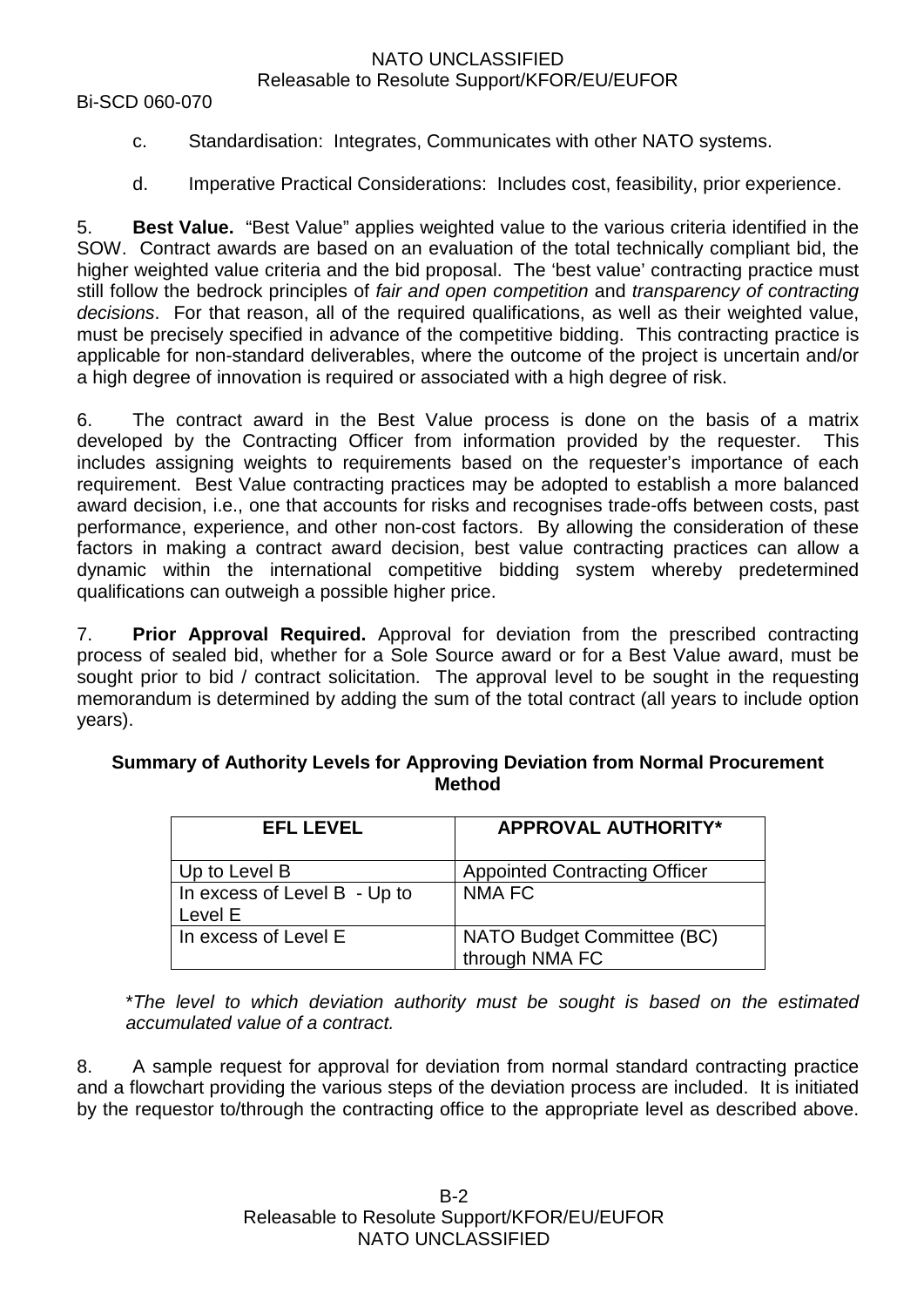Bi-SCD 060-070

The burden is on the requester or the contracting officer to present a robust business case for consideration of the Approving Authorities listed above. The business case, would as a minimum, take into consideration the criteria or factors described above. All such requests are decided on a case-by-case basis by the Approving authority.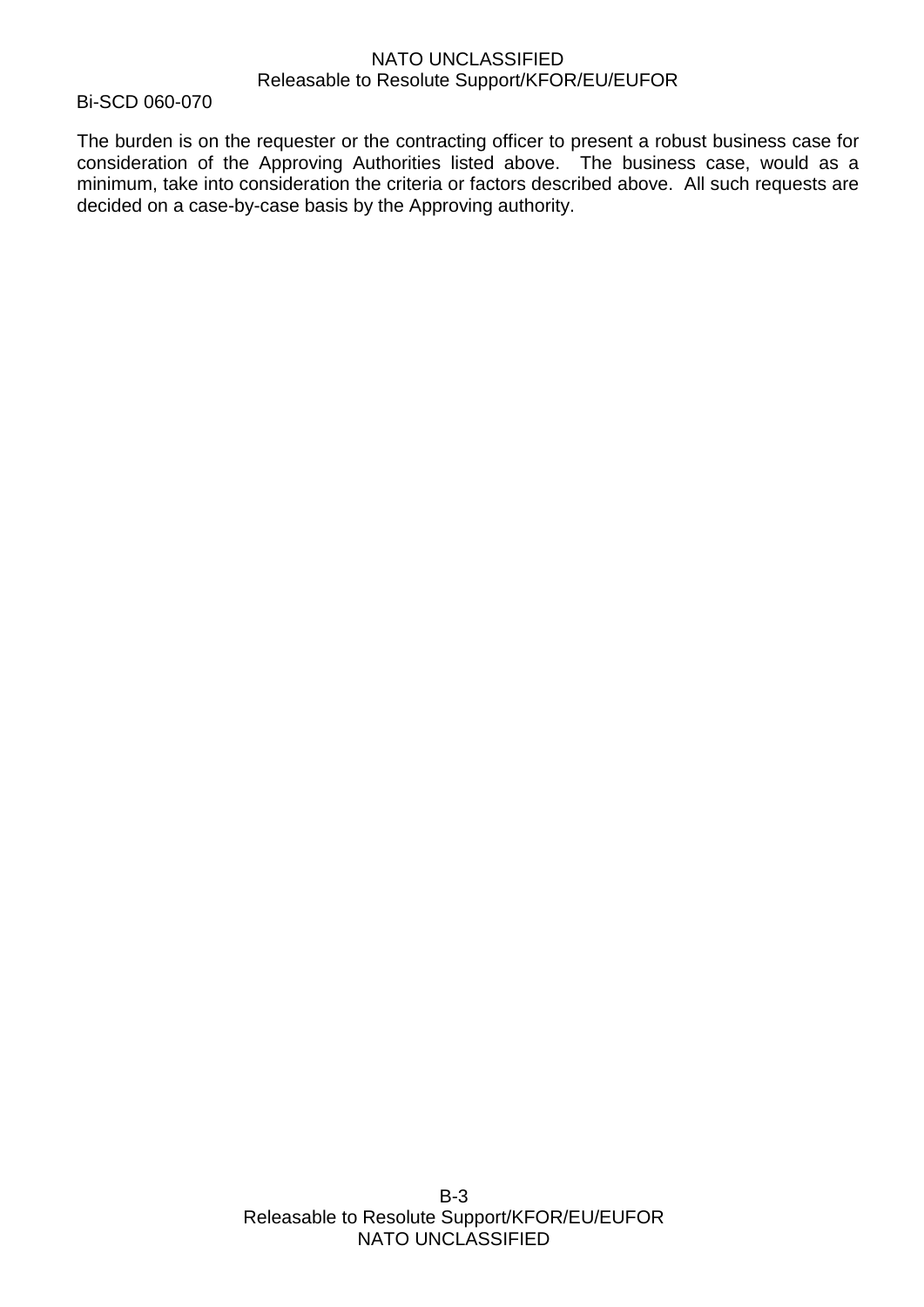Bi-SCD 060-070

# **Sample Deviation Request**

# **DEV-[year]-[number]**

FROM: Contract Management Section

TO: ACO FINANCIAL CONTROLLER

DATE:

# SUBJECT:REQUEST FOR AUTHORISATION TO DEPART FROM NORMAL METHOD OF PROCUREMENT

REFERENCE: Bi-SC Directive 060-070

- 1. For the requirement described below, authorisation is requested for: (see below)
	- [ ] Sole Source procurement
	- [ ] Restricted Bidding (3 open bids)
	- [ ] Formal Bidding (5 sealed bids, with CAC)
	- [ ] Procurement from non-NATO nation source
	- $\overline{1}$  Procurement by negotiation

| Requester:                          |  |
|-------------------------------------|--|
| Supplier:                           |  |
| Requirement:                        |  |
| Contract duration:                  |  |
| <b>Estimated Contract</b><br>value: |  |
| Funding:                            |  |

2. **Normal method of procurement.** *Express what should have been the normal procurement method for this requirement.*

3. **Justification.** *Express the justification including market research if applicable. The justification must be robust enough and detailed enough to withstand external scrutiny.*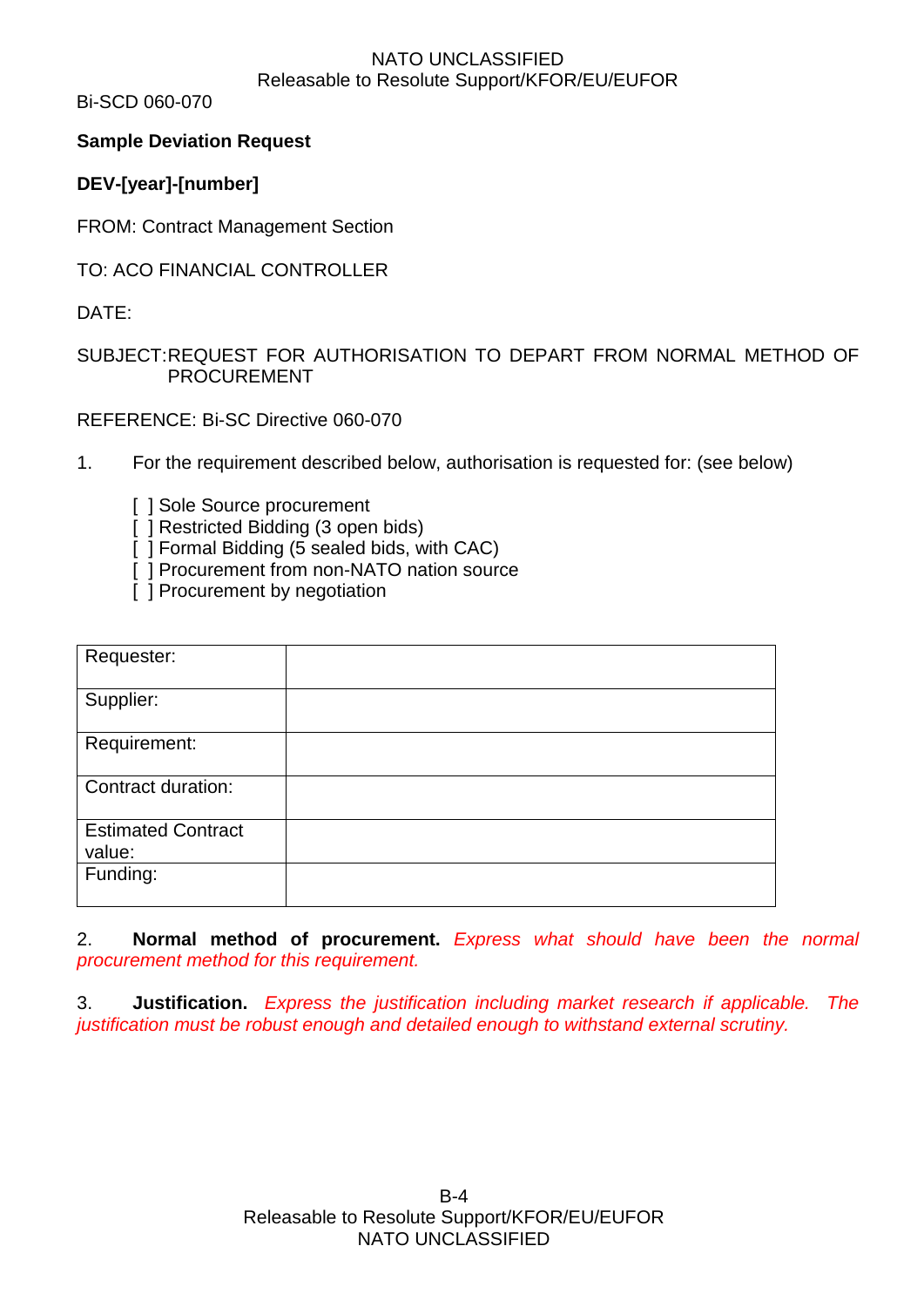Bi-SCD 060-070

Г

| <b>Justification for Departure from Normal Procurement Method</b>                                                                  |  |  |  |  |  |  |  |
|------------------------------------------------------------------------------------------------------------------------------------|--|--|--|--|--|--|--|
| (Please complete all that are applicable. Detailed justification is required -<br>do not be constrained by the size of the table.) |  |  |  |  |  |  |  |
|                                                                                                                                    |  |  |  |  |  |  |  |
|                                                                                                                                    |  |  |  |  |  |  |  |
|                                                                                                                                    |  |  |  |  |  |  |  |
|                                                                                                                                    |  |  |  |  |  |  |  |
|                                                                                                                                    |  |  |  |  |  |  |  |
|                                                                                                                                    |  |  |  |  |  |  |  |
|                                                                                                                                    |  |  |  |  |  |  |  |
|                                                                                                                                    |  |  |  |  |  |  |  |
|                                                                                                                                    |  |  |  |  |  |  |  |
|                                                                                                                                    |  |  |  |  |  |  |  |
|                                                                                                                                    |  |  |  |  |  |  |  |
|                                                                                                                                    |  |  |  |  |  |  |  |

# 4. **Recommendation.** *Include the recommendation by the appropriate level.*

The requested deviation is *authorised / not authorised*. (strike out as applicable)

| (Signature)   |  |
|---------------|--|
| (Name & Rank) |  |
| (Position)    |  |

Justification for denying the authorisation: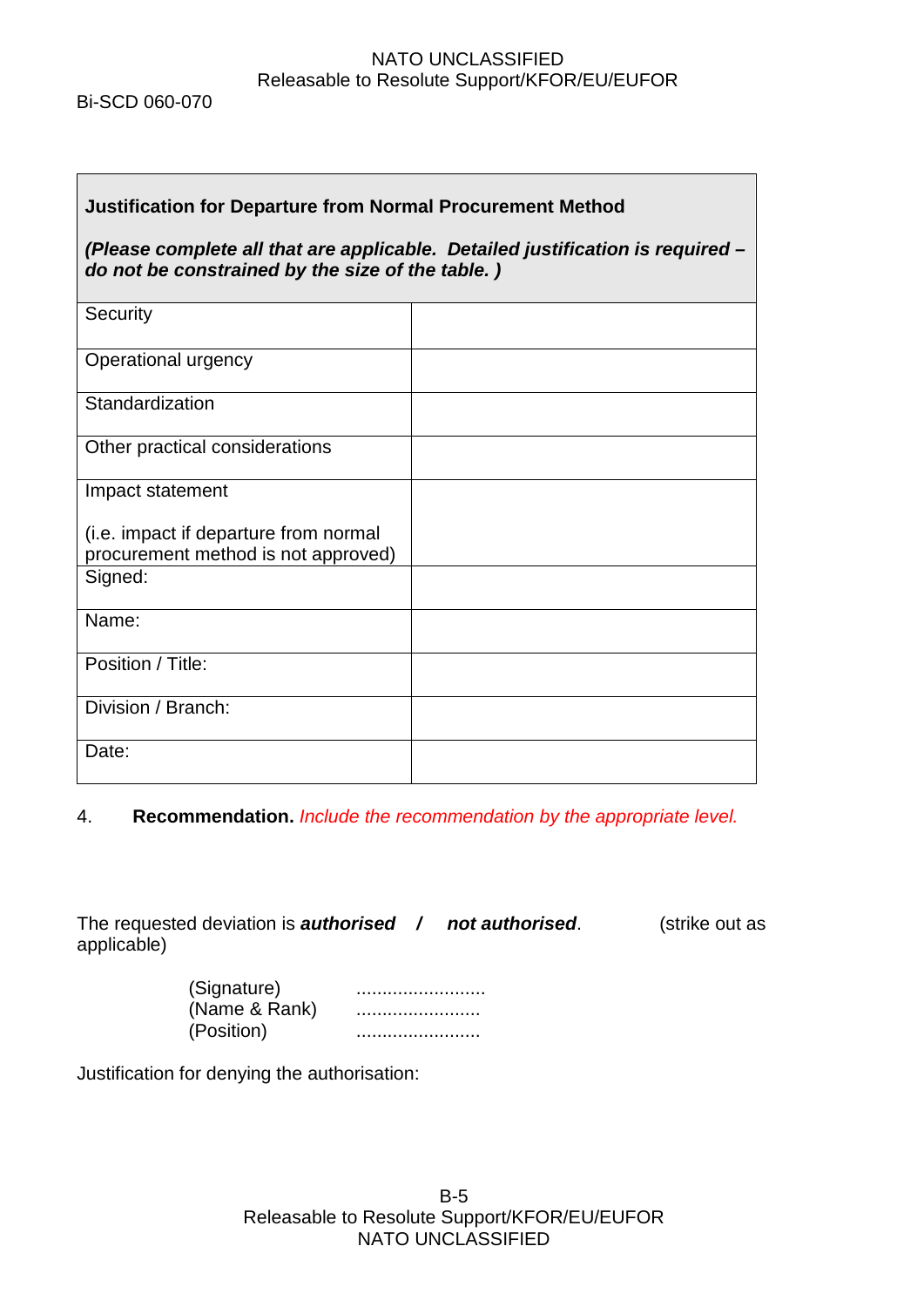Bi-SCD 060-070

# **Flowchart Deviation Process**



B-6 Releasable to Resolute Support/KFOR/EU/EUFOR NATO UNCLASSIFIED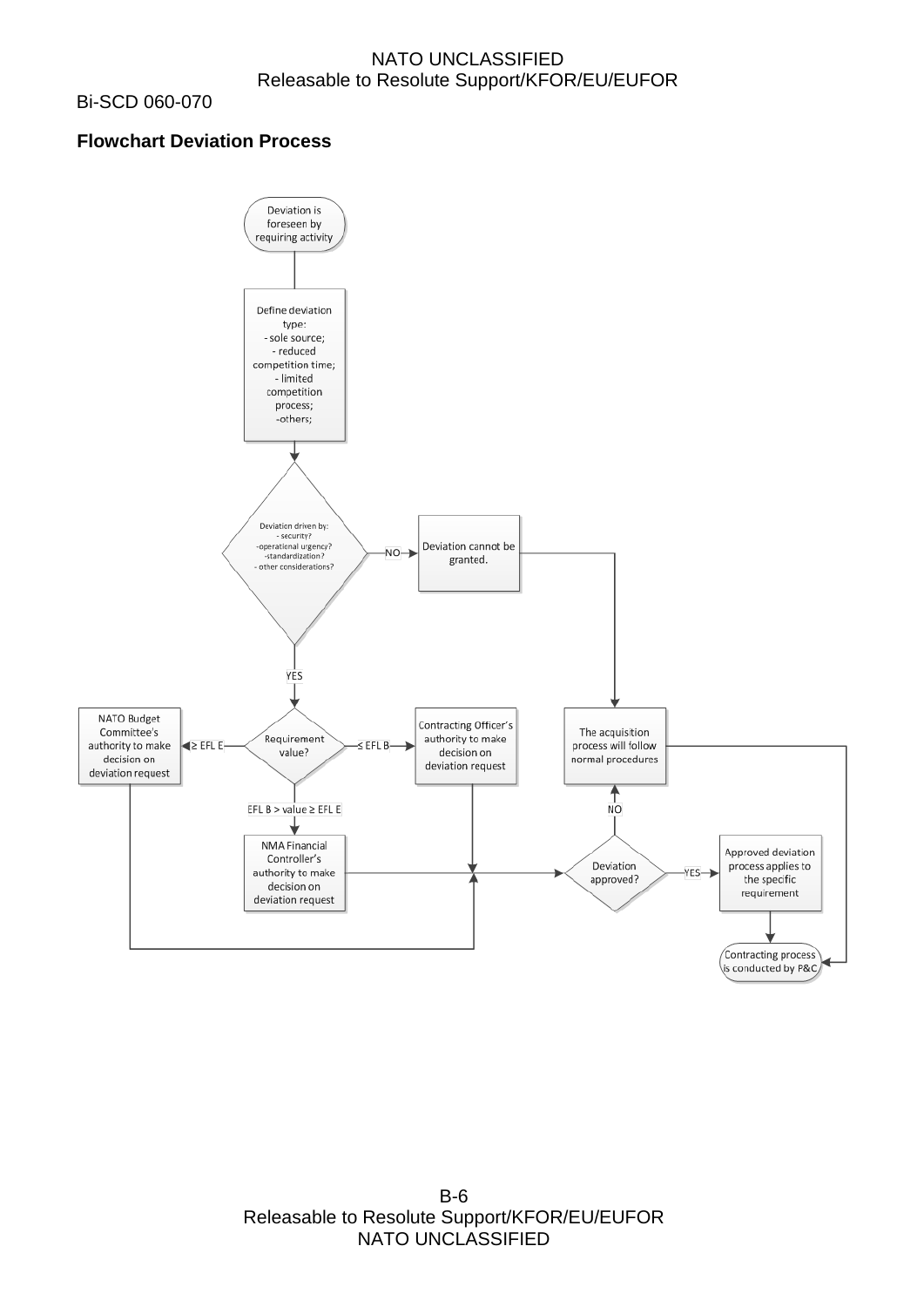ANNEX C TO Bi-SCD 060-070 DATED 30 JUNE 15

### **PROCEDURES FOR INVITATION FOR INTERNATIONAL BIDDING/PROPOSALS**

#### 1. **Introduction**

a. **Objective.** This annex sets forth procedures for conducting International Competitive Bidding (ICB) for ACO/ACT requirements, whether they involve Invitation for International Bids (IFIB) (e.g., sealed bidding) or Invitation for International Proposals (IFIP), for which the estimated award value is to be above level D of the Established Financial Limit (EFL). These procedures establish the responsibilities of ACO/ACT Purchasing & Contracting (P&C) Branch, firms, using/receiving organizations, and Fund Managers. A flowchart providing the main steps of the ICB process is included.

b. Two distinct solicitation methods exist for ICB:

(1) An IFIB implies international competitive bidding employing the sealed bidding method to acquire well-defined, "off-the-shelf" and basic supplies and services from commercial or governmental sources as already addressed in Chapters 1, 2 and 3 of this directive.

(2) An IFIP implies international competitive bidding employing the use of Request For Proposals (RFP) as the method to acquire more complex requirements (e.g., supplies, construction and services), wherein price is not the single factor in making the contract award decision as already addressed in Chapters 1,2 and 3 of this directive.

c. The key guiding principles for both (1) and (2) are:

(1) ICB procedures use set timelines established by the NATO Finance Committees. It is critical that ICB planning commences as early as possible, in order that NATO's operational needs are efficiently and timely met, and available resources are used in the most cost effective way.

(2) ICB calls for high value acquisition thus all efforts must be accomplished to foster an environment that maximizes the participation of qualified firms through a rigorous sourcing procedure conducted by P&C Branch and the NATO delegations.

(3) Acquisition planning and a detailed implementation plan should minimise financial, operational, and technical risks.

(4) Clear, unbiased and concise technical statements addressing detailed specification, performance objective or capability shortfall will reduce the likelihood of amendments, delays and disputes.

(5) The security classification of IFIB/IFIP documents shall be kept

 $C-1$ Releasable to Resolute Support/KFOR/EU/EUFOR NATO UNCLASSIFIED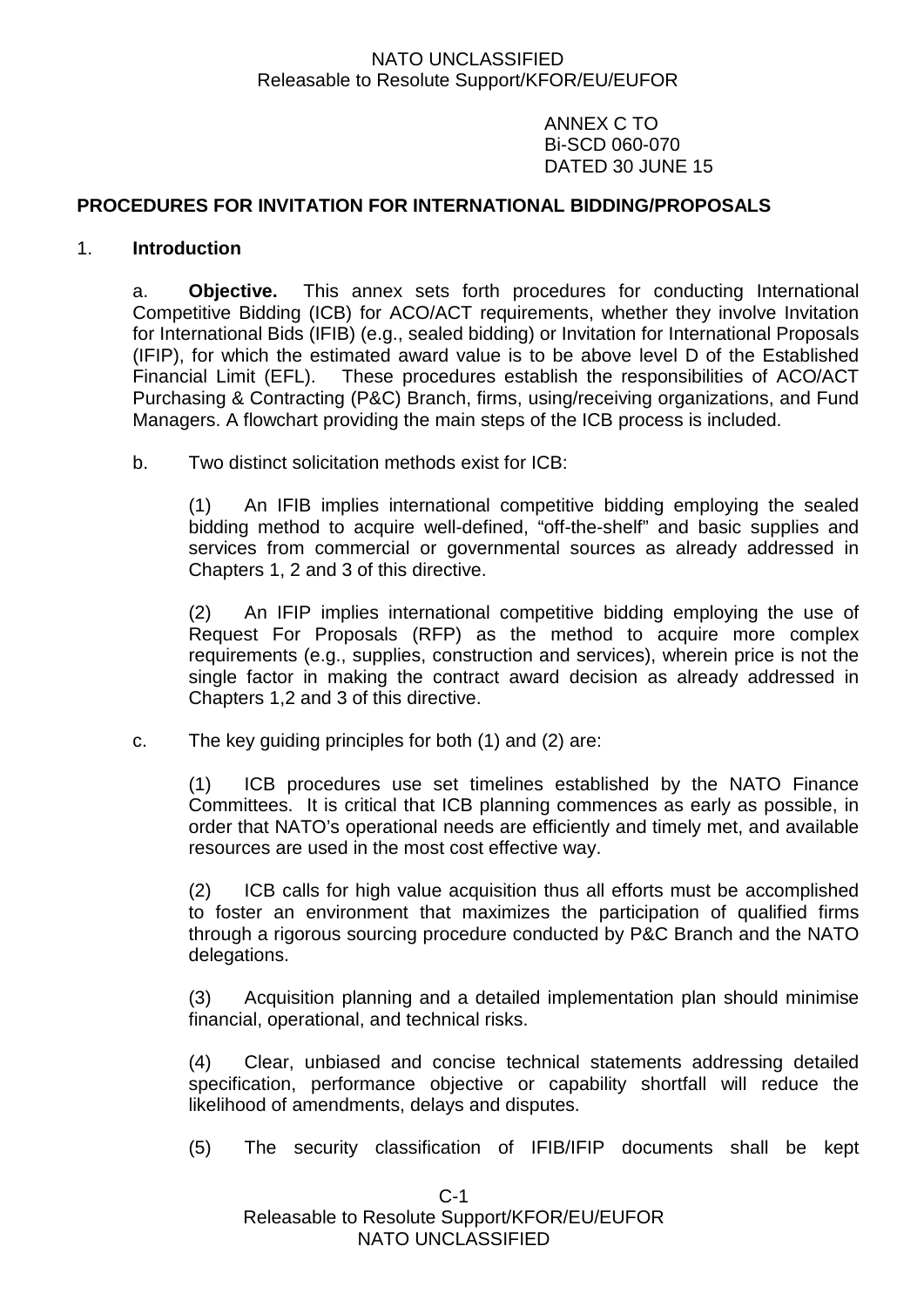Bi-SCD 060-070

at the lowest possible level to be published on Internet sites and consistent with the operational requirements. If the IFIB/IFIP process involves the furnishing of NATO classified information to firms, or requires firms to have access to restricted areas of military installations for site survey, nominations from the national delegations to NATO must include confirmation that the firm possesses a facilities and/or personnel clearance at a level equal to or higher than that specified by the solicitation documents.

(6) For efficiencies, English will be the governing language for ICB.

# 2. **Notification of Intent (NOI) to Submit Sealed Bids or Proposals**

a. At the earliest possible moment that may be prior to final budget approval of the NATO Finance Committees, the Contracting Officer must issue a "Notification of Intent" (NOI) to the respective NATO delegations of the participating countries and/or any other organisations they have designated, seeking new potential bidders not identified by the Contracting Officer. This notification must be received at the NATO Delegations at least 28 calendar days, and in cases where security clearances are required at least 35 calendar days, before the intended issue date of the IFIB/IFIP. The intent here is to give national delegations the opportunity to submit additional names of eligible, interested, and capable companies. The NOIs will be sent electronically to the MBC or IC Secretariat and Delegations, with a copy to the responsible ACO/ACT Head of Contracts who shall monitor progress of the planned IFIB/IFIP. In order to minimise transmission time, all replies from the Delegations and/or their designated representative organisations should be transmitted by either electronic mail or facsimile.

- b. The NOI will contain the following information:
	- (1) The IFIB or IFIP reference number.

(2) A summary description of the requirement, including performance schedule (or period of performance), sufficiently detailed for easy identification of potential suppliers. If the ICB process is for securing e.g., uninterrupted services that will cross fiscal years, this fact should also be clearly stated.

(3) A statement whether "partial bidding" will be authorised. In addition, the Contracting Officer may detail in this paragraph the contract award approach such as lowest compliant bid, one or two envelopes, "best value" oriented procedure, etc.

(4) The funding source (e.g., MBC or IC), with all relevant information: committee decision sheet reference, budget code identification, Economic CiSi number, Integrated Resource Management (IRM) code, etc.

(5) The probable date on which the Contracting Officer plans to issue the IFIB/IFIP. The probable IFIB/IFIP closing date and time.

(6) The type of classified information if any, which must be provided to firms to enable them to submit a bid/proposal and the relevant required security

 $C-2$ 

Releasable to Resolute Support/KFOR/EU/EUFOR NATO UNCLASSIFIED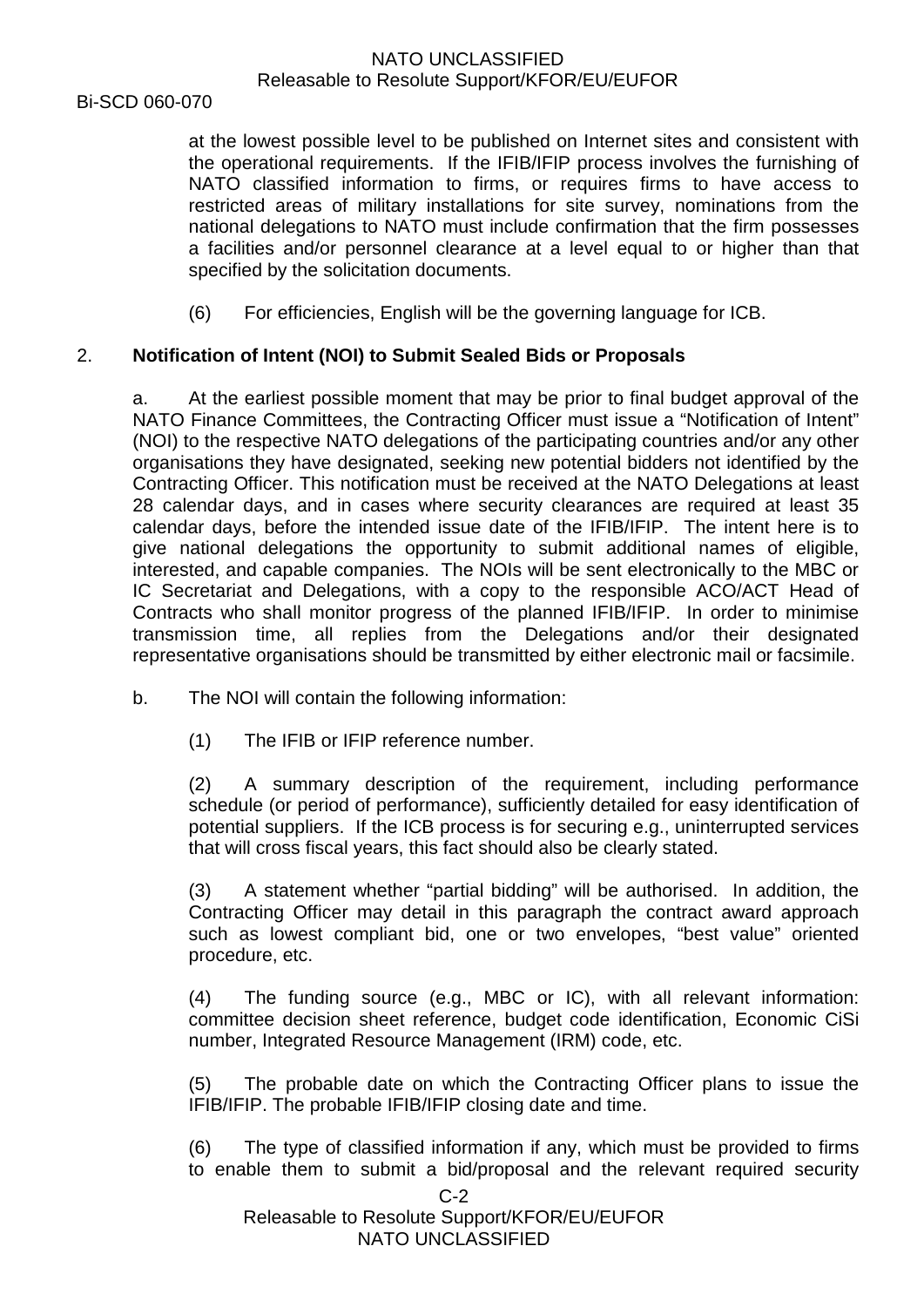Bi-SCD 060-070

clearance required of personnel and/or facilities, for the purpose of participating in the ICB process and performing work under the resulting contract.

(7) A list of firms that according to the information obtained by the Contracting Officer might be eligible and capable for potential participation in ICB.

(8) Request for nomination to the Contracting Officer of any other interested firms that are both eligible and capable of meeting requirements identified in the ICB. Also, in cases where firms are required to have facilities or personnel clearances, the NOI should request confirmation by delegates that firms they identify also possess the necessary clearances.

(9) The final date by which all nominations must be received by the Contracting Officer.

(10) The full name, address, telephone number, email address, and facsimile number, of the Contracting Officer responsible for handling the ICB.

3. **IFIB/IFIP Numbering and Feedback.** At the end of each fiscal year, the SC FCs shall request from each HQ, a list of anticipated procurements to be executed during the following fiscal year using ICB procedure. The assigned IFIB/IFIP numbers will be communicated to the MBC and used as a planning tool for the forthcoming NOIs and to the ACO/ACT HQs as a source for potential centralised acquisitions. At the beginning of each fiscal year, the SC FCs shall request from each HQ a report on the IFIB/IFIP contract award, which will be sent to the MBC for information on ICB outcome. Further instructions about communications and interface with NATO Finance committees are provided annually by guidance issued by the SC FCs.

### 4. **Execution of IFIB/IFIP – Time Allowed for Submitting Bids/Proposals**

a. Bidding/proposal periods are largely left to the professional judgement of the Contracting Officer. However, periods must extend for at least 42 calendar days following issuance of solicitations; for more large-scale or complex requirements, likely response times will extend beyond 84 calendar days.

b. Contracting Officers are encouraged to use the most expeditious means of distributing IFIBs and IFIPs (e.g., by using web sites and email).

5. **Late Nominations from NATO Delegations.** A Contracting Officer may, at his/her own discretion, allow late nominations from NATO delegations or representatives. Should the late nomination of any firm be accepted, any other late nominations received up until the receipt of the accepted late nomination must also be accepted. However, late nominations should not justify an extension of ICB period.

6. **Further correspondence with potential bidders.** Instructions tied to IFIBs/IFIPs may require prospective contractors to acknowledge by facsimile, within 72 hours of receipt of the IFIB/IFIP, the receipt of sealed bidding or RFP documents, and inform the Contracting Officer of their preliminary and non-binding intention whether or not they will respond. Although this measure is not intended to restrict competition, the P&C Branch may then limit further

> C-3 Releasable to Resolute Support/KFOR/EU/EUFOR NATO UNCLASSIFIED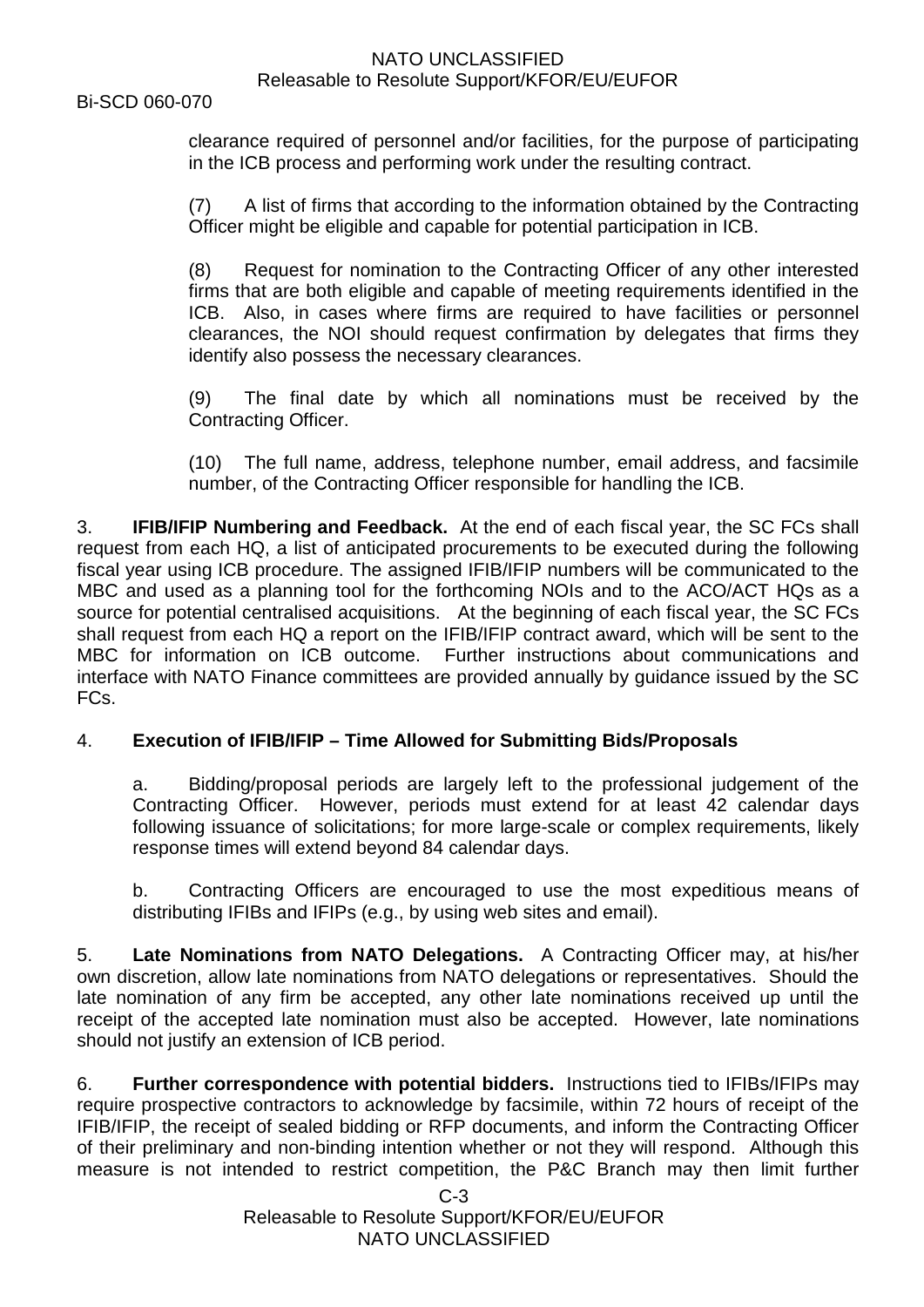#### Bi-SCD 060-070

communications to those firms that returned the acknowledgement of receipt, and indicated a desire to continue with the ICB process.

7. **Contract Award/Contract Award Committee Procedures.** All contracts in excess of level 2xB of the EFL will be awarded by a Contract Award Committee (CAC) in accordance with the NFR Article 20 and FRP Article XX. a. through XX. c.

8. **CAC Composition.** The CAC will be convened in accordance with Annex D of this directive

9. **CAC Approach for IFIBs.** Sealed Bidding procedures outlined in Chapter 3 of this directive will apply to IFIBs. Additionally, the Contracting Officer will be responsible for presenting the bids to the CAC, and reporting/certifying the administrative and commercial compliance of the bids received. The CAC shall open the sealed bids, first giving the technical representative an opportunity to confirm the technical compliance of bids received; if need be, additional expert advice may be sought. Following technical evaluation, the CAC's Secretary will establish a written record of all bids received, noting administrative and technical compliance. The CAC shall then select the technically compliant bid offered at the lowest price. The unsuccessful bidders will be notified that their bid was not the lowest priced technically compliant offer. Depending on the complexity of the solicitation, the sealed bids may include technical and financial information together or be presented in two separate envelopes. In addition, the financial evaluation may require the Contracting Officer to conduct a detailed price analysis and submit to the CAC a comprehensive report to enable the CAC to make the contract award. In the two envelopes procedure, the Contracting Officer must return the unopened price envelope to the disqualified/non-compliant bidders.

10. **CAC Approach for IFIPs.** Request For Proposal (RFP) procedures outlined in Chapter 3 of this directive will apply to IFIPs. Following receipt of proposals, under the auspices of the Contracting Officer, assigned Contracting Specialist(s) shall record receipt of timely proposals. Then, the Contracting Officer shall provide guidance to the source selection evaluation team. Ideally, to ensure fairness and consistency, the Contracting Officer should have written a Source Selection Evaluation Plan, in coordination with the requesting activity responsible for technical evaluation, that captures evaluation criteria and approaches (e.g., "competitive range determination") established in IFIP instructions, and lays out a thorough approach for reviewing proposals. Once separate evaluations are conducted, the two teams can combine to establish overall proposal risk assessments as required. Ultimately, it is the Contracting Officer's overall responsibility for ensuring the contract award is based on evaluation factors listed in the solicitation, which must include price and may or may not include technical evaluation factors. To facilitate the process, a formal briefing to the CAC is strongly recommended, i.e., one that outlines evaluation criteria identified in the IFIP and detailed evaluation results. Following this presentation, CAC members shall render a vote. The award decision shall be reflected in minutes and serve as the impetus for the Contracting Officer to execute a formal contract.

11. **Contract Award Decision.** The CAC proceedings are not public. Therefore, the Contracting Officer will timely notify all unsuccessful bidders after the CAC has made a contract award, and will stand ready to provide a debrief or respond to bidders' queries to ensure transparency in the decision process and enable them to improve offer quality. The CAC has the full authority in awarding contracts for the benefit of the HQs. Therefore, the FC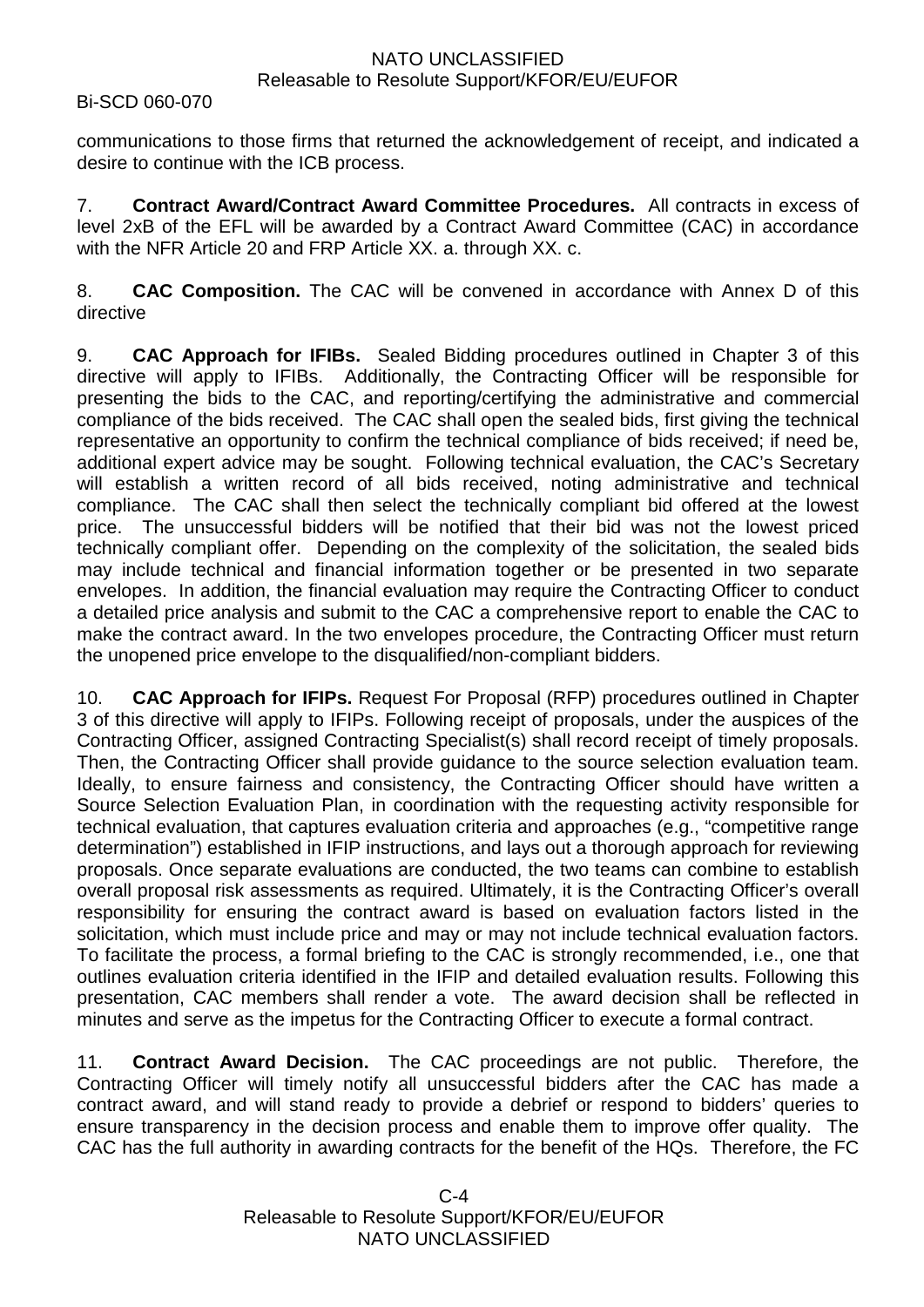Bi-SCD 060-070

may develop further instructions to supplement the terms of reference of the CAC as described in the NFR.

12. **Clarifications.** A Contracting Officer is encouraged to ensure there is a clear understanding of requirements and/or what is being offered. The objective of this process should be to achieve the maximum number of technically and contractually compliant bids/proposals, and to facilitate follow-on evaluations and selection. Clarifications should not cause prices to change or technical offering to materially change. Following receipt of bids/proposals, clarification requests should be limited to resolving likely administrative errors (e.g., clerical mistakes, as in the obvious misplacement of a decimal point).

a. Whether there is a bidders' conference or not, prospective contractors must seek any clarification as soon as possible. Such requests for clarification must be submitted directly to the Contracting Officer in writing (facsimile is acceptable) and must be received no later than 28 calendar days before the bid/proposal closing date. Where a contractor requests clarification, the Contracting Officer must send the clarification (or related change) to all eligible ICB process participants by the most expeditious means possible. Alternatively, the Contracting Officer may respond to such requests at bidders' conferences, after which all questions and answers are formally incorporated into the IFIP and eventual contract.

b. Clarification or changes to the IFIB/IFIP, if required, must be issued by the Contracting Officer to the bidders not later than 28 calendar days before the closing date for bids/proposals. The Contracting Officer may deem it necessary to extend the bid/proposal closing date to enable this 28 calendar day period to be met, or simply to promote the efficacy of the proposal process by ensuring that specific requirements are commonly understood by all ICB participants.

13. **Discussions (IFIP only).** IFIP award decisions may be awarded without discussions if so specified in the bidding instructions. However, for most larger or complex acquisitions, some form of discussion will likely be required following receipt of proposals, and could well influence final proposals (e.g., from the price or technical perspective). The intent of discussions is to address technical matters to ensure common understanding. During any exchanges, it is particularly important that the Contracting Officer preserves fairness by avoiding any "technical levelling" suggesting how prices compare amongst various offerors (e.g., auctioning).

14. **Communications.** Any and all communications related to an IFIB/IFIP, between a prospective (or actual) offer and the HQ shall be directed through the Contracting Officer or his/her designated representative. The Contracting Officer is the only individual who may, during the solicitation and evaluation period, respond in writing to inquiries regarding the IFIB/IFIP. There shall be no contacts with other personnel of the HQ. This is to maintain all bidders on an equal and competitive footing. Oral explanations or instructions will not be binding unless confirmed in writing by the Contracting Officer.

15. **Extension of the Bid/Proposal Closing Date.** Written requests for extensions of the bid/proposal closing date shall be submitted directly to the Contracting Officer, and may be granted at his/her discretion. Such requests must reach the Contracting Officer not later than 14 calendar days prior to the originally stipulated bid/proposal closing date. When extensions

> $C-5$ Releasable to Resolute Support/KFOR/EU/EUFOR NATO UNCLASSIFIED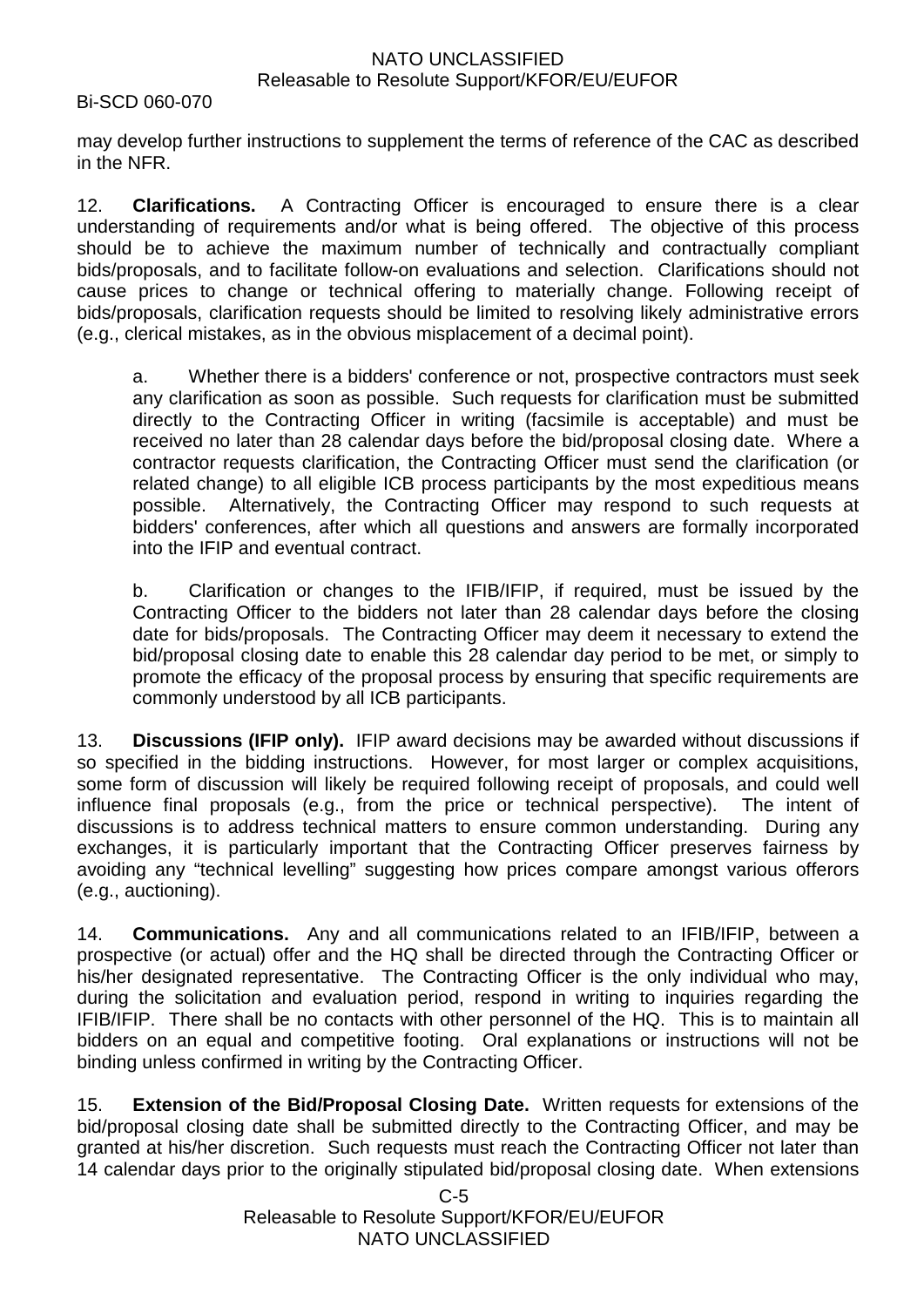Bi-SCD 060-070

of the bid/proposal closing date are granted, the Contracting Officer must immediately advise all the potential offerors by the most expeditious means of transmission.

16. **Alternative proposals (only applicable to IFIPs).** Prospective contractors may be invited, if they so desire, to propose alternatives in their proposal. In submitting such alternatives, contractors shall include adequate data and written descriptions to clearly demonstrate compliance with performance criteria and/or specifications.

17. **Currencies.** Generally, the vendor proposal dictates the contract currency. Normally, bids/proposals are restricted to either the currency of the nation in which the HQ or the prospective contractor is established. The Contracting Officer may allow price quotations to be expressed in any currency, for instance currency of the country wherein the majority of work is to be performed. The currency expressed in the bid/proposal will be maintained for the duration of the contract for consistency. For evaluation of offers expressed in more than one currency, all currencies will be converted to one via exchange rates applicable at the bid closing day/time and from a national or international financial/banking Institution.

18. **IFIB/IFIP Document Structure.** It is critical that P&C Branch Staff adhere to a uniform contract format as described in Chapter 3 of this directive. Uniformity of the ICB package and contract clauses will enable the P&C Branch Staff to gain experience, prevent omissions and mistakes and present a unified front to commercial companies across the two commands.

19. **Order of precedence.** In the contract formation, the Contracting Officer will organise contractual documents in order of precedence:

- a. Contract cover pages including price, schedule of supplies or services.
- b. Contractual provisions including Special and General Provisions.
- c. Technical exhibit or similar technical documents.
- d. Contractor's offer.

This order must be reflected in the General Provisions.

20. **Procedure in case of renewed Invitation for International Bids/Proposals.** If the CAC chooses not to award a contract on the basis of the bids/proposals received or operational change in the requirement, etc. the IFIB/IFIP may be cancelled or the CAC may opt to reissue the IFIB/IFIP using revised documents and all-new reference number. In either case, all firms and delegations to NATO and their representative organisations will immediately be notified. It should be noted that NATO credibility is at stake with the large value solicitations and extreme caution should be given before a Contracting Officer embarks upon an IFIB/IFIP as he/she will assume the full ICB responsibility.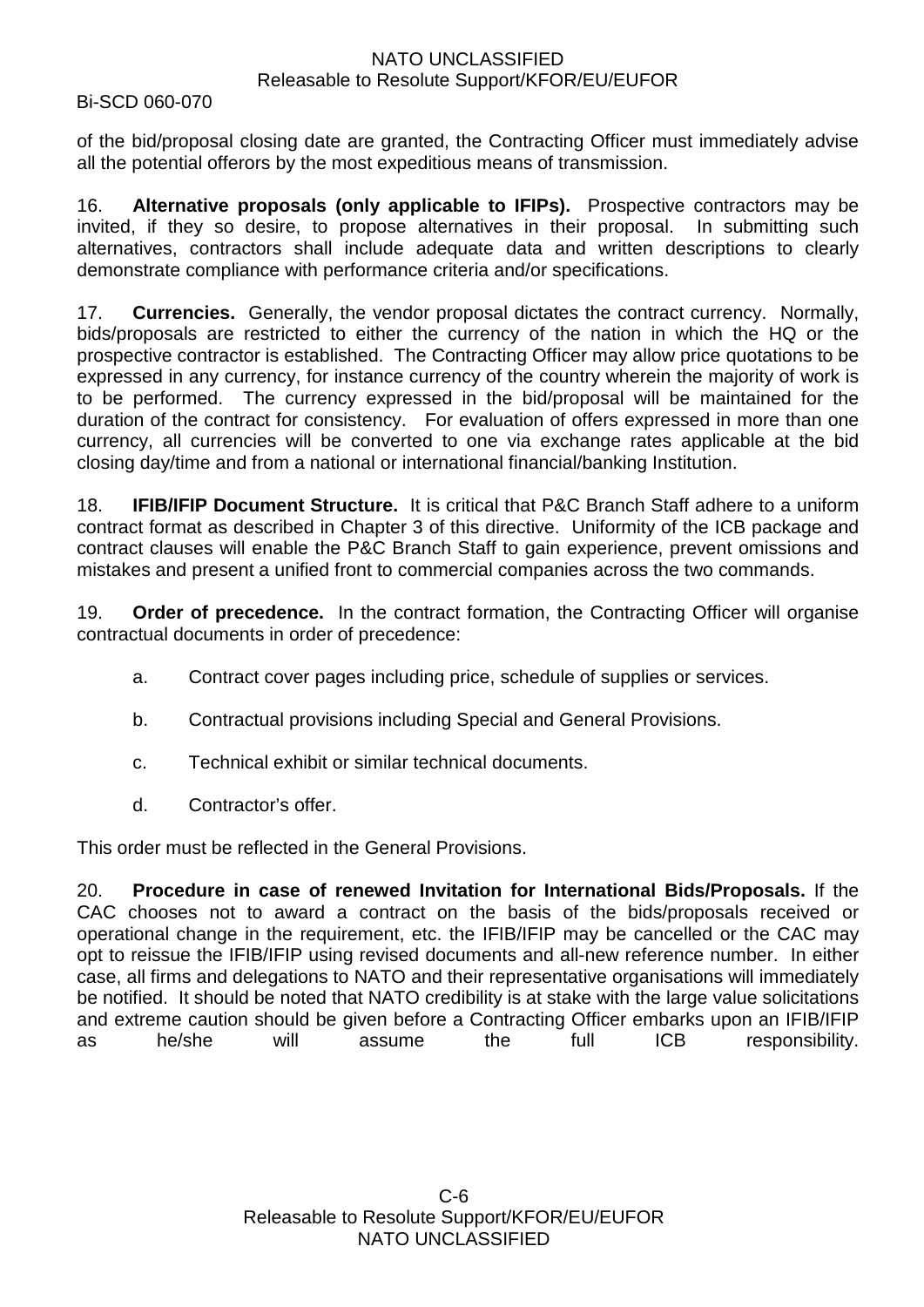# Bi-SCD 060-070

# **International Competitive Bidding (ICB) Process**



C-7 Releasable to Resolute Support/KFOR/EU/EUFOR NATO UNCLASSIFIED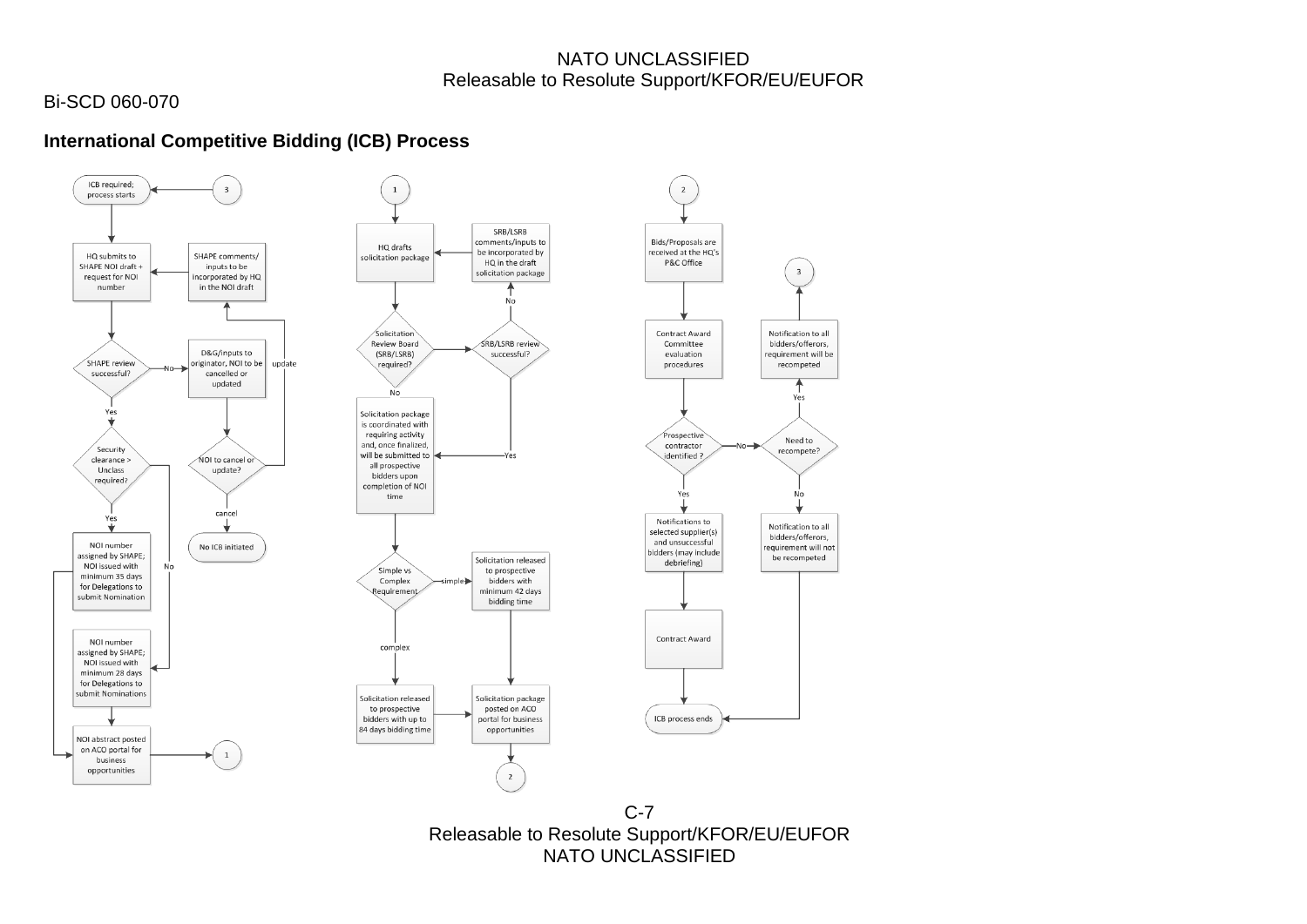ANNEX D TO Bi-SCD 060-070 DATED 30 JUNE 15

# **COMPOSITION OF A CONTRACT AWARD COMMITTEE (CAC)**

1. CACs will be composed as a minimum of three members and a secretary as follows:

a. Chairman: The HQ's Financial Controller or his designated representative.

b. Receiving Organisation/Technical Representative/Originator: A representative or representatives from the receiving organisation that has originated the requirement.

c. An Independent Member: An Officer or Civilian A grade to be designated for a period of at least two (renewable) years by the NATO Commander or representative. This appointment shall be done in writing and retained on file by the Contracting Officer.

d. Secretary: To be designated by the Chairman. The P&C Officer may serve as the CAC Secretary. (non-voting member)

e. Other experts as required by the Chairman CAC or the Contracting Officer. (nonvoting members)

2. The Legal representative is not a mandatory member of the CAC however for ACO contracts, in order to ensure legal compliance, it is mandatory to invite LEGAD representation for all contracts exceeding 2 x EFL E. Furthermore, LEGAD is encouraged to participate in contracts below this threshold for non-recurring contracts.

3. In instances where the requirement exceeds the in-house technical ability to evaluate bids/proposals, the Chairman may wish to consult external SMEs however the contracting officer must take the appropriate measures to ensure the commercially sensitive aspects of the bids / proposals are fully respected.

4. A Headquarter's Financial Controller may develop the above provisions to further define roles & responsibilities of CAC members. Local procedures should be developed in order to ensure fairness and impartiality of the CAC deliberations.

5. CAC members are required to sign non-disclosure agreements in order to ensure the commercially sensitive information discussed is afforded the necessary protection. Copies of the non-disclosure agreements will be held in the contract file documentation.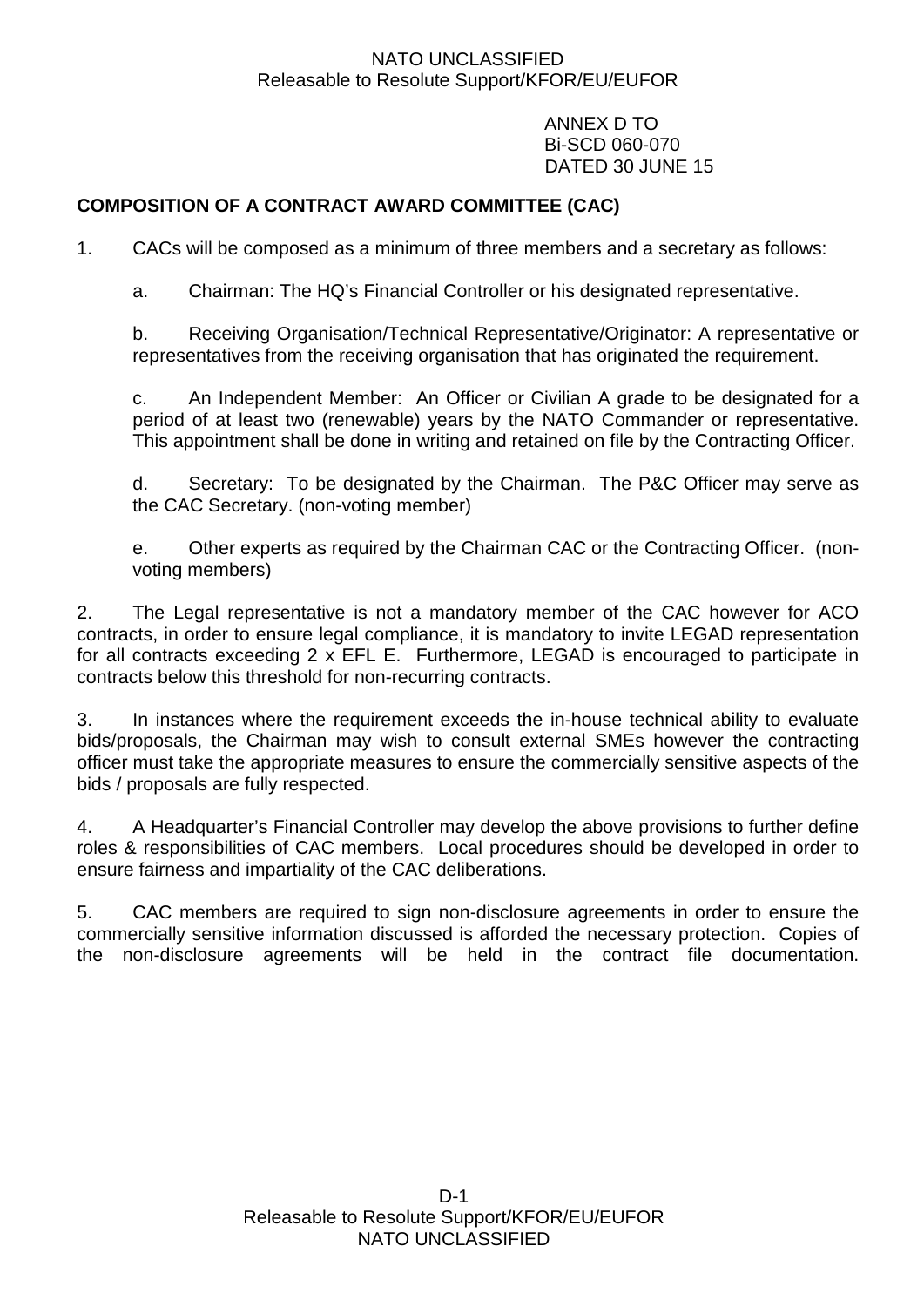Bi-SCD 060-070

# **SAMPLE NON-DISCLOSURE AGREEMENT**



SUPREME HEADQUARTERS ALLIED POWERS EUROPE

GRAND QUARTIER GÉNÉRAL DES PUISSANCES ALLIÉES EN EUROPE



B-7010 SHAPE, BELGIUM

#### **NON-DISCLOSURE AGREEMENT for Members of the Contract Award Committee**

It is understood that as part of my official duties as member of the Contract Award Committee I, the undersigned, may come in contact with NATO procurement sensitive information or proprietary business information from contractors. I, as an official NATO member, certify that I will not disclose, publish, divulge, release, or make known, in any manner or to any extent, to any individual other than appropriate or authorized NATO employees, the content of any procurement sensitive information provided during the course of my employment.

I understand that for the purpose of this agreement, procurement sensitive information is to include procurement data, contract information, plans, strategies and any other information that may be deemed sensitive and that is designated as procurement sensitive information at the time of its disclosure (e.g.: any information related to the bidding evaluation process, such as: number of bids received and name of the bidders, cost and price data, price proposals ranking).

I will immediately report any unauthorized disclosure of such information to the cognizant NATO Contracting Officer.

I hereby certify that I have read this non-disclosure agreement and will fully and completely observe these directives.

\_\_\_\_\_\_\_\_\_\_\_\_\_\_\_\_\_\_\_\_\_ \_\_\_\_\_\_\_\_\_\_\_\_\_\_\_\_\_ \_\_\_\_\_\_\_\_\_\_\_\_\_ NAME (Please Print) SIGNATURE DATE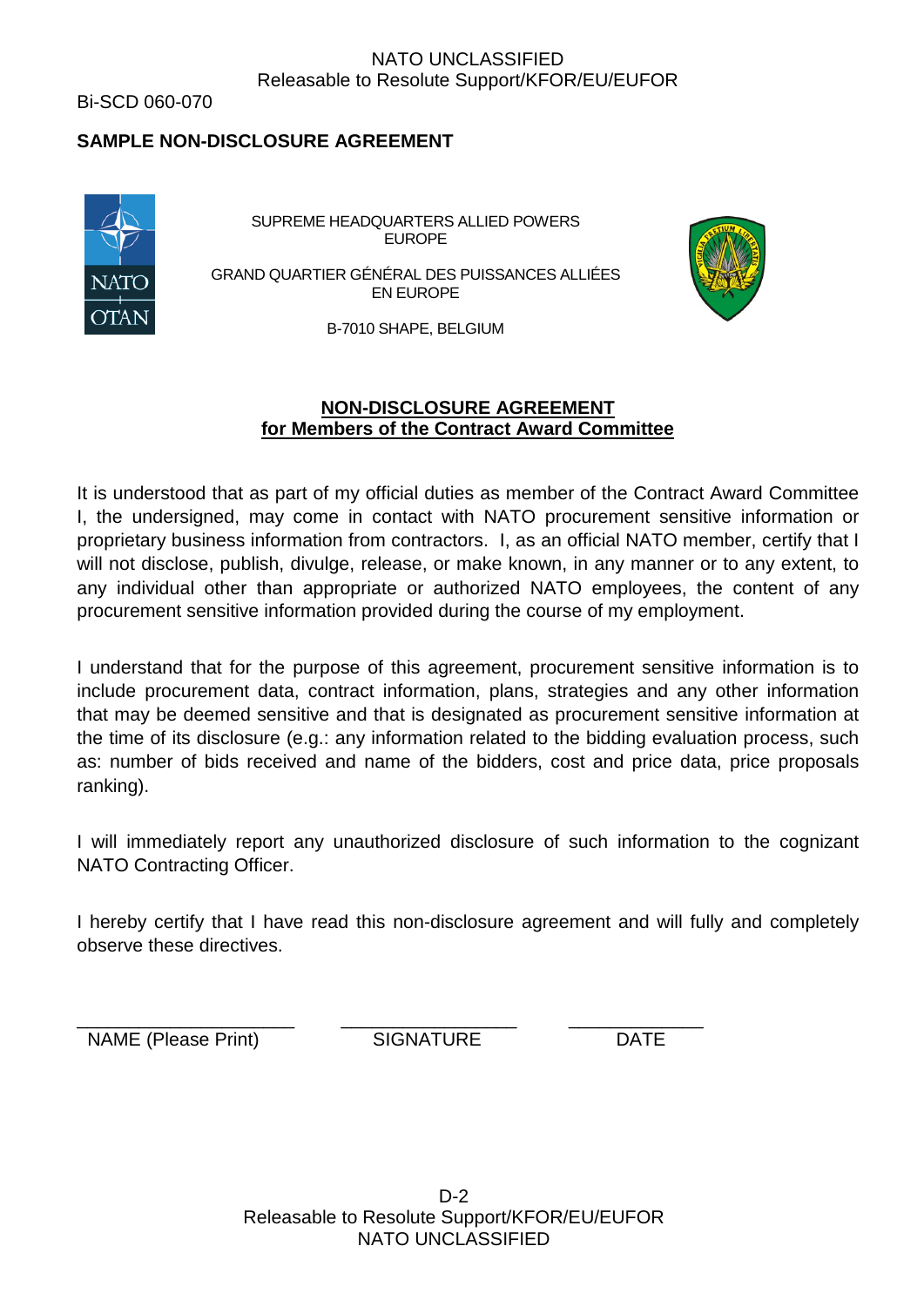ANNEX E TO Bi-SCD 060-070 DATED 30 JUNE 15

# **TERMS OF REFERENCE - SOLICITATION REVIEW BOARD**

1. **Purpose.** In order to improve transparency and ensure maximum compliance to Bi-SC Procurement Directive 060-070 competitive requirements, the Solicitation Review Board (SRB) structure is being implemented across ACO. The SRB acts as the focal point for contract solicitation review prior to authorizing the release of an IFIB (Invitation for International Bidding) or IFIP (Invitation for International Proposals) to industry. This is an additional step in the acquisition process to enhance checks and balances.

2. **Scope.** This policy applies to all purchasing and contracting activities within ACO including theatre headquarters for NATO recognized operations and missions for actions estimated to exceed 5 x EFL E (Established Financial Limit).

#### 3. **Role**

a. The principal role of the SRB is to review and to approve solicitations for supplies and services exceeding 5 x EFL E in support of internationally funded Military Headquarters and organizations of Allied Command Operations.

b. The SRB provides guidance to subordinate headquarters' Local Solicitation Review Boards (LSRB). LSRBs shall approve solicitations between 2 x EFL E up to 5 x EFL E.

c. The SRB reserves the right to request subordinate HQs to submit selected solicitation packages below 5 x EFL E for solicitation review based on the criteria outlined in J8 policy letter 07.04.05/04/SHBCX/FC-326-08 dated 06 January 2009.

d. Additionally, the SRB is established to:

(1) Ensure Contracting Officers across ACO are implementing policy and regulations in a consistent and appropriate manner;

(2) Continue to improve the quality of the contracting process across ACO;

(3) Facilitate sharing of best practices and lessons learned across ACO.

e. All departures from standard procedures for procurements in excess of EFL E of the EFL will continue to be submitted via the ACO Financial Controller to the Budget Committee for decision.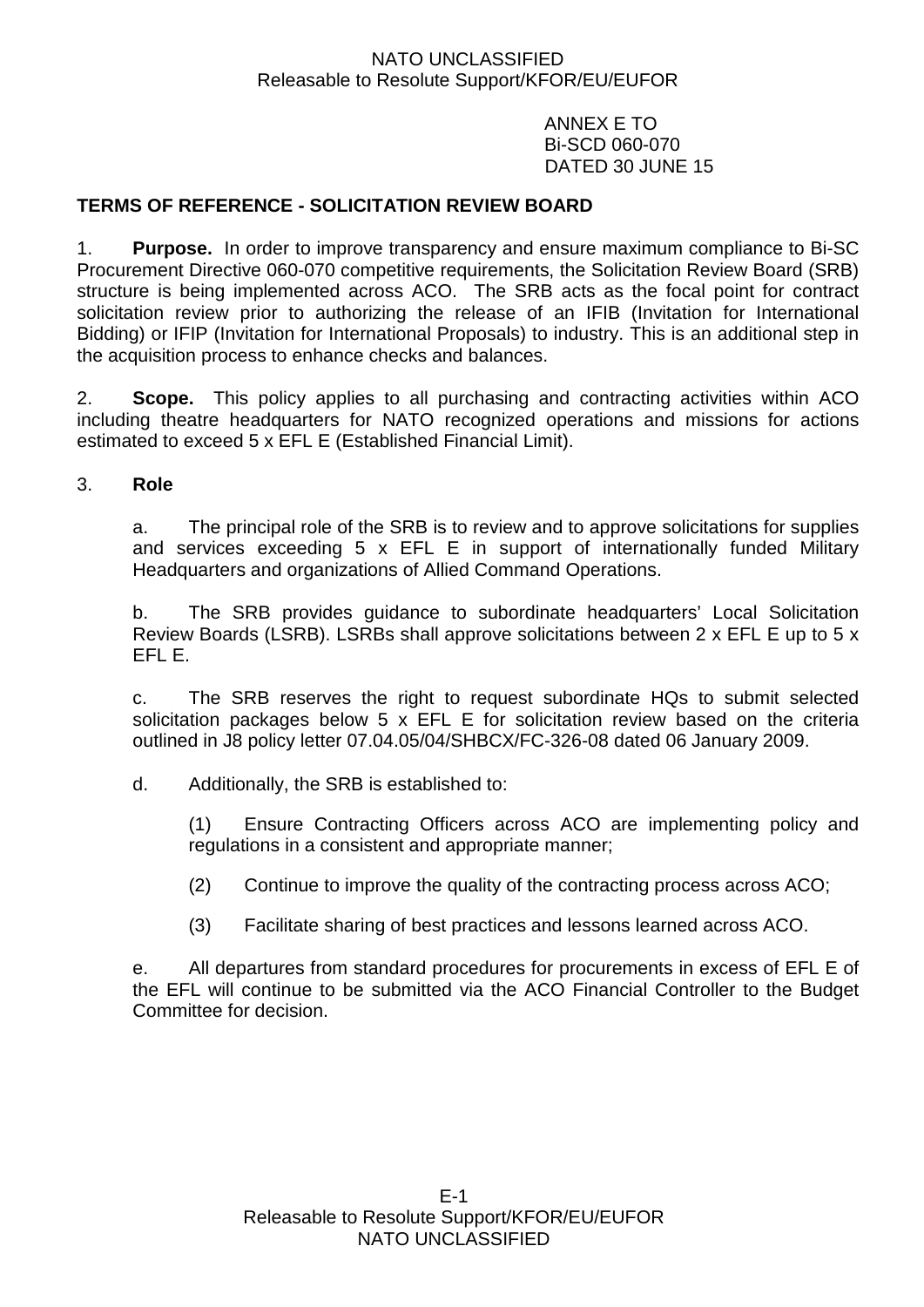#### Bi-SCD 060-070

#### 4. **Documentation and Timelines**

a. The Contracting Officer responsible for the solicitation shall request the SRB (LSRB) to review the solicitation.

b. The SRB (LSRB) shall routinely convene twice a month. In the event of an urgent solicitation review request, the SRB shall convene within 3 working days.

- c. Acquisition documents required by the SRB (LSRB):
	- (1) The requirements document and funding approval;
	- (2) Acquisition strategy and acquisition plan (to include type of contract);
	- (3) Source selection plan;
	- (4) The proposed IFIB or IFIP (the solicitation).

d. After each SRB (LSRB) meeting, a SRB (LSRB) Decision Sheet is to be produced, approved and distributed. Approved Decision Sheets will be distributed electronically to the SRB members and the requiring activity.

#### 5. **Chairman and Membership of SHAPE SRB**

a. The composition of the SHAPE SRB is made up of nominated representatives as follows:

| <b>ACO Head of Contracts</b><br>(Chairman) The Chairman<br>cannot be the responsible<br>contracting officer for the<br>contract | Independent Member (same<br>independent CAC member)                                               |
|---------------------------------------------------------------------------------------------------------------------------------|---------------------------------------------------------------------------------------------------|
| Legal Advisor (ex-officio)                                                                                                      | J-CAP (ex-officio) as required - for AOM<br>solicitations where CMRB approved the<br>requirement) |
| J-8 Budget representative                                                                                                       | Other experts as required by the<br>Chairman or by the majority of the Board<br>Members.          |
| $J1 - J9$ (As required $-$<br>Requirement holder -<br>Technical Rep)                                                            | J-8 Contracting Officer (ex-officio<br>secretary)                                                 |

b. In accordance with the NFR, the Chairman of the Contracts Award Committee (CAC) is the Financial Controller or his designated Representative. In order to ensure segregation of duties and to avoid that the chairman is a Requirement Holder, it is determined that the Chairman of the SHAPE SRB is the ACO Head of Contracts. The SRB Chairman has final authority for all decisions of the Board.

> E-2 Releasable to Resolute Support/KFOR/EU/EUFOR NATO UNCLASSIFIED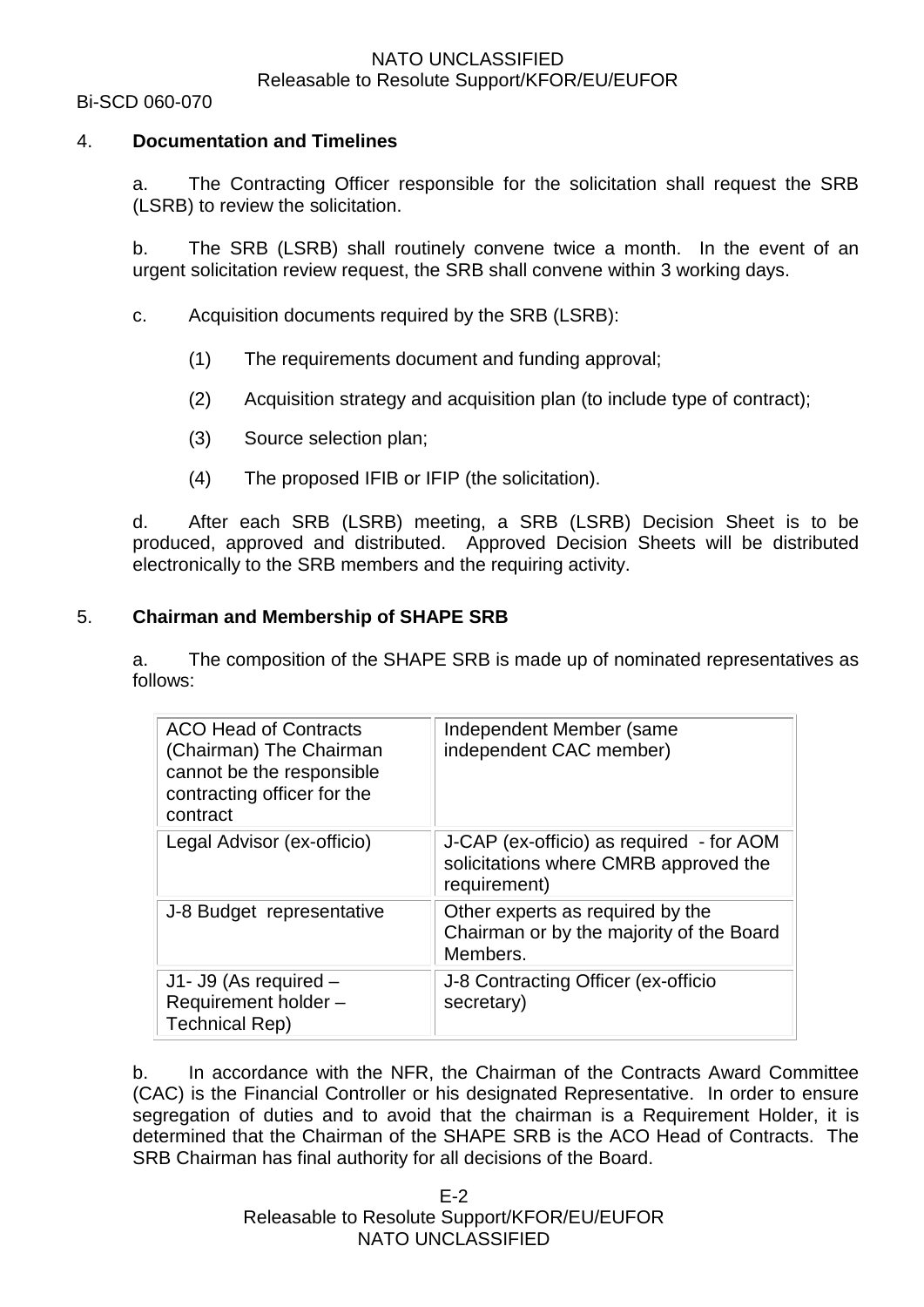c. Should the Chairman be unable to chair the SRB, an acting Chairman, who should be nominated at the OF-4/A-4 level will be appointed by the Chairman. The Chairman cannot be the responsible contracting officer.

d. In order to ensure continuity, J Divisions and Members should appoint a standing representative to the SRB (with alternate representatives prepared as appropriate).

e. Whenever possible the same SRB members shall participate in both the SRB (or LSRB) and the CAC.

### 6. **Chairman and Membership of LOCAL SRB**

a. The composition of the LOCAL SRB is made up of nominated representatives as follows:

| <b>P&amp;C Office Chief</b><br>(Chairman) - The<br>Chairman cannot be the<br>responsible contracting<br>officer for the contract | Independent Member (same independent<br>CAC member)                                   |
|----------------------------------------------------------------------------------------------------------------------------------|---------------------------------------------------------------------------------------|
| Legal Advisor (ex-officio)                                                                                                       | Other experts as required by the Chairman or<br>by the majority of the Board Members. |
| J-8 Budget<br>representative                                                                                                     | J-8 Contracting Officer (ex-officio secretary)                                        |
| J1- J9 (As required -<br>Requirement holder -<br><b>Technical Rep)</b>                                                           |                                                                                       |

b. In accordance with the NFR the Chairman of the Contracts Award Committee (CAC) is the Financial Controller or his designated Representative. In order to ensure segregation of duties and to avoid that the chairman is a Requirement Holder it is determined that the Chairman of the Local SRB is the P&C Office Chief. The LSRB Chairman has final authority for all decisions of the Board.

c. Should the Chairman be unable to chair the LSRB, an acting Chairman, who should be nominated at the OF4/A4 (for the JFC's) and at the OF-3/A-3 level for Component Commands will be appointed by the Chairman. The acting Chairman cannot be the responsible contracting officer.

d. In order to ensure continuity, J Divisions and Members should appoint a standing representative to the LSRB (with alternate representatives prepared as appropriate).

e. Records of decisions shall be submitted to the Secretary SRB at SHAPE.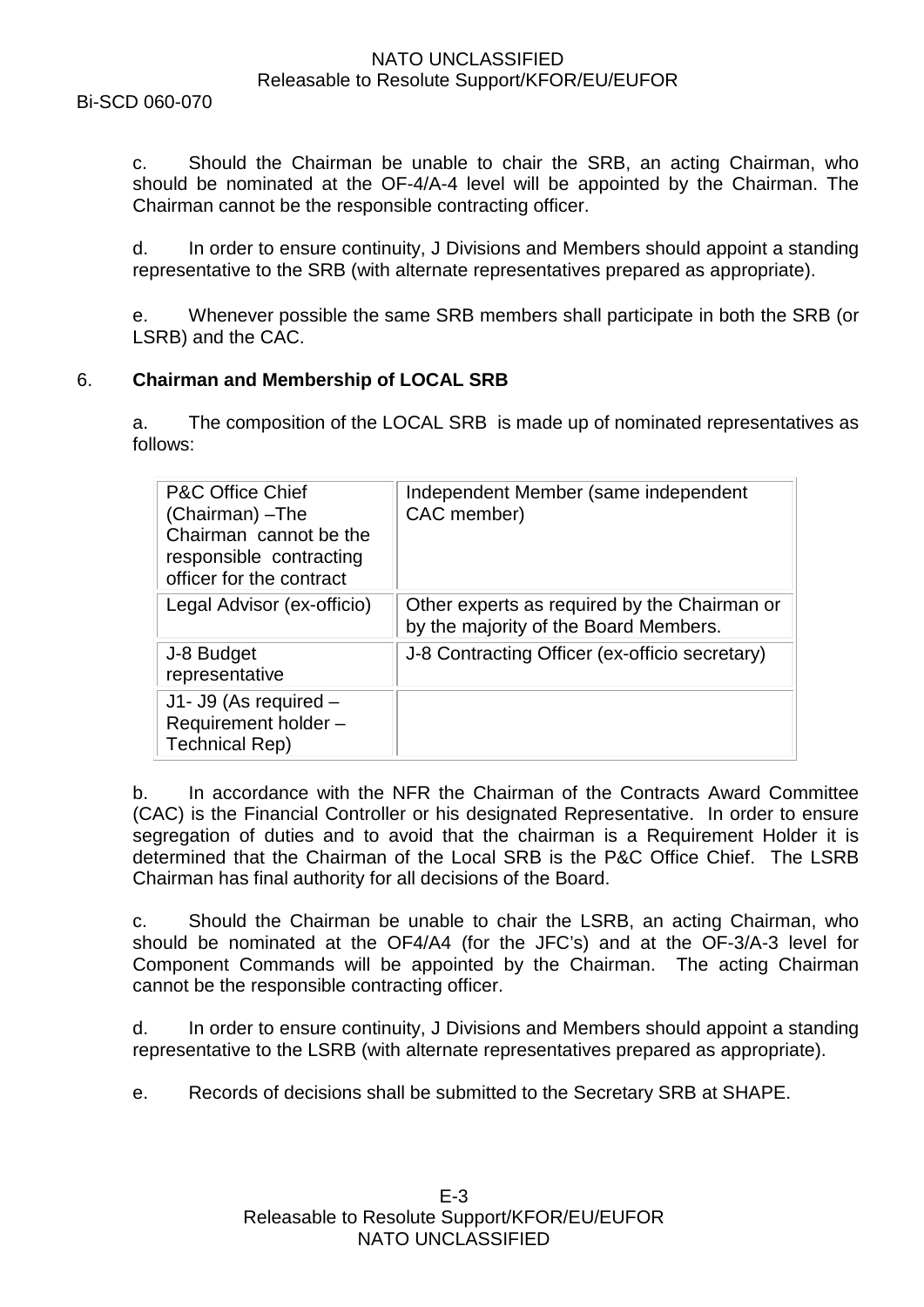Bi-SCD 060-070

## 7. **Responsibilities**

# a. **The Chairman.** The Chairman is to:

- (1) Draft the SRB's TOR.
- (2) Call and chair meetings.
- (3) Call representatives and/or experts to attend meetings where required.

(4) Review the SRB's work plan and revise the Board's TOR where necessary.

(5) In exceptional circumstances and for AOM solicitations only, approve waiver of formal solicitation review board requirement based on unusual compelling urgency. Approval can only be granted after having obtained CMRB endorsement.

### b. **The Secretariat, SRB / LSRB.**

(1) Will be provided by J8 Purchasing and Contracting Branch and is an exofficio i.e. non-voting member.

(2) Is responsible for convening meetings, coordinating agendas, the coordination of urgent solicitation reviews, distribution of documents and preparing and circulating meeting minutes and decision sheets.

- (3) Will maintain the solicitation review decision sheet in Share point.
- (4) Will maintain and publish the following products:

(a) **Solicitation Status List.** A complete list of all solicitations under review, showing all forecast timelines and recording actual timelines.

(b) **Action Matrix.** Actions directed by the SRB (or LSRB) will be maintained in a single reference document for issues affecting delivery of capability. These actions include, but are not restricted to:

1/ Solicitations under staffing in SHAPE and in the subordinate commands;

2/ Solicitations sent back by SHAPE to subordinate commands with comments from SHAPE subject to local compliance prior release of the solicitation;

3/ Solicitations which are determined to be insufficient by the SRB and necessitate resubmission to SHAPE upon local compliance.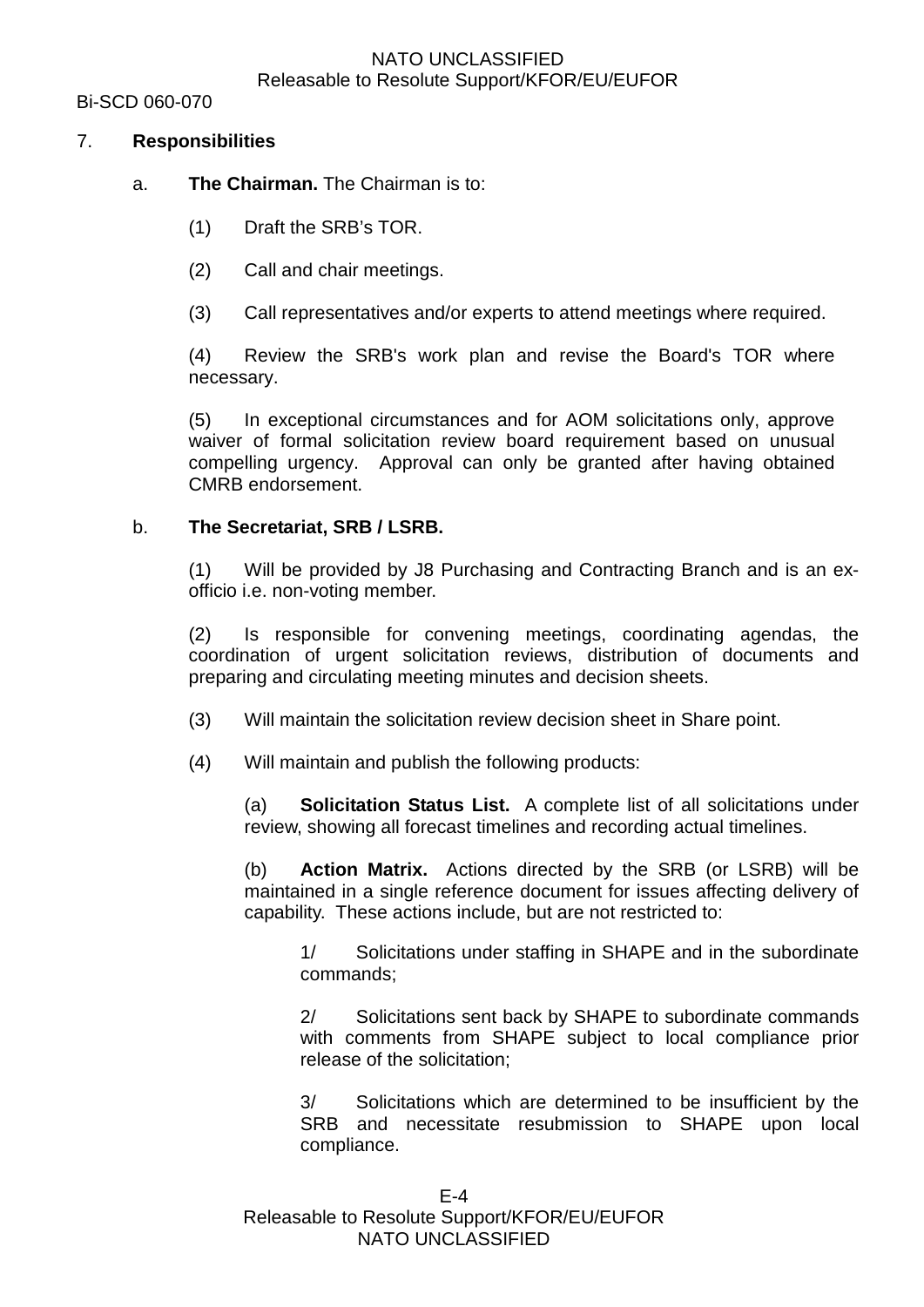ANNEX F TO Bi-SCD 060-070 DATED 30 JUNE 15

# **CREATING A STATEMENT OF WORK (SoW)**

1. **Purpose.** To provide guidance on developing and writing technical statements of work (SOW) and the associated evaluation matrices to solicit contractor support for functions, duties, tasks, and/or deliverables in a division or branch, or for an event/activity such as an exercise. It further provides the contractual relevance of the SOW and it context in the overall contract development process.

2. **Contractual Context.** For the establishment of a contract the technical SOW is the core document providing the exact and detailed requirements for the support sought from commercial sources. As the SOW is the technical basis for the subsequent contract with a commercial source, the quality of the selection of the commercial source as well as the quality of the performance by the commercial source depends almost entirely on the quality of the information and description of requirements in the SOW. The associated evaluation matrix is a derivative product of the SOW which will be used for the scoring and selection of the commercial source for the contract. Both of the documents needs to include sufficient information so that interested individuals or firms can propose qualified people, demonstrate their knowledge of and response to technical requirements, and provide realistic costing.

3. In addition, the SOW should be sufficiently detailed to allow the Contracting Officer to advise on the proper process and contract type, as well as to provide the designated Contracting Officer's Technical Representative (COTR), (NATO representative monitoring the work and schedule) with needed information to ensure the contractor(s) is meeting contract requirements.

4. **SOW Function.** The standard process of selecting a commercial source for its requirements is fair and open competition between all available commercial sources. When properly conducted, this process provides NATO with the desired value for money. Accordingly, all SOWs and the associated evaluation matrices are to be written to enable open and fair competition on the basis of valid NATO requirements. No SOW is to favour any one competitor, be it the incumbent of an existing contract or any other possible known source to the COTR or requestor. After the source selection, the SOW becomes part of the contract with the commercial source. It is the single document in the contract providing the exact requirements the selected commercial source will legally be obligated to satisfy. The drafter, accordingly, needs to give special attention to the precision of the requirements in the SOW. The final contract with the commercial source will consist of the cover page (usually a Purchase Order), the SOW with all of its attachments, any required special Terms and Conditions and the General Terms and Conditions.

5. **Contents of the SOW.** The SOW establishes amongst others the functions, tasks, and duties to perform, deliverables to provide, required qualifications for proposed contractor personnel, period of performance, and support information such as required/supplied materials and security requirements.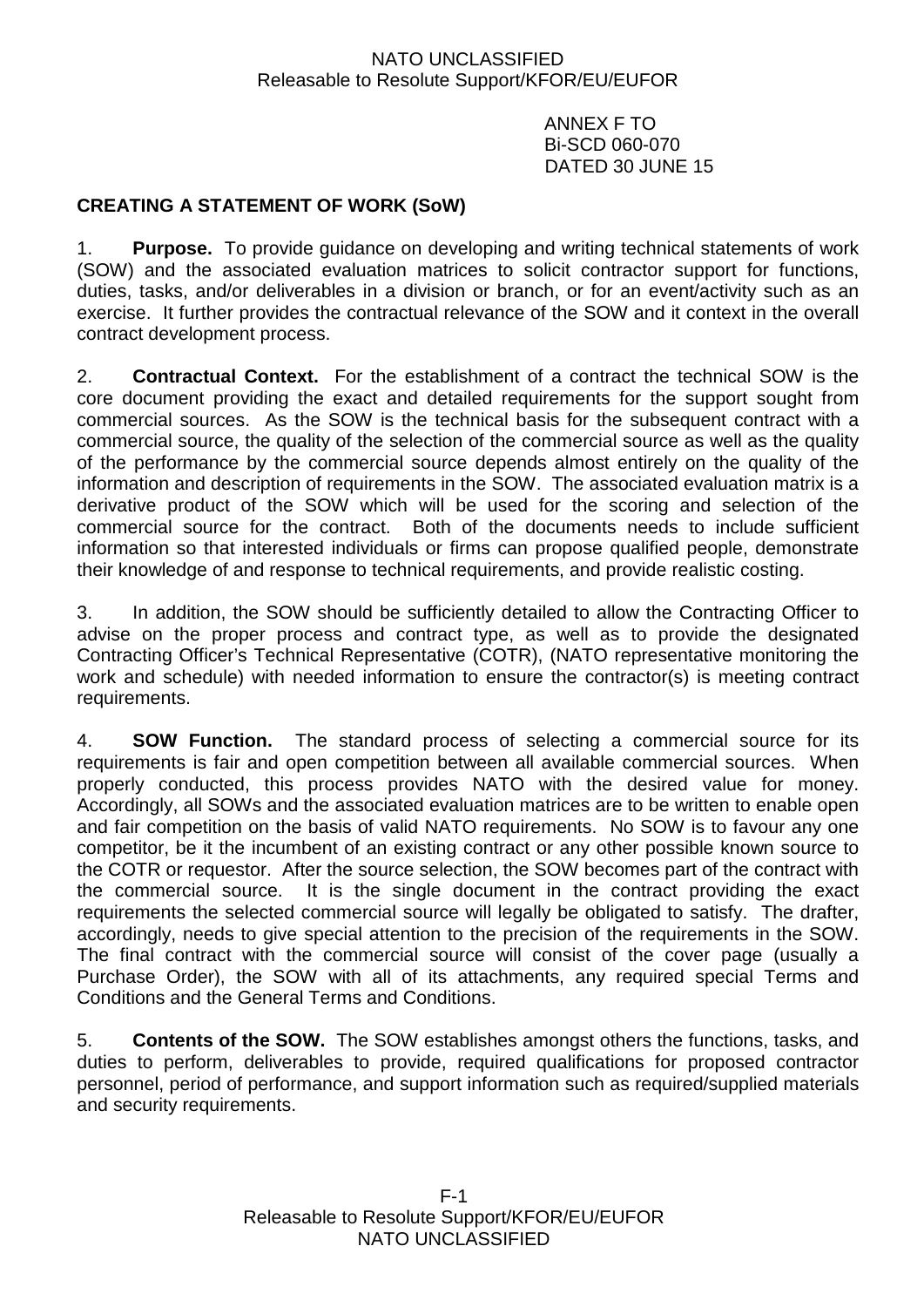#### Bi-SCD 060-070

6. **Creating a Technical SOW.** The generic, sample SOW template below shows the major sections and provides recommendations on how to create the content. The actual content and order of sections will be determined by the requirements of the division, branch, or activity. The following subsections summarize how to prepare a SOW.

a. Identify individuals within the division or branch who can define the functions, tasks, deliverables, and/or activities that require contractor support.

b. Provide responses to the following questions. These are example questions to help examine possible areas of information required for the SOW. Not all questions will be applicable in all instances.

(1) What must be done within the division or branch or for the event/activity that is mission essential and/or precludes other mission-essential tasks from being done by staff personnel?

(2) What knowledge, experience, and/or expertise is lacking in the division or branch or for the exercise that can be provided by a contractor?

(3) What tasks, functions, or duties will be asked of a contractor? Each task must be listed by name, complete description, frequency or duration of performance, measurable criteria for assessing performance, and approval authority.

(4) What deliverables will be asked of a contractor? Each deliverable must be listed by name, complete description, interim and final delivery dates, measurable criteria for assessing content, and approval authority. Descriptions for documentation deliverables should ideally include the main topics, expected audience, and format to be used.

(5) What types of contractor(s) are needed? List by position and quantity needed for each position.

(6) What is the minimum desired professional background (e.g., professional expertise, education, experience) for each required contractor position?

c. Estimate the length of time needed to perform the functions and duties, complete the deliverables, and/or participate in the exercises, as required. This estimate will be used to help determine the contract's period of performance. The length of performance can be affected by the available money, and the schedule up to an including the event or activity.

*For example, a SOW with extensive tasking, duties, and deliverables may warrant a schedule (i.e., period of performance) of one or more years. (NOTE: If a contract period is anticipated to exceed one year, BC approval for contract authority must be obtained in advance). A SOW covering only a specified number of deliverables or for a predefined period of time (e.g., exercise) may warrant a period of performance for a specified number of hours or specified start/stop dates.*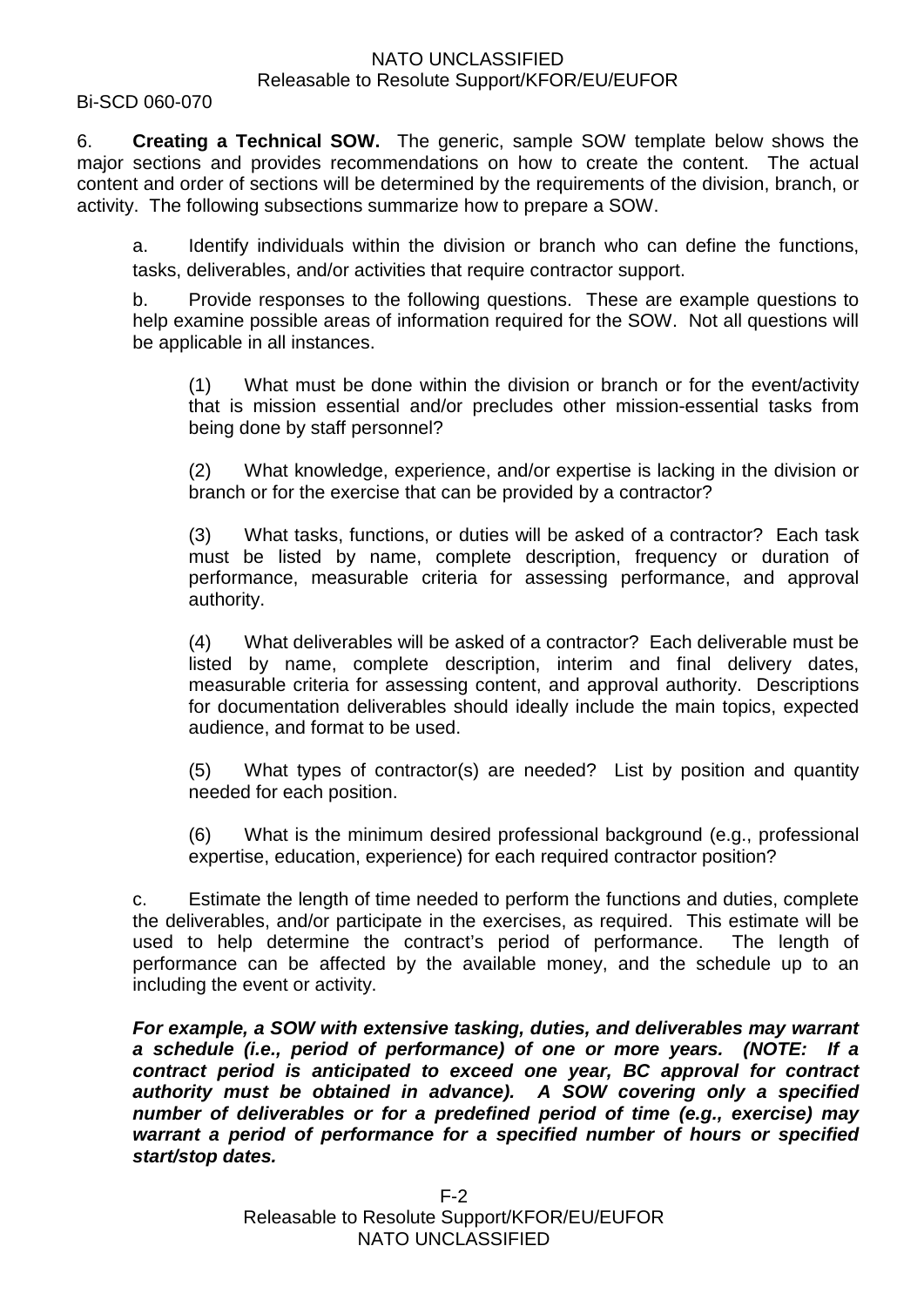Bi-SCD 060-070

**NOTE:** The SOW focuses on the technical aspects of the contract, including defining the requirements, and necessary qualifications and special considerations of the personnel tasked. It does not cover finances nor contract administration, which will be handled separately by the Purchasing and Contracts Branch.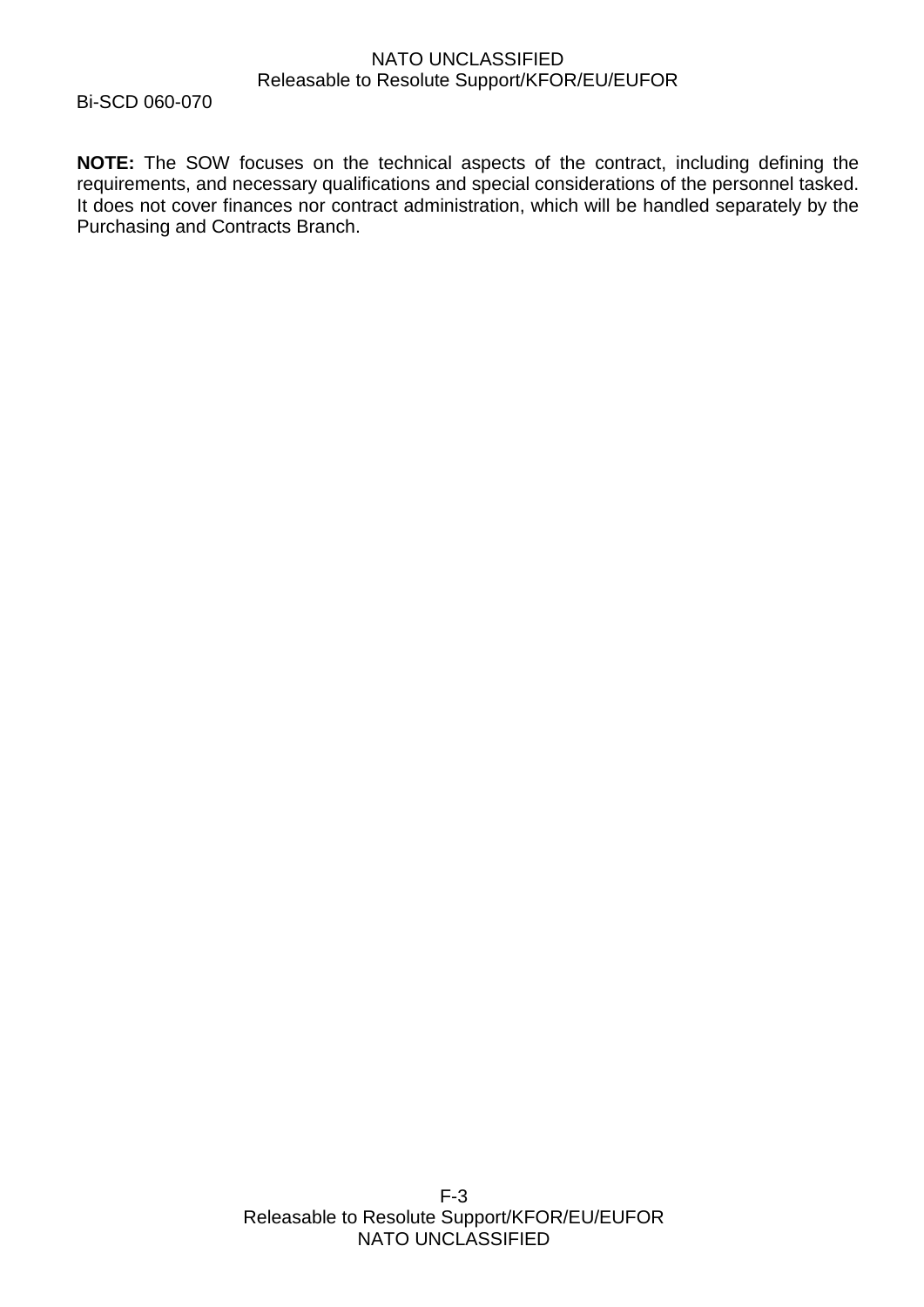Bi-SCD 060-070

### **SOW Template**

## **Title of Solicitation or Statement of Work (SOW)**

#### 1. **Introduction**

Provide a brief overview/summary of the group/command requesting the work and the category of work to be done and/or product to be delivered (Event organization; Software Development; Personnel Services; Software Procurement; Data Base Access etc.).

#### 2. **Background and Scope of Work**

a. **Background.** Provide more detailed information about the group/command and/or the type of work to be done, including: tasking, contract start/stop times, deliverables, and/or special requirements.

b. **Contractor Support.** (Optional). This paragraph summarizes what is expected of the Contractor as it fits within the previous paragraph. This is especially important if the Contractor is addressing only a portion of the work stated in the above paragraph.

#### 3. **Type of Contract and Period of Performance**

a. **Type of Contract.** Provided by Purchasing and Contracts Branch.

b. **Period of Performance.** Determine after identifying SOW requirements. May be preset start/stop dates such as for an exercise.

#### 4. **Tasking and Deliverables**

This section should be as detailed as possible with Contractor activities, goals, objectives, milestones, deliverables, and schedules. If the contract extends over multiple months or years, establish a schedule with interim goals, objectives, milestones, and/or deliverables. Contractors need as much detail as possible to determine if they have the experience and resources to perform the tasks. In turn, these details will help the HQ Contracting Officer Technical Representative (COTR) determine if the Contractor(s) is meeting all work requirements. The following are examples of possible information:

a. Tasks and/or actions for Contractor. These tasks and/or actions can be subdivided into interim and final milestones. Examples include: attend meetings (cite type and frequency), perform research (describe goals), analyze and provide briefings on specified topics, and develop software or database to do specified tasks. In turn, the tasks can be further divided to include: scope of research; format, content, and number of reports; frequency, type, and format of briefings, etc.

- b. Expected (or possible) information to be gathered from aforementioned actions.
- c. Schedule and/or priority of aforementioned actions and tasks.

F-4 Releasable to Resolute Support/KFOR/EU/EUFOR NATO UNCLASSIFIED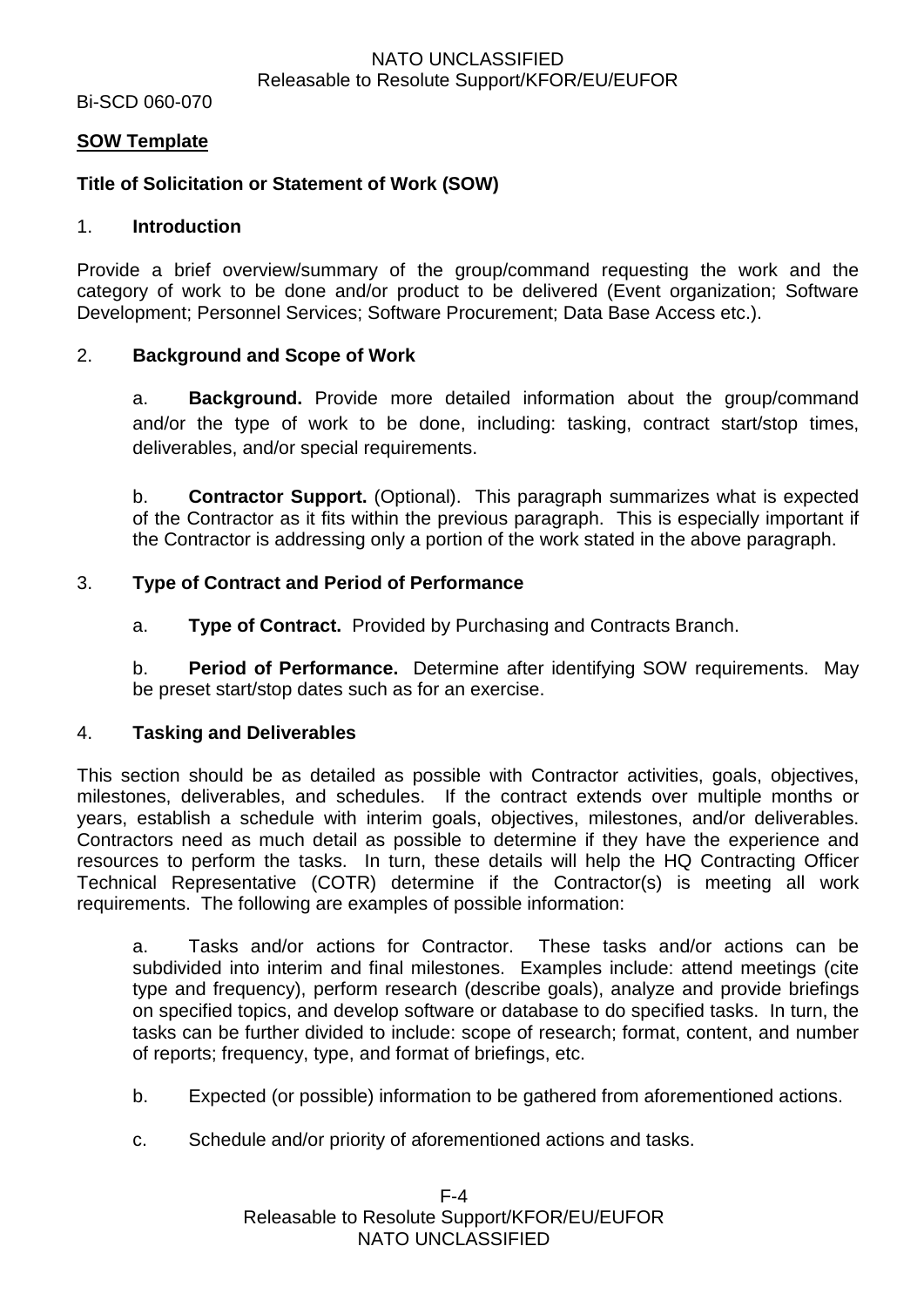#### Bi-SCD 060-070

d. Deliverables to be produced (include information on content, format, schedule, etc.).

e. Human and physical resources available.

f. Qualitative/quantitative metrics by which Contractor performance will be measured. This is especially helpful for validating invoices.

#### 5. **Schedule of Delivery**

Identify as precisely as possible the schedule the commercial source is expected to follow with regard to the deliverables and milestones to be achieved. Indicate that this timeline will be followed analogously if the date of the start of performance is delayed (which frequently occurs during contracting processes).

#### 6**. Acceptance Criteria**

With close reference to the Schedule of Delivery, outline the exact criteria which will be assessed in order to determine whether NATO accepts delivery of a service and/or product.

#### 7. **Contractor Performance Requirements and Reporting**

Specify by position (include name(s) if known) and contact information the HQ SACT representative(s) who will administer the technical, administrative, and/or financial aspects of the solicitation or SOW. Describe as fully as possible their areas of responsibility.

The Contractor(s) should provide regular reports on the work being done. Specify the content and frequency of the report, and to whom it is sent. This is especially important if the solicitation or SOW covers multiple months or years, and/or the work to be done encompasses routine tasks. This section also can specify how identified problems/ deficiencies and their corrective actions shall be reported.

#### 8. **Personnel Required for Statement of Work**

This section describes the number of Contractor personnel required by position title. Each position should include: required/desired experience and education, skill sets, and special requirements, as applicable. In addition, specify any tasks delineated to specified positions. This is the place to note that resumes are to be included with the response to the SOW or solicitation.

### 9. **Time Requirements for Contractor Personnel**

Only for personnel services support contracts: Identify the amount of man hours and days of work expected from the contracted personnel.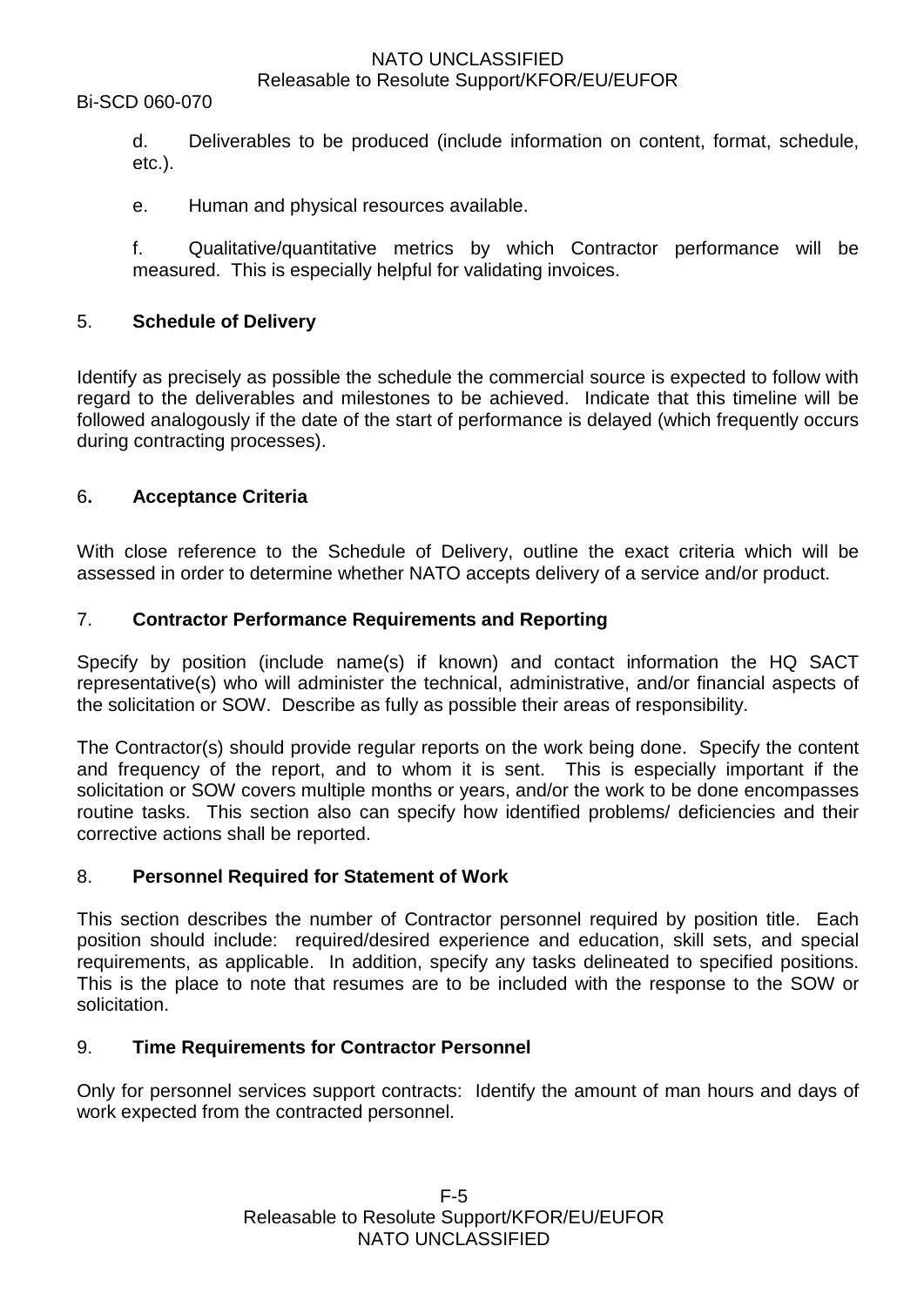Bi-SCD 060-070

# 10. **Proof of Past Performance (Optional)**

This is helpful if the Contractor is a company rather than an individual. The Company can show that it successfully performed work similar to or directly related to the work specified in the SOW or solicitation. This is a company version of a resume and can include:

- a. Summary of work performed that directly relates to this SOW
- b. Outcome of abovementioned work performed
- c. Summary of staff used (by number and position
- d. Name of client(s)
- e. Date(s) of work performance
- f. Contact information
- g. Permission to contact client(s) for reference(s)

h. Potential Contractor companies may be asked to provide two or more of the aforementioned references

#### 11. **Place of Performance**

Note what work (by type or number/percentage of hours) will be done on-site and off-site. List locations by facility name, city, state, and country.

### 12. **Required Travel for Personnel Services Contracts**

Describe travel by percentage of work hours or type of work, frequency and duration, destination(s), and all restrictions for type of carrier and associated costs. Note any approvals required.

### 13. **Furnished Materials and Services (If Applicable)**

a. **NATO Supplied:** This is often standard – workspace, office equipment, computer hardware/software, communications, etc. Note any special security requirements/ restrictions.

b. **Contractor Supplied:** This covers what a Contractor is expected to or, more often, requests to use. For example, a Contractor may request to use special computer hardware and software. Note any special security requirements/restrictions.

### 14. **Physical Security**

Note required clearances, who are expected to have them, and who is responsible for securing them. Include contact information to help the Contractor secure needed items. Note required

> F-6 Releasable to Resolute Support/KFOR/EU/EUFOR NATO UNCLASSIFIED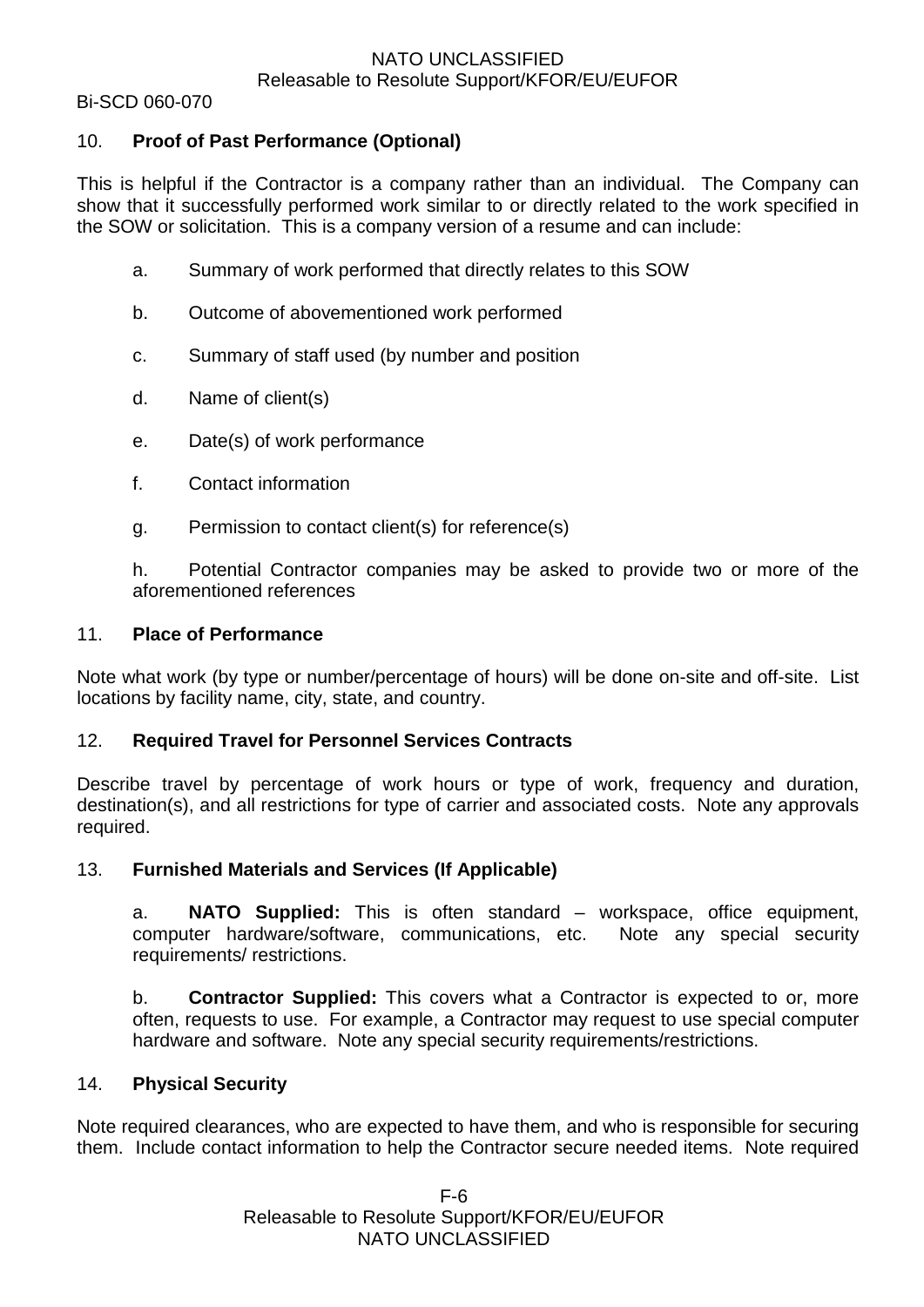#### Bi-SCD 060-070

vehicle and/or building passes, who is expected to have them, and who is responsible for securing them. Include contact information to help the Contractor secure needed items.

#### 15. **Security Considerations for the Deliverables**

Identify the possible security classification of the deliverables under this contract, since they will limit the contractor's ability to use it further.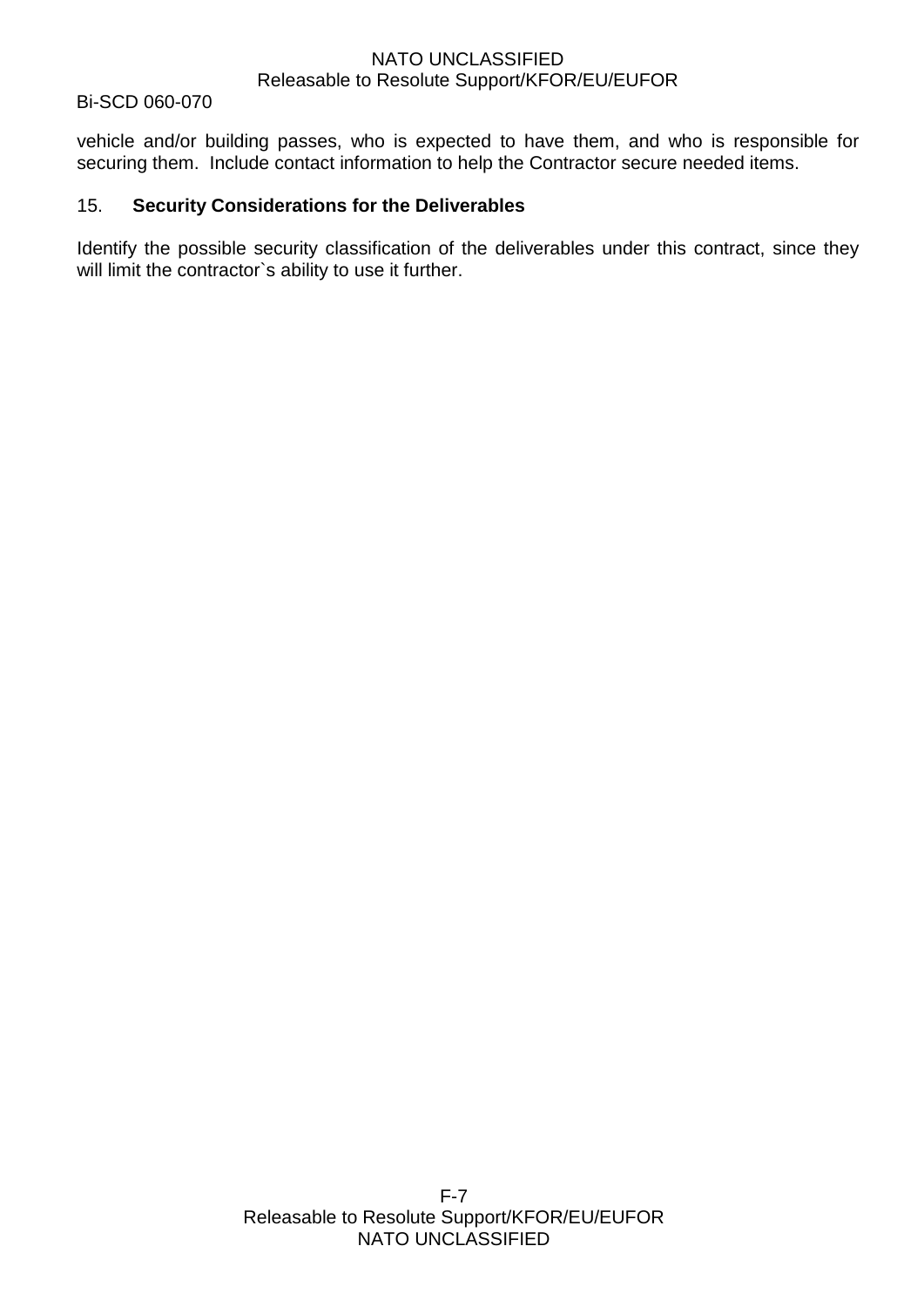Bi-SCD 060-070

ANNEX G TO Bi-SCD 060-070 DATED 30 JUNE 15

### **CONTRACT FILE MAINTENANCE**

1. The following provides what the contract file should contain as a minimum versus edocuments available in the automated financial system.

2. A written record of procurement actions is required to maintain records detailing the history of the procurement. As a minimum, these records must include the following, regardless of the NATO Established Financial Limits (EFL):

a. If applicable, copies of Solicitation Documentation, including the Statement of Work (SOW);

- b. The basis and justification for the acquisition, the evaluation and contract award;
- c. Requests for deviations to the normal procurement procedures and responses;
- d. A signed copy of the complete contract;
- e. All correspondence with the contractor;
- f. Documentation regarding claims, settlement of claims and dispute, and
- g. Contract closeout documentation

3. Procurement actions above EFL D necessitate more documentation than the minimum required; the attached contract file checklist should be included in the contract file and duly completed, as applicable.

- a. Files must be maintained at all times to ensure:
	- (1) Effective documentation of contract actions
	- (2) Ready accessibility to principal users
	- (3) Minimal establishment of duplicate documents
	- (4) The safeguarding of classified documents
	- (5) Review by Internal Reviewers and/or IBAN

b. If under a Centralised Acquisition Programme, file segments are to be decentralized to allow contract execution, responsibility for their maintenance must be assigned.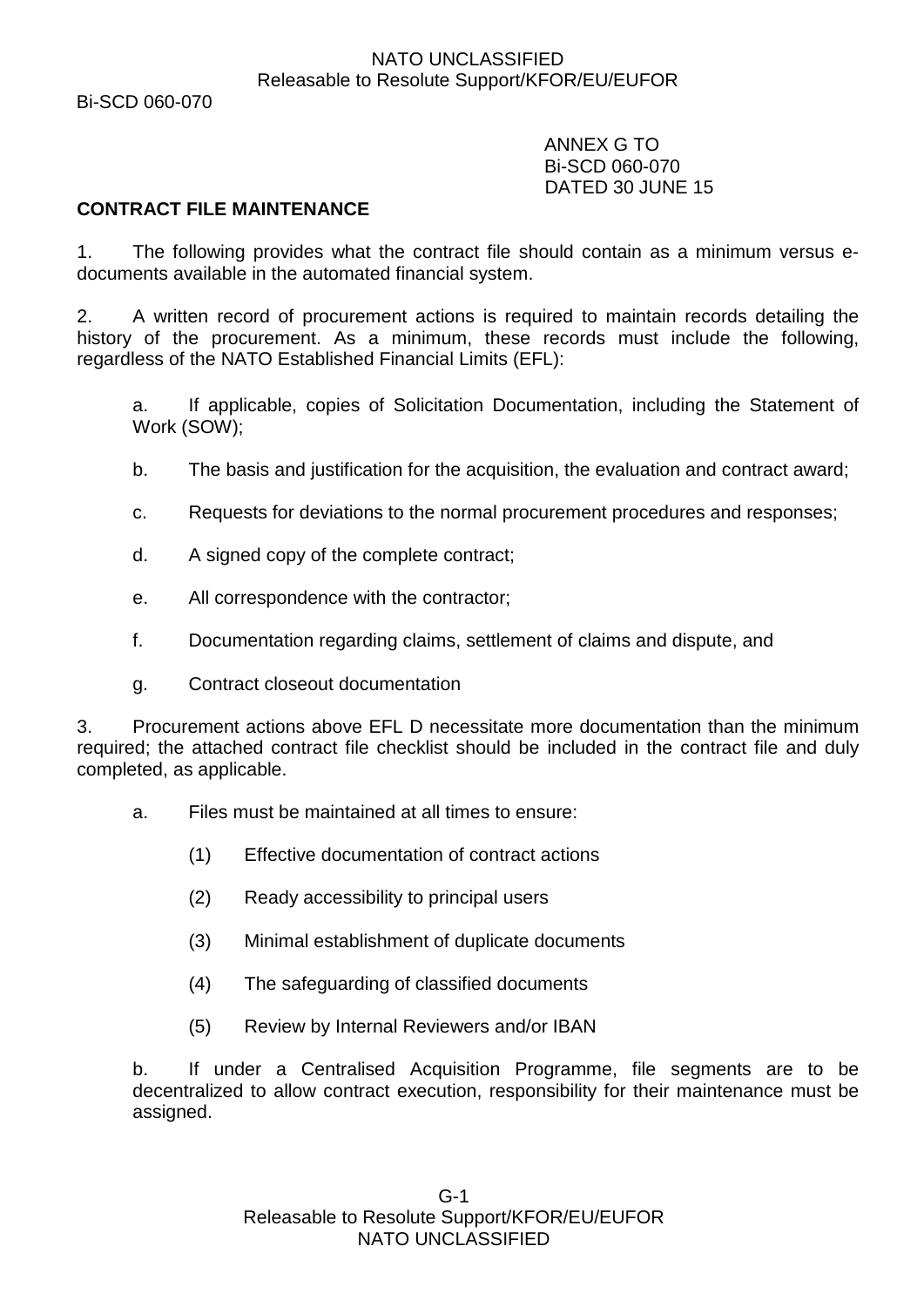#### Bi-SCD 060-070

c. Contents of contract files or file segments that are contractor bid or proposal information or source selection information must be protected from disclosure to unauthorized persons.

### **Check list**

| <b>Contract File Index</b> |                                                                                     |                           | <b>IFIB/IFIP Number</b>             |                         |                 |  |  |
|----------------------------|-------------------------------------------------------------------------------------|---------------------------|-------------------------------------|-------------------------|-----------------|--|--|
|                            | Mandatory For Actions Above EFL D                                                   |                           |                                     |                         |                 |  |  |
|                            | Item/Service /Location                                                              |                           |                                     |                         |                 |  |  |
|                            |                                                                                     |                           |                                     |                         |                 |  |  |
| Contractor                 |                                                                                     | <b>Performance Period</b> |                                     | <b>Contract Amount:</b> |                 |  |  |
| Tab No                     |                                                                                     |                           |                                     |                         | "X" If Incl     |  |  |
|                            |                                                                                     |                           | Section A - Pre-Solicitation Data   |                         |                 |  |  |
| A <sub>1</sub>             | Approved Request For Deviation From Normal Method Of Procurement<br>(If Applicable) |                           |                                     |                         |                 |  |  |
| A2                         | <b>Acquisition Plan/Milestone Schedule</b>                                          |                           |                                     |                         |                 |  |  |
| A3                         | <b>Source List</b>                                                                  |                           |                                     |                         |                 |  |  |
| A <sub>4</sub>             | Review Comments (FC; Legal; Audit; Etc.)                                            |                           |                                     |                         |                 |  |  |
| A <sub>5</sub>             | Solicitation/IFIB/Sow                                                               |                           |                                     |                         |                 |  |  |
| A <sub>6</sub>             | Site Visit Record/Pre-Bid Conference (If Applicable)                                |                           |                                     |                         |                 |  |  |
| A7                         | Amendment(S) Of Solicitation And Supporting Information                             |                           |                                     |                         |                 |  |  |
| A <sub>8</sub>             | Copies Of Published Questions And Answers Related To The Solicitation               |                           |                                     |                         |                 |  |  |
|                            |                                                                                     |                           |                                     |                         | "X" If Incl     |  |  |
| Tab No                     | Section B - Pre-Award Data                                                          |                           |                                     |                         |                 |  |  |
| <b>B1</b>                  | CAC Report (Bid Opening - Evaluation)                                               |                           |                                     |                         |                 |  |  |
| <b>B2</b>                  | <b>Unsuccessful Offers/Notification</b>                                             |                           |                                     |                         |                 |  |  |
| B <sub>3</sub>             | <b>Successful Proposal</b>                                                          |                           |                                     |                         |                 |  |  |
| <b>B4</b>                  | Protest(S) Prior To Award (If Applicable)                                           |                           |                                     |                         |                 |  |  |
| <b>B5</b>                  | Correspondence                                                                      |                           |                                     |                         |                 |  |  |
|                            |                                                                                     |                           |                                     |                         | "X" If Incl     |  |  |
| Tab No                     | Section C - Contract                                                                |                           |                                     |                         |                 |  |  |
| C <sub>1</sub>             | Notice Of Award/Contract                                                            |                           |                                     |                         |                 |  |  |
| C <sub>2</sub>             | Protest(S) After Award (If Applicable)                                              |                           |                                     |                         |                 |  |  |
|                            |                                                                                     |                           |                                     |                         |                 |  |  |
| Tab No                     |                                                                                     |                           | Section D - Contract Administration |                         | " $X$ " If Incl |  |  |
| D <sub>1</sub>             | Appointment Of COTR/Ordering Officer                                                |                           |                                     |                         |                 |  |  |
| D <sub>2</sub>             | Contract Pre-Performance Conference/Kick-Off Meeting                                |                           |                                     |                         |                 |  |  |
| D <sub>3</sub>             | Reports/Correspondence                                                              |                           |                                     |                         |                 |  |  |
| D <sub>4</sub>             | <b>Quality Assurance Data</b>                                                       |                           |                                     |                         |                 |  |  |
| D <sub>5</sub>             | <b>Request For Modification/Options</b>                                             |                           |                                     |                         |                 |  |  |
| D <sub>6</sub>             | Technical Review/Acceptance/Approval                                                |                           |                                     |                         |                 |  |  |
| D7                         | Modifications                                                                       |                           |                                     |                         |                 |  |  |
| D <sub>8</sub>             | Final Acceptance / Contract Close Out                                               |                           |                                     |                         |                 |  |  |

G-2 Releasable to Resolute Support/KFOR/EU/EUFOR NATO UNCLASSIFIED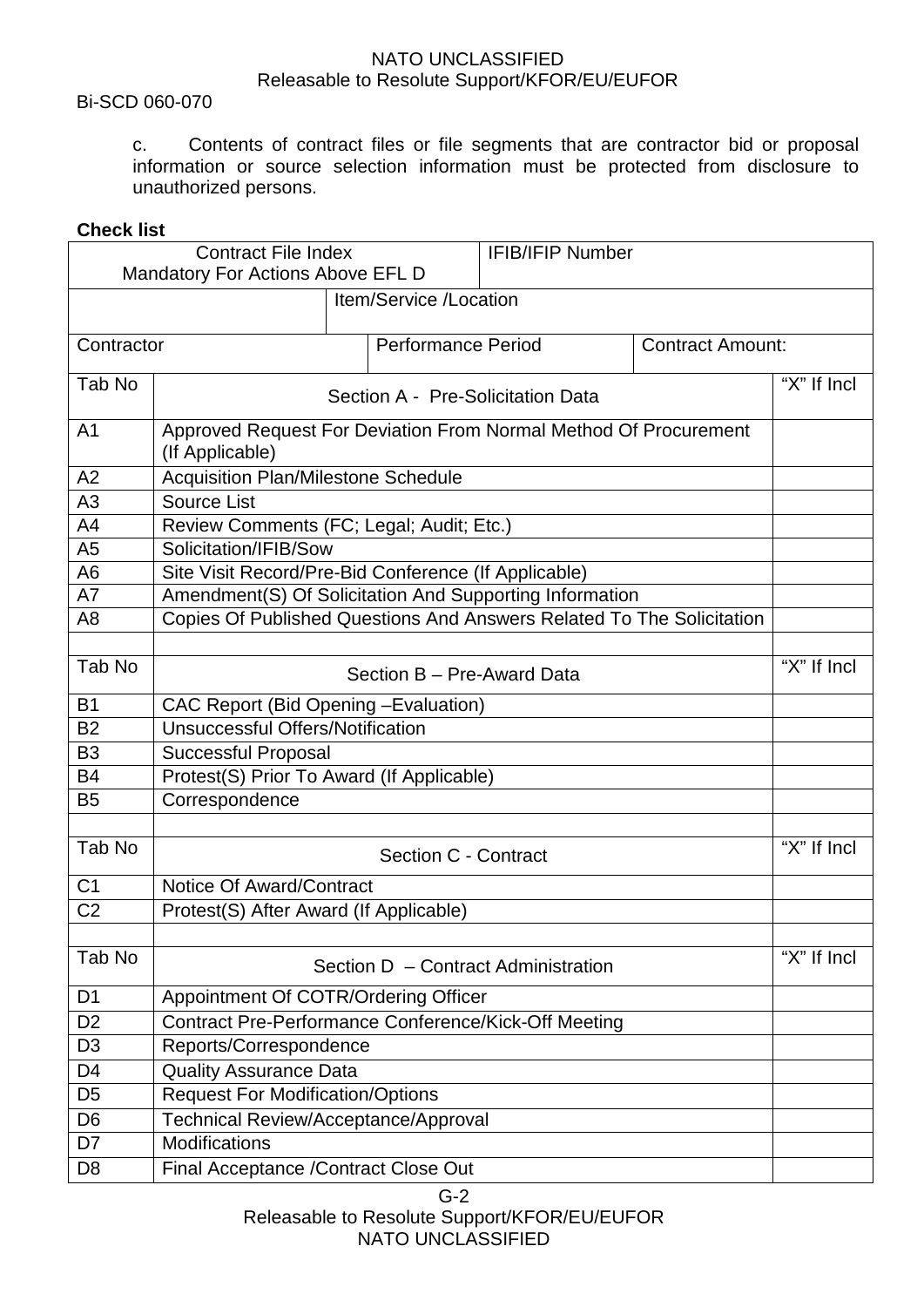ANNEX H TO Bi-SCD 060-070 DATED 30 JUNE 15

# **CONTRACTING OFFICER – PROFESSIONAL CERTIFICATION PROGRAMME**

1. Applicability: This Annex provides policy instructions on the NATO Professional Procurement & Contracting (P&C) Certification Programme. The P&C Certification Programme applies to all ACO, ACT P&C civilian and military personnel that are assigned to a Crisis Establishment (CE) or Permanent Establishment (PE) post on a permanent or temporary basis and is open to other NATO Agencies and organizations given FINCON approval. The purpose of the P&C Certification Programme is to enable P&C personnel to excel, enhance P&C customer service and, ultimately, develop multi-skilled professionals who acquire and support NATO "mission capabilities" through responsive and innovative strategic solutions.

2. The P&C Certification Programme is based upon four fundamental programme elements: Experience, Education, Courses, and Examination **–** and are described below:

#### ELEMENTS OF THE PROGRAMME

a. Experience requirements.

Level I: 12 months' experience in a position directly responsible for performing P&C workload. Experience gained and documented in a national position can be used to fulfil this requirement. NOTE: Minimum of 3 months of the 12 months must be performed in NATO on either a PE or CE position in P&C.

Level II: 24 months in a position directly responsible for performing P&C workload. NOTE: Minimum of 12 months of the 24 months must be performed in NATO on either a PE or CE position in P&C.

b. Educational requirements.

Level I: None.

Level II: 2 years of higher education in a business/management related field or 6 years' experience directly related to contracting.

c. On-Line Courses and End of Course Examinations.

Level I:

- NPC 110, Basic Contracting Course
- NPC 120, Intermediate Contracting Course

Level II:

- NPC 230, Pre-Award Contract Administration Course
- NPC 240, Post-Award Contract Administration Course

H-1 Releasable to Resolute Support/KFOR/EU/EUFOR NATO UNCLASSIFIED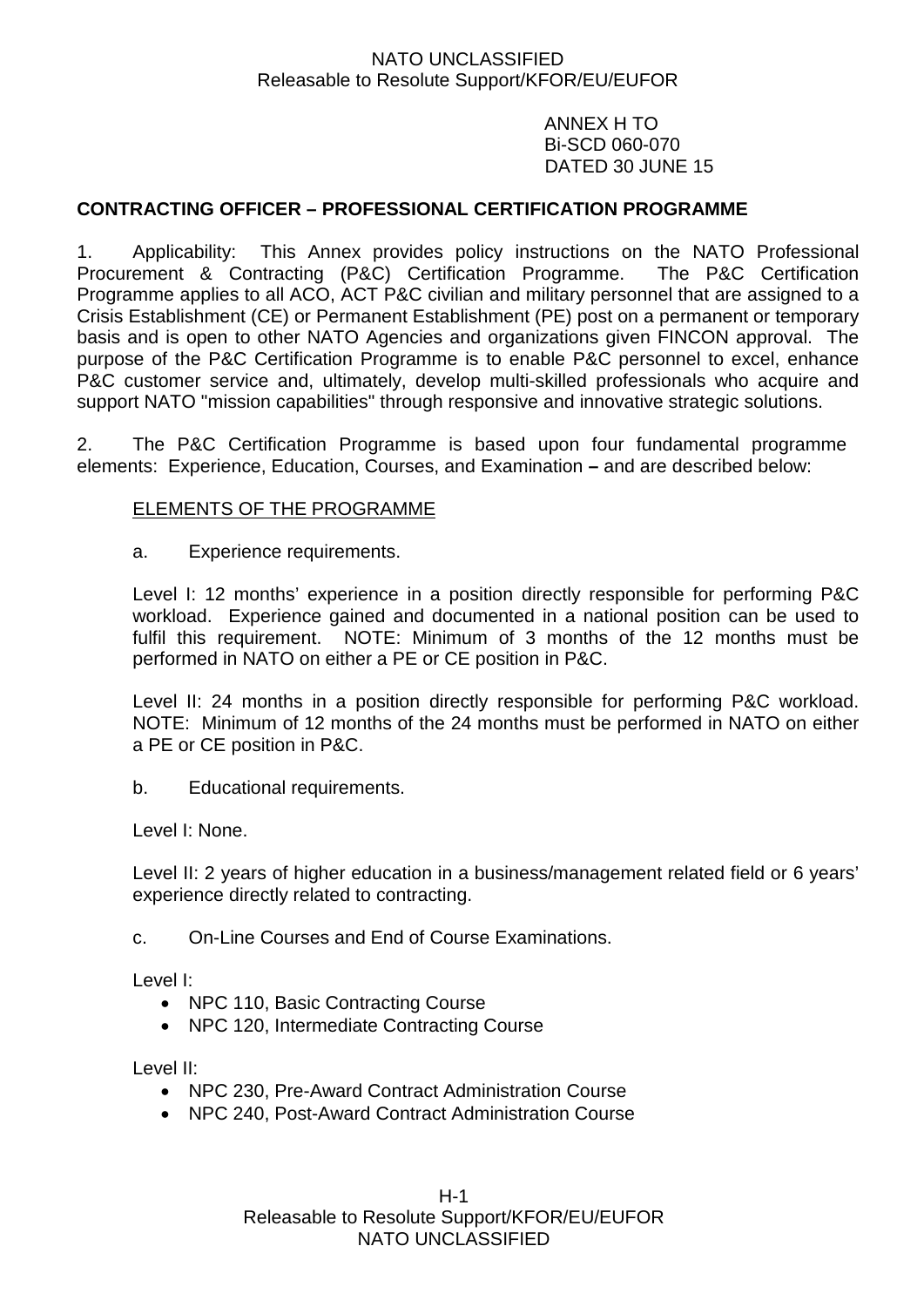### d. Certification Examination.

Level I: 50 questions focused on NPC 110; NPC 120; Bi-SC Directive 060-070, Procurement; Standards of Conduct, Relationships with Contractors, and Disclosure of Information; Acceptance of Gratuities; and Purchase Card Programme.

Level II: 75 questions focused on NPC 230, NPC 240 and the NATO Financial Regulations.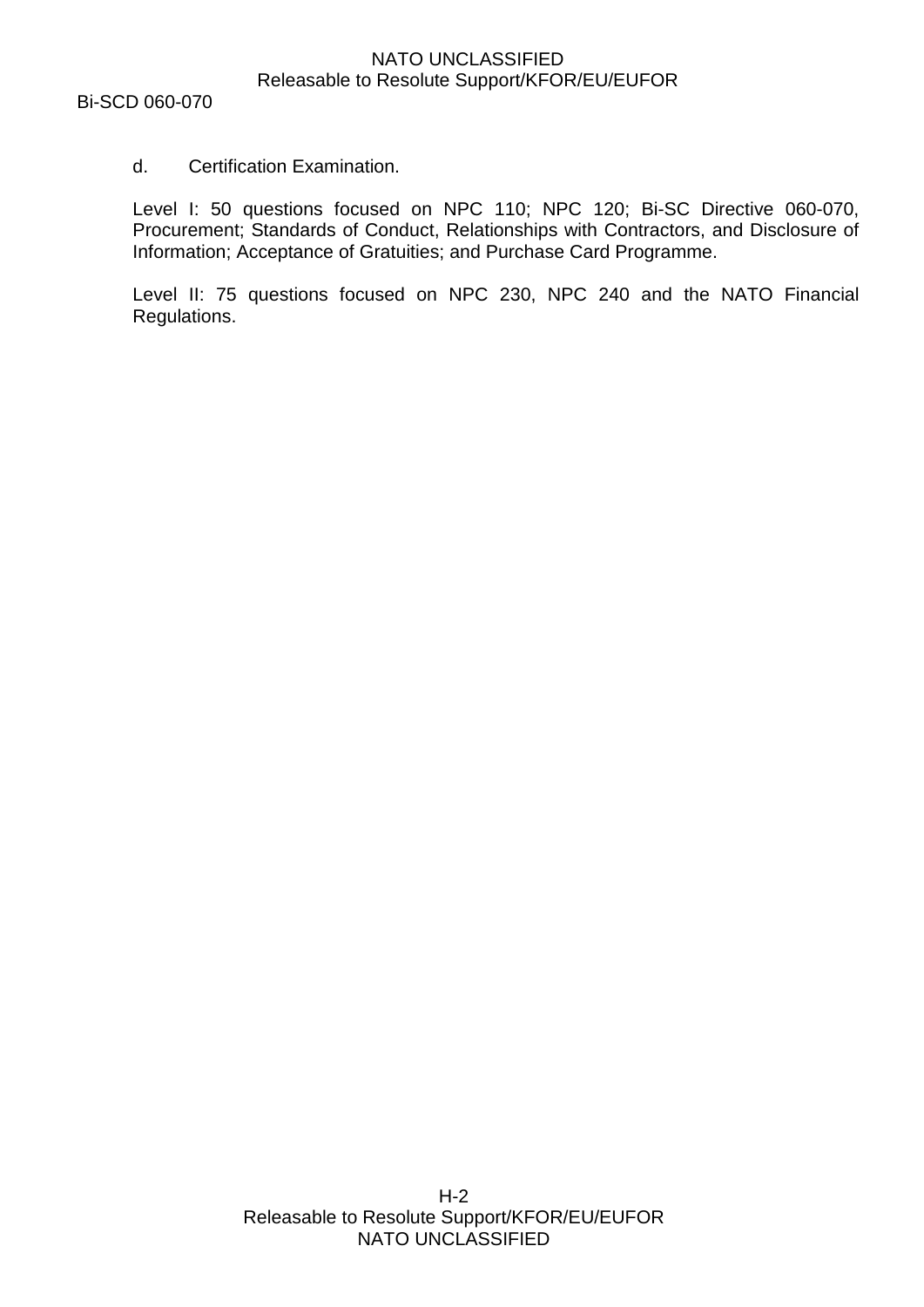### ANNEX I TO Bi-SCD 060-070 DATED 30 JUNE 15

# **COMPARISON OF MAJOR TYPES OF "COMMERCIAL" CONTRACTS**

|                                              | <b>FIRM FIXED PRICE</b><br>(FFP)                                                                                                                                                                                | <b>FIXED PRICE</b><br><b>ECONOMIC PRICE</b><br><b>ADJUSTMENT</b><br>(FPEPA)                                                                                                                                                                      | <b>FIXED PRICE AWARD</b><br>FEE (FPAF)                                                                                                                                                           | <b>FIXED PRICE</b><br><b>PROSPECTIVE RE-</b><br><b>DETERMINATION</b><br>(FPRP)                                                                                                                                                          | <b>INDEFINITE</b><br><b>DELIVERY (ID)</b>                                                                                                                                                                                                                                                                            | <b>COST</b><br><b>REIMBURSEMENT OR</b><br><b>COST SHARING</b>                                                                                                                                                                                                                                                                                                                                            | <b>TIME AND</b><br><b>MATERIALS (T &amp; M)</b>                                                                                    |
|----------------------------------------------|-----------------------------------------------------------------------------------------------------------------------------------------------------------------------------------------------------------------|--------------------------------------------------------------------------------------------------------------------------------------------------------------------------------------------------------------------------------------------------|--------------------------------------------------------------------------------------------------------------------------------------------------------------------------------------------------|-----------------------------------------------------------------------------------------------------------------------------------------------------------------------------------------------------------------------------------------|----------------------------------------------------------------------------------------------------------------------------------------------------------------------------------------------------------------------------------------------------------------------------------------------------------------------|----------------------------------------------------------------------------------------------------------------------------------------------------------------------------------------------------------------------------------------------------------------------------------------------------------------------------------------------------------------------------------------------------------|------------------------------------------------------------------------------------------------------------------------------------|
| <b>Principal</b><br>risk to be<br>mitigated: | Costs of performance<br>can be estimated with<br>a high degree of<br>confidence. Thus, the<br>contractor assumes the<br>risk                                                                                    | Market prices for<br>required labour and/or<br>materials are likely to<br>be highly unstable over<br>the life of the contract                                                                                                                    | Acceptance criteria are<br>inherently judgemental<br>with the corresponding<br>risk that the end user<br>will not be fully satisfied                                                             | Cost of performance<br>can be estimated with<br>confidence only for the<br>first year of<br>performance                                                                                                                                 | At the time of award.<br>delivery requirements<br>are not certain                                                                                                                                                                                                                                                    | Labour hours, labour<br>mix, and/or material<br>requirements (among<br>other things) necessary<br>to perform are highly<br>uncertain and<br>speculative. Hence, the<br>Headquarters assumes<br>the risk inherent in the<br>contract; benefiting if<br>the actual cost is lower<br>than the expected cost;<br>and losing if the work<br>cannot be completed<br>within the expected cost<br>of performance |                                                                                                                                    |
| Use when:                                    | The requirement is<br>well defined<br>- Commercial item<br>- Contractors are<br>experienced in meeting<br>requirements<br>- Market conditions are<br>stable<br>- Financial risks are<br>otherwise insignificant | - Commercial item<br>- The market prices are<br>at risk (inflation)<br>- The risk stems from<br>industry-wide<br>contingencies beyond<br>the contractors control<br>-The money at risk<br>outweighs the<br>administrative burdens<br>on an FPEPA | Judgemental standards<br>can be fairly applied.<br>The potential fee is<br>large enough to both:<br>- Provide a meaningful<br>incentive<br>- Justify the<br>administrative burdens<br>of an FPAF | The Headquarters<br>needs a firm<br>commitment from the<br>contractor to deliver the<br>supplies or services<br>during the subsequent<br>years. The contract<br>amount at risk<br>outweighs the<br>administrative burdens<br>of an FPRP | - Definite Quantity<br>(DQ): The required<br>quantity is known and<br>funded at the time of<br>the award.<br>- Indefinite Quantity<br>(IQ): The minimum<br>quantity required is<br>known and funded at<br>award.<br><b>Requirements</b><br><b>Contract: No</b><br>commitment on<br>quantity is possible at<br>award. | Either the contractor<br>expects substantial<br>compensating benefits<br>for absorbing part of the<br>costs and/or foregoing<br>fee or the vendor is a<br>non-profit entity                                                                                                                                                                                                                              | Hourly labour rates can<br>be firmly defined at<br>contract award but<br>hours required to<br>complete the required<br>task cannot |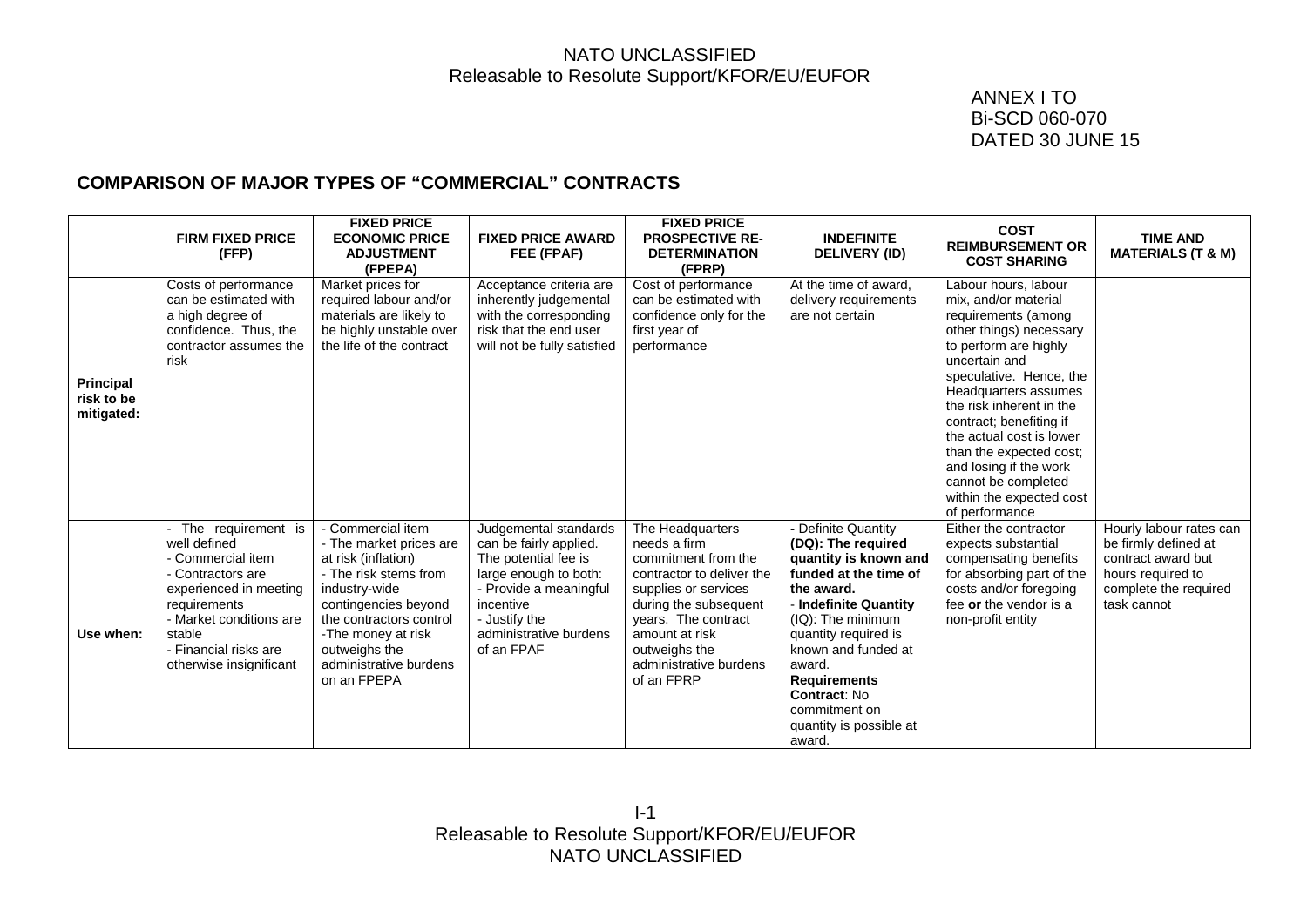# Bi-SCD 060-070

|                                                                           | <b>FIRM FIXED PRICE</b><br>(FFP)                                                                     | <b>FIXED PRICE</b><br><b>ECONOMIC PRICE</b><br><b>ADJUSTMENT</b><br>(FPEPA)                                                                                                                                                  | <b>FIXED PRICE AWARD</b><br>FEE (FPAF)                                                                                                                                     | <b>FIXED PRICE</b><br><b>PROSPECTIVE RE-</b><br><b>DETERMINATION</b><br>(FPRP)                                                                               | <b>INDEFINITE</b><br><b>DELIVERY (ID)</b>                                                                                                                                         | <b>COST</b><br><b>REIMBURSEMENT OR</b><br><b>COST SHARING</b>                                                    | <b>TIME AND</b><br>MATERIALS (T & M)                                                                                                                                             |
|---------------------------------------------------------------------------|------------------------------------------------------------------------------------------------------|------------------------------------------------------------------------------------------------------------------------------------------------------------------------------------------------------------------------------|----------------------------------------------------------------------------------------------------------------------------------------------------------------------------|--------------------------------------------------------------------------------------------------------------------------------------------------------------|-----------------------------------------------------------------------------------------------------------------------------------------------------------------------------------|------------------------------------------------------------------------------------------------------------------|----------------------------------------------------------------------------------------------------------------------------------------------------------------------------------|
| Elements:                                                                 | Firm Fixed Price for<br>each line item or one<br>or more groupings of<br>line items                  | A fixed price ceiling on<br>upward adjustment and<br>a formula for adjusting<br>the price up or down<br>based on:<br>- Established prices<br>- Actual costs of the<br>labour or materials<br>- Labour or material<br>indices | - A firm fixed Price<br>- Fee pool<br>- Standard for<br>evaluating performance<br>- Criteria for<br>determining a "fee"<br>based on performance<br>against the standards   | - Fixed price for the first<br>period<br>- Proposed<br>subsequent periods<br>(at least 12 months)<br>apart)<br>- Timetable for pricing<br>the next period(s) | Performance period<br>- Ordering activities<br>and delivery points<br>- Maximum or<br>minimum limit (if any)<br>on each order<br>Extent of each party's<br>obligation on quantity | <b>Estimated cost</b><br>- If cost sharing,<br>agreement on the<br>Headquarters share of<br>the cost<br>- No fee | - Ceiling price<br>- Per hour labour rate<br>that also covers<br>overhead and profit<br>- Provisions for<br>reimbursing direct<br>material costs plus<br>material handling costs |
| <b>Contractor</b><br>is obliged<br>to:                                    | Provide an acceptable<br>deliverable at the time.<br>place and price<br>specified in the<br>contract | Provide an acceptable<br>deliverable at the time<br>and place specified in<br>the contract at the<br>adjusted price                                                                                                          | Perform at the time.<br>place, and the price<br>fixed in the contract                                                                                                      | Provide acceptable<br>deliverable at the time<br>and place specified in<br>the contract at the price<br>established for each<br>period                       | Provide acceptable<br>deliverables at the time<br>and place specified in<br>each order at the per-<br>unit price, within any<br>ordering limits<br>established by the<br>contract | Make a good-faith effort<br>to meet the<br>Headquarters needs<br>within the estimated<br>cost in the schedule    | Make a good-faith<br>effort to meet the<br>Headquarters needs<br>within the ceiling price<br>(Not To Exceed)                                                                     |
| <b>Contractor</b><br>incentive<br>(other than<br>maximising<br>qoodwill): | Generally realises an<br>additional unit of profit<br>for every unit of<br>reduced cost              | Generally realises an<br>additional unit of profit<br>for every unit of<br>reduced cost                                                                                                                                      | Generally realises an<br>additional unit of profit<br>for every unit of<br>reduced cost<br>Also, earns an<br>additional fee for<br>satisfying the<br>performance standards | For the period of<br>performance, realises<br>an additional unit of<br>profit for every unit of<br>reduced cost                                              | Incentive will depend<br>on the contract pricing<br>arrangement                                                                                                                   | Cost sharing contract<br>shares the cost of<br>providing a deliverable<br>of mutual benefit                      | Fixed rate and flexible<br>hours to perform a task<br>with unknown elements                                                                                                      |
| A typical<br>application:                                                 | Commercial supplies<br>and services                                                                  | Long-term contracts for<br>commercial supplies<br>during a period of high<br>inflation                                                                                                                                       |                                                                                                                                                                            |                                                                                                                                                              | Long term contracts for<br>commercial supplies or<br>support services                                                                                                             | Joint<br>research<br>with<br>educational institutions                                                            | Emergency repairs to<br>heating plants and<br>aircraft engines                                                                                                                   |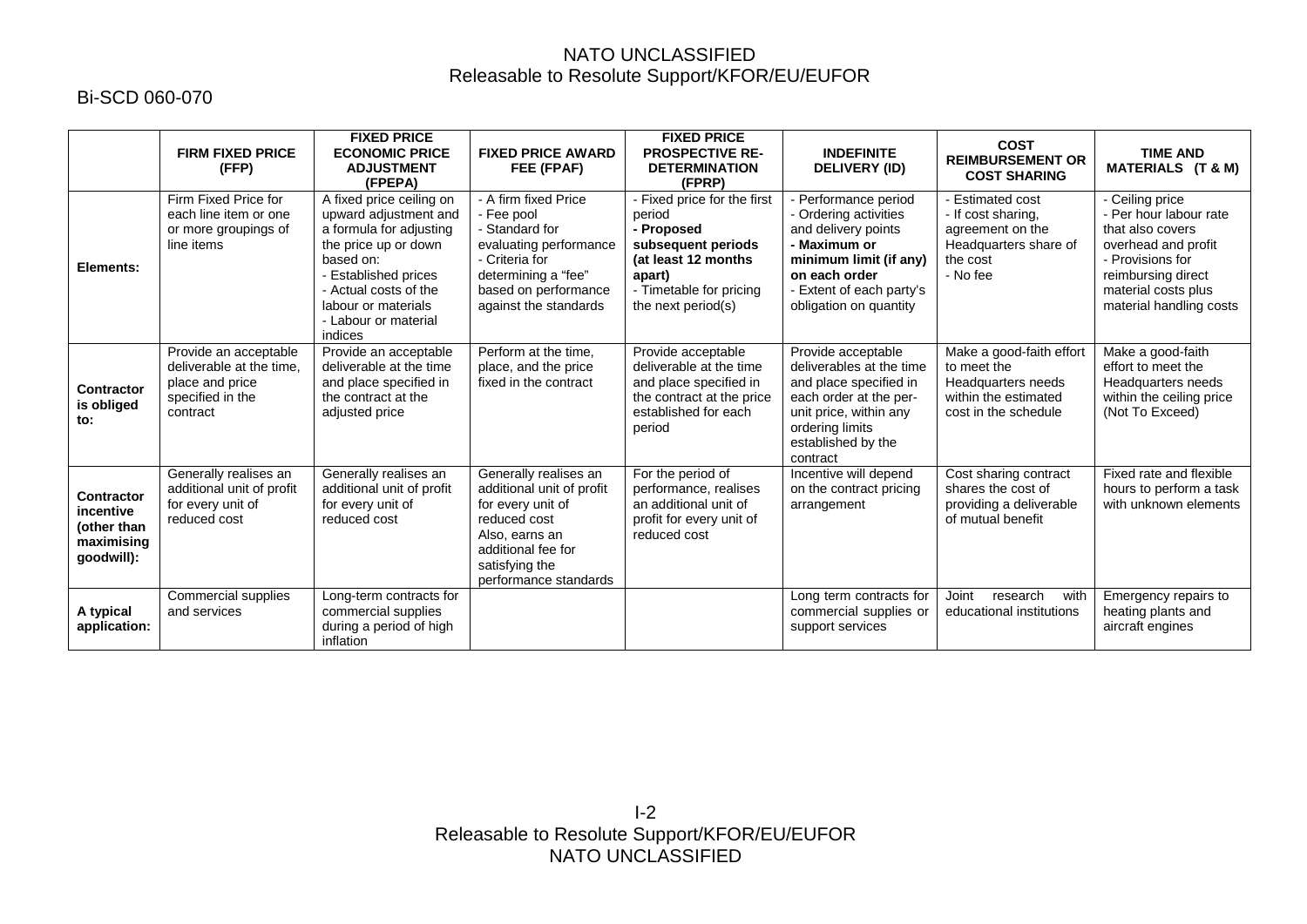# Bi-SCD 060-070

|                                  | <b>FIRM FIXED PRICE</b><br>(FFP)                                                                                                          | <b>FIXED PRICE</b><br><b>ECONOMIC PRICE</b><br><b>ADJUSTMENT</b><br>(FPEPA) | <b>FIXED PRICE AWARD</b><br>FEE (FPAF) | <b>FIXED PRICE</b><br><b>PROSPECTIVE RE-</b><br><b>DETERMINATION</b><br>(FPRP)                                                                        | <b>INDEFINITE</b><br><b>DELIVERY (ID)</b>                                                                                                                                                                                                         | <b>COST</b><br><b>REIMBURSEMENT OR</b><br><b>COST SHARING</b>                                                                                                                                                                                                                                              | <b>TIME AND</b><br><b>MATERIALS (T &amp; M)</b>                                                                                                                                                                                                                                                                 |
|----------------------------------|-------------------------------------------------------------------------------------------------------------------------------------------|-----------------------------------------------------------------------------|----------------------------------------|-------------------------------------------------------------------------------------------------------------------------------------------------------|---------------------------------------------------------------------------------------------------------------------------------------------------------------------------------------------------------------------------------------------------|------------------------------------------------------------------------------------------------------------------------------------------------------------------------------------------------------------------------------------------------------------------------------------------------------------|-----------------------------------------------------------------------------------------------------------------------------------------------------------------------------------------------------------------------------------------------------------------------------------------------------------------|
| <b>Principal</b><br>limitations: | Generally not<br>appropriate for R & D.<br><b>Firm Fixed Price</b><br>combined with level of<br>effort contract may be<br>used for R & D. | Must be justified                                                           | Must be negotiated                     | Must be negotiated.<br>Contractor must have<br>an adequate<br>accounting system that<br>supports the pricing<br>periods. Prompt re-<br>determinations | May use any<br>appropriate cost or<br>pricing arrangement<br>that complies with<br>regulations.<br>Multiple awards<br>preferred for most<br>indefinite quantity<br>contract items.<br>Single award required<br>for requirements<br>contract items | - The contractor must<br>have an adequate<br>accounting system<br>- The Headquarters<br>must exercise<br>surveillance during the<br>performance to ensure<br>use of efficient methods<br>and cost controls<br>- Must be negotiated<br>- Must be justified<br>- Must include a<br>limitation of cost clause | <b>Contracting Officer</b><br>must determine in<br>writing that no other<br>contract type is<br>suitable. Labour rate<br>must be negotiated and<br>justified. The<br>Headquarters must<br>exercise appropriate<br>surveillance to ensure<br>efficient performance.<br>Contract must include a<br>ceiling price. |
| <b>Variants:</b>                 | Firm Fixed Price level<br>of effort                                                                                                       |                                                                             |                                        | Retroactive re-<br>determination                                                                                                                      | Definite quantity,<br>indefinite quantity<br>requirements                                                                                                                                                                                         | Cost plus fixed fee<br>Cost plus incentive fee<br>Cost plus award fee                                                                                                                                                                                                                                      | Labour hour                                                                                                                                                                                                                                                                                                     |